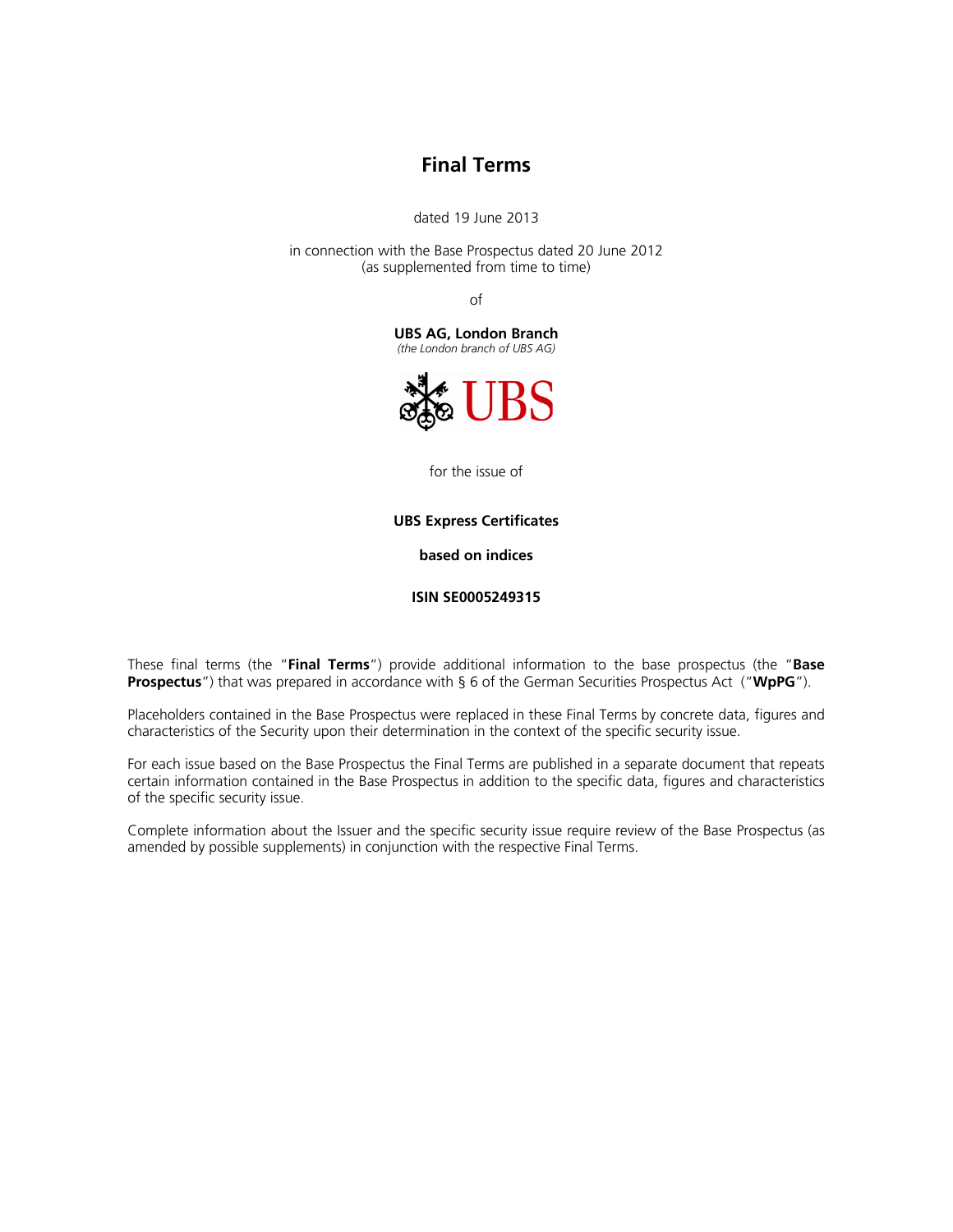# **TABLE OF CONTENTS**

| I.<br>$\mathbf{H}$<br>III.            |                                                                           |  |
|---------------------------------------|---------------------------------------------------------------------------|--|
|                                       | <b>RESPONSIBILITY STATEMENT</b> [22] [22] <b>RESPONSIBILITY STATEMENT</b> |  |
| $\mathbb{H}$<br>Ш                     |                                                                           |  |
|                                       |                                                                           |  |
|                                       |                                                                           |  |
|                                       |                                                                           |  |
| $\mathbf{L}$<br>$\mathbf{II}$<br>III. |                                                                           |  |
| Ш.<br>Ш<br>IV.<br>V.<br>VI.<br>VII.   |                                                                           |  |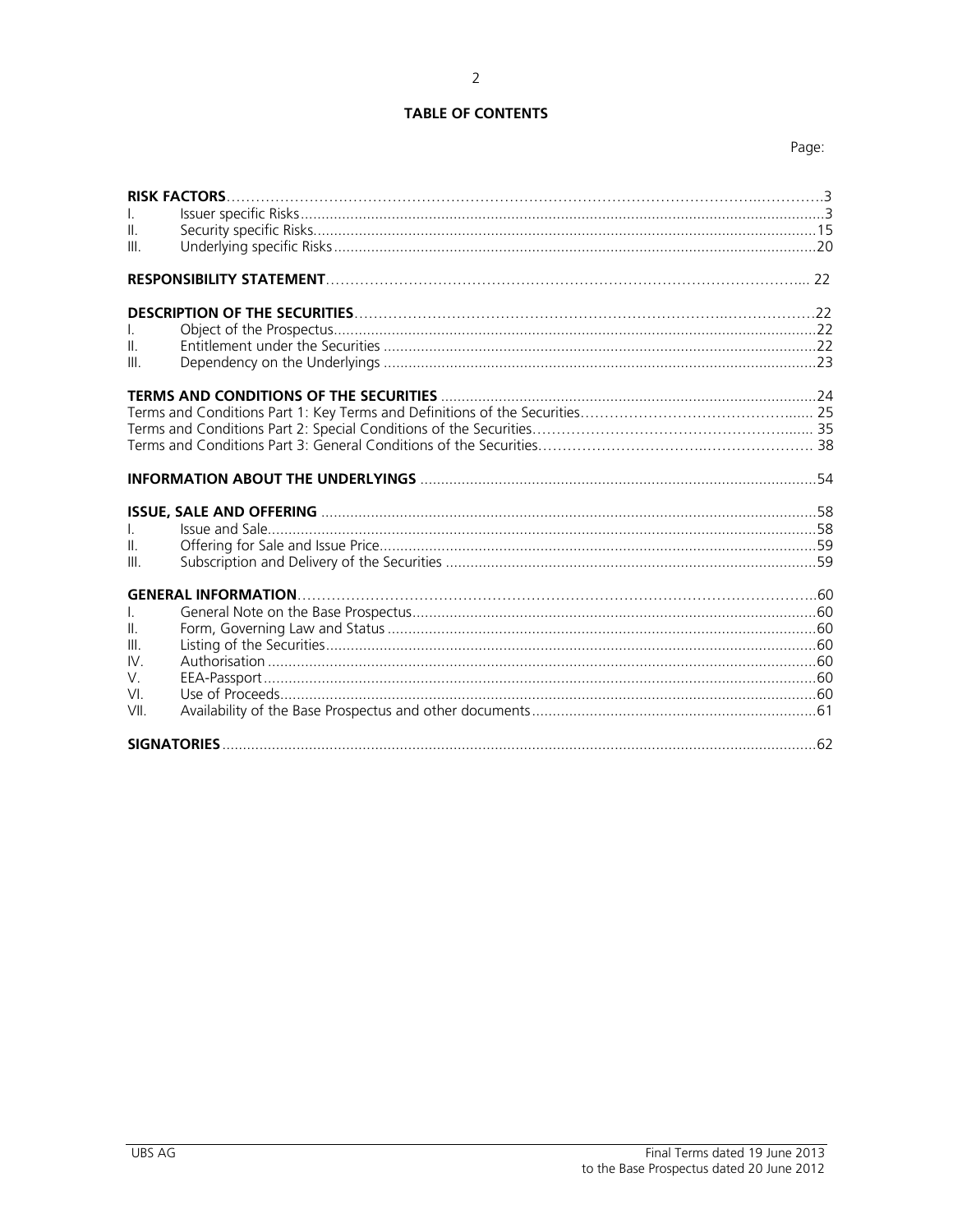# **RISK FACTORS**

The different risk factors associated with an investment in the Securities are outlined below. Which of these are relevant to the Securities issued under the Base Prospectus depends upon a number of interrelated factors, especially the type of Securities and of the Underlyings. Investments in the Securities should not be made until all the factors relevant to the Securities have been acknowledged and carefully considered. When making decisions relating to investments in the Securities, potential investors should consider all information contained in the Prospectus and, **if necessary, consult their legal, tax, financial or other advisor**.

# **I. Issuer specific Risks**

As a global financial services provider, the business activities of UBS are affected by the prevailing market situation. Different risk factors can impair the company's ability to implement business strategies and may have a direct, negative impact on earnings. Accordingly, UBS AG's revenues and earnings are and have been subject to fluctuations. The revenues and earnings figures from a specific period, thus, are not evidence of sustainable results. They can change from one year to the next and affect UBS AG's ability to achieve its strategic objectives.

## **General insolvency risk**

Each investor bears the general risk that the financial situation of the Issuer could deteriorate. The Securities constitute immediate, unsecured and unsubordinated obligations of the Issuer, which, in particular in the case of insolvency of the Issuer, rank *pari passu* with each other and all other current and future unsecured and unsubordinated obligations of the Issuer, with the exception of those that have priority due to mandatory statutory provisions. The obligations of the Issuer created by the Securities are not secured by a system of deposit guarantees or a compensation scheme. In case of an insolvency of the Issuer, Securityholders may, consequently, suffer a **total loss** of their investment in the Securities.

## **Effect of downgrading of the Issuer's rating**

The general assessment of the Issuer's creditworthiness may affect the value of the Securities. This assessment generally depends on the ratings assigned to the Issuer or its affiliated companies by rating agencies such as Standard & Poor's, Fitch and Moody's. As a result, any downgrading of the Issuer's rating by a rating agency may have a negative impact on the value of the Securities.

## **Regulatory and legislative changes may adversely affect UBS's business and ability to execute its strategic plans**

Fundamental changes in the laws and regulations affecting financial institutions could have a material and adverse effect on UBS's business. In the wake of the 2007–2009 financial crisis and the continuing instability in global financial markets, regulators and legislators have proposed, have adopted, or are actively considering, a wide range of changes to these laws and regulations. These measures are generally designed to address the perceived causes of the crisis and to limit the systemic risks posed by major financial institutions. They include the following:

- significantly higher regulatory capital requirements;
- changes in the definition and calculation of regulatory capital;
- changes in the calculation of risk-weighted assets ("**RWA**");
- the introduction of a more demanding leverage ratio;
- new or significantly enhanced liquidity requirements;
- requirements to maintain liquidity and capital in jurisdictions in which activities are conducted and booked;
- limitations on principal trading and other activities;
- new licensing, registration and compliance regimes;
- limitations on risk concentrations and maximum levels of risk;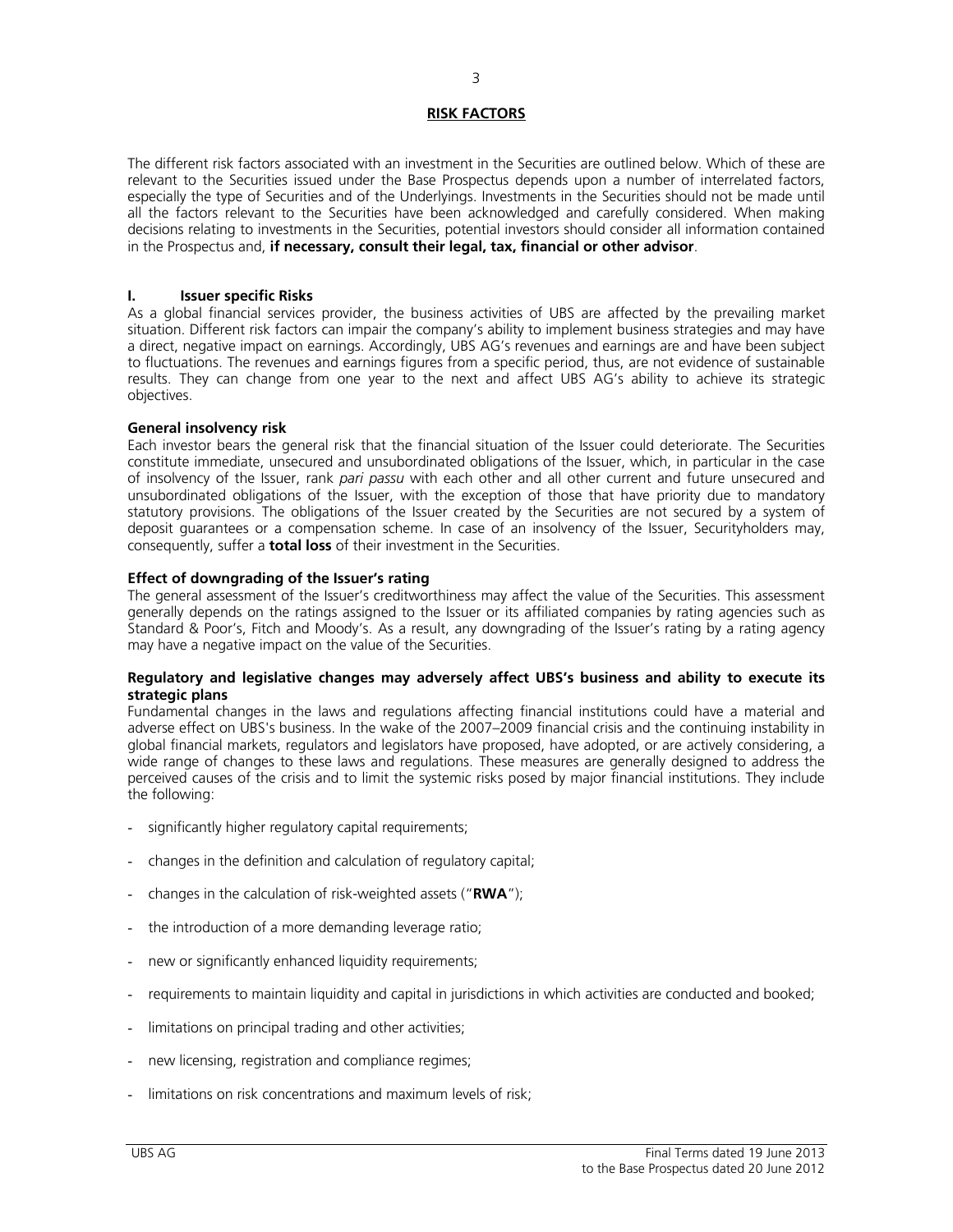- taxes and government levies that would effectively limit balance sheet growth or reduce the profitability of trading and other activities;
- a variety of measures constraining, taxing or imposing additional requirements relating to compensation;
- adoption of new liquidation regimes intended to prioritize the preservation of systemically significant functions;
- requirements to adopt structural and other changes designed to reduce systemic risk and to make major financial institutions easier to manage, restructure, disassemble or liquidate; and
- requirements to adopt risk governance structures at a local jurisdiction level.

A number of measures have been adopted and will be implemented over the next several years; some are subject to legislative action or to further rulemaking by regulatory authorities before final implementation. As a result, there is a high level of uncertainty regarding a number of the measures referred to above, including whether (or the form in which) they will be adopted, the timing and content of implementing regulations and interpretations and / or the dates of their effectiveness.

Notwithstanding attempts by regulators to coordinate their efforts, the measures adopted or proposed differ significantly across the major jurisdictions, making it increasingly difficult to manage a global institution. The absence of a coordinated approach, moreover, disadvantages institutions headquartered in jurisdictions that impose relatively more stringent standards. Switzerland has adopted capital and liquidity requirements for its major international banks that are the strictest among the major financial centers. This could disadvantage Swiss banks such as UBS when they compete with peer financial institutions subject to more lenient regulation or with unregulated non-bank competitors.

# **Regulatory and legislative changes in Switzerland**

In September 2011, the Swiss parliament adopted the "too-big-to-fail" law to address the issues posed by large banks. The law became effective on 1 March 2012. Accordingly, Swiss regulatory change efforts have generally proceeded more quickly than those in other major jurisdictions, and the Swiss Financial Market Supervisory Authority ("**FINMA**"), the Swiss National Bank ("**SNB**") and the Swiss Federal Council are implementing requirements that are significantly more onerous and restrictive for major Swiss banks, such as UBS, than those adopted or proposed by regulatory authorities in other major global financial centers.

The provisions of the revised banking ordinance and capital adequacy ordinance implementing the Swiss "toobig-to-fail" law became effective on 1 January 2013. These ordinances implement capital requirements that increase or decrease in proportion to UBS's (i) market share in Switzerland and (ii) total exposure, a metric that measures balance sheet size. This could in effect result in higher or lower capital adequacy requirements than the 19% of Basel III RWA that has been publicly discussed. As UBS has previously announced, UBS's total capital requirements are expected to fall to 17.5% reflecting the planned decrease in total exposure as part of the acceleration of UBS's strategy announced in October 2012. Actions and interpretations of governmental authorities may affect the calculation of UBS's capital ratios and increase its effective capital requirements. For example, UBS expects approximately CHF 2–3 billion to be added to its RWA each year from 2013 through 2019 as a result of FINMA's decision to apply a bank-specific multiplier for banks using the internal ratingsbased approach when calculating RWA for Swiss retail mortgages. In addition, a 1% countercyclical buffer on RWA arising from Swiss residential mortgages will be effective from September 2013.

The new banking and capital adequacy ordinances also contain, among other things, provisions regarding emergency plans for systemically important functions, recovery and resolution planning and intervention measures that may be triggered when certain capital thresholds are breached. Those intervention levels may be set at higher capital levels than under current law, and may depend upon the capital structure and type of buffer capital the bank will have to issue to meet the specific Swiss requirements.

If UBS is not able to demonstrate that its systemically relevant functions in Switzerland can be maintained even in case of a threatened insolvency, FINMA may impose more onerous requirements on us. Although the actions that FINMA may take in such circumstances are not yet defined, UBS could be required directly or indirectly, for example, to alter UBS's legal structure (e.g. to separate lines of business into dedicated entities, with limitations on intra-group funding and certain guarantees), or in some manner to further reduce business risk levels. The law also provides that the largest banks will be eligible for a capital rebate if they take actions that facilitate recovery and resolvability beyond ensuring that the systematically important functions are maintained in case of insolvency. Such actions would likely include an alteration of the legal structure of a bank group in a manner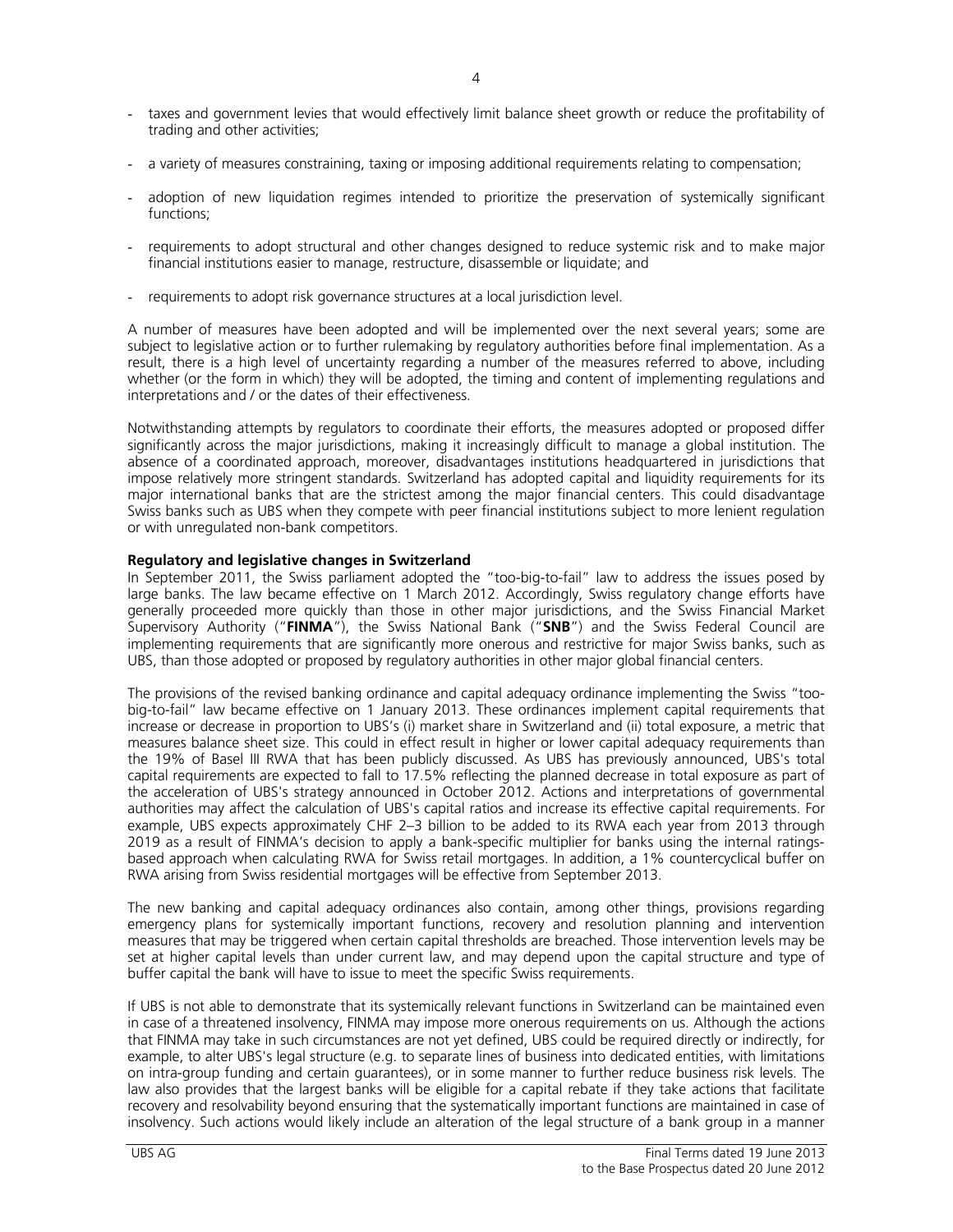that would insulate parts of the group from exposure to risks arising from other parts of the group, thereby making it easier to dispose of certain parts of the group in a recovery scenario, or to liquidate or dispose of certain parts of the group in a resolution scenario, without necessarily adversely affecting other parts.

Due to recent changes in Swiss regulatory requirements, and due to liquidity requirements imposed by certain other jurisdictions in which UBS operates, UBS has been required to maintain substantially higher levels of liquidity overall than had been UBS's usual practice in the past. Like increased capital requirements, higher liquidity requirements make certain lines of business, particularly in the Investment Bank, less attractive and may reduce UBS's overall ability to generate profits.

# **Regulatory and legislative changes outside Switzerland**

Regulatory and legislative changes in other locations in which UBS operates may subject it to a wide range of new restrictions both in individual jurisdictions and, in some cases, globally.

Some of these regulatory and legislative changes may subject UBS to requirements to move activities from UBS AG branches into subsidiaries. Such "subsidiarization" can create operational, capital and tax inefficiencies, increase UBS's aggregate credit exposure to counterparties as they transact with multiple UBS AG affiliates, expose UBS's businesses to higher local capital requirements, and potentially give rise to client and counterparty concerns about the credit quality of the subsidiary. Such changes could also negatively impact UBS's funding model and severely limit UBS's booking flexibility. For example, UBS has significant operations in the UK and use UBS AG's London branch as a global booking center for many types of products. UBS is being required by the UK Financial Services Authority and by FINMA to increase very substantially the capitalization of UBS's UK bank subsidiary, UBS Limited, and expect to be required to change UBS's booking practices to reduce or even eliminate UBS's utilization of UBS AG London branch as a global booking center for the ongoing business of the Investment Bank. In addition, the UK Independent Commission on Banking has recommended structural and non-structural reforms of the banking sector, most of which have been endorsed by the UK government. Key measures proposed include the ring-fencing of retail activities in the UK, additional common equity tier 1 capital requirements of up to 3% of RWA for retail banks, and the issuance of debt subject to "bail-in" provisions. The applicability and implications of such changes to offices and subsidiaries of foreign banks are not yet entirely clear, but they could have a material effect on UBS's businesses located or booked in the UK.

The adoption of the Dodd-Frank Act in the US will also affect a number of UBS's activities, as well as those of other banks. The implementation of the Volcker Rule as of July 2012, for example, is one reason for UBS's exiting equities proprietary trading business segments within the Investment Bank. For other trading activity, UBS expects that it will be required to implement a compliance regime, including the calculation of detailed metrics for each trading book, and may be required to implement a compliance plan globally. Depending on the nature of the final rules, as well as the manner in which they are implemented, the Volcker Rule could have a substantial impact on market liquidity and the economics of market-making activities. The Volcker Rule also broadly limits investments and other transactional activities between banks and covered funds. The proposed implementing regulations both expand the scope of covered funds and provide only a very limited exclusion for activities of UBS outside the US. If adopted as proposed, the regulations could limit certain of UBS's activities in relation to funds, particularly outside the US. Moreover, at the end of 2012, the Federal Reserve issued proposed rules for foreign banking organizations in the US (sections 165 and 166 of Dodd-Frank Act) that include (i) a requirement for an intermediate holding company to hold US subsidiary operations, (ii) riskbased capital and leverage requirements, (iii) liquidity requirements (both substantive and procedural), (iv) singlecounterparty credit limits, (v) risk management and risk committee requirements, (vi) stress test requirements, including public disclosure of the results, (vii) a debt-to-equity limit, and (viii) a framework for early remediation of financial weaknesses. The proposal would impose different requirements based on the overall size of the foreign banking organization and the size of its US-based assets. If the rules are adopted as proposed, UBS would be subject to the most stringent requirements based on the current size of its global and US operations.

In addition, in 2009 the G20 countries committed to require all standardized over-the-counter ("**OTC**") derivative contracts to be traded on exchanges or trading facilities and cleared through central counterparties by the end of 2012. This commitment is being implemented through the Dodd-Frank Act in the US and corresponding legislation in the European Union and other jurisdictions, and will have a significant impact on UBS's OTC derivatives business, primarily in the Investment Bank. For example, UBS expects that, as a rule, the shift of OTC derivatives trading to a central clearing model will tend to reduce profit margins in these products, although some market participants may be able to offset this effect with higher trading volumes in commoditized products. Although UBS is preparing for these thematic market changes, they are likely to reduce the revenue potential of certain lines of business for market participants generally, and UBS may be adversely affected.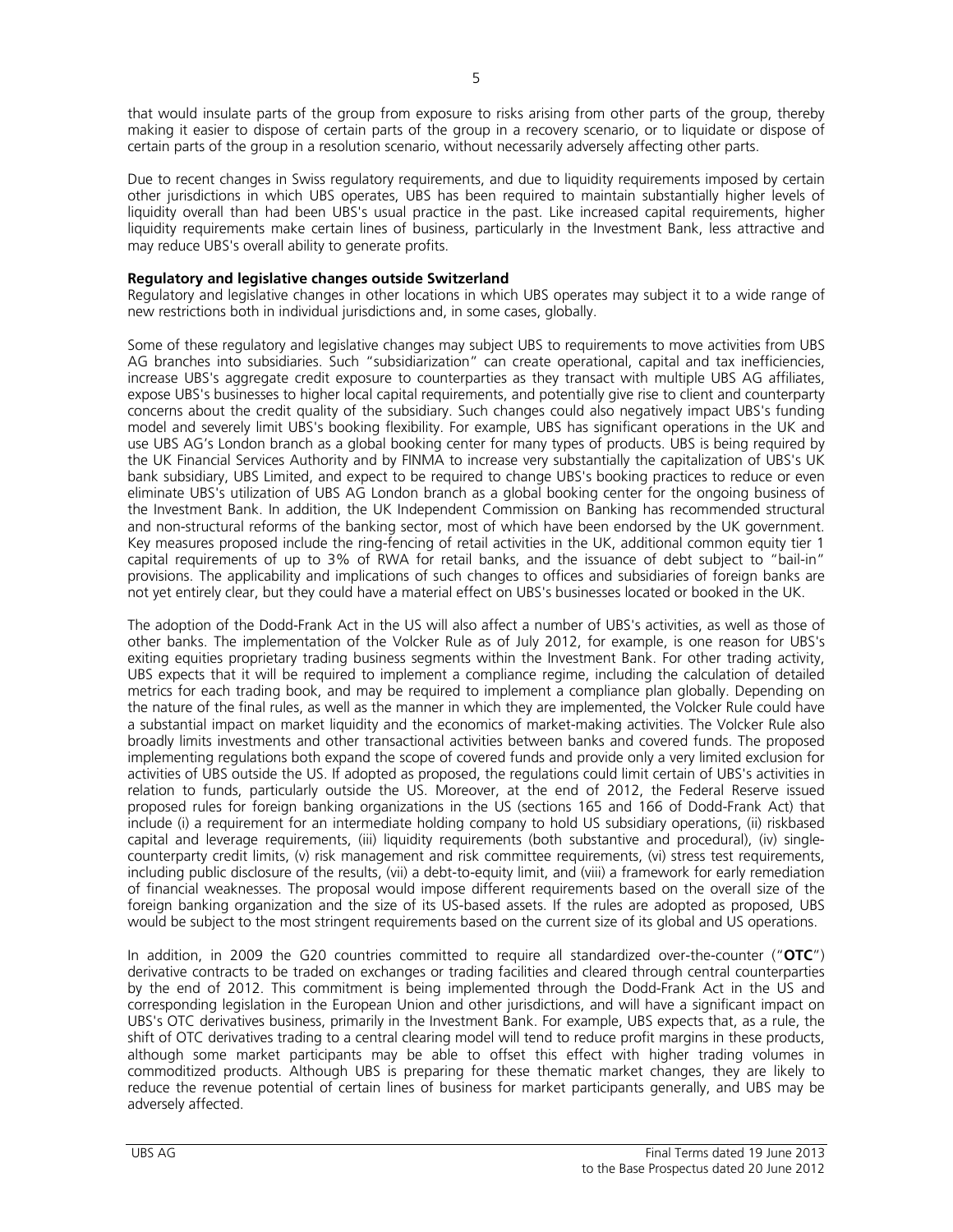UBS AG registered as a swap dealer in the US at the end of 2012 enabling the continuation of swaps business with US persons. Regulations issued by the Commodity Futures Trading Commission ("**CFTC**") impose substantial new requirements on registered swap dealers for clearing, trade execution, transaction reporting, recordkeeping, risk management and business conduct. The CFTC has granted time-limited relief to initially limit the scope of new requirements to transactions with US persons. Certain of the CFTC's regulations, including those relating to swap data reporting, recordkeeping, compliance and supervision, are expected to apply to UBS AG globally once this time-limited relief expires. Application of these requirements to UBS's swaps business with non-US persons will present a substantial implementation burden, will likely duplicate or conflict with legal requirements applicable to UBS outside of the United States and may place UBS at a competitive disadvantage to firms that are not CFTC-registered swap dealers. The Securities and Exchange Commission ("**SEC**") is expected to propose rules for the extraterritorial application of its regulation of securities-based swaps in the first half of 2013, and to require registration of securities-based swap dealers in the US following adoption of such rules. SEC regulation of securities-based swaps may present similar risks to CFTC rules.

The effect on business booked or conducted by UBS in whole or in part outside the US cannot yet be determined fully because many of the regulations that must be adopted to implement the Dodd-Frank Act have not yet been finalized.

In many instances, UBS provides services on a cross-border basis. Efforts in the European Union ("**EU**") to harmonize the regime for third-country firms to access the European market may have the effect of creating new barriers that adversely affect UBS's ability to conduct business in these jurisdictions from Switzerland. For instance, the proposed harmonization of third-country access provisions under the revised European MiFID II/MiFIR framework would make it materially more difficult for UBS to service wealth management clients in Europe. As these requirements are still being developed and revised, the effect on UBS's business with clients domiciled or booked in the EU is difficult to predict.

# **Resolution and recovery; bail-in**

UBS is currently required to produce recovery and resolution plans in the US, UK, Switzerland and Germany and is likely to face similar requirements for UBS's operations in other jurisdictions, including UBS's operations in the EU as a whole as part of the proposed EU Recovery and Resolution Directive. Resolution plans may increase the pressure for structural change if UBS's analysis identifies impediments that are not acceptable to regulators. Such structural changes may negatively impact UBS's ability to benefit from synergies between business units, and if they include the creation of separate legal entities may have the other negative consequences mentioned above with respect to "subsidiarization".

In addition a number of jurisdictions, including Switzerland, the US, the UK and the EU, have implemented or are considering implementing changes that would allow resolution authorities to convert debt into equity in a so-called "bail-in". The scope of bail-in authority and the legal mechanisms that would be utilized for the purpose are subject to a great deal of development and interpretation. Depending upon the outcome, bail-in authority may have a significant effect on UBS's funding costs.

The planned and potential regulatory and legislative developments in Switzerland and in other jurisdictions in which UBS has operations may have a material adverse effect on UBS's ability to execute UBS's strategic plans, on the profitability or viability of certain business lines globally or in particular locations, and in some cases on UBS's ability to compete with other financial institutions. They are likely to be costly to implement and could also have a negative impact on UBS's legal structure or business model. Finally, the uncertainty related to or the implementation of legislative and regulatory changes may have a negative impact on UBS's relationships with clients and UBS's success in attracting client business.

# **UBS's capital strength is important in supporting UBS's strategy, client franchise and competitive position**

UBS's capital position, as measured by the BIS tier 1, core and total capital ratios and the common equity tier 1 ratio under Basel III requirements, is determined by (i) RWA (credit, non-counterparty related, market and operational risk positions, measured and risk-weighted according to regulatory criteria) and (ii) eligible capital. Both RWA and eligible capital are subject to change. Eligible capital would be reduced if UBS experiences net losses or losses through the other comprehensive income account, as determined for the purpose of the regulatory capital calculation, which may also render it more difficult or more costly for UBS to raise new capital. Eligible capital can also be reduced for a number of other reasons, including certain reductions in the ratings of securitization exposures, adverse currency movements affecting the value of equity, prudential adjustments that may be required due to the valuation uncertainty associated with certain types of positions, and changes in the value of certain pension fund assets recognized in other comprehensive income. RWA, on the other hand, are driven by UBS's business activities and by changes in the risk profile of UBS's exposures. For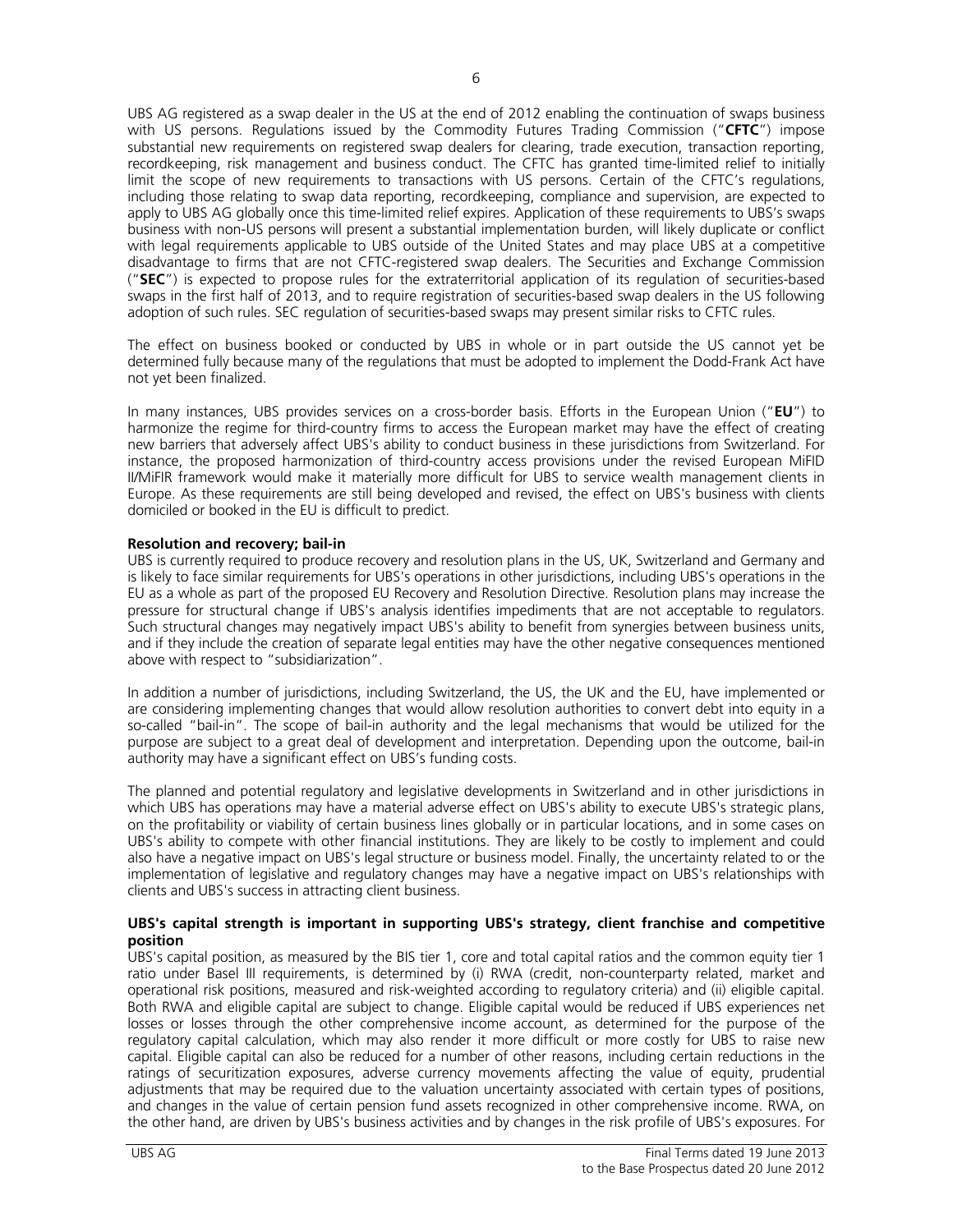instance, substantial market volatility, a widening of credit spreads (the major driver of UBS's value-at-risk), adverse currency movements, increased counterparty risk, a deterioration in the economic environment, or increased operational risk could result in a rise in RWA. Any such reduction in eligible capital or increase in RWA could materially reduce UBS's capital ratios.

The required levels and calculation of UBS's regulatory capital and the calculation of UBS's RWA are also subject to changes in regulatory requirements or their interpretation. UBS is subject to regulatory capital requirements imposed by FINMA, under which UBS has higher RWA than would be the case under the Basel III guidelines as adopted by the Bank for International Settlements. The changes in the calculation of RWA under Basel III and FINMA requirements (such as the revised treatment of certain securitization exposures under the Basel III framework) have significantly increased the level of UBS's RWA and, therefore, have adversely affected UBS's capital ratios. UBS has announced plans to reduce RWA very substantially and to mitigate the effects of the changes in the RWA calculation. However, there is a risk that UBS will not be successful in pursuing its plans, either because UBs is unable to carry out fully the actions it has planned or because other business or regulatory developments to some degree counteract the benefit of UBS's actions.

In addition to the risk-based capital requirements, UBS is subject to a minimum leverage ratio requirement for systemically important banks introduced by FINMA. The leverage ratio operates separately from the risk-based capital requirements, and, accordingly, under certain circumstances could constrain UBS's business activities even if UBS is able to satisfy the risk-based capital requirements.

Changes in the Swiss requirements for risk-based capital or leverage ratios, whether pertaining to the minimum levels required for large Swiss banks or to the calculation thereof (including changes of the banking law under the "too-big-to-fail" measures), could have a material adverse effect on UBS's business and could affect UBS's competitive position internationally compared with institutions that are regulated under different regimes.

# **UBS may not be successful in executing its announced strategic plans**

In October 2012, UBS announced a significant acceleration in the implementation of UBS's strategy. The strategy includes transforming UBS's Investment Bank to focus it on its traditional strengths, very significantly reducing Basel III RWA and further strengthening UBS's capital position, and significantly reducing costs and improving efficiency across the Group. There is a risk that UBS will not be successful in pursuing UBS's plans, including because UBS is unable to carry out fully the actions it has planned, or that even if it is able to implement its strategy as planned its effects may differ from those intended.

As part of UBS's strategy, UBS is exiting certain business lines, predominantly those formerly in the fixed income area of UBS's Investment Bank that have been rendered less attractive by changes in regulation and market developments. UBS's Corporate Center is tasked with managing down the non-core assets previously in the Investment Bank in the most value-accretive way for shareholders. As UBS winds down these positions and those in the Legacy Portfolio previously transferred to Corporate Center, UBS will incur losses if exit values are lower than the carrying values of these positions. This could be the result of market price declines or illiquid or volatile market conditions, or the result of other institutions seeking to dispose of similar assets contemporaneously. These same factors may make it impossible or inadvisable for UBS to effect the winddowns and the corresponding reduction in RWA and balance sheet size as quickly as UBS has planned.

UBS also announced that it intends to achieve incremental cost savings of CHF 3.4 billion above the CHF 2 billion cost savings program announced in August 2011 as a result of the actions UBS is taking in the Investment Bank and through further group wide efficiency measures. The success of UBS's strategy and UBS's ability to reach certain of the targets UBS has announced depends heavily on the effectiveness of the costsaving and efficiency measures UBS is able to carry out. As is often the case with major cost-reduction and efficiency programs, UBS's plans involve significant risks. Included among these are the risks that restructuringcosts may be higher and may be recognized sooner than UBS has projected and that UBS may not be able to identify feasible costsaving opportunities at the level of UBS's savings objective that are also consistent with UBS's business goals. In addition, when UBS implements itscost-saving and efficiency programs it may experience unintended consequences such as the loss or degradation of capabilities that UBS needs in order to maintain UBS's competitive position and achieve UBS's targeted returns.

# **UBS's reputation is critical to the success of its business**

UBS's reputation is critical to the success of UBS's strategic plans. Damage to UBS's reputation can have fundamental negative effects on UBS's business and prospects. Reputational damage is difficult to reverse, and improvements tend to be slow and difficult to measure. This was demonstrated in recent years as UBS's very large losses during the financial crisis, the US cross-border matter and other events seriously damaged UBS's reputation. Reputational damage was an important factor in UBS's loss of clients and client assets across UBS's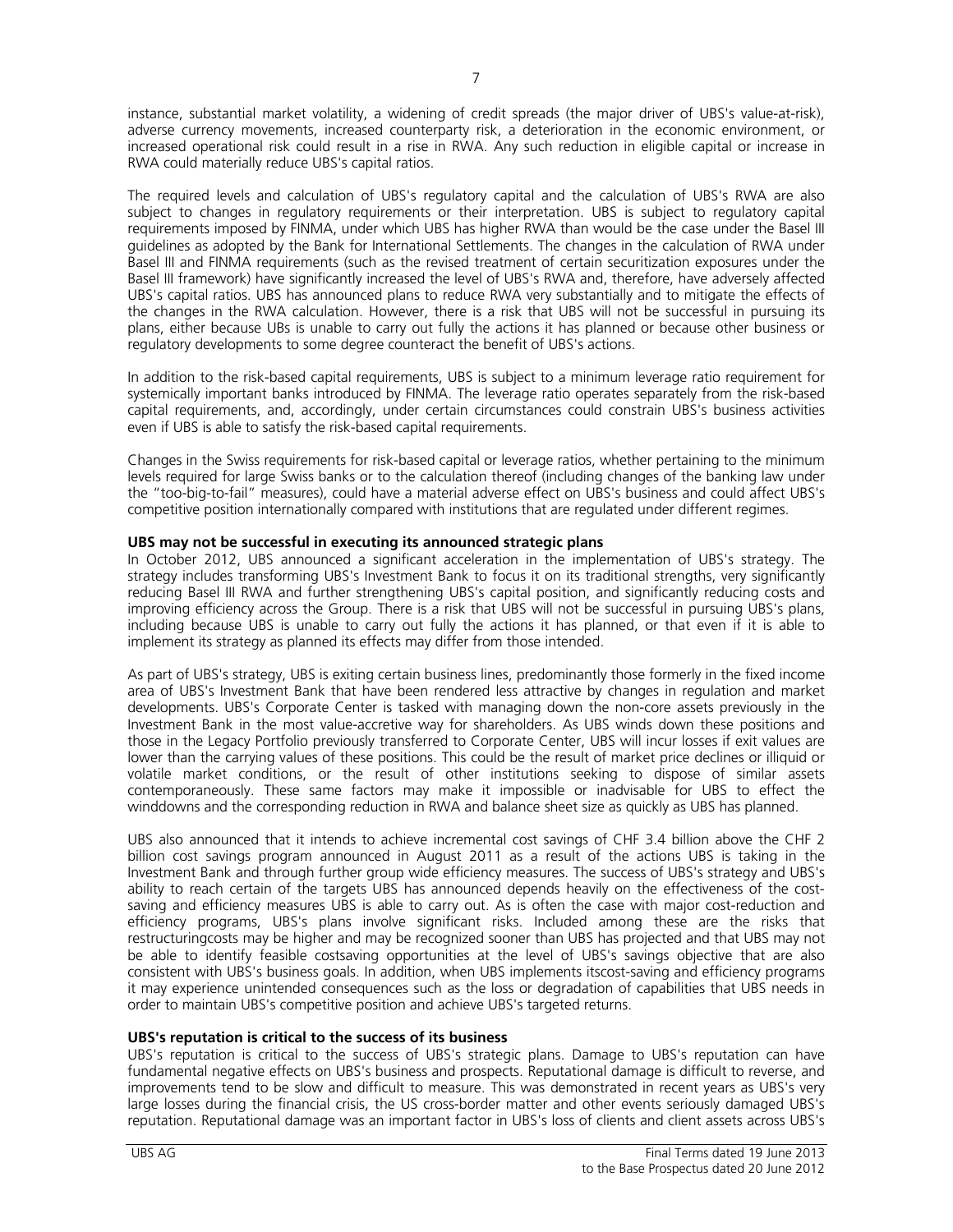asset-gathering businesses, and contributed to UBS's loss of and difficulty in attracting staff, in 2008 and 2009. These developments had short-term and also more lasting adverse effects on UBS's financial performance, and UBS recognized that restoring its reputation would be essential to maintaining UBS's relationships with clients, investors, regulators and the general public, as well as with UBS's employees. More recently, the unauthorized trading incident announced in September 2011, and UBS's involvement in the LIBOR scandal also adversely affected UBS's reputation. Any further reputational damage could have a material adverse effect on UBS's operational results and financial condition and on UBS's ability to achieve UBS's strategic goals and financial targets.

# **Material legal and regulatory risks arise in the conduct of UBS's business**

The nature of UBS's business subjects UBS to significant regulatory oversight and liability risk. As a global financial services firm operating in more than 50 countries, UBS is subject to many different legal, tax and regulatory regimes. UBS is involved in a variety of claims, disputes, legal proceedings and government investigations in jurisdictions where UBS is active. These proceedings expose UBS to substantial monetary damages and legal defense costs, injunctive relief and criminal and civil penalties, in addition to potential regulatory restrictions on UBS's businesses. The outcome of most of these matters, and their potential effect on UBS's future business or financial results, is extremely difficult to predict.

UBS continues to be subject to government inquiries and investigations, and are involved in a number of litigations and disputes, which arose out of the financial crisis of 2007–2009. UBS is also subject to a large number of claims, disputes, legal proceedings and government investigations unrelated to the financial crisis, and expect that UBS's ongoing business activities will continue to give rise to such matters in the future. Potentially material matters to which UBS is currently subject include claims relating to US RMBS and mortgage loan sales, Swiss retrocessions, LIBOR-related matters and the Banco UBS Pactual tax indemnity.

In December 2012, UBS announced settlements totaling approximately CHF 1.4 billion in fines by and disgorgements to US, UK and Swiss authorities to resolve LIBOR-related investigations with those authorities. UBS Securities Japan Co. Ltd. also pled guilty to one count of wire fraud relating to the manipulation of certain benchmark interest rates. The settlements do not resolve investigations by other authorities or civil claims that have been or may in the future be asserted by private and governmental claimants with respect to submissions for LIBOR or other benchmark interest rates. The extent of UBS's financial exposure to these remaining matters is extremely difficult to estimate and could be material.

The LIBOR-related settlements starkly illustrate the much-increased level of financial risk now associated with regulatory matters and regulatory enforcement in major jurisdictions, particularly in the US and UK. These very large amounts were assessed, and the guilty plea of a UBS subsidiary was required, in spite of UBS's full cooperation with the authorities in their investigations, as a result of which UBS was granted conditional leniency or conditional immunity with respect to certain benchmark interest rates by antitrust authorities in a number of jurisdictions including the US and Switzerland. UBS understands that, in determining the consequences to UBS, the US authorities took into account the fact that UBS has in the recent past been determined to have engaged in serious misconduct in a number of other matters. As a result of this history and regulatory perception, UBS's level of risk with respect to regulatory enforcement may be greater than that of peer institutions.

Considering UBS's overall exposures and the current regulatory and political climate affecting financial institutions, UBS expects charges associated with legal, regulatory and similar matters to remain at elevated levels at least through 2013.

UBS is determined to address the issues that have arisen in the above and other matters in a thorough and constructive manner. UBS is in active dialogue with its regulators concerning the actions that UBS is taking to improve its operational risk management and control framework. Ever since UBS's losses in 2007 and 2008, UBS has been subject to a very high level of regulatory scrutiny and to certain regulatory measures that constrain UBS's strategic flexibility. While UBS believes that it has remediated the deficiencies that led to the material losses during the 2007–2009 financial crisis, the unauthorized trading incident announced in September 2011 and the LIBOR-related settlements, the effects of these matters on UBS's reputation and relationships with regulatory authorities have proven to be more difficult to overcome. For example, following the unauthorized trading incident FINMA informed UBS that UBS would not be permitted to undertake acquisitions in UBS's Investment Bank unit (unless FINMA granted an exception), and that material new business initiatives in that unit would be subject to FINMA oversight. Although UBS has significantly enhanced its operational risk management and control framework in general and specifically addressed the deficiencies highlighted by the unauthorized trading incident in particular, these special restrictions have not been withdrawn by FINMA to date, pending independent confirmation of the effectiveness of these enhancements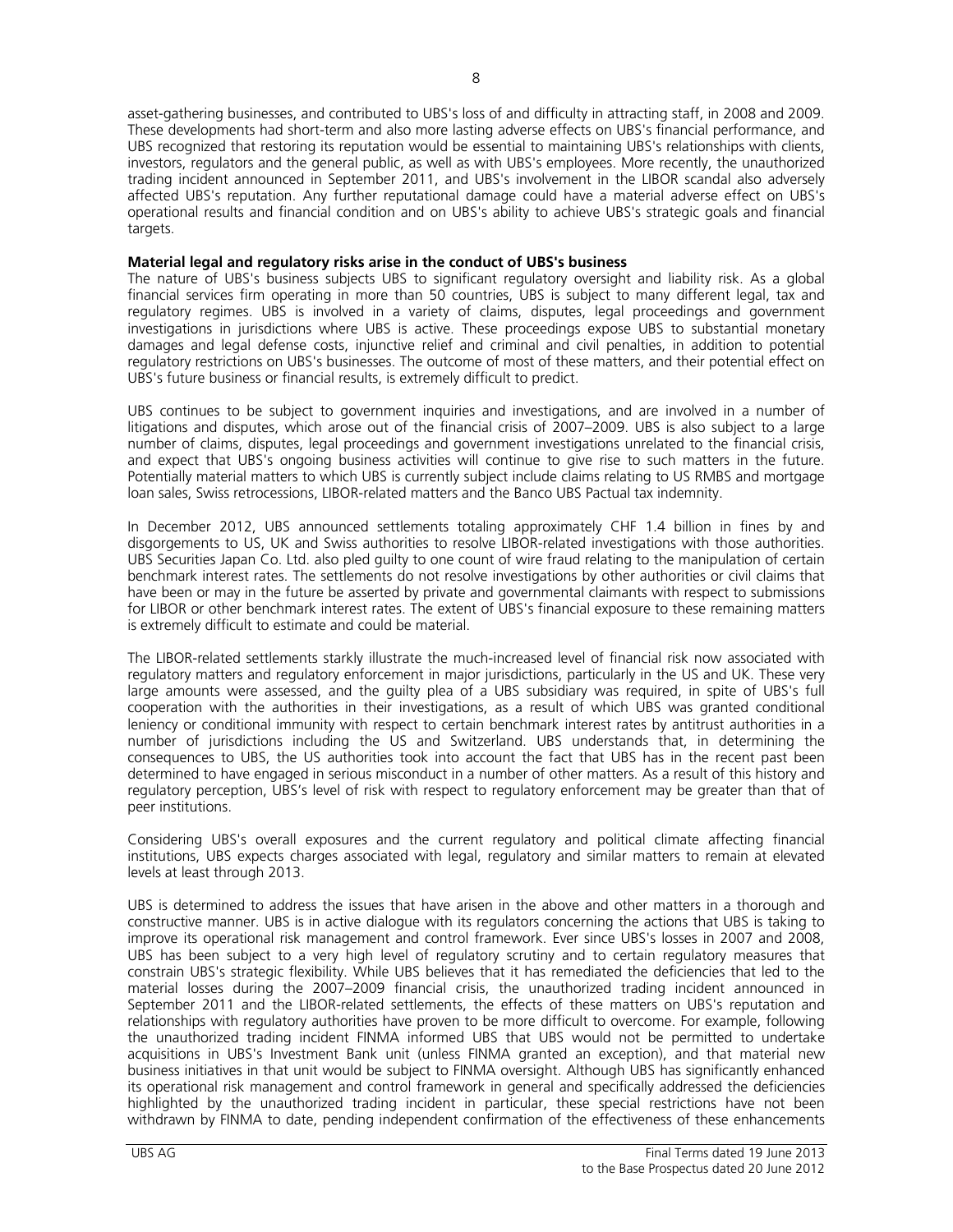to FINMA's satisfaction. As this example illustrates, difficulties associated with UBS's relationships with regulatory authorities have the potential to adversely affect the execution of UBS's business strategy.

# **Performance in the financial services industry is affected by market conditions and the macroeconomic climate**

The financial services industry prospers in conditions of economic growth; stable geopolitical conditions; transparent, liquid and buoyant capital markets and positive investor sentiment. An economic downturn, continued low interest rates or a severe financial crisis can negatively affect UBS's revenues and ultimately UBS's capital base.

A market downturn and weak macroeconomic conditions can be precipitated by a number of factors, including geopolitical events, changes in monetary or fiscal policy, trade imbalances, natural disasters, pandemics, civil unrest, war or terrorism. Because financial markets are global and highly interconnected, even local and regional events can have widespread impacts well beyond the countries in which they occur. A crisis could develop, regionally or globally, as a result of disruptions in emerging markets as well as developed markets that are susceptible to macroeconomic and political developments, or as a result of the failure of a major market participant. UBS has material exposures to a number of these markets, both as a wealth manager and as an investment bank. Moreover, UBS's strategic plans depend more heavily upon UBS's ability to generate growth and revenue in the emerging markets, causing UBS to be more exposed to the risks associated with them. The ongoing eurozone crisis and the unresolved US fiscal issues demonstrate that macroeconomic and political developments can have unpredictable and destabilizing effects. Adverse developments of these kinds have affected UBS's businesses in a number of ways, and may continue to have further adverse effects on UBS's businesses as follows:

- a general reduction in business activity and market volumes, as UBS has experienced in the last two years, affects fees, commissions and margins from market-making and client-driven transactions and activities; local or regional economic factors, such as the ongoing eurozone sovereign debt and banking industry concerns, could also have an effect on UBS;
- a market downturn is likely to reduce the volume and valuations of assets UBS manages on behalf of clients, reducing UBS's asset- and performance-based fees;
- a further extended period of low interest rates will continue to erode interest margins in several of UBS's businesses;
- reduced market liquidity limits trading and arbitrage opportunities and impedes UBS's ability to manage risks, impacting both trading income and performance-based fees;
- assets UBS owns and account for as investments or trading positions could fall in value;
- impairments and defaults on credit exposures and on trading and investment positions could increase, and losses may be exacerbated by falling collateral values; and
- if individual countries impose restrictions on cross-border payments or other exchange or capital controls, or change their currency (for example, if one or more countries should leave the euro), UBS could suffer losses from enforced default by counterparties, be unable to access UBS's own assets, or be impeded in – or prevented from – managing UBS's risks.

Because UBS has very substantial exposures to other major financial institutions, the failure of one or more of such institutions could have a material effect on UBS.

The developments mentioned above can materially affect the performance of UBS's business units and of UBS as a whole, and ultimately UBS's financial condition. As discussed below, there is also a somewhat related risk that the carrying value of goodwill of a business unit might suffer impairments and deferred tax assets levels may need to be adjusted.

## **UBS holds legacy and other risk positions that may be adversely affected by conditions in the financial markets; legacy risk positions may be difficult to liquidate**

UBS, like other financial market participants, was severely affected by the financial crisis that began in 2007. The deterioration of financial markets since the beginning of the crisis was extremely severe by historical standards, and UBS recorded substantial losses on fixed income trading positions, particularly in 2008 and 2009. Although UBS has very significantly reduced its risk exposures starting in 2008, and more recently as UBS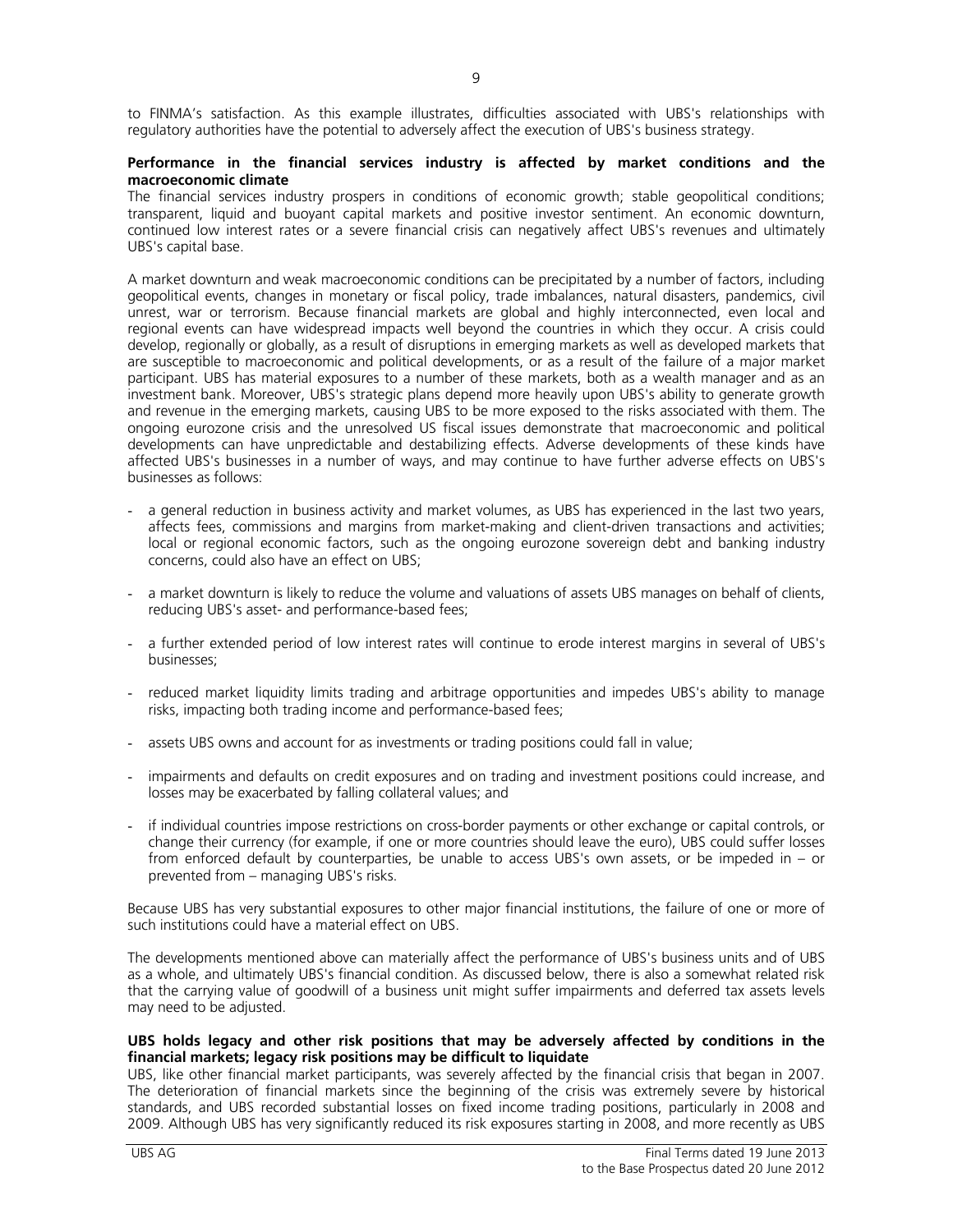implements its strategy and focus on complying with Basel III capital standards, UBS continues to hold substantial legacy risk positions. In many cases these risk positions continue to be illiquid, and UBS remains exposed to the risk that the remaining positions may again deteriorate in value. In the fourth quarter of 2008 and the first quarter of 2009, certain of these positions were reclassified for accounting purposes from fair value to amortized cost; these assets are subject to possible impairment due to changes in market interest rates and other factors.

UBS has announced and is carrying out plans to reduce drastically the RWA associated with UBS's non-core and legacy risk positions. There can be no assurance that UBS will be able to liquidate them as quickly as UBS's plans suggest, or that UBS will not incur significant losses in doing so. The continued illiquidity and complexity of many of the legacy risk positions in particular could make it difficult to sell or otherwise liquidate these positions. At the same time, UBS's strategy rests heavily on UBS's ability to reduce sharply the RWA associated with these exposures in order to meet UBS's future capital targets and requirements without incurring unacceptable losses. In addition, if in the future UBS exercises its option to acquire the equity of the SNB StabFund from subsidiaries of the Swiss National Bank, any positions remaining in that fund could augment UBS's risk exposure and RWA until they can be liquidated.

UBS holds positions related to real estate in various countries, and UBS could suffer losses on these positions. These positions include a very substantial Swiss mortgage portfolio. Although management believes that this portfolio has been very prudently managed, UBS could nevertheless be exposed to losses if the concerns expressed by the Swiss National Bank and others about unsustainable price escalation in the Swiss real estate market come to fruition.

In addition, UBS is exposed to risk in its prime brokerage, reverse repo and Lombard lending activities, as the value or liquidity of the assets against which UBS provides financing may decline rapidly.

# **UBS's global presence subjects it to risk from currency fluctuations**

UBS prepares its consolidated financial statements in Swiss francs. However, a substantial portion of UBS's assets, liabilities, invested assets, revenues and expenses are denominated in other currencies, particularly the US dollar, the euro and the British pound. Accordingly, changes in foreign exchange rates, particularly between the Swiss franc and the US dollar (US dollar revenues account for the largest portion of UBS's non-Swiss franc revenues) have an effect on UBS's reported income and expenses, and on other reported figures such as invested assets, balance sheet assets, RWA and tier 1 capital. For example, in 2011 the strengthening of the Swiss franc, especially against the US dollar and euro, had an adverse effect on UBS's revenues and invested assets. Because exchange rates are subject to constant change, sometimes for completely unpredictable reasons, UBS's results are subject to risks associated with changes in the relative values of currencies.

## **UBS is dependent upon UBS's risk management and control processes to avoid or limit potential losses in UBS's trading and counterparty credit businesses**

Controlled risk-taking is a major part of the business of a financial services firm. Credit is an integral part of many of UBS's retail, corporate, wealth management and Investment Bank activities. This includes lending, underwriting and derivatives activities. Changes in interest rates, credit spreads, equity prices, market volatility and liquidity, foreign exchange levels and other market fluctuations can adversely affect UBS's earnings. Some losses from risk-taking activities are inevitable, but to be successful over time, UBS must balance the risks it takes against the returns it generates. UBS must, therefore, diligently identify, assess, manage and control UBS's risks, not only in normal market conditions but also as they might develop under more extreme (stressed) conditions, when concentrations of exposures can lead to severe losses.

As seen during the financial crisis of 2007–2009, UBS is not always able to prevent serious losses arising from extreme or sudden market events that are not anticipated by UBS's risk measures and systems. Value-at-risk, a statistical measure for market risk, is derived from historical market data, and thus by definition could not have anticipated the losses suffered in the stressed conditions of the financial crisis. Moreover, stress loss and concentration controls and the dimensions in which UBS aggregates risk to identify potentially highly correlated exposures proved to be inadequate. Notwithstanding the steps UBS has taken to strengthen UBS's risk management and control framework, UBS could suffer further losses in the future if, for example:

- UBS does not fully identify the risks in UBS's portfolio, in particular risk concentrations and correlated risks;
- UBS's assessment of the risks identified or UBS's response to negative trends proves to be inadequate, insufficient or incorrect;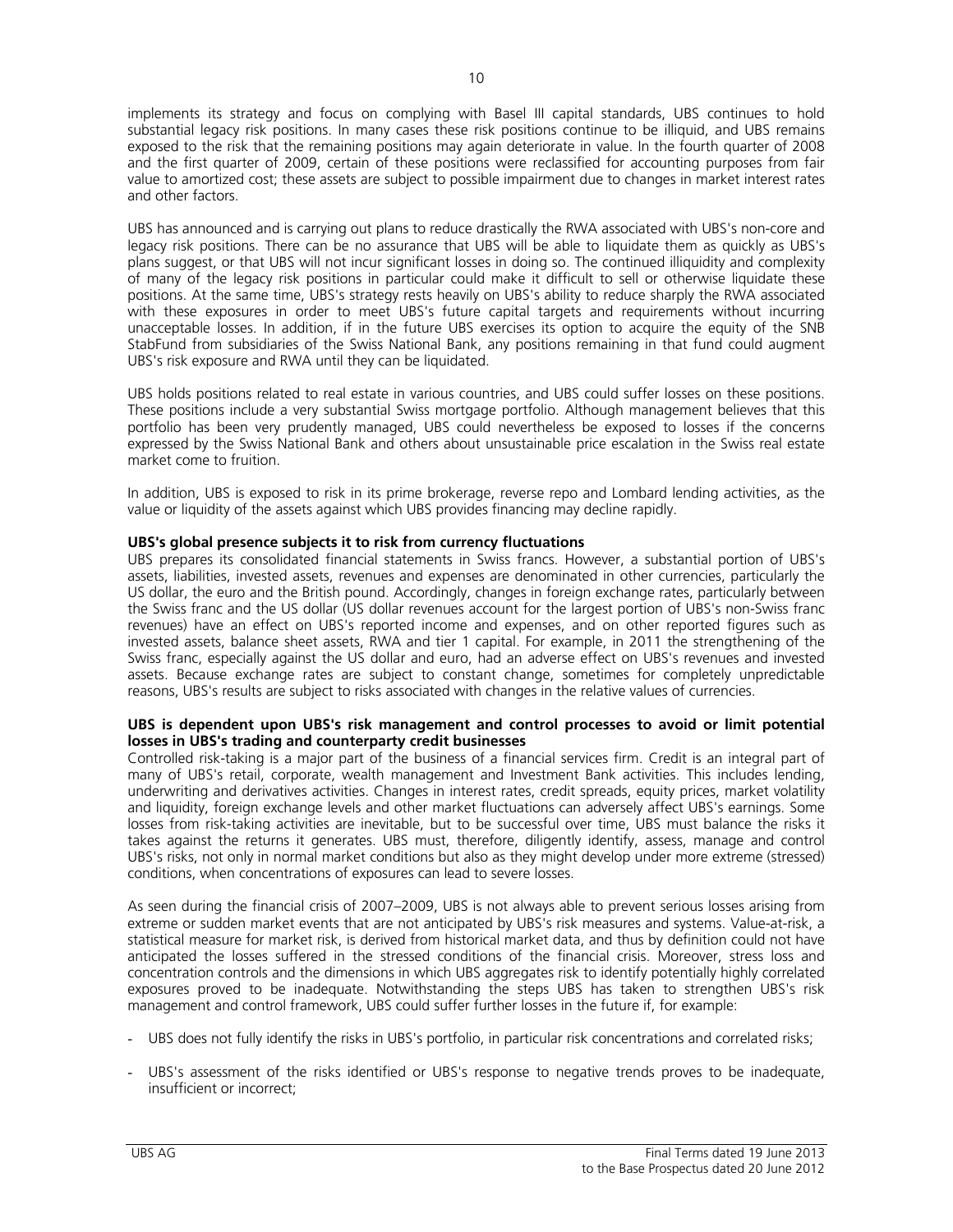- markets move in ways that UBS does not expect in terms of their speed, direction, severity or correlation and UBS's ability to manage risks in the resultant environment is, therefore, affected;
- third parties to whom UBS has credit exposure or whose securities UBS holds for its own account are severely affected by events not anticipated by UBS's models, and accordingly UBS suffers defaults and impairments beyond the level implied by UBS's risk assessment; or
- collateral or other security provided by UBS's counterparties proves inadequate to cover their obligations at the time of their default.

UBS also manages risk on behalf of UBS's clients in UBS's asset and wealth management businesses. UBS's performance in these activities could be harmed by the same factors. If clients suffer losses or the performance of their assets held with UBS is not in line with relevant benchmarks against which clients assess investment performance, UBS may suffer reduced fee income and a decline in assets under management, or withdrawal of mandates.

If UBS decides to support a fund or another investment that it sponsors in its asset or wealth management businesses (such as the property fund to which Wealth Management has exposure), UBS might, depending on the facts and circumstances, incur charges that could increase to material levels.

Investment positions, such as equity holdings made as a part of strategic initiatives and seed investments made at the inception of funds that UBS manages, may also be affected by market risk factors. These investments are often not liquid and generally are intended or required to be held beyond a normal trading horizon. They are subject to a distinct control framework. Deteriorations in the fair value of these positions would have a negative impact on UBS's earnings.

## **Valuations of certain positions rely on models; models have inherent limitations and may use inputs which have no observable source**

Where possible, UBS marks its trading book assets and other positions at their quoted market price in an active market. Such price information may not be available for certain instruments and, therefore, UBS applies valuation techniques to measure such instruments. Valuation techniques use "market observable inputs" where available, derived from similar instruments in similar and active markets, from recent transaction prices for comparable items or from other observable market data. In the case of positions for which some or all of the inputs required for the valuation techniques are not observable or have limited observability, UBS uses valuation models with non-market observable inputs. There is no single market standard for valuation models of this type. Such models have inherent limitations; different assumptions and inputs would generate different results, and these differences could have a significant impact on UBS's financial results. UBS regularly reviews and updates its valuation models to incorporate all factors that market participants would consider in setting a price, including factoring in current market conditions. Judgment is an important component of this process. Changes in model inputs or in the models themselves, or failure to make the changes necessary to reflect evolving market conditions, could have a material adverse effect on UBS's financial results.

# **UBS is exposed to possible outflows of client assets in its asset-gathering businesses and to changes affecting the profitability of its Wealth Management business division**

UBS experienced substantial net outflows of client assets in UBS's wealth management and asset management businesses in 2008 and 2009. The net outflows resulted from a number of different factors, including UBS's substantial losses, the damage to UBS's reputation, the loss of client advisors, difficulty in recruiting qualified client advisors and developments concerning UBS's cross-border private banking business. Many of these factors have been successfully addressed. UBS's Wealth Management and Wealth Management Americas business divisions recorded substantial net new money inflows in 2012. Long-term changes affecting the crossborder private banking business model will, however, continue to affect client flows in UBS's Wealth Management business division for an extended period of time. One of the important drivers behind the longerterm reduction in the amount of cross-border private banking assets, particularly in Europe, is the heightened focus of fiscal authorities on cross-border investments. Changes in local tax laws or regulations and their enforcement may affect the ability or the willingness of UBS's clients to do business with UBS or the viability of UBS's strategies and business model. In 2012, UBS experienced net withdrawals in UBS's Swiss booking center from clients domiciled elsewhere in Europe, in many cases related to the negotiation of tax treaties between Switzerland and other countries, including the treaty with Germany that was ultimately not ratified by Germany.

The net new money inflows in recent years in UBS's Wealth Management business division have come predominantly from clients in Asia-Pacific and in the emerging markets and in the high net worth segment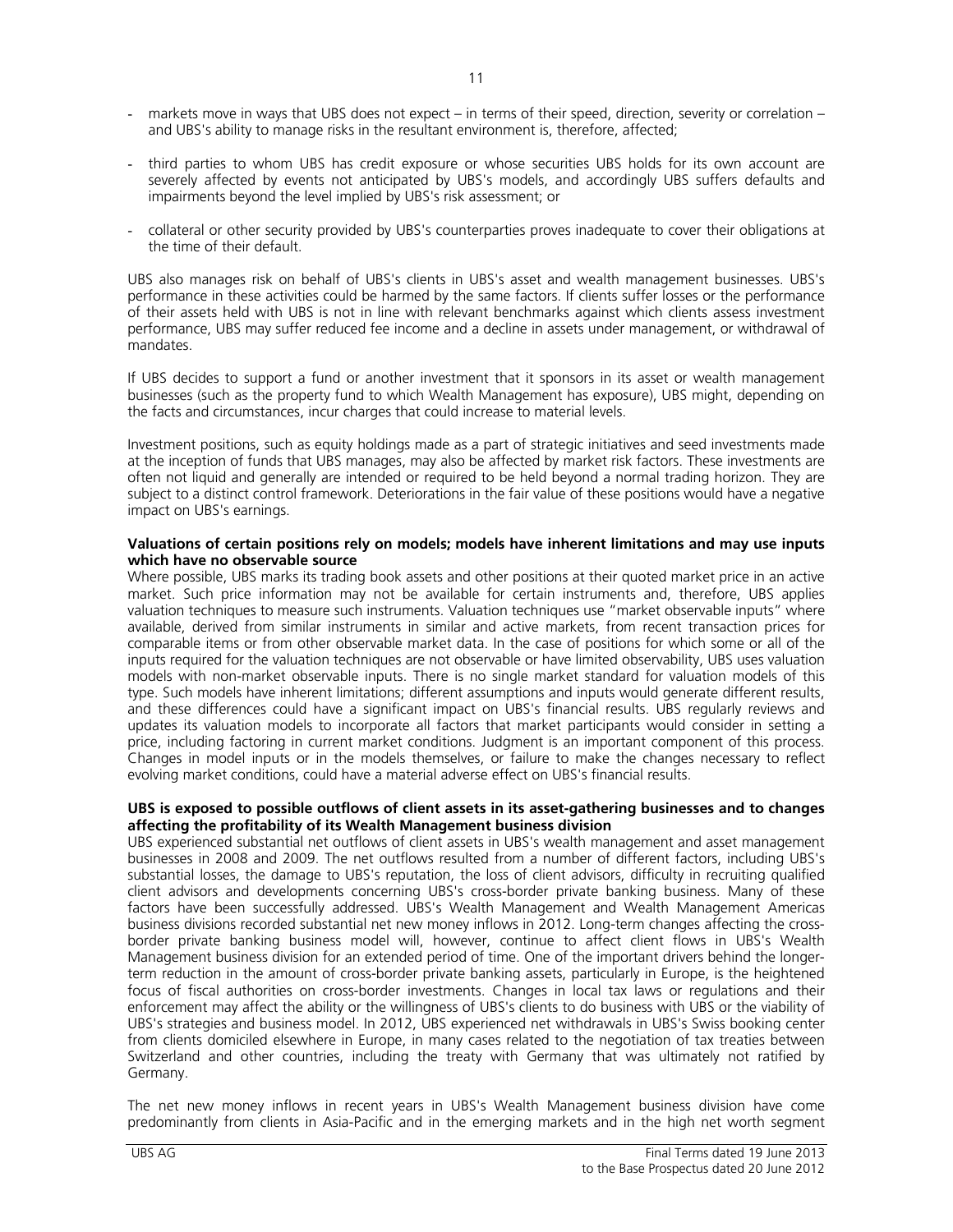globally. Over time, inflows from these lower-margin segments and markets have been replacing outflows from higher-margin segments and markets, in particular cross-border European clients. This dynamic, combined with changes in client product preferences as a result of which lowmargin products account for a larger share of UBS's revenues than in the past, put downward pressure on UBS's return on invested assets. There can be no assurance that efforts by the business to overcome the effects of the changes in the business mix on gross margin, such as through service improvements and product offerings, will be sufficiently successful to counteract those effects. UBS is also making changes to its business offerings and pricing practices in line with emerging industry trends favoring price transparency and recent legal and regulatory developments, including the Swiss Supreme CUBS'st case concerning "retrocessions". There can be no assurance that UBS will be successful in UBS's efforts to offset the adverse impact of these trends and developments.

In 2012, Global Asset Management experienced a net outflow of client assets. Further net outflows of client assets are likely over time to adversely affect the results of the business division.

## **Liquidity and funding management are critical to UBS's ongoing performance**

The viability of UBS's business depends upon the availability of funding sources, and its success depends upon UBS's ability to obtain funding at times, in amounts, for tenors and at rates that enable UBS to efficiently support its asset base in all market conditions. A substantial part of UBS's liquidity and funding requirements is met using short-term unsecured funding sources, including wholesale and retail deposits and the regular issuance of money market securities. The volume of UBS's funding sources has generally been stable, but could change in the future due to, among other things, general market disruptions or widening credit spreads, which could also influence the cost of funding. A change in the availability of short-term funding could occur quickly.

Reductions in UBS's credit ratings can increase UBS's funding costs, in particular with regard to funding from wholesale unsecured sources, and can affect the availability of certain kinds of funding. In addition, as UBS experienced recently in connection with Moody's downgrading of UBS's long-term rating in June 2012, ratings downgrades can require UBS to post additional collateral or make additional cash payments under master trading agreements relating to UBS's derivatives businesses. UBS's credit ratings, together with UBS's capital strength and reputation, also contribute to maintaining client and counterparty confidence and it is possible that ratings changes could influence the performance of some of UBS's businesses.

The more stringent Basel III capital and liquidity requirements will likely lead to increased competition for both secured funding and deposits as a stable source of funding, and to higher funding costs.

## **Operational risks may affect UBS's business**

All of UBS's businesses are dependent on UBS's ability to process a large number of complex transactions across multiple and diverse markets in different currencies, to comply with requirements of many different legal and regulatory regimes to which UBS is subject and to prevent, or promptly detect and stop, unauthorized, fictitious or fraudulent transactions. UBS's operational risk management and control systems and processes are designed to help ensure that the risks associated with UBS's activities, including those arising from process error, failed execution, unauthorized trading, fraud, system failures, cyber-attacks, breaches of information security and failure of security and physical protection, are appropriately controlled.

For example, cyber crime is a fast growing threat to large organizations that rely on technology to support its business, like UBS. Cyber crime can range from internet based attacks that interfere with the organizations' internet websites, to more sophisticated crimes that target the organizations, as well as their clients, and seek to gain unauthorized access to technology systems in efforts to disrupt business, steal money or obtain sensitive information.

A major focus of US governmental policy relating to financial institutions in recent years has been fighting money laundering and terrorist financing. Regulations applicable to UBS and its subsidiaries impose obligations to maintain effective policies, procedures and controls to detect, prevent and report money laundering and terrorist financing, and to verify the identity of their clients. Failure to maintain and implement adequate programs to combat money laundering and terrorist financing could have serious consequences, both in legal terms and in terms of UBS's reputation.

Although UBS is continuously adapting UBS's capability to detect and respond to the risks described above, if UBS's internal controls fail or prove ineffective in identifying and remedying them UBS could suffer operational failures that might result in material losses, such as the loss from the unauthorized trading incident announced in September 2011.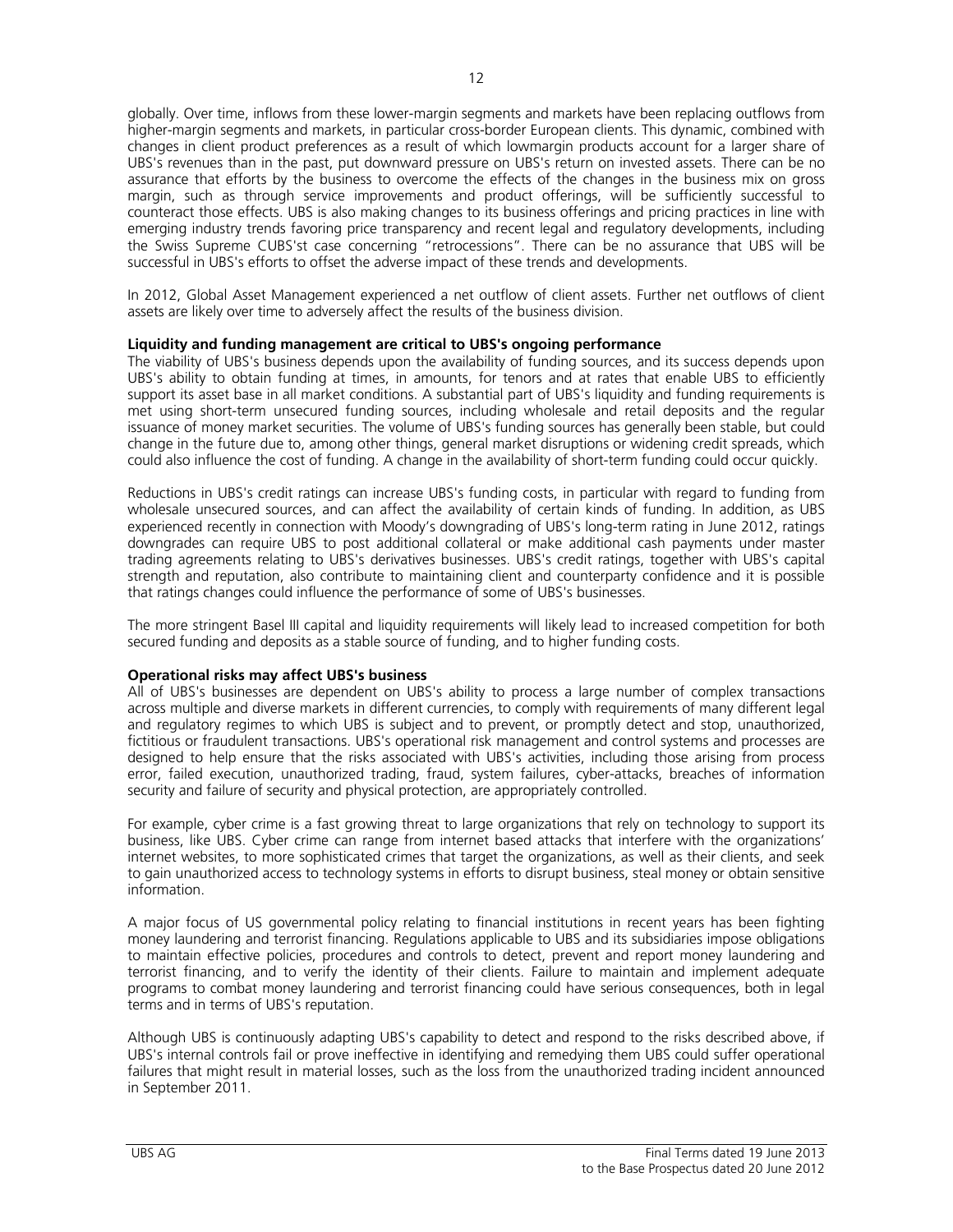Participation in high-volume and high-frequency trading activities, even in the execution of client-driven business, can also expose UBS to operational risks. UBS's loss in the second quarter of 2012 relating to the Facebook initial public offering illustrates the exposure participants in these activities have to unexpected results arising not only from their own systems and processes but also from the behavior of exchanges, clearing systems and other third parties and from the performance of third party systems.

Certain types of operational control weaknesses and failures could also adversely affect UBS's ability to prepare and publish accurate and timely financial reports. UBS identified control deficiencies following the unauthorized trading incident announced in September 2011, and management determined that UBS had a material weakness in UBS's internal control over financial reporting as of the end of 2010 and 2011, although this has not affected the reliability of UBS's financial statements for either year.

In addition, despite the contingency plans UBS has in place, UBS's ability to conduct business may be adversely affected by a disruption in the infrastructure that supports UBS's businesses and the communities in which UBS is located. This may include a disruption due to natural disasters, pandemics, civil unrest, war or terrorism and involve electrical, communications, transportation or other services used by UBS or third parties with whom UBS conducts business.

## **UBS might be unable to identify or capture revenue or competitive opportunities, or retain and attract qualified employees**

The financial services industry is characterized by intense competition, continuous innovation, detailed (and sometimes fragmented) regulation and ongoing consolidation. UBS faces competition at the level of local markets and individual business lines, and from global financial institutions that are comparable to UBS in their size and breadth. Barriers to entry in individual markets and pricing levels are being eroded by new technology. UBS expects these trends to continue and competition to increase.

UBS's competitive strength and market position could be eroded if UBS is unable to identify market trends and developments, do not respond to them by devising and implementing adequate business strategies, adequately developing or updating UBS's technology, particularly in trading businesses, or are unable to attract or retain the qualified people needed to carry them out.

The amount and structure of UBS's employee compensation are affected not only by UBS's business results but also by competitive factors and regulatory considerations. Constraints on the amount or structure of employee compensation, higher levels of deferral, performance conditions and other circumstances triggering the forfeiture of unvested awards may adversely affect UBS's ability to retain and attract key employees, and may in turn negatively affect UBS's business performance. Reductions in the amount of variable compensation awarded for performance year 2012 have caused UBS's total compensation for certain categories of employees, mainly in the Investment Bank and the Corporate Center, to be lower than is the case for peer institutions. In addition, changes that UBS has made to the terms of compensation awards may place UBS ahead of peers in adjusting compensation terms to the demands of various stakeholders, including regulatory authorities and shareholders. These terms include the introduction of a deferred contingent capital plan with many of the features of the loss-absorbing capital that UBS has issued in the market but with a higher capital ratio writedown trigger, increased average deferral periods for stock awards, and expanded forfeiture provisions for certain awards linked to business performance. These changes, while intended to better align the interests of UBS's staff with those of other stakeholders, increase the risk that key employees will be attracted by competitors and decide to leave UBS, and that UBS may be less successful than its competitors in attracting qualified employees. The loss of key staff and inability to attract qualified replacements, depending upon which and how many roles are affected, could seriously compromise UBS's ability to execute UBS's strategy and to successfully improve UBS's operating and control environment.

## **UBS's financial results may be negatively affected by changes to accounting standards**

UBS reports its results and financial position in accordance with International Financial Reporting Standards (IFRS) as issued by the International Accounting Standards Board (IASB). Changes to IFRS or interpretations thereof may cause UBS's future reported results and financial position to differ from current expectations. Such changes also may affect UBS's regulatory capital and ratios. For example, in 2012 UBS adopted the revised international accounting standard IAS 19 Employee Benefits, which affected both UBS's financial position and UBS's regulatory capital. UBS monitors potential accounting changes and when these are finalized by the IASB, UBS determines the potential impact and discloses significant future changes in its financial statements. Currently, there are a number of issued but not yet effective IFRS changes, as well as potential IFRS changes, that are expected to impact UBS's reported results, financial position and regulatory capital in the future.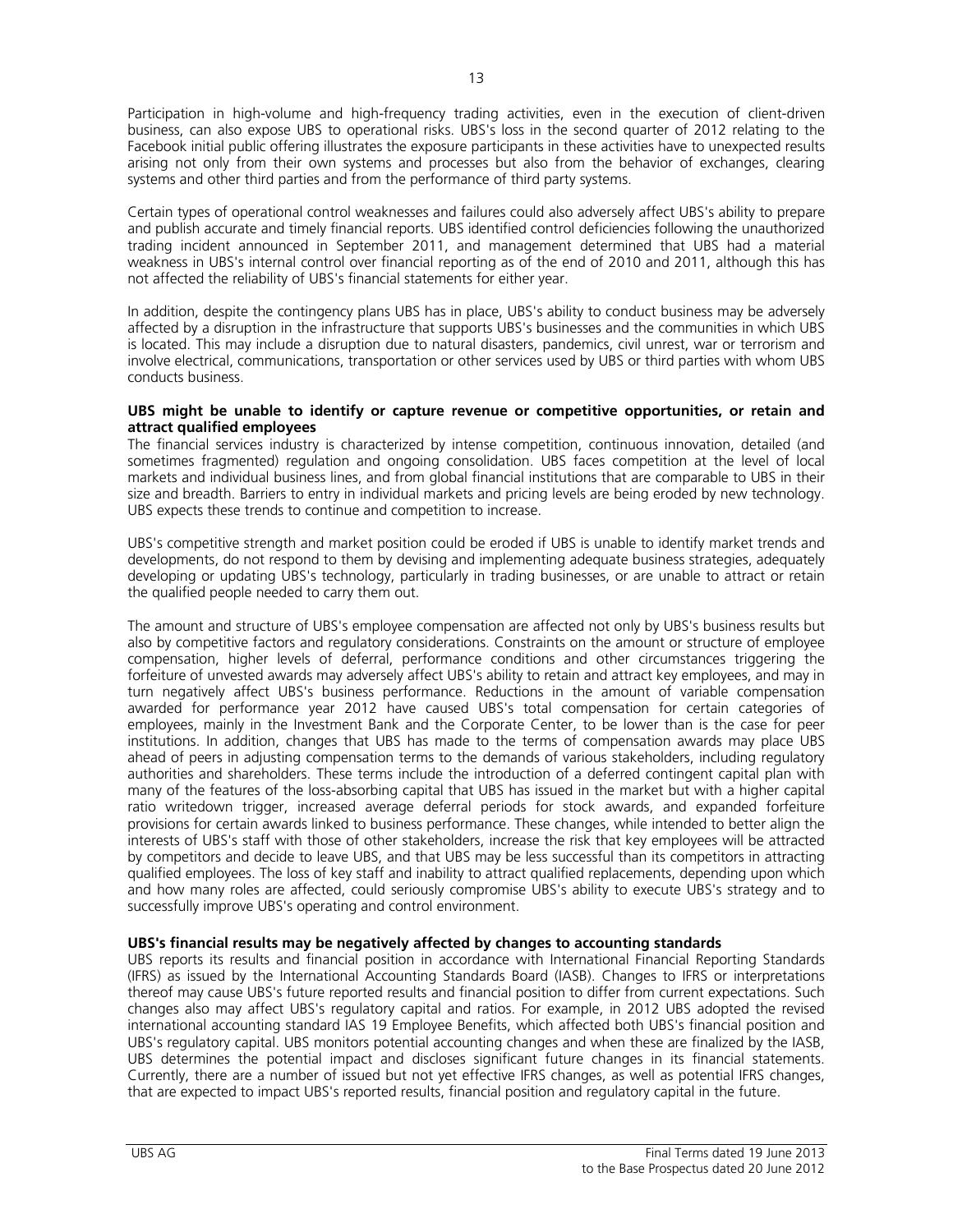## **UBS's financial results may be negatively affected by changes to assumptions supporting the value of UBS's goodwill**

The goodwill UBS has recognized on the respective balance sheets of UBS's operating segments is tested for impairment at least annually. UBS's impairment test in respect of the assets recognized as of 31 December 2012 indicated that the value of UBS's goodwill is not impaired. The impairment test is based on assumptions regarding estimated earnings, discount rates and long-term growth rates impacting the recoverable amount of each segment and on estimates of the carrying amounts of the segments to which the goodwill relates. If the estimated earnings and other assumptions in future periods deviate from the current outlook, the value of UBS's goodwill may become impaired in the future, giving rise to losses in the income statement. In the third quarter of 2012, for example, the recognition by the Investment Bank of a full impairment of goodwill and of an impairment of other non-financial assets resulted in a charge of almost CHF 3.1 billion against UBS's operating profit before tax.

## **The effects of taxes on UBS's financial results are significantly influenced by changes in UBS's deferred tax assets and final determinations on audits by tax authorities**

The deferred tax assets UBS has recognized on its balance sheet as of 31 December 2012 in respect of prior years' tax losses are based on future profitability as indicated by the business plans. If the business plan earnings and assumptions in future periods substantially deviate from current forecasts, the amount of recognized deferred tax assets may need to be adjusted in the future. This could include writeoffs of deferred tax assets through the income statement.

In the coming years, UBS's effective tax rate will be highly sensitive both to UBS's performance and to the accuracy of new business plan forecasts. UBS's results in recent periods have demonstrated that changes in the recognition of deferred tax assets can have a very significant effect on UBS's reported results. If the Group's performance is strong, particularly in the US, UK and Switzerland, UBS could be expected to recognize additional deferred tax assets in the coming years. The effect of doing so would be to significantly reduce the Group's effective tax rate in years in which additional deferred tax assets are recognized. Conversely, if UBS's performance in those countries is weaker than expected, UBS may be required to write off all or a portion of currently recognized deferred tax assets through the income statement. This would have the effect of increasing the Group's effective tax rate in the year in which any write offs are taken.

In the first half of 2013, UBS expects the tax rate to be in the region of 25–30%. The expected tax rate is higher than the normal expected effective tax rate of 20–25% because the net profit for the group in 2013 may reflect losses for some legal entities or parent bank branches for which UBS may not obtain a tax benefit. In addition, the actual tax rate may fall outside the aforementioned tax rate range to the extent that there are significant book tax adjustments that affect taxable profits. Also, the full year tax rate may depend on the extent to which deferred tax assets are revalued during 2013 and the level of profitability for the year.

UBS's effective tax rate is also sensitive to any future reductions in statutory tax rates, particularly in the US and Switzerland. Reductions in the statutory tax rate would cause the expected future tax benefit from items such as tax loss carry-forwards in the affected locations to diminish in value. This in turn would cause a writedown of the associated deferred tax assets.

In addition, statutory and regulatory changes, as well as changes to the way in which courts and tax authorities interpret tax laws could cause the amount of taxes ultimately paid by UBS to materially differ from the amount accrued.

Separately, in 2011 the UK government introduced a balance sheet based levy payable by banks operating and / or resident in the UK. An expense for the year of CHF 124 million has been recognized in operating expenses (within pre-tax profit) in the fourth quarter of 2012. The Group's bank levy expense for future years will depend on both the rate and the Group's taxable UK liabilities at each year end; changes to either factor could increase the cost. This expense will likely increase if, for example, UBS changes its booking practices to reduce or eliminate UBS's utilization of UBS AG London branch as a global booking center for the ongoing business of the Investment Bank and consequently book more liabilities into UBS's UK bank subsidiary, UBS Limited. UBS expects that the annual bank levy expense will continue to be recognized for IFRS purposes as a cost arising in the final quarter of each financial year, rather than being accrued throughout the year, as it is charged by reference to the year-end balance sheet position.

# **Potential conflicts of interest**

The Issuer and affiliated companies may participate in transactions related to the Securities in some way, for their own account or for account of a client. Such transactions may not serve to benefit the Securityholders and may have a positive or negative effect on the value of the Underlyings and consequently on the value of the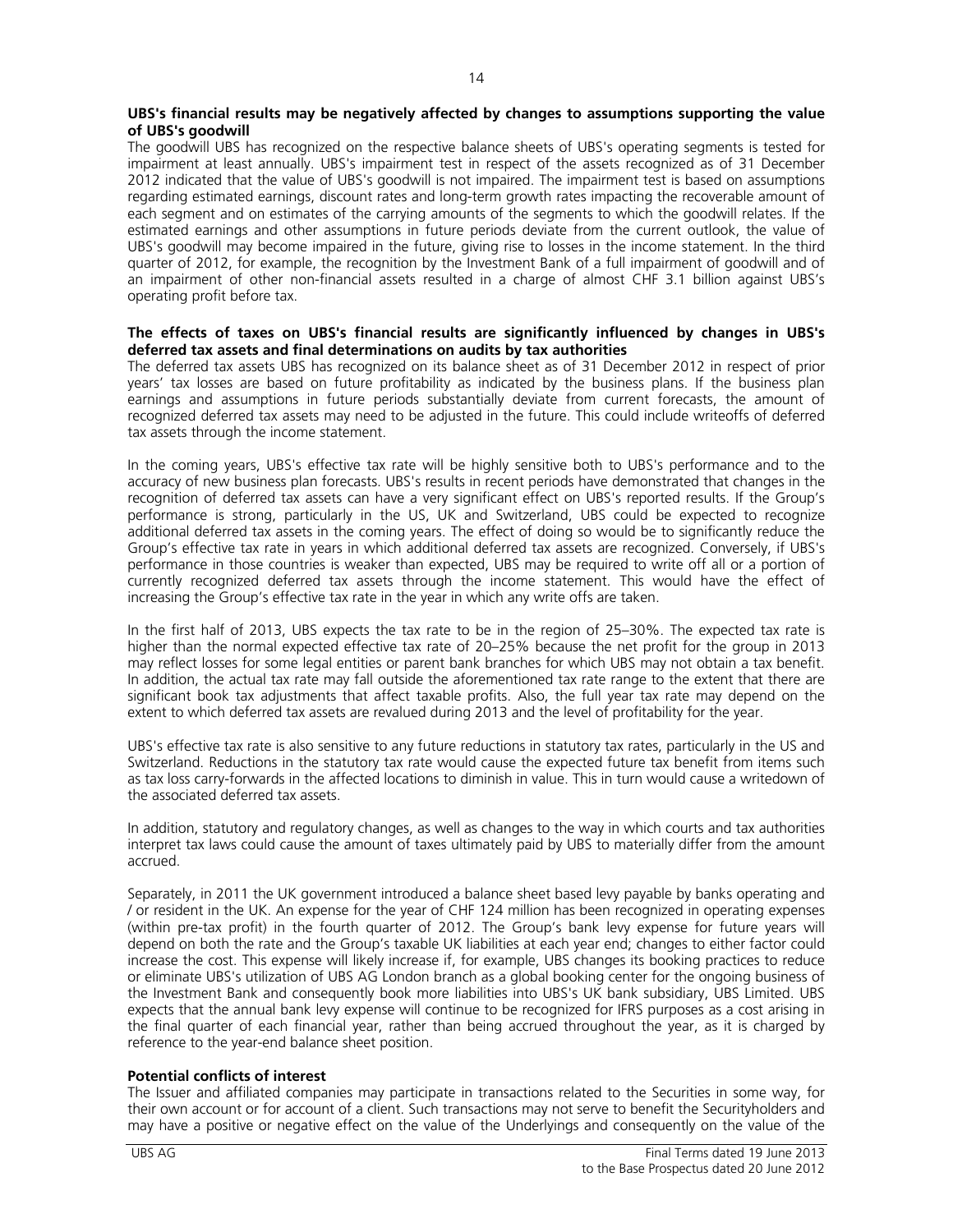Securities. Furthermore, companies affiliated with the Issuer may become counterparties in hedging transactions relating to obligations of the Issuer stemming from the Securities. As a result, conflicts of interest can arise between companies affiliated with the Issuer, as well as between these companies and investors, in relation to obligations regarding the calculation of the price of the Securities and other associated determinations. In addition, the Issuer and its affiliates may act in other capacities with regard to the Securities, such as calculation agent, paying agent and administrative agent and/or index sponsor.

Furthermore, the Issuer and its affiliates may issue other derivative instruments relating to the Underlyings; introduction of such competing products may affect the value of the Securities. The Issuer and its affiliated companies may receive non-public information relating to the Underlyings, and neither the Issuer nor any of its affiliates undertakes to make this information available to Securityholders. In addition, one or more of the Issuer's affiliated companies may publish research reports on the Underlyings. Such activities could present conflicts of interest and may negatively affect the value of the Securities.

Within the context of the offering and sale of the Securities, the Issuer or any of its affiliates may directly or indirectly pay fees in varying amounts to third parties, such as distributors or investment advisors, or receive payment of fees in varying amounts, including those levied in association with the distribution of the Securities, from third parties. Potential investors should be aware that the Issuer may retain fees in part or in full. The Issuer or, as the case may be, the Manager, upon request, will provide information on the amount of these  $f_{\mathsf{P}}$ 

# **II. Security specific Risks**

Investing in the Securities involves certain risks. Among others, these risks may take the form of equity market, commodity market, bond market, foreign exchange, interest rate, market volatility and economic and political risks and any combination of these and other risks. The material risks are presented below. Prospective investors should be experienced with regard to transactions in instruments such as the Securities and in the Underlyings. **Prospective investors should understand the risks associated with an investment in the Securities and shall only reach an investment decision, after careful considerations with their legal, tax, financial and other advisors of (i) the suitability of an investment in the Securities in the light of their own particular financial, fiscal and other circumstances; (ii) the information set out in this document and (iii) the Underlyings.** An investment in the Securities should only be made after assessing the direction, timing and magnitude of potential future changes in the value of the Underlyings, as the value of the Securities and, hence, any amount, if any, payable according to the Conditions of the Securities will be dependent, *inter alia*, upon such changes. More than one risk factor may have simultaneous effects with regard to the Securities, so that the effect of a particular risk factor is not predictable. In addition, more than one risk factor may have a compounding effect which may not be predictable. No assurance can be given with regard to the effect that any combination of risk factors may have on the value of the Securities.

Prospective investors of the Securities should recognise that the Securities **constitute a risk investment** which can lead to a **total loss** of their investment in the Securities. Potential investors must therefore be prepared and able to sustain a partial or even a **total loss** of the invested capital. Any investors interested in purchasing the Securities should assess their financial situation, to ensure that they are in a position to bear the **risks of loss** connected with the Securities.

None of the Securities vests a right to payment of fixed or variable interest or dividends and, as such, they **generate no regular income**. Therefore, potential reductions in the value of the Securities cannot be offset by any other income from the Securities.

**It is expressly recommended that potential investors familiarise themselves with the specific risk profile of the product type described in this Prospectus and seek the advice of a professional, if necessary.** 

# **1. Special risks related to specific features of the security structure**

Prior to investing in the Securities, prospective investors should note that the following special features of the Securities may have a negative impact on the value of the Securities or, as the case may be, on any amount, if any, payable according to the Conditions of the Securities and that the Securities accordingly have special risk profiles: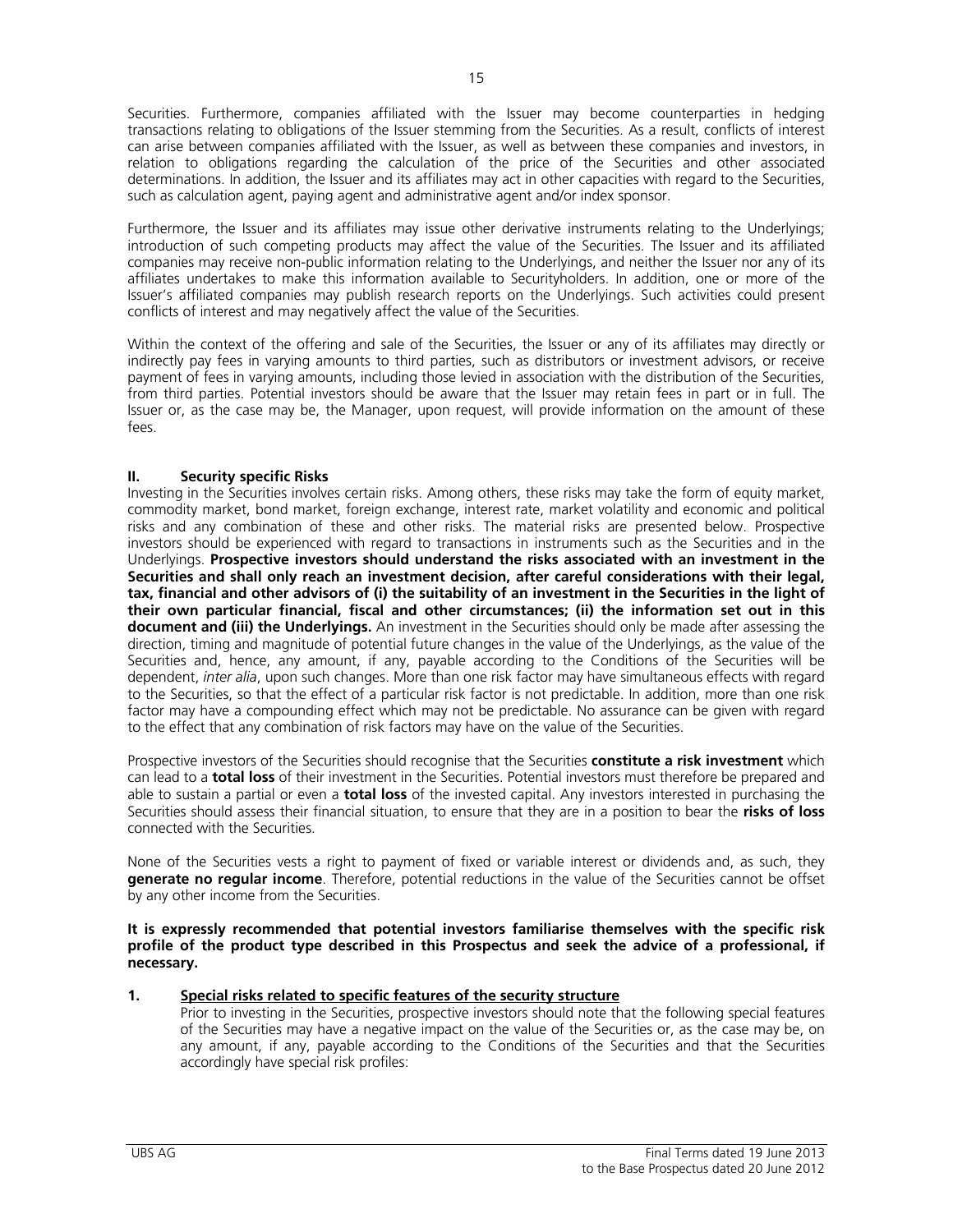Prospective investors should consider that the Securities may according to the Conditions of the Securities under certain circumstances expire prior to the Maturity Date without any statement by the Issuer or the Securityholder being required, so-called express structure. In case the Securities expire prior to the Maturity Date, the Securityholder is entitled to demand the payment of an amount in relation to the early expiration. However, the Securityholder is not entitled to request any further payments on the Securities after such early expiration of the Securities.

The Securityholder, therefore, bears the risk of not participating in the performance of the Underlyings to the expected extent and during the expected period and, therefore, receives less than its capital invested.

In the case of an early expiration of the Securities, the Securityholder also bears the so-called risk of reinvestment. The Securityholder may be able to re-invest any amount paid by the Issuer in the case of an early expiration, if any, at market conditions, which are less favourable than those existing prevailing at the time of the acquisition of the Securities.

# **Effect of the application of certain thresholds, barriers or levels**

 Prospective investors should furthermore consider that the Redemption Amount, if any, under the Securities depends on whether the Price of the Underlyings equals and/or falls below respectively exceeds certain thresholds, barriers or levels at a given time or within a given period as determined by the Conditions of the Securities.

# **Consequence of the linkage to the Relevant Underlying**

The calculation of the level of the Redemption Amount solely refers to the performance of the Relevant Underlying and, thereby, to the Underlying, showing the **lowest** performance with respect to the Settlement Price in relation to the Reference Level.

Prospective investors should, consequently, be aware that compared to Securities, which refer to only one underlying, the Securities show a higher exposure to loss. This risk may not be reduced by a positive performance of the remaining Underlyings, because the remaining Underlyings are not taken into account when calculating the level of the Redemption Amount.

# **2. Termination and Early Redemption at the option of the Issuer**

Potential investors in the Securities should furthermore be aware that the Issuer is in the case of the occurrence of a Termination Event pursuant to the Conditions of the Securities, entitled to terminate and redeem the Securities in total prior to the Maturity Date. In case the Issuer terminates and redeems the Securities prior to the Maturity Date, the Securityholder is entitled to demand the payment of an amount in relation to this early redemption. However, the Securityholder is not entitled to request any further payments on the Securities after the Termination Date or the Tax Termination Date, as the case may be.

The Securityholder, therefore, bears the risk of not participating in the performance of the Underlyings to the expected extent and during the expected period and, therefore, receives less than its capital invested.

In the case of a termination the Issuer shall pay to each Securityholder an amount in the Redemption Currency with respect to each Security held by it, which is determined by the Calculation Agent at its reasonable discretion pursuant to § 317 of the BGB and, if applicable, considering the then prevailing Price of the Underlyings and the expenses of the Issuer caused by the termination, as the fair market price of a Security at the occurrence of the termination. When determining a fair market price of a Security, the Calculation Agent is entitled to consider all factors, including any adjustments of option contracts on the Underlyings, without being bound to any third party measures or assessments, in particular any measures or assessments of any futures or options exchange. Due to the fact the Calculation Agent may take into consideration the market factors it considers to be relevant at its reasonable discretion pursuant to § 317 of the BGB without being bound to third party measures or assessments, it cannot be excluded that the amount determined by the Calculation Agent at its reasonable discretion pursuant to § 317 of the BGB as the fair market price of the Security at the occurrence of the termination – and, hence, the Termination Amount or, as the case may be, the Tax Termination Amount - can differ from the market price of comparable Securities relating to the Underlyings, as determined by a third party.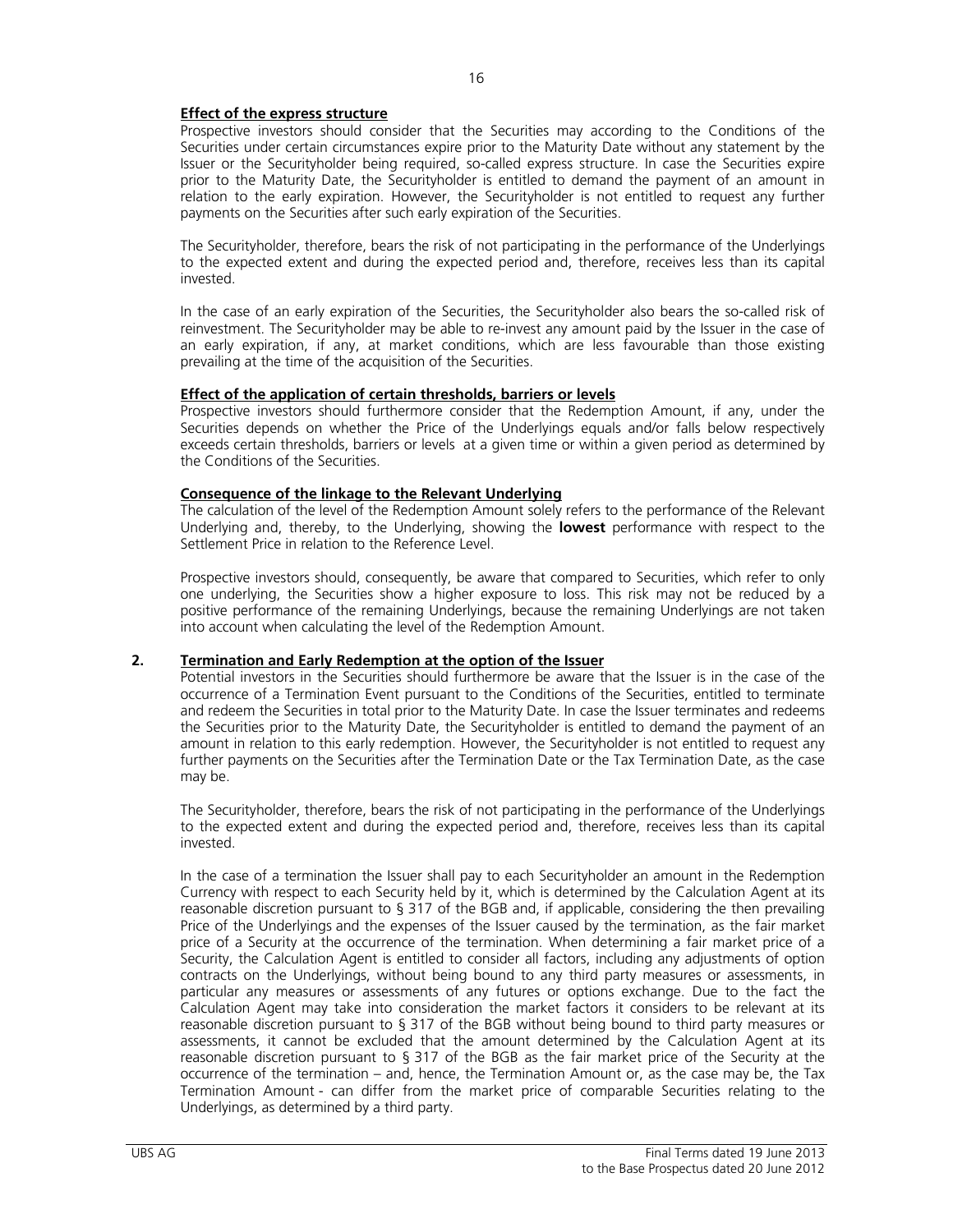In the case of a termination of the Securities by the Issuer, the Securityholder bears the risk of a reinvestment, *i.e.* the investor bears the risk that it will have to re-invest the Termination Amount or, as the case may be, the Tax Termination Amount, if any, paid by the Issuer in the case of termination at market conditions, which are less favourable than those existing prevailing at the time of the acquisition of the Securities.

# **3. No termination right of the Securityholders**

The Securityholders do not have a termination right and the Securities may, hence, not be terminated by the Securityholders during their term. Prior to the maturity of the Securities the realisation of the economic value of the Securities (or parts thereof), if any, is, consequently and except for the Issuer's termination and early redemption of the Securities, only possible by way of selling the Securities.

The selling of the Securities requires that market participants are willing to acquire the Securities at a certain price. In case that no market participants are readily available, the value of the Securities may not be realised. The Issuer is not obligated under the issuance of these Securities towards the Securityholders to compensate for or to repurchase the Securities.

# **4. Possible fluctuations in the Price of the Underlyings after termination of the Securities**

In the event that the term of the Securities is terminated early by the Issuer pursuant to the Conditions of the Securities, potential investors of the Securities should note that any adverse fluctuations in the Price of the Underlyings between the announcement of the termination by the Issuer and the determination of the Price of the Underlyings relevant for the calculation of the then payable Termination Amount or the Tax Termination Amount, as the case may be, are borne by the Securityholders.

# **5. Adverse impact of adjustments of the Security Right**

It cannot be excluded that certain events occur or certain measures are taken (by parties other than the Issuer) in relation to the Underlyings, which potentially lead to changes to the Underlyings or result in the underlying concept of the Underlyings being changed, so-called potential adjustment events. In the case of the occurrence of a potential adjustment event, the Issuer shall be entitled to effect adjustments according to the Conditions of the Securities to account for these events or measures. These adjustments might have a negative impact on the value of the Securities.

# **6. Other factors affecting the value**

The value of a Security is determined not only by changes in the Price of the Underlyings, but also by a number of other factors. Since several risk factors may have simultaneous effects on the Securities, the effect of a particular risk factor cannot be predicted. In addition, several risk factors may have a compounding effect which may not be predictable. No assurance can be given with regard to the effect that any combination of risk factors may have on the value of the Securities.

These factors include the term of the Securities, the frequency and intensity of price fluctuations (volatility), as well as the prevailing interest rate and dividend levels. A decline in the value of the Security may therefore occur even if the Price of the Underlyings remains constant.

In addition, the Price of the Underlyings used for the calculation of any amounts payble under the Securities is expressed in the Redemption Currency, without any reference to the currency exchange rate between the Underlying Currency of the Underlyings and the Redemption Currency (so-called "quanto"-feature). As a result, the relative difference between the actual interest rate in relation to the Underlying Currency and the actual interest rate in relation to the Redemption Currency may have a negative impact on the value of the Securities.

Prospective investors of the Securities should be aware that an investment in the Securities involves a valuation risk with regard to the Underlyings. They should have experience with transactions in securities with a value derived from the Underlyings. The value of the Underlyings may vary over time and may increase or decrease by reference to a variety of factors which may include UBS corporate action, macro economic factors and speculation. In addition, the historical performance of the Underlyings is not an indication of their future performance. Changes in the market price of the Underlyings will affect the trading price of the Securities, and it is impossible to predict whether the market price of the Underlyings will rise or fall.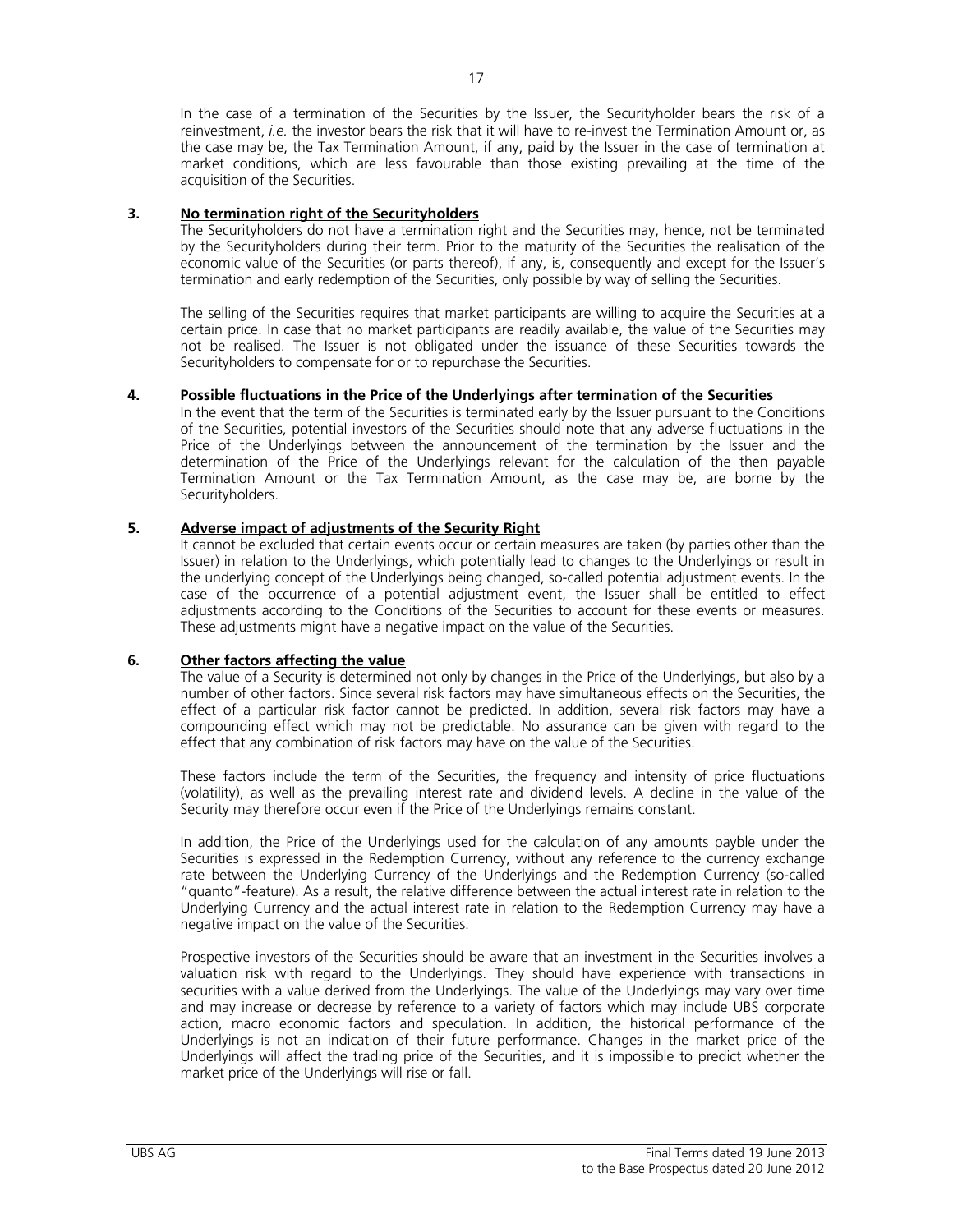# **7. Effect of ancillary costs**

Commissions and other transaction costs incurred in connection with the purchase or sale of Securities may result in charges, particularly in combination with a low order value, **which can substantially reduce any Redemption Amount, if any, to be paid under the Securities.** Before acquiring a Security, prospective investors should therefore inform themselves of all costs incurred through the purchase or sale of the Security, including any costs charged by their custodian banks upon purchase and maturity of the Securities.

# **8. Transactions to offset or limit risk**

Prospective investors of the Securities should not rely on the ability to conclude transactions at any time during the term of the Securities that will allow them to offset or limit relevant risks. This depends on the market situation and the prevailing conditions. Transactions designed to offset or limit risks might only be possible at an unfavourable market price that will entail a loss for investors.

# **9. Trading in the Securities / Illiquidity**

It is not possible to predict if and to what extent a secondary market may develop in the Securities or at what price the Securities will trade in the secondary market or whether such market will be liquid or illiquid.

If so specified in this Prospectus, applications will be or have been made to the Security Exchange specified for admission or listing of the Securities. If the Securities are admitted or listed, no assurance is given that any such admission or listing will be maintained. The fact that the Securities are admitted to trading or listed does not necessarily denote greater liquidity than if this were not the case. If the Securities are not listed or traded on any exchange, pricing information for the Securities may be more difficult to obtain and the liquidity of the Securities may be adversely affected. The liquidity of the Securities may also be affected by restrictions on the purchase and sale of the Securities in some jurisdictions. Additionally, the Issuer has the right (but no obligation) to purchase Securities at any time and at any price in the open market or by tender or private agreement. Any Securities so purchased may be held or resold or surrendered for cancellation.

In addition, it cannot be excluded that the number of subscribed Securities is less than the Aggregate Nominal Amount of the Securities. There is the risk that due to the low volume of subscriptions in the Securities the liquidity of the Securities is lower than if all Securities were subscribed by investors.

The Manager intends, under normal market conditions, to provide bid and offer prices for the Securities of an issue on a regular basis. However, the Manager makes no firm commitment to the Issuer to provide liquidity by means of bid and offer prices for the Securities, and assumes no legal obligation to quote any such prices or with respect to the level or determination of such prices. **Potential investors therefore should not rely on the ability to sell Securities at a specific time or at a specific price.**

# **10. Form and governing law of the Securities**

The Securities are cleared through Euroclear Sweden AB as the Clearing System and issued in uncertificated and dematerialised book-entry form, and registered at Euroclear Sweden AB in accordance with the relevant CA Rules. No physical notes, such as global temporary or permanent notes or definitive securities will be issued in respect of the Securities. The Securities are transferable in accordance with the relevant CA Rules. Such transfer becoming effective upon registration of the transfer in the records of the Clearing System. Securityholders will have to rely on the procedures of the Clearing System for transfer, payment and communication with the Issuer. Securityholders are not entitled to request the delivery of definitive securities. The Issuer shall be entitled to obtain from the Clearing System information based on the Clearing System's register regarding the Securities for the purpose of performing its obligations pursuant to the Securities.

The Securities are governed by German law, except for § 4 (1), (3) and (4) of the Conditions of the Securities which shall be governed by the laws of the Kingdom of Sweden.

**The Issuer shall not be held liable under any circumstances for any acts and omissions of any Clearing System or any other relevant clearing system as well as for any losses which might occur to a Securityholder out of such acts and omissions and for the records relating to, or payments made in respect of, beneficial interests in the Securities in book-entry form in particular.**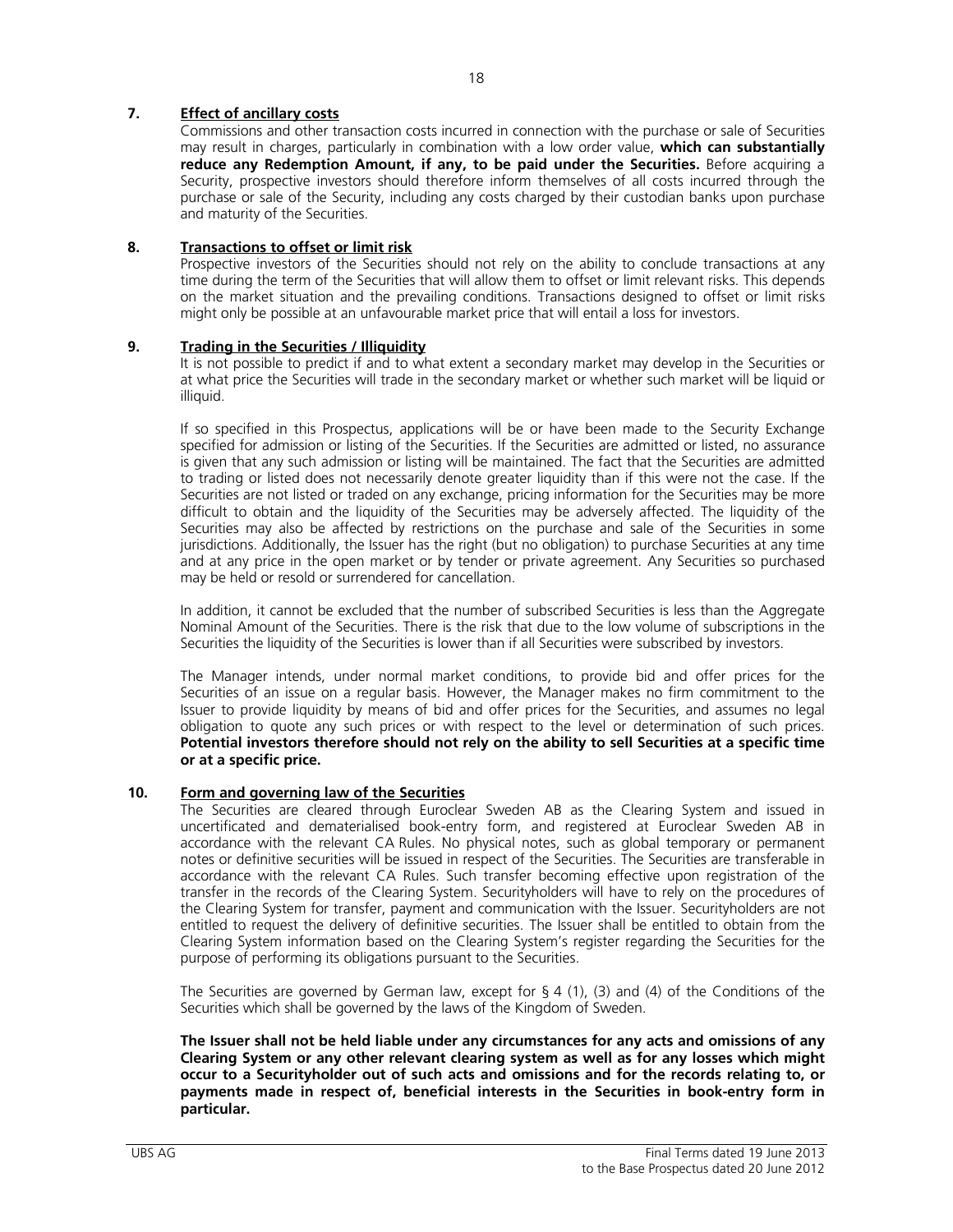# **11. Pricing of Securities**

Unlike most other securities the pricing of these Securities is regularly not based on the principle of offer and demand in relation to Securities, since the secondary market traders might quote independent bid and offer prices. This price calculation is based on price calculation models prevailing in the market, whereas the theoretical value of the Securities is, in principle, determined on the basis of the value of the Underlyings and the value of other features attached to the Securities, each of which features may, in economic terms, be represented by another derivative financial instrument.

The potentially quoted prices do not necessarily correspond to the Securities' intrinsic value as determined by a trader.

# **12. Expansion of the spread between bid and offer prices**

In special market situations, where the Issuer is completely unable to conclude hedging transactions, or where such transactions are very difficult to conclude, the spread between the bid and offer prices may be temporarily expanded, in order to limit the economic risks to the Issuer. Therefore, Securityholders who wish to sell their Securities via a stock exchange or in the over-the-counter trading might sell at a price considerably lower than the actual price of the Securities at the time of their sale.

## **13. Borrowed funds**

If the purchase of Securities is financed by borrowed funds and investors' expectations are not met, they not only suffer the loss incurred under the Securities, but in addition also have to pay interest on and repay the loan. This produces a substantial increase in investors' risk of loss. Investors of Securities should never rely on being able to redeem and pay interest on the loan through gains from a Securities transaction. Rather, before financing the purchase of a Security with borrowed funds, the investors' financial situations should be assessed, as to their ability to pay interest on or redeem the loan immediately, even if they incur losses instead of the expected gains.

## **14. The effect on the Securities of hedging transactions by the Issuer**

The Issuer may use all or some of the proceeds received from the sale of the Securities to enter into hedging transactions relating to the risks incurred in issuing the Securities. In such a case, the Issuer or one of its affiliated companies may conclude transactions that correspond to the Issuer's obligations arising from the Securities. Generally speaking, this type of transaction will be concluded before or on the Issue Date of the Securities, although these transactions can also be concluded after the Securities have been issued. The Issuer or one of its affiliated companies may take the necessary steps for the closing out of any hedging transactions, on or prior to the relevant Valuation Date. It cannot be excluded that the Price of the Underlyings might, in certain cases, be affected by these transactions. In the case of Securities whose value depends on the occurrence of a specific event in relation to the Underlyings, entering into or closing out such hedging transactions may affect the likelihood of this event occurring or not occurring.

# **15. Taxation in relation to the Securities**

Potential investors should be aware that they may be required to pay taxes or other documentary charges or duties in accordance with the laws and practices of the country where the Securities are transferred or other jurisdictions. In some jurisdictions, no official statements of the tax authorities or court decisions may be available for innovative financial instruments such as the Securities. Potential investors are advised not to rely upon the tax summary contained in the Base Prospectus and/or in the Final Terms but to ask for their own tax adviser's advice on their individual taxation with respect to the acquisition, sale and redemption of the Securities. Only these advisors are in a position to duly consider the specific situation of the potential investor.

# **16. Payments on the Securities may be subject to U.S. withholding under FATCA**

The Issuer and other financial institutions through which payments on the Securities are made may be required to withhold at a rate of up to 30 % on all, or a portion of, payments made after 31 December 2016 in respect of any Securities which are issued (or materially modified) after 1 January 2013 or that are treated as equity for U.S. federal tax purposes whenever issued, pursuant to Sections 1471 through 1474 of the U.S. Internal Revenue Code (commonly referred to as "**FATCA**", the Foreign Account Tax Compliance Act).

The Issuer is a foreign financial institution ("**FFI**") for the purposes of FATCA. If the Issuer becomes obliged to provide certain information on its account holders pursuant to a FATCA agreement with the U.S. Internal Revenue Service ("**IRS**") (i.e. the Issuer is a "**Participating FFI**") then withholding may be triggered if: (i) the Issuer has a positive "passthru payment percentage" (as determined under FATCA),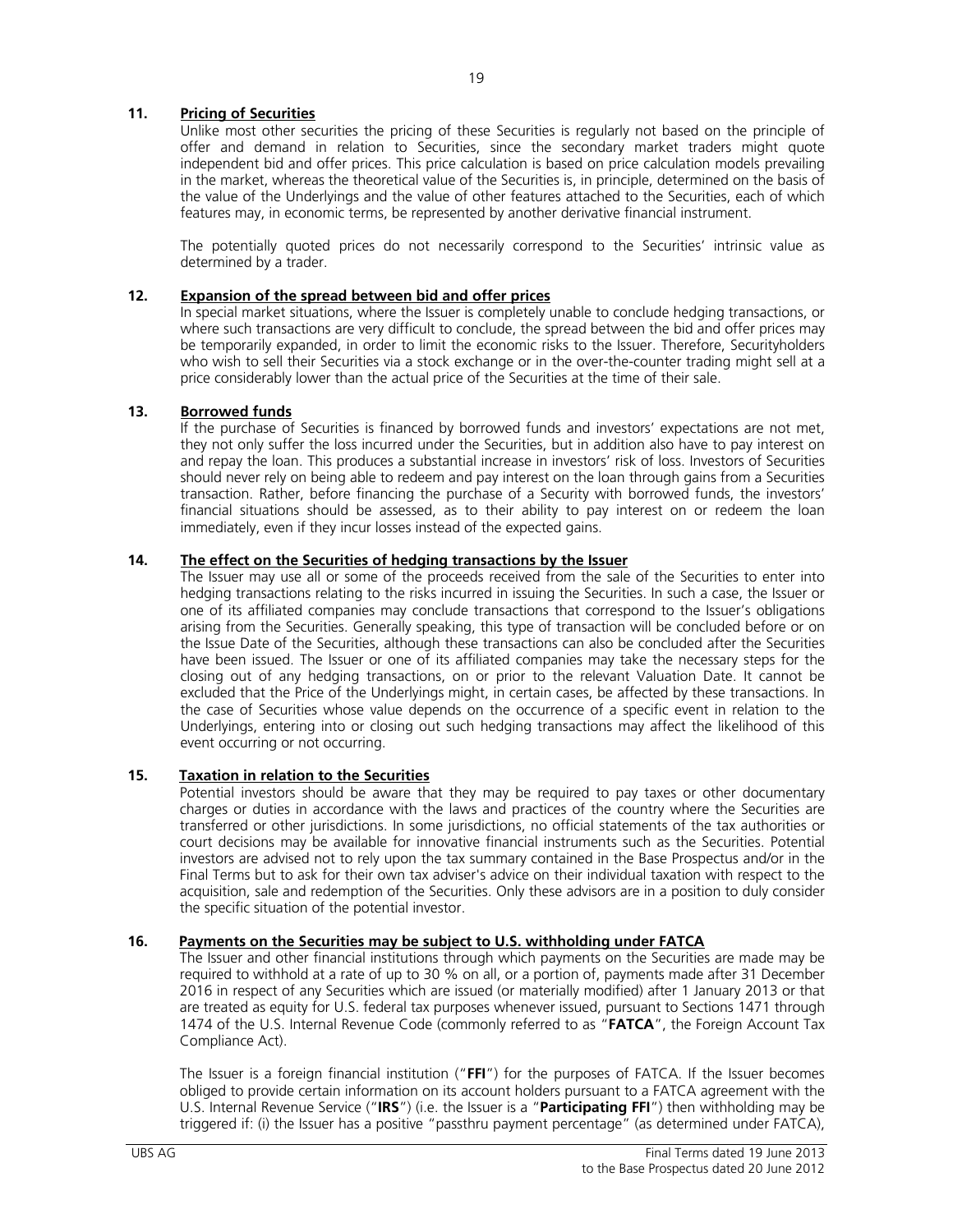and (ii) (a) an investor does not provide information sufficient for the relevant Participating FFI to determine whether the investor is a U.S. person or should otherwise be treated as holding a "United States Account" of the Issuer, (b) an investor does not consent, where necessary, to have its information disclosed to the IRS or (c) any FFI that is an investor, or through which payment on the Securities is made, is not a Participating FFI. An investor that is withheld upon generally will be able to obtain a refund only to the extent an applicable income tax treaty with the United States entitles such institution to a reduced rate of tax on the payment that was subject to withholding under these rules, provided the required information is furnished in a timely manner to the IRS.

The application of FATCA to interest, principal or other amounts paid with respect to the Securities is not clear. If an amount in respect of FATCA or as required under an intergovernmental approach to FATCA were to be deducted or withheld from interest, principal or other payments on the Securities, the Issuer will have no obligation to pay additional amounts or otherwise indemnify a holder for any such withholding or deduction by the Issuer, a Paying Agent or any other party, to any person where such person (other than where such person is acting as an agent of the Issuer) is not entitled to receive payments free of such withholding. As a result, investors may, if FATCA is implemented as currently proposed by the IRS or in consequence of the implementation of an intergovernmental approach, receive less interest or principal than expected. If the Issuer becomes a Participating FFI, the determination of whether FATCA withholding may be imposed will depend on the status of each recipient of payments between the Issuer and investors. The Issuer does not expect in practice that payments made either by it or by its Paying Agents in relation to the Securities held in clearing systems will be subject to FATCA withholding as it is expected that the Paying Agents and the relevant clearing systems will be Participating FFIs to the extent necessary to avoid being subject to FATCA withholding. However, it is possible that other parties may be required to withhold on payments on account of FATCA as set out above.

In addition, under proposed regulations, U.S. withholding tax at a rate of 30 % (or lower treaty rate) would be imposed on payments, accruals, or adjustments that are determined by reference to dividends from sources within the United States. Since the payments made under the Securities are linked to Indices used as Underlyings, it is possible that these rules could apply to these Securities. If an amount in respect of such U.S. withholding tax were to be deducted or withheld from payments on the Securities, none of the Issuer, any paying agent or any other person would, pursuant to the Terms and Conditions of the Securities, be required to pay additional amounts as a result of the deduction or withholding of such tax.

The discussion in relation to the FATCA rules above is based on proposed regulations and preliminary guidance. **Holders of Securities should, consequently, be aware that payments under the Securities may under certain circumstances be subject to U.S. withholding under FATCA**.

# **17. Changes in Taxation in relation to the Securities**

The considerations concerning the taxation of the Securities set forth in this Prospectus reflect the opinion of the Issuer on the basis of the legal situation identifiable as of the date hereof. However, a different tax treatment by the fiscal authorities and tax courts cannot be precluded. In addition, the tax considerations set forth in this Prospectus cannot be the sole basis for the assessment of an investment in the Securities from a tax point of view, as the individual circumstances of each investor also have to be taken into account. Therefore, the tax considerations set forth in this Prospectus are not to be deemed any form of definitive information or tax advice or any form of assurance or guarantee with respect to the occurrence of certain tax consequences. Each investor should seek the advice of his or her personal tax consultant before deciding whether to purchase the Securities.

Neither the Issuer nor the Manager assumes any responsibility vis-à-vis the Securityholders for the tax consequences of an investment in the Securities.

## **III. Underlying specific Risks**

Investing in the Securities also involves certain risks that are related to the Underlyings:

## **1. General risks related to the Underlyings**

Investors should be aware that some risks are related to the Underlyings in general: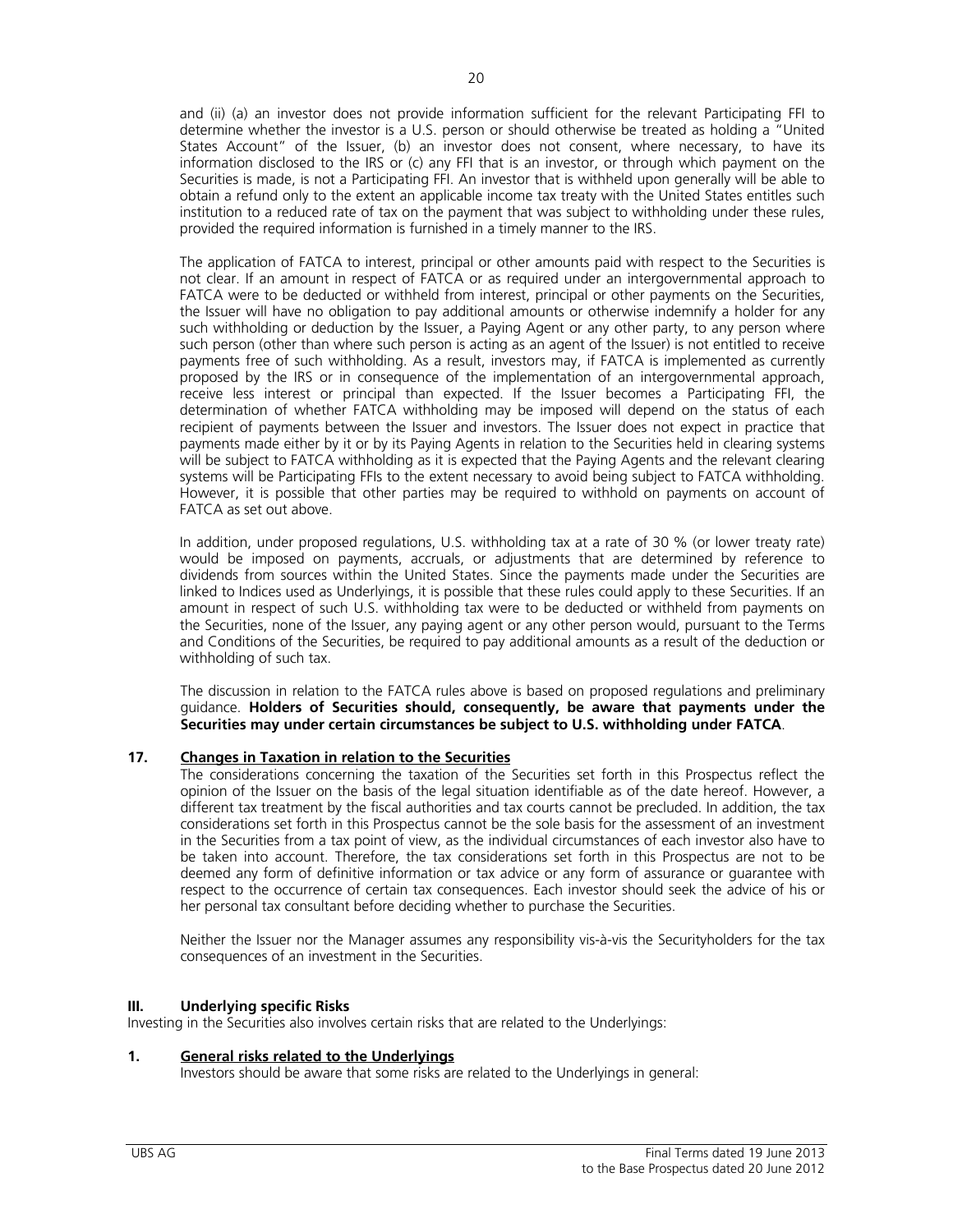# **Risk of fluctuations in value**

The performance of the Underlyings is subject to fluctuations. Therefore, Securityholders cannot foresee what consideration they can expect to receive for the Securities they hold on a certain day in the future. When the Securities are redeemed, exercised or otherwise disposed of on a certain day, they may be worth a lot less than if they were disposed of at a later or earlier point in time.

# **Uncertainty about the future performance**

It is not possible to reliably predict the future performance of the Underlyings of the Securities. Likewise, the historical data of the Underlyings does also not allow for any conclusions to be drawn about the future performance of the Underlyings and the Securities.

# **2. Specific risks related to the Underlyings**

In addition, the following risks are specifically related to the Underlyings:

# **No influence of the Issuer**

The composition of the index used as an Underlying is determined by the index sponsor alone or in cooperation with other entities. The Issuer cannot influence the composition of the index.

In principle, the index sponsor is free to make changes to the composition or calculation of the index, which may have a negative effect on the performance of the Securities, or to permanently discontinue the calculation and publication of the index used as an Underlying without issuing a successor index.

Potential investors in the Securities should furthermore be aware that the Issuer is in case that the calculation and/or publication of the index used as an Underlying is permanently discontinued, pursuant to the Conditions of the Securities, entitled to terminate and redeem the Securities in total prior to the Maturity Date.

## **Dividends are not taken into account / price index**

The index used as an Underlying is calculated as a so-called price index, *i.e.* dividends or other distributions, if any, that are paid out from the index components are not taken into account when calculating the level of the index.

As a result, Securityholders do generally not participate in any dividends or other distributions paid on the shares contained in the index used as an Underlying.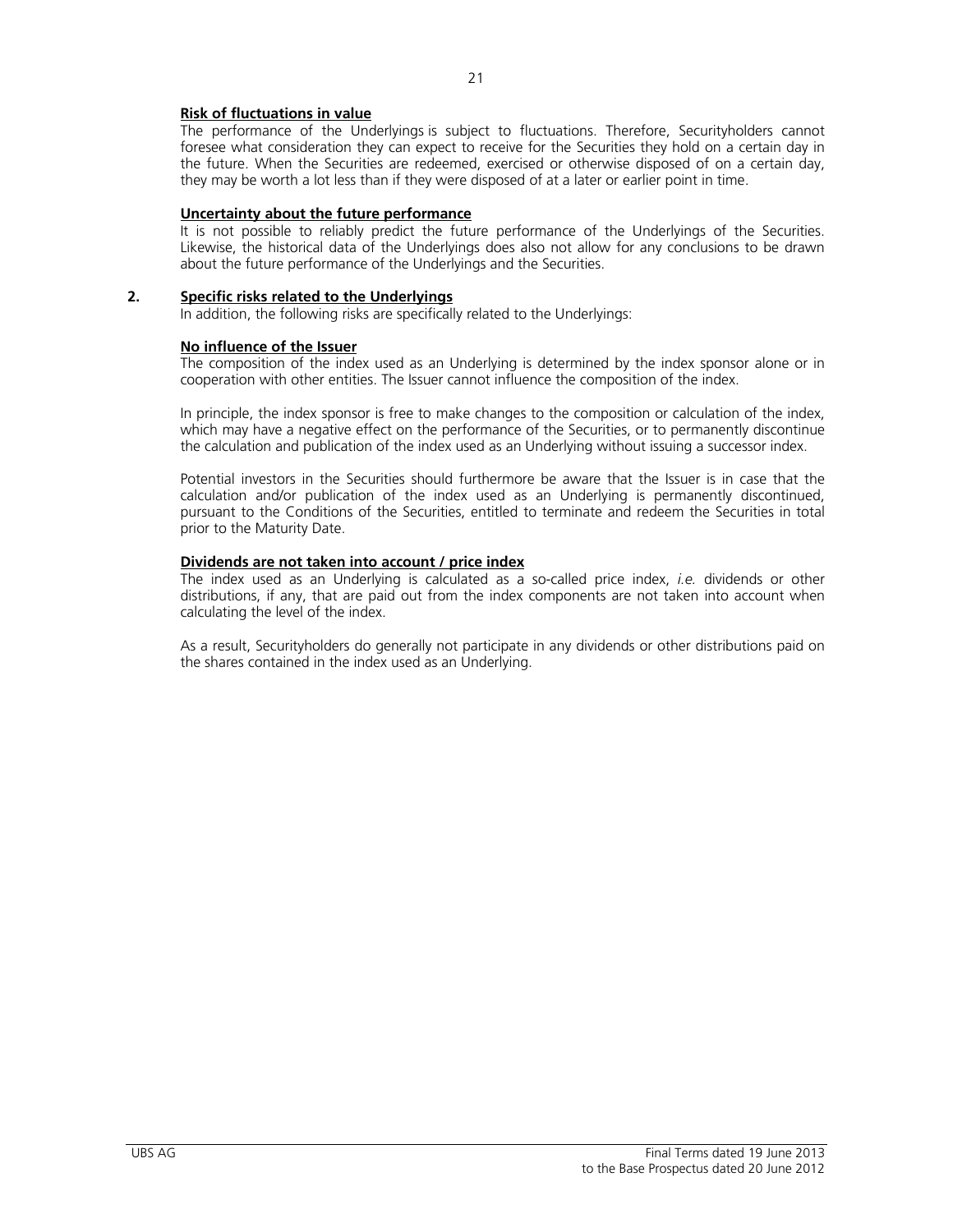# **RESPONSIBILITY STATEMENT**

UBS AG, having its registered offices at Bahnhofstrasse 45, 8001 Zurich, Switzerland, and Aeschenvorstadt 1, 4051 Basel, Switzerland, as Issuer accepts responsibility for the content of this Prospectus and declares that the information contained in this Prospectus is, to the best of its knowledge, accurate and that no material facts have been omitted.

Where this Prospectus contains information obtained from third parties, such information was reproduced accurately, and to the best knowledge of the Issuer - as far as it is able to ascertain from information provided or published by such third party - no facts have been omitted which would render the reproduced information inaccurate or misleading.

The Issuer is liable for the Summary including any translation thereof contained in this Prospectus, but only if the Summary is misleading, inaccurate or inconsistent when read together with the other parts of the Prospectus.

The Issuer accents that following the date of publication of this Prospectus, events and changes may occur, which render the information contained in this Prospectus incorrect or incomplete. Supplemental information will only be published as required by and in a manner stipulated in section 16 of the German Securities Prospectus Act (*Wertpapierprospektgesetz* - "**WpPG**") and, in the case of a listing of Securities at SIX Swiss Exchange ("**SIX**"), as required by and in a manner stipulated in the rules and regulations of SIX.

# **DESCRIPTION OF THE SECURITIES**

The following description of the Securities includes a description of the entitlement and further features of the Securities, as provided for in the Terms and Conditions of the Securities, and terms and expressions defined in other parts of the Prospectus and not otherwise defined in this "Description of the Securities" shall have the same meanings in this part of the Prospectus.

## **I. Object of the Prospectus**

The object of this Prospectus are UBS Express Certificates with the International Security Identification Number (as defined in the section "Key Terms and Definitions of the Securities"), issued by UBS AG, acting through its London Branch, in accordance with German law, and issued in the Aggregate Nominal Amount (as defined in the section "Key Terms and Definitions of the Securities").

The Securities are each based on indices (each an "**Underlying**" or, collectively, the "**Underlyings**", where the term "Underlying" shall also refer to all Underlyings<sub>(i=1)</sub> to  $_{(i=4)}$ ), as described in the sections "Key Terms and Definitions of the Securities" and "Information about the Underlyings".

The Securities expire – provided that the Securities are not terminated or expired early in accordance with the Conditions of the Securities – on the Expiration Date (as defined in the section "Key Terms and Definitions of the Securities").

# **II. Entitlement under the Securities**

With the purchase of each (1) Security, the investor acquires the right, under certain conditions and as provided for in the Conditions of the Securities, to demand from the Issuer the payment of a settlement amount in the Redemption Currency depending on the performance of the Underlyings (the "**Redemption Amount**") (the "**Security Right**") all as defined in the section "Key Terms and Definitions of the Securities".

The Securityholders shall not be entitled to any interim payments. None of the Securities vests a right to payment of fixed or variable interest or dividends and, as such, they **generate no regular income**. Therefore, potential reductions in the value of the Securities cannot be offset by any other income from the Securities.

All payments relating to the Securities are made in the Redemption Currency (as defined in the section "Key Terms and Definitions of the Securities").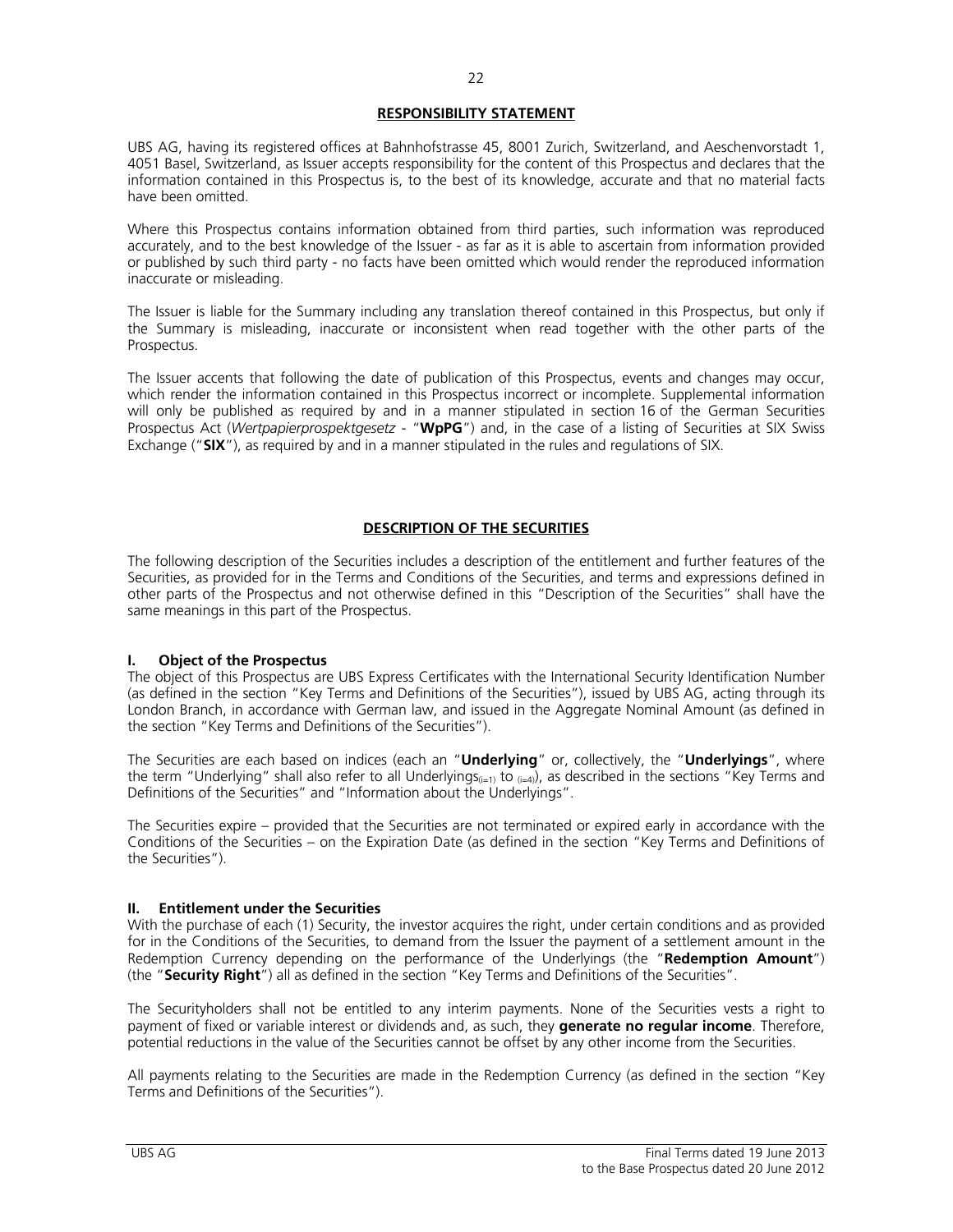## **III. Dependency on the Underlyings**

The following features describe the dependency of the value of the Securities or, as the case may be, of any amount, if any, payable according to the Conditions of the Securities from the Underlyings:

## **Effect of the express structure**

 Prospective investors should consider that the Securities may according to the Conditions of the Securities under certain circumstances expire prior to the Maturity Date without any statement by the Issuer or the Securityholder being required, so-called express structure. In case the Securities expire prior to the Maturity Date, the Securityholder is entitled to demand the payment of an amount in relation to the early expiration. However, the Securityholder is not entitled to request any further payments on the Securities after such early expiration of the Securities.

The Securityholder, therefore, bears the risk of not participating in the performance of the Underlyings to the expected extent and during the expected period and, therefore, receives less than its capital invested.

 In the case of an early expiration of the Securities, the Securityholder also bears the so-called risk of reinvestment. The Securityholder may be able to re-invest any amount paid by the Issuer in the case of an early expiration, if any, at market conditions, which are less favourable than those existing prevailing at the time of the acquisition of the Securities.

## **Effect of the application of certain thresholds, barriers or levels**

 Prospective investors should consider that the Redemption Amount, if any, under the Securities depends on whether the Price of the Underlyings equals and/or falls below respectively exceeds certain thresholds, barriers or levels at a given time or within a given period as determined by the Conditions of the Securities.

## **Consequence of the linkage to the Relevant Underlying**

 The calculation of the level of the Redemption Amount, solely refers to the performance of the Relevant Underlying and, thereby, to the Underlying, showing the **lowest** performance with respect to the Settlement Price in relation to the Reference Level.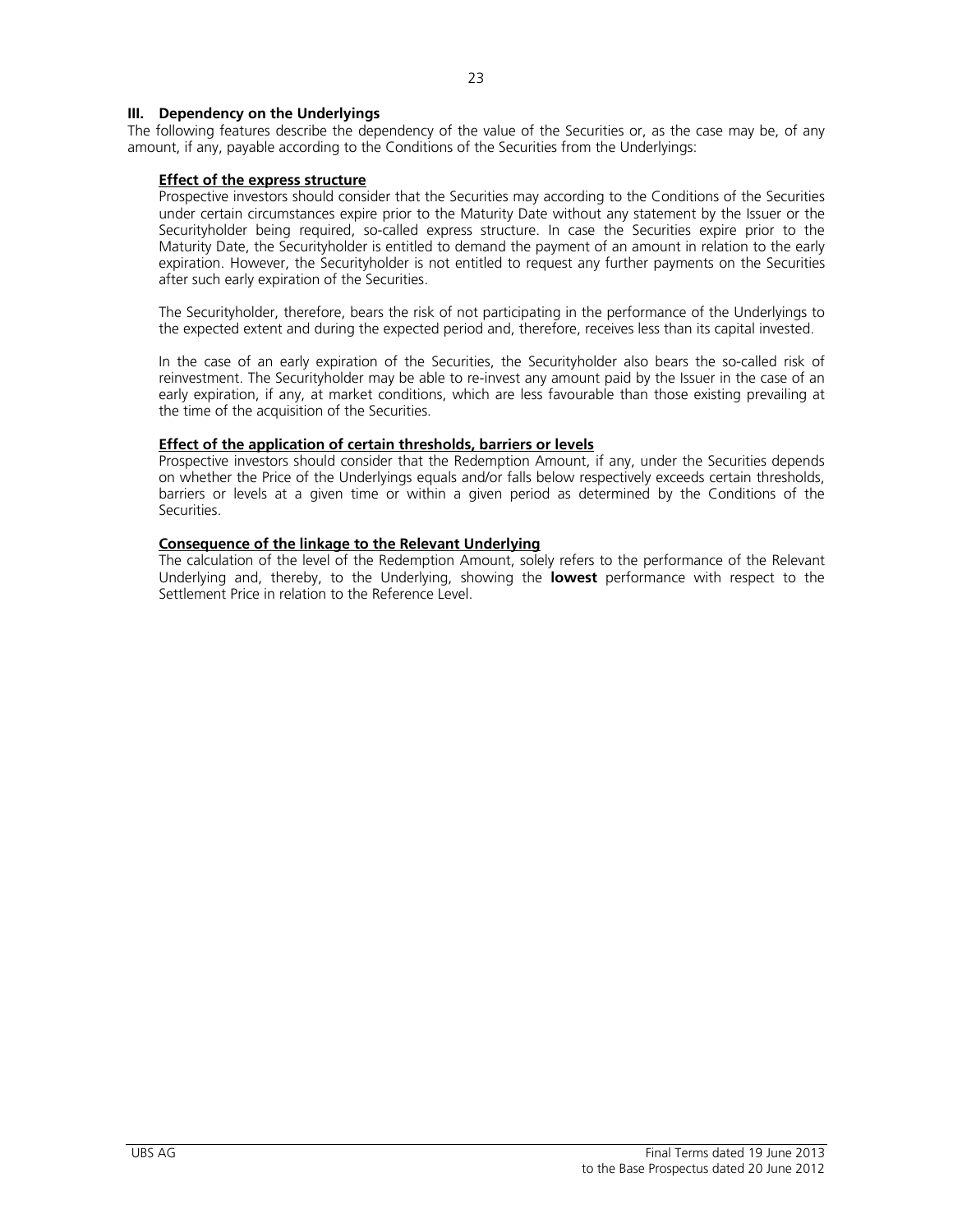# **TERMS AND CONDITIONS OF THE SECURITIES**

# **Wertpapierbedingungen Terms and Conditions of the Securities**

*Die nachfolgenden Bedingungen der Wertpapiere, bestehend aus den produktspezifischen Besonderen Wertpapierbedingungen und den Allgemeinen Wertpapierbedingungen, sind in Zusammenhang mit und nach Maßgabe der "Ausstattungsmerkmale und Definitionen der Wertpapiere" (die "***Bedingungen***") zu lesen.* 

*Die Bedingungen der Wertpapiere sind gegliedert in The Conditions of the Securities are composed of* 

- **Teil 1: Ausstattungsmerkmale und Definitionen der Wertpapiere**
- 
- **Teil 3: Allgemeine Wertpapierbedingungen Part 3: General Conditions of the Securities**

*The following terms and conditions of the Securities, comprising the Special Conditions of the Securities and the General Conditions of the Securities, shall be read in conjunction with, and are subject to, the "Key Terms and Definitions of the Securities" (the "***Conditions***").* 

- 
- **Part 1: Key Terms and Definitions of the Securities**
- **Teil 2: Besondere Wertpapierbedingungen Part 2: Special Conditions of the Securities**
	-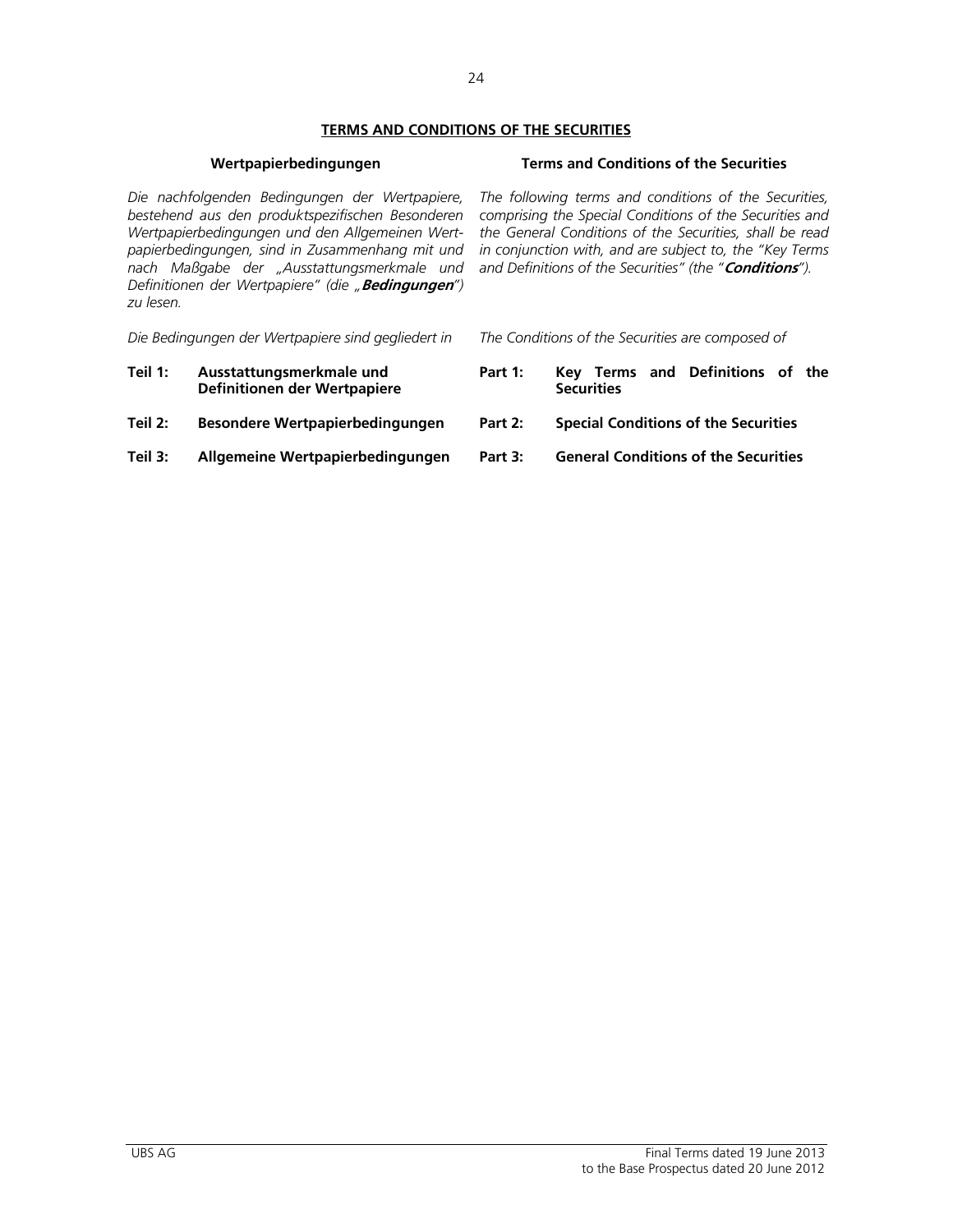# **Wertpapierbedingungen Teil 1: Ausstattungsmerkmale und Definitionen der Wertpapiere /**

# **Terms and Conditions of the Securities Part 1: Key Terms and Definitions of the Securities**

Die Wertpapiere weisen folgende Definitionen bzw., vorbehaltlich einer Anpassung in Übereinstimmung mit den Bedingungen der Wertpapiere, folgende Ausstattungsmerkmale, jeweils in alphabetischer Reihenfolge (bezogen auf die deutsche Sprachfassung) dargestellt, auf. Diese Übersicht stellt keine vollständige Beschreibung der Wertpapiere dar, unterliegt den Bedingungen der Wertpapiere, den allgemeinen Emissionsbedingungen sowie allen anderen Abschnitten dieses Prospekts und ist in Verbindung mit diesen zu lesen. Die nachfolgende Verwendung des Symbols "\*" in den Ausstattungsmerkmalen und Definitionen der Wertpapiere gibt an, dass die entsprechende Festlegung von der Berechnungsstelle bzw. der Emittentin getroffen und danach unverzüglich gemäß den jeweiligen rechtlichen Anforderungen der maßgeblichen Rechtsordnung bekannt gemacht wird. /

*The Securities use the following definitions and have, subject to an adjustment according to the Conditions of the Securities, the following key terms, both as described below in alphabetical order (in relation to the German language version). The following does not represent a comprehensive description of the Securities, and is subject to and should be read in conjunction with the Conditions of the Securities, the general offering terms of the Securities and all other sections of this Prospectus. The following use of the symbol "\*\*" in the Key Terms and Definitions of the Securities indicates that the relevant determination will be made by the Calculation Agent or the Issuer, as the case may be, and will be published without undue delay thereafter in accordance with the applicable legal requirements of the relevant jurisdiction.* 

| А.<br>Abrechnungskurs / Settlement<br>Price:        | Der Abrechnungskurs des Basiswerts <sub>(i)</sub> entspricht dem Kurs des<br>Basiswerts <sub>(i)</sub> an dem Bewertungstag zur Bewertungszeit (eine (1) Einheit<br>der Basiswährung entspricht einer (1) Einheit SEK, "Quanto SEK"). /<br>The Settlement Price of the Underlying <sub>(i)</sub> equals the Price of the<br>Underlying <sub>(i)</sub> on the Valuation Date at the Valuation Time (one (1) unit of<br>the Underlying Currency equals one (1) unit SEK, " <b>Quanto SEK</b> "). |  |  |  |
|-----------------------------------------------------|------------------------------------------------------------------------------------------------------------------------------------------------------------------------------------------------------------------------------------------------------------------------------------------------------------------------------------------------------------------------------------------------------------------------------------------------------------------------------------------------|--|--|--|
| Ausgabepreis / Issue Price:                         | Der Ausgabepreis entspricht 100 % des Nennbetrags. /                                                                                                                                                                                                                                                                                                                                                                                                                                           |  |  |  |
|                                                     | The Issue Price equals 100 % of the Nominal Amount.                                                                                                                                                                                                                                                                                                                                                                                                                                            |  |  |  |
| Ausgabetag / Issue Date:                            | Der Ausgabetag bezeichnet den 29. August 2013.                                                                                                                                                                                                                                                                                                                                                                                                                                                 |  |  |  |
|                                                     | Bei Verkürzung oder Verlängerung der Zeichnungsfrist kann sich der<br>Ausgabetag entsprechend verschieben. /                                                                                                                                                                                                                                                                                                                                                                                   |  |  |  |
|                                                     | The Issue Date means 29 August 2013.                                                                                                                                                                                                                                                                                                                                                                                                                                                           |  |  |  |
|                                                     | In the case of abbreviation or extension of the Subscription Period the<br>Issue Date may be changed accordingly.                                                                                                                                                                                                                                                                                                                                                                              |  |  |  |
| Auszahlungswährung /<br><b>Redemption Currency:</b> | entspricht<br>Schwedischen<br>Die Auszahlungswährung<br>der<br>Krone<br>$($ "SEK"). /                                                                                                                                                                                                                                                                                                                                                                                                          |  |  |  |
|                                                     | The Redemption Currency means Swedish Krona ("SEK").                                                                                                                                                                                                                                                                                                                                                                                                                                           |  |  |  |
| В.<br>Bankgeschäftstag / Banking Day:               | Der Bankgeschäftstag steht für jeden Tag, an dem die Banken in<br>Stockholm, Schweden, für den Geschäftsverkehr geöffnet sind und das<br>Clearingsystem Wertpapiergeschäfte abwickelt. /                                                                                                                                                                                                                                                                                                       |  |  |  |
|                                                     | The Banking Day means each day on which the banks in Stockholm,                                                                                                                                                                                                                                                                                                                                                                                                                                |  |  |  |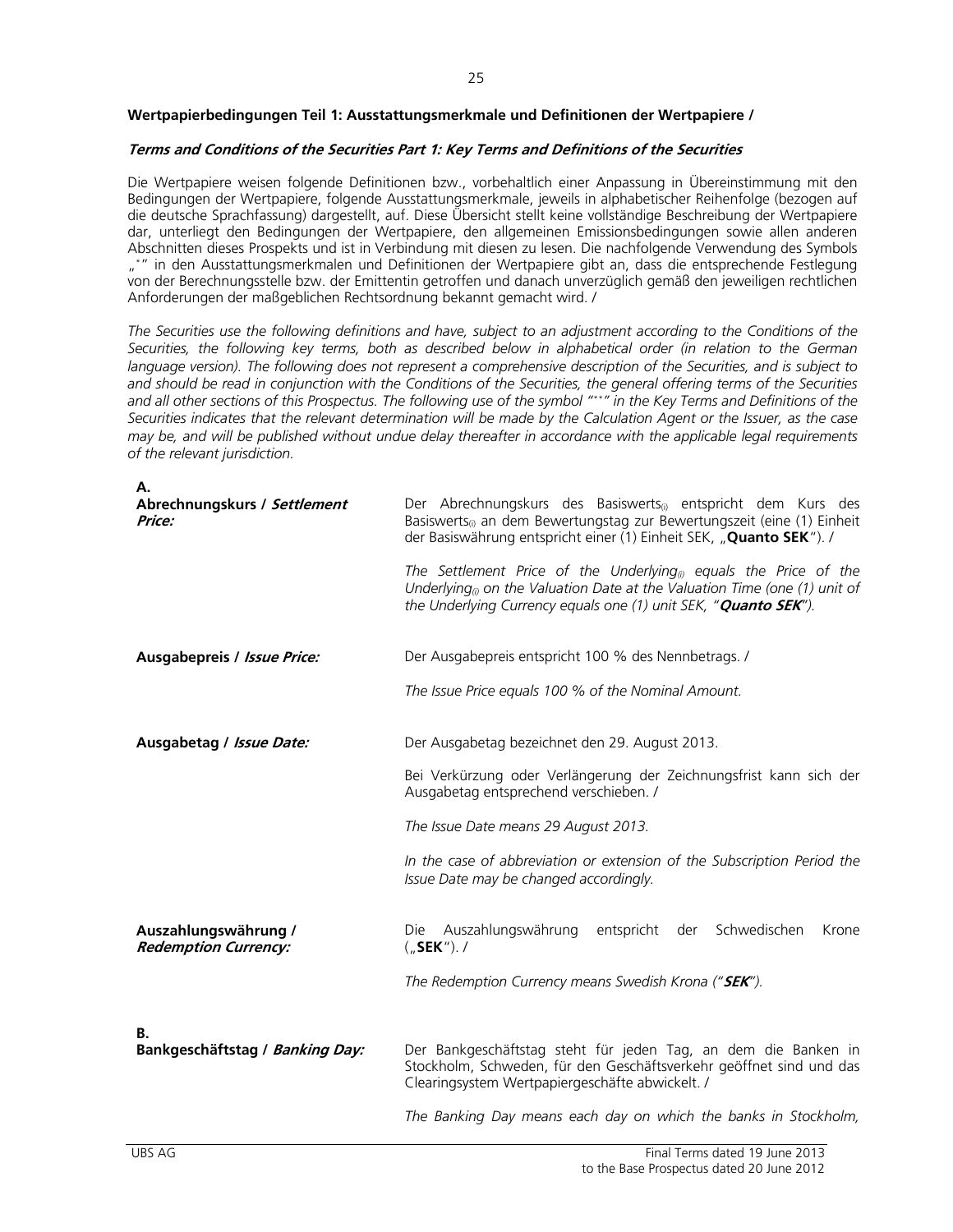|                                        | Sweden, are open for business and the Clearing System settles securities<br>dealings.                                                                                                                                                                                                                                                                                                                   |
|----------------------------------------|---------------------------------------------------------------------------------------------------------------------------------------------------------------------------------------------------------------------------------------------------------------------------------------------------------------------------------------------------------------------------------------------------------|
| <b>Barriere / Barrier:</b>             | Die Barriere <sub>(i)</sub> des Basiswerts <sub>(i)</sub> entspricht 60 % des Referenz-Levels des<br>Basiswerts <sub>(i)</sub> (eine (1) Einheit der Basiswährung entspricht einer (1) Einheit<br>SEK, "Quanto SEK").                                                                                                                                                                                   |
|                                        | Der Begriff "Barriere" umfasst sämtliche Barrieren $_{(i=1)}$ bis $_{(i=4)}$ .                                                                                                                                                                                                                                                                                                                          |
|                                        | Die Barriere wird am Festlegungstag zur Festlegungszeit festgelegt.* /                                                                                                                                                                                                                                                                                                                                  |
|                                        | The Barrier <sub>(i)</sub> of the Underlying <sub>(i)</sub> equals 60 % of the Reference Level of<br>the Underlying <sub>(<math>0</math></sub> (one (1) unit of the Underlying Currency equals one (1)<br>unit SEK, " <b>Quanto SEK</b> ").                                                                                                                                                             |
|                                        | The term "Barrier" shall also refer to all Barriers $_{(i=1)}$ to $_{(i=4)}$ .                                                                                                                                                                                                                                                                                                                          |
|                                        | The Barrier will be fixed at the Fixing Time on the Fixing Date.**                                                                                                                                                                                                                                                                                                                                      |
| <b>Basispreis / Strike:</b>            | Der Basispreis <sub>(i)</sub> des Basiswerts <sub>(i)</sub> entspricht 90 % des Referenz-Levels des<br>Basiswerts <sub>(i)</sub> (eine (1) Einheit der Basiswährung entspricht einer (1) Einheit<br>SEK, "Quanto SEK").                                                                                                                                                                                 |
|                                        | Der Begriff "Basispreis" umfasst sämtliche Basispreise $_{(i=1)}$ bis $_{(i=4)}$ .                                                                                                                                                                                                                                                                                                                      |
|                                        | Der Basispreis wird am Festlegungstag zur Festlegungszeit festgelegt.*/                                                                                                                                                                                                                                                                                                                                 |
|                                        | The Strike <sub>®</sub> of the Underlying <sub>®</sub> equals 90 % of the Reference Level of the<br>Underlying <sub>(i)</sub> (one (1) unit of the Underlying Currency equals one (1) unit<br>SEK, "Quanto SEK").                                                                                                                                                                                       |
|                                        | The term "Strike" shall also refer to all Strikes $_{(i=1)}$ to $_{(i=4)}$ .                                                                                                                                                                                                                                                                                                                            |
|                                        | The Strike will be fixed at the Fixing Time on the Fixing Date.**                                                                                                                                                                                                                                                                                                                                       |
| Basiswährung / Underlying<br>Currency: | Die Basiswährung $_{(i=1)}$ in Bezug auf den Basiswert $_{(i=1)}$ entspricht der<br>Schwedischen Krone ("SEK"),<br>die Basiswährung $_{(i=2)}$ in Bezug auf den Basiswert $_{(i=2)}$ entspricht dem<br>Hongkong Dollar ("HKD"), und<br>die Basiswährungen (i=3) und (i=4) in Bezug auf die Basiswerte (i=3) und (i=4)<br>entsprechen dem US-Dollar ("USD").                                             |
|                                        | Der Begriff "Basiswährung" umfasst sämtliche Basiswährungen <sub>(i=1)</sub> bis<br>$(i=4)$                                                                                                                                                                                                                                                                                                             |
|                                        | Eine (1) Einheit der Basiswährung entspricht einer (1) Einheit SEK,<br>"Quanto SEK"./                                                                                                                                                                                                                                                                                                                   |
|                                        | The Underlying Currency <sub>(i=1)</sub> in relation to the Underlying <sub>(i=1)</sub> means<br>Swedish Krona (" <b>SEK</b> "),<br>the Underlying Currency $(i=2)$ in relation to the Underlying $(i=2)$ means Hong<br>Kong Dollar ("HKD"), and<br>the Underlying Currencies <sub>(i=3)</sub> and $_{(i=4)}$ in relation to the Underlyings <sub>(i=3)</sub><br>and $_{(i=4)}$ mean US Dollar ("USD"). |
|                                        | The term "Underlying Currency" shall also refer to all Underlying<br>Currencies $_{(i=1)}$ to $_{(i=4)}$ .                                                                                                                                                                                                                                                                                              |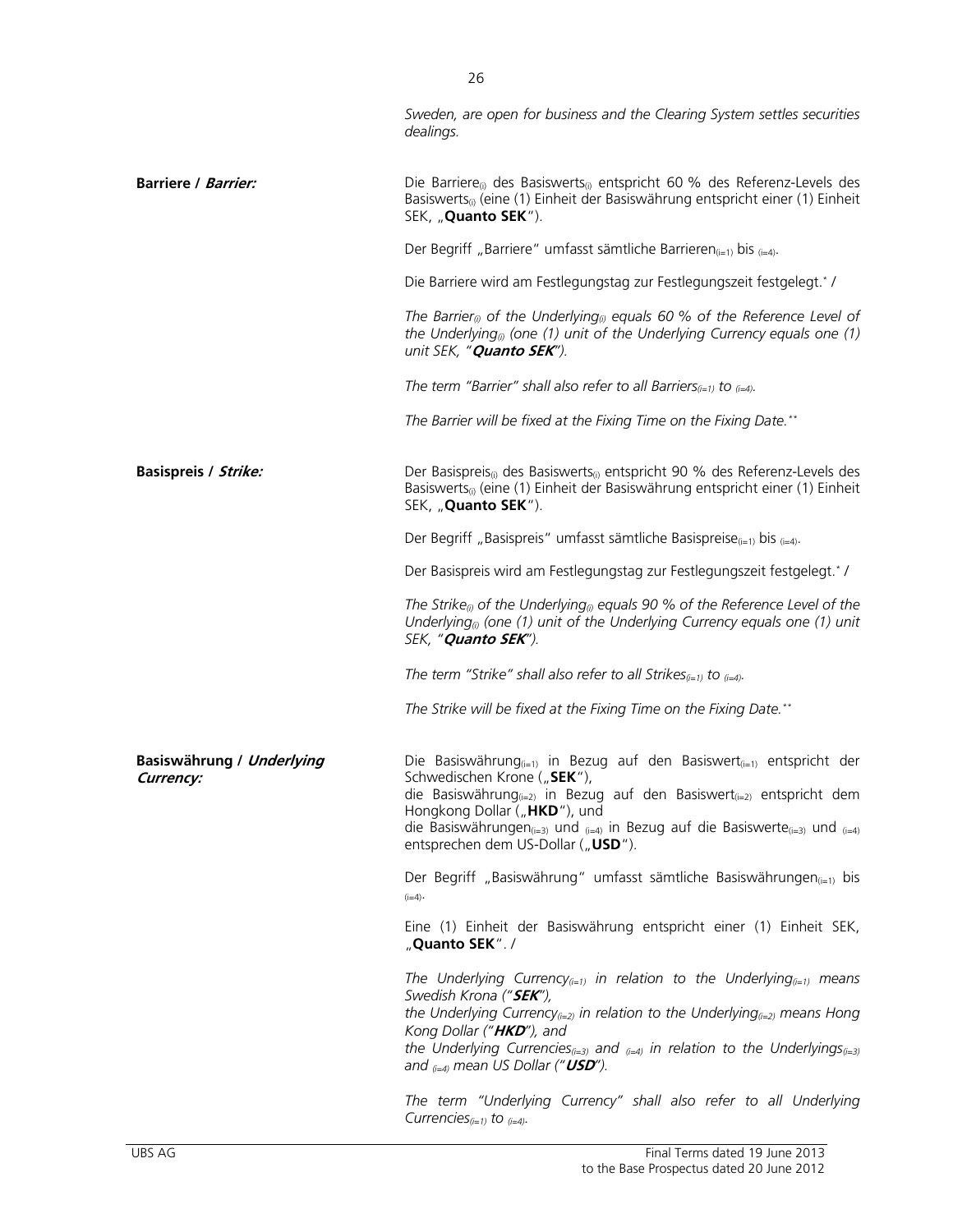*One (1) unit of the Underlying Currency equals one (1) unit SEK, "***Quanto SEK***".* 

**Basiswerte / Underlyings:** Der Basiswert<sub>(i=1)</sub> entspricht dem OMXS30™ Index (Bloomberg: OMX) (der "Index<sub>(i=1)</sub>"), wie er von The NASDAQ OMX Group, Inc., (der "Index Sponsor<sub>(i=1)</sub>") verwaltet, berechnet und veröffentlicht wird,

> der Basiswert $_{(i=2)}$  entspricht dem Hang Seng China Enterprises Index (Bloomberg: HSCEI) (der "**Index(i=2)**"), wie er von Hang Seng Indexes Company Limited (der "Index Sponsor<sub>(i=2)</sub>") verwaltet, berechnet und veröffentlicht wird,

> der Basiswert<sub>(i=3)</sub> entspricht dem RDX® – Russian Depositary Index (USD) (Bloomberg: RDXUSD) (der "**Index(i=3)**"), wie er von der Wiener Börse AG (der "Index Sponsor<sub>(i=3)</sub>") verwaltet, berechnet und veröffentlicht wird, und

> der Basiswert<sub>(i=4)</sub> entspricht dem S&P 500® Index (Bloomberg: SPX) (der "**Index(i=4)**"), wie er von S&P/Dow Jones Indexes LLC (der "**Index Sponsor**(i=4)<sup>"</sup>) verwaltet, berechnet und veröffentlicht wird.

> Der Begriff "Basiswert" bzw. "Index" und "Index Sponsor" umfasst sämtliche Basiswerte<sub>(i=1)</sub> bis <sub>(i=4)</sub> bzw. sämtliche Indizes<sub>(i=1)</sub> bis <sub>(i=4)</sub> und sämtliche Index Sponsoren $(i=1)$  bis  $(i=4)$ .

> In diesem Zusammenhang werden die dem Basiswert zugrunde liegenden Werte bzw. Komponenten jeweils als "**Einzelwert**" bzw. die "**Einzelwerte**" bezeichnet.

> Zur Vermeidung des Einflusses von Währungsschwankungen in Bezug auf den jeweiligen Basiswert<sub>(i)</sub>, der in einer anderen Währung als der Auszahlungswährung notiert, wird der Kurs des Basiswerts auf einer quanto SEK Basis ausgedrückt, d.h. die Basiswährung für den Basiswert wird betragsmäßig als SEK-Kurs ohne Umrechnung in Bezug auf den Kurs des Basiswerts bzw. den Abrechnungskurs betrachtet (eine (1) Einheit der Basiswährung entspricht einer (1) Einheit SEK, "**Quanto SEK**"). /

> *The Underlying(i=1) equals the OMXS30™ (Bloomberg: OMX) (the "***Index(i=1)***"), as maintained, calculated and published by The NASDAQ OMX Group, Inc., (the "Index Sponsor<sub>(i=1)</sub>"),*

> *the Underlying(i=2) equals the Hang Seng China Enterprises Index (Bloomberg: HSCEI) (the "***Index(i=2)***"), as maintained, calculated and published by Hang Seng Indexes Company Limited (the "***Index Sponsor(i=2)***"),*

> *the Underlying*<sub> $(i=3)$ </sub> equals the RDX<sup>®</sup> – Russian Depositary Index (USD) *(Bloomberg: RDXUSD) (the "***Index(i=3)***"), as maintained, calculated and published by Wiener Boerse AG (the "***Index Sponsor(i=3)***"), and*

> *the Underlying(i=4) equals the S&P 500® Index (Bloomberg: SPX) (the "***Index(i=4)***"), as maintained, calculated and published by S&P/Dow Jones Indexes LLC (the "Index Sponsor<sub>(i=4)</sub>").*

> *The term "Underlying" or "Index" and "Index Sponsor", as the case may be, shall also refer to all Underlyings(i=1) to (i=4) and to all Indices(i=1) to (i=4) and to all Index Sponsors(i=1) to (i=4), as the case may be.*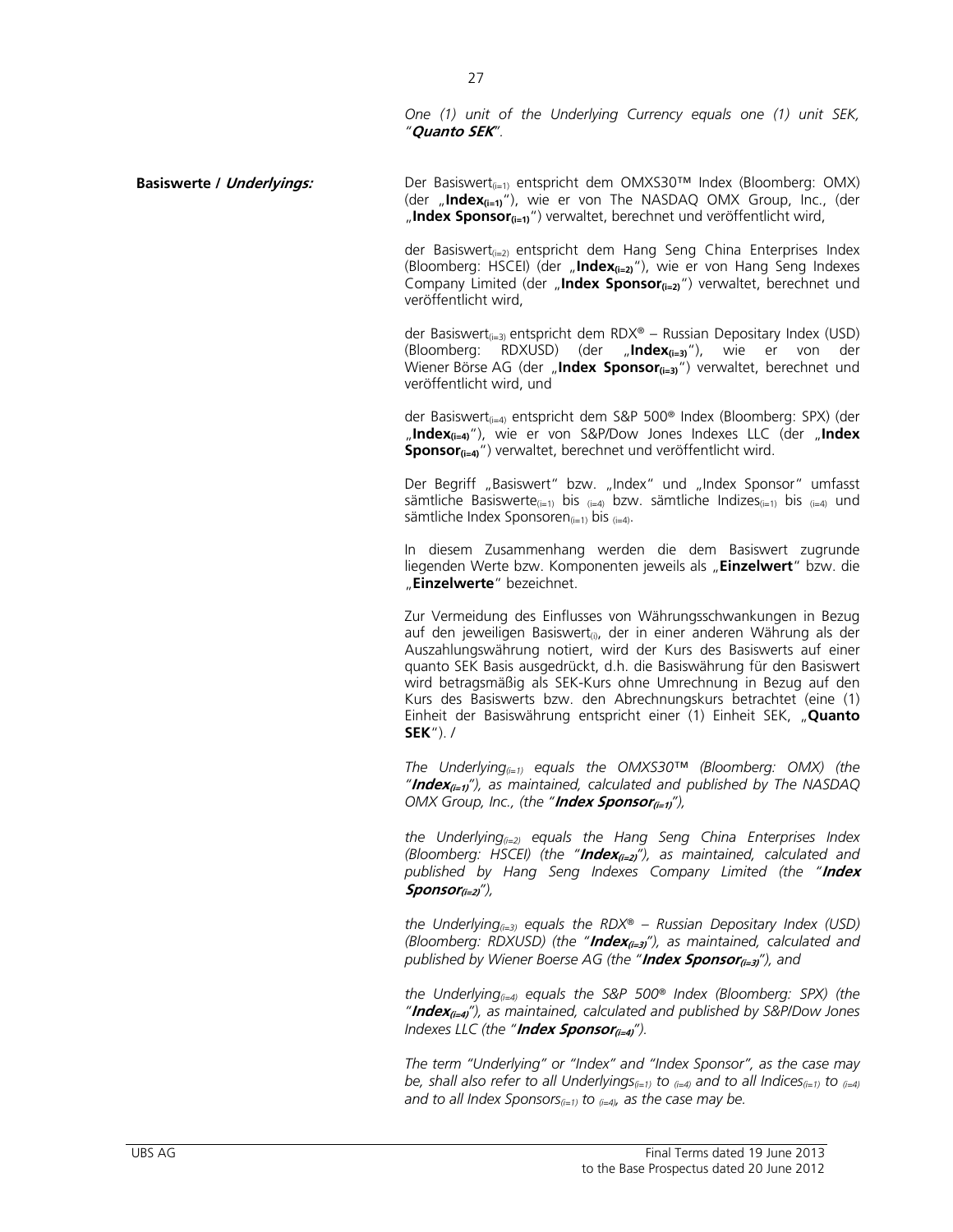*In this context, the individual underlying values or components of the Underlying are referred to as a "***Component***" or, as the case may be, the "***Components***". To avoid currency fluctuations in relation to the respective Underlying(i) that is denominated in a currency other than the Redemption Currency, the Price of the Underlying is expressed on a quanto SEK basis, i.e. the currency relating to the Underlying is considered according to amount as a SEK price without conversion in relation to the Price of the Underlying or the Settlement Price (one (1) unit of the Underlying Currency equals one (1) unit SEK, "***Quanto SEK***").* **Basiswert-Berechnungstag / Underlying Calculation Date:** Der Basiswert-Berechnungstag steht für jeden Tag, an dem (i) der Index Sponsor den offiziellen Kurs für den Index bestimmt, berechnet und veröffentlicht und (ii) ein Handel bzw. eine Notierung in den dem Index zugrunde liegenden Einzelwerten, die mindestens 80 % der Marktkapitalisierung aller Einzelwerte des lndex bzw. des Gesamtwerts des Index darstellen, an der Maßgeblichen Börse stattfindet. /  *The Underlying Calculation Date means each day, on which (i) the Index Sponsor determines, calculates and publishes the official price of the Index, and (ii) the Components, which are comprised in the Index are, to the extent of at least 80 % of the market capitalisation of all Components, which are comprised in the Index, or of the overall value of the Index, available for trading and quotation on the Relevant Exchange.*  **Beginn des öffentlichen Angebots der Wertpapiere / Start of public offer of the Securities:**  19. Juni 2013 in Schweden / *19 June 2013 in Sweden*  **Beobachtungstag / Observation Date:** Der Beobachtungstag<sub>(k=1)</sub> steht für den 15. August 2014, der Beobachtungstag $_{k=2}$  steht für den 17. August 2015 der Beobachtungstag $(k=3)$  steht für den 15. August 2016, der Beobachtungstag(k=4) steht für den 15. August 2017, und der Beobachtungstag $(k=5)$  steht für den Verfalltag. Der Begriff "Beobachtungstag" umfasst sämtliche Beobachtungstage $(k=1)$ bis  $(k=5)$ . Falls einer dieser Tage kein Basiswert-Berechnungstag für einen Basiswert<sub>(i)</sub> ist, dann gilt der unmittelbar darauf folgende Basiswert-Berechnungstag als maßgeblicher Beobachtungstag für sämtliche Basiswerte. / *The Observation Date(k=1) means 15 August 2014, the Observation Date(k=2) means 17 August 2015, the Observation Date(k=3) means 15 August 2016, the Observation Date(k=4) means 15 August 2017, and the Observation Date(k=5) means the Expiration Date. The term "Observation Date" shall also refer to all Observation Dates(k=1) to (k=5). If one of these days is not an Underlying Calculation Date in relation to* 

*an Underlying(i), the immediately succeeding Underlying Calculation Date is deemed to be the relevant Observation Date in relation to all*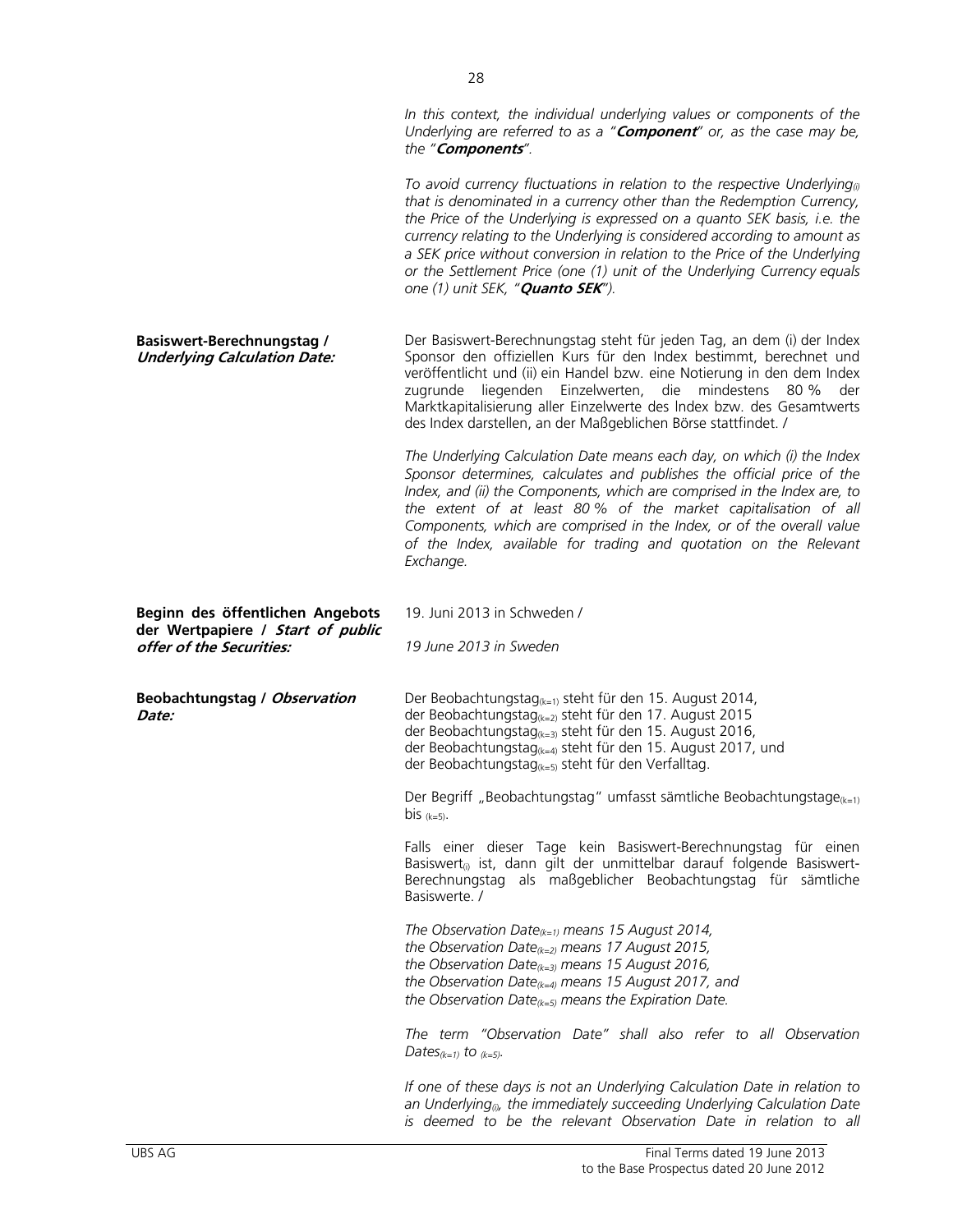|                                                                     | Underlyings.                                                                                                                                                                                                                                                                                                                     |  |  |
|---------------------------------------------------------------------|----------------------------------------------------------------------------------------------------------------------------------------------------------------------------------------------------------------------------------------------------------------------------------------------------------------------------------|--|--|
| <b>Berechnungsstelle</b><br>Calculation<br>$\overline{1}$<br>Agent: | Die Berechnungsstelle bezeichnet die UBS AG, Bahnhofstrasse 45,<br>8001 Zürich, Schweiz, und Aeschenvorstadt 1, 4051 Basel, Schweiz,<br>handelnd durch ihre Niederlassung London, 1 Finsbury Avenue, London<br>EC2M 2PP, Vereinigtes Königreich. /                                                                               |  |  |
|                                                                     | The Calculation Agent means UBS AG, Bahnhofstrasse 45, 8001 Zurich,<br>Switzerland, and Aeschenvorstadt 1, 4051 Basle, Switzerland, acting<br>through its London Branch, 1 Finsbury Avenue, London EC2M 2PP,<br>United Kingdom.                                                                                                  |  |  |
| <b>Bewertungstag / Valuation Date:</b>                              | Der Bewertungstag entspricht dem Verfalltag.                                                                                                                                                                                                                                                                                     |  |  |
|                                                                     | Falls dieser Tag kein Basiswert-Berechnungstag für einen Basiswert <sub>(i)</sub> ist,<br>dann gilt der unmittelbar darauf folgende Basiswert-Berechnungstag als<br>maßgeblicher Bewertungstag für sämtliche Basiswerte. /                                                                                                       |  |  |
|                                                                     | The Valuation Date means the Expiration Date.                                                                                                                                                                                                                                                                                    |  |  |
|                                                                     | If this day is not an Underlying Calculation Date in relation to an<br>Underlying <sub>®</sub> , the immediately succeeding Underlying Calculation Date is<br>deemed to be the relevant Valuation Date in relation to all Underlyings.                                                                                           |  |  |
| <b>Bewertungszeit / Valuation Time:</b>                             | Die Bewertungszeit entspricht dem Zeitpunkt der offiziellen Bestimmung<br>des Schlusskurses des jeweiligen Basiswerts <sub>(i)</sub> durch den jeweiligen Index<br>Sponsor <sub>(i)</sub> . /                                                                                                                                    |  |  |
|                                                                     | The Valuation Time equals the time of official determination of the<br>closing price of the respective Underlying <sub>(i)</sub> by the respective Index<br>$S$ <i>ponsor</i> <sub>(i)</sub> .                                                                                                                                   |  |  |
| C.                                                                  |                                                                                                                                                                                                                                                                                                                                  |  |  |
| Clearingsystem / Clearing System:                                   | Clearingsystem steht für Euroclear Sweden AB, Klarabergsviadukten 63,<br>S-111 64 Stockholm, Schweden, in seiner Funktion als Zentralverwahrer<br>gemäß dem schwedischen Financial Instruments Accounts Act (Schwed.<br>lag (1998:1479) om kontoföring av finansiella instrument) oder jeden<br>Nachfolger in dieser Funktion. / |  |  |
|                                                                     | Clearing System means Euroclear Sweden AB, Klarabergsviadukten 63,<br>S-111 64 Stockholm, Sweden, in its capacity as central securities<br>depositary under the Swedish Financial Instruments Accounts Act (Sw.<br>lag (1998:1479) om kontoföring av finansiella instrument) or any<br>successor in this capacity.               |  |  |
| CS-Regeln / CA Rules:                                               | CS-Regeln steht für das schwedische Gesetz für Finanzinstrumente (lag<br>(1998:1479) om kontoföring av finansiella instrument) sowie für die<br>Vorschriften und Verfahren, die auf das Clearingsystem Anwendung<br>finden und/oder von diesem herausgegeben werden. /                                                           |  |  |
|                                                                     | CA Rules means the Swedish Financial Instruments Accounts Act (lag<br>(1998:1479) om kontoföring av finansiella instrument) as well as any<br>regulation and operating procedure applicable to and/or issued by the<br>Clearing System.                                                                                          |  |  |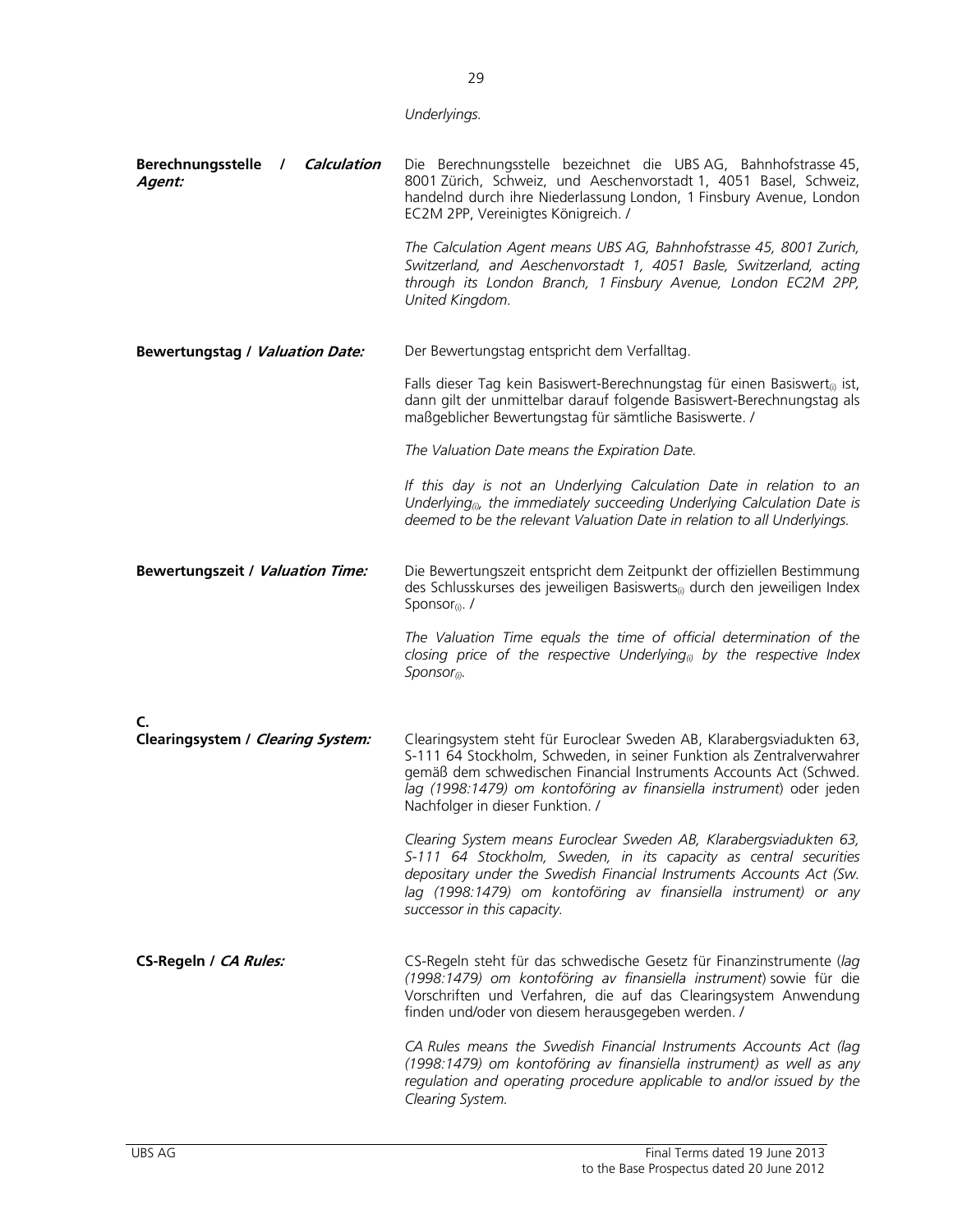| Е.                                  |                                                                                                                                                                                                                                                                                                                                                                                                                                                                                                                                                                                                                                                   |
|-------------------------------------|---------------------------------------------------------------------------------------------------------------------------------------------------------------------------------------------------------------------------------------------------------------------------------------------------------------------------------------------------------------------------------------------------------------------------------------------------------------------------------------------------------------------------------------------------------------------------------------------------------------------------------------------------|
| Emissionsbegleiter / Issuing Agent: | Der Emissionsbegleiter bezeichnet SEB Merchant Banking, Securities<br>Services, S-106 40 Stockholm, Schweden, oder jeden Nachfolger in<br>dieser Funktion. Solange ein Wertpapier ausstehend ist, wird es zu jeder<br>Zeit einen Emissionsbegleiter geben, der unter den CS-Regeln in Bezug<br>auf die Wertpapiere autorisiert ist. /<br>The Issuing Agent means SEB Merchant Banking, Securities Services,<br>S-106 40 Stockholm, Sweden, or any successor in this capacity. As long<br>as any Security is outstanding, there will at all times be an Issuing Agent<br>duly authorised as such under the CA Rules with regard to the Securities. |
|                                     |                                                                                                                                                                                                                                                                                                                                                                                                                                                                                                                                                                                                                                                   |
| Emittentin / Issuer:                | Die Emittentin bezeichnet die UBS AG, Bahnhofstrasse 45, 8001 Zürich,<br>Schweiz, und Aeschenvorstadt 1, 4051 Basel, Schweiz, handelnd durch<br>ihre Niederlassung London, 1 Finsbury Avenue, London EC2M 2PP,<br>Vereinigtes Königreich. /                                                                                                                                                                                                                                                                                                                                                                                                       |
|                                     | The Issuer means UBS AG, Bahnhofstrasse 45, 8001 Zurich, Switzerland,<br>and Aeschenvorstadt 1, 4051 Basel, Switzerland, acting through its<br>London Branch, 1 Finsbury Avenue, London EC2M 2PP, United<br>Kingdom.                                                                                                                                                                                                                                                                                                                                                                                                                              |
| F.                                  |                                                                                                                                                                                                                                                                                                                                                                                                                                                                                                                                                                                                                                                   |
| Fälligkeitstag / Maturity Date:     | Der Fälligkeitstag entspricht dem zwölften Bankgeschäftstag (i) nach<br>dem maßgeblichen Bewertungstag, (ii) im Fall eines vorzeitigen Verfalls<br>nach dem Vorzeitigen Verfalltag und (iii) im Fall einer Kündigung bzw.<br>einer Steuer-Kündigung durch die Emittentin nach § 7 a bzw. b der<br>Bedingungen der Wertpapiere nach dem Kündigungstag bzw. nach dem<br>Steuer-Kündigungstag. /                                                                                                                                                                                                                                                     |
|                                     | The Maturity Date means the twelfth Banking Day (i) after the relevant<br>Valuation Date, (ii) in case of an early expiration after the Early Expiration<br>Date and (iii) in the case of a Termination or a Termination for Tax<br>Reasons, as the case may be, by the Issuer in accordance with $\S$ 7 a or b,<br>as the case may be, of the Conditions of the Securities, after the<br>Termination Date or the Tax Termination Date, as the case may be.                                                                                                                                                                                       |
| Festlegungstag / Fixing Date:       | Der Festlegungstag bezeichnet den 15. August 2013.                                                                                                                                                                                                                                                                                                                                                                                                                                                                                                                                                                                                |
|                                     | Falls dieser Tag kein Basiswert-Berechnungstag für einen Basiswert <sub>(i)</sub> ist,<br>dann gilt der unmittelbar darauf folgende Basiswert-Berechnungstag als<br>Festlegungstag für sämtliche Basiswerte.                                                                                                                                                                                                                                                                                                                                                                                                                                      |
|                                     | Bei Verkürzung oder Verlängerung der Zeichnungsfrist kann sich der<br>Festlegungstag entsprechend verschieben. /                                                                                                                                                                                                                                                                                                                                                                                                                                                                                                                                  |
|                                     | The Fixing Date means 15 August 2013.                                                                                                                                                                                                                                                                                                                                                                                                                                                                                                                                                                                                             |
|                                     | If this day is not an Underlying Calculation Date in relation to an<br>Underlying <sub>®</sub> the immediately succeeding Underlying Calculation Date is<br>deemed to be the Fixing Date in relation to all Underlyings.                                                                                                                                                                                                                                                                                                                                                                                                                          |
|                                     | In the case of abbreviation or extension of the Subscription Period the<br>Fixing Date may be changed accordingly.                                                                                                                                                                                                                                                                                                                                                                                                                                                                                                                                |
| Festlegungszeit / Fixing Time:      | Die Festlegungszeit entspricht dem Zeitpunkt der offiziellen Bestimmung                                                                                                                                                                                                                                                                                                                                                                                                                                                                                                                                                                           |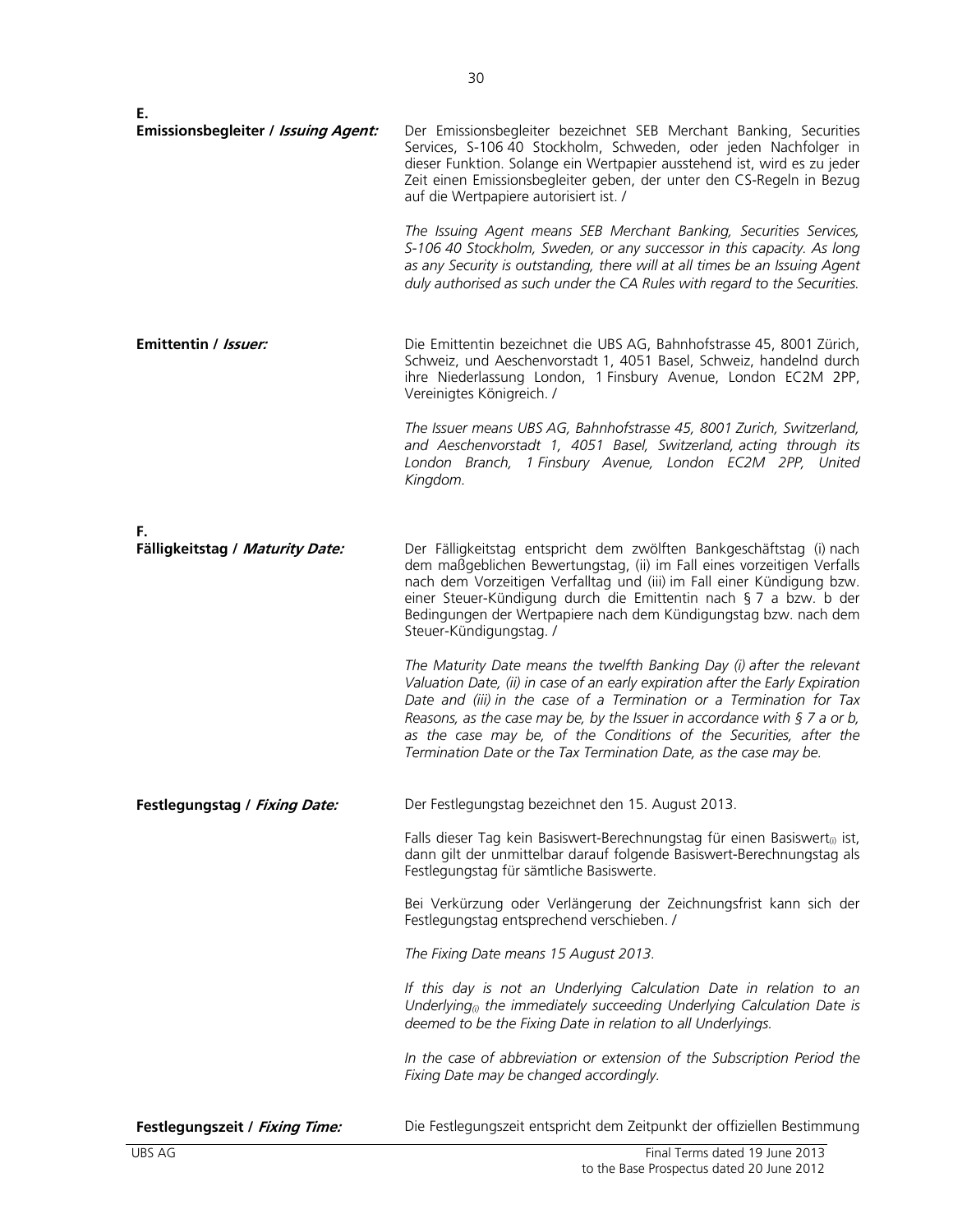|                                                               | des Schlusskurses des jeweiligen Basiswerts <sub>0</sub> durch den jeweiligen Index<br>Sponsor <sub>(i)</sub> . /                                                                                      |
|---------------------------------------------------------------|--------------------------------------------------------------------------------------------------------------------------------------------------------------------------------------------------------|
|                                                               | The Fixing Time equals the time of the official determination of the<br>closing price of the respective Underlying <sup>®</sup> by the respective Index<br>$S$ <i>ponsor</i> <sub>(i)</sub> .          |
| G.                                                            |                                                                                                                                                                                                        |
| Gesamtnennbetrag / Aggregate<br><b>Nominal Amount:</b>        | Der Gesamtnennbetrag entspricht SEK 50.000.000,00 (indikativ).                                                                                                                                         |
|                                                               | Der Gesamtnennbetrag wird am Festlegungstag festgelegt.*/                                                                                                                                              |
|                                                               | The Aggregate Nominal Amount equals SEK 50,000,000.00 (indicative).                                                                                                                                    |
|                                                               | The Aggregate Nominal Amount will be fixed on the Fixing Date.**                                                                                                                                       |
| Н.<br>Hauptzahlstelle / Fiscal Agent:                         | Die Hauptzahlstelle bezeichnet UBS Limited c/o UBS Deutschland AG,<br>Bockenheimer Landstraße<br>$2 - 4,$<br>60306<br>Frankfurt<br>Main,<br>am<br>Bundesrepublik Deutschland. /                        |
|                                                               | The Fiscal Agent means UBS Limited c/o UBS Deutschland AG,<br>Bockenheimer Landstrasse 2-4, 60306 Frankfurt am Main, Federal<br>Republic of Germany.                                                   |
| К.                                                            |                                                                                                                                                                                                        |
| Kleinste handelbare Einheit /<br><b>Minimum Trading Size:</b> | Die Kleinste handelbare Einheit entspricht nominal SEK 10.000,00. /                                                                                                                                    |
|                                                               | The Minimum Trading Size equals nominal SEK 10,000.00.                                                                                                                                                 |
| Kurs des Basiswerts / Price of the<br><b>Underlying:</b>      | Der Kurs des Basiswerts <sub>(i)</sub> entspricht dem von dem jeweiligen Index<br>Sponsor <sub>(i)</sub> berechneten und veröffentlichten offiziellen Schlusskurs des<br>Basiswerts <sub>(i)</sub> . / |
|                                                               | The Price of the Underlying <sub>®</sub> means the official closing price of the<br>Underlying <sub>(i)</sub> as calculated and published by the Index Sponsor <sub>(i)</sub> .                        |
| Laufzeit der Wertpapiere / Term of<br>the Securities:         | Die Laufzeit der Wertpapiere steht für den Zeitraum beginnend am<br>Ausgabetag und endend am Verfalltag zur Bewertungszeit. /                                                                          |
|                                                               | The Term of the Securities means the period, commencing on the Issue<br>Date and ending on the Expiration Date at the Valuation Time.                                                                  |
| М.<br>Manager / Manager:                                      | Manager bezeichnet UBS Limited, 1 Finsbury Avenue, London EC2M<br>2PP, Vereinigtes Königreich. /                                                                                                       |
|                                                               | The Manager means UBS Limited, 1 Finsbury Avenue, London EC2M<br>2PP, United Kingdom.                                                                                                                  |
| Maßgebliche Börse / Relevant<br>Exchange:                     | Die Maßgebliche Börse bezeichnet die Börse(n), an (der) (denen)<br>aufgrund der Bestimmung des Index Sponsors die im Index enthaltenen                                                                 |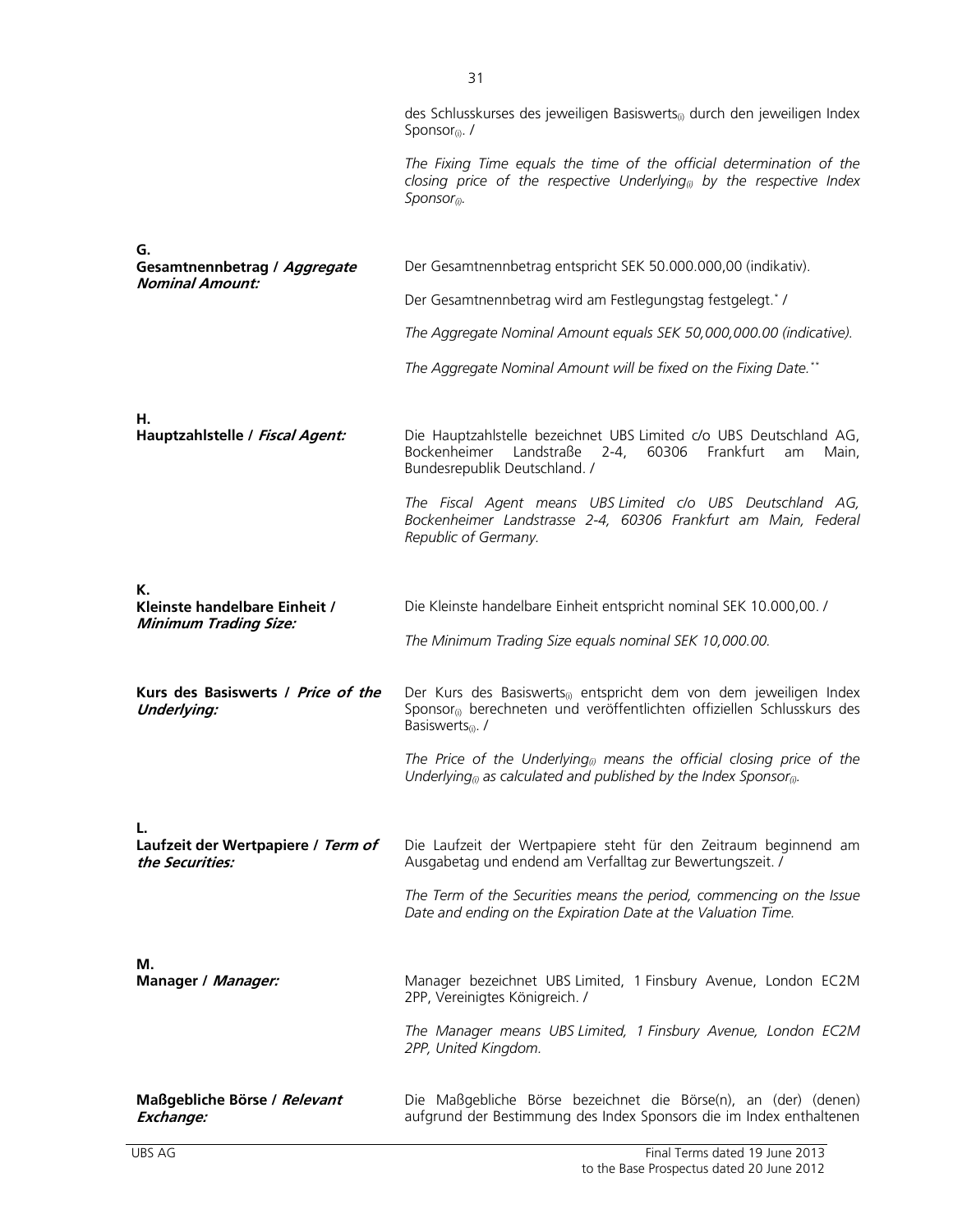|                                                                               | Einzelwerte gehandelt werden. /                                                                                                                                                                                                                      |  |  |  |
|-------------------------------------------------------------------------------|------------------------------------------------------------------------------------------------------------------------------------------------------------------------------------------------------------------------------------------------------|--|--|--|
|                                                                               | The Relevant Exchange means the stock exchange(s) on which the<br>Components comprised in the Index are traded, as determined by the<br>Index Sponsor.                                                                                               |  |  |  |
| Maßgeblicher Basiswert / Relevant<br><b>Underlying:</b>                       | Der Maßgebliche Basiswert entspricht demjenigen Basiswert <sub>(i)</sub> mit der<br>geringsten Wertentwicklung, bezogen auf den Abrechnungskurs im<br>Verhältnis zum Referenz-Level. /                                                               |  |  |  |
|                                                                               | The Relevant Underlying means the Underlying <sub>®</sub> with the <b>lowest</b><br>performance with respect to the Settlement Price in relation to the<br>Reference Level.                                                                          |  |  |  |
| Maßgebliche Terminbörse /<br><b>Relevant Futures and Options</b><br>Exchange: | Die Maßgebliche Terminbörse bezeichnet diejenige(n) Terminbörse(n),<br>an (der) (denen) der umsatzstärkste Handel in Bezug auf Termin- oder<br>Optionskontrakte auf den Basiswert stattfindet. /                                                     |  |  |  |
|                                                                               | The Relevant Futures and Options Exchange means the futures and<br>options exchange(s), on which futures and option contracts on the<br>Underlying are primarily traded.                                                                             |  |  |  |
| N.                                                                            |                                                                                                                                                                                                                                                      |  |  |  |
| Nennbetrag (Stückelung) /<br><b>Nominal Amount (Denomination):</b>            | Der Nennbetrag (Stückelung) je Wertpapier entspricht SEK 10.000,00. /                                                                                                                                                                                |  |  |  |
|                                                                               | The<br>Nominal<br>Amount<br>(Denomination) per<br>Security<br>equals<br>SEK 10,000.00.                                                                                                                                                               |  |  |  |
| Ρ.<br>Payout-Faktor / Payout Factor:                                          | Der Payout-Faktor entspricht 0,08 (indikativ).                                                                                                                                                                                                       |  |  |  |
|                                                                               | Der Payout-Faktor wird am Festlegungstag festgelegt.*/                                                                                                                                                                                               |  |  |  |
|                                                                               | The Payout Factor equals 0.08 (indicative).                                                                                                                                                                                                          |  |  |  |
|                                                                               | The Payout Factor will be determined on the Fixing Date.**                                                                                                                                                                                           |  |  |  |
| R.                                                                            |                                                                                                                                                                                                                                                      |  |  |  |
| Referenz-Level / Reference Level:                                             | Der Referenz-Level <sub>(i)</sub> des Basiswerts <sub>(i)</sub> entspricht dem Kurs des Basiswerts <sub>(i)</sub><br>Festlegungstag zur Festlegungszeit (eine (1) Einheit der<br>am<br>Basiswährung entspricht einer (1) Einheit SEK, "Quanto SEK"). |  |  |  |
|                                                                               | Der Begriff "Referenz-Level" umfasst sämtliche Referenz-Level $_{(i=1)}$ bis $_{(i=4)}$ .                                                                                                                                                            |  |  |  |
|                                                                               | Der Referenz-Level wird am Festlegungstag zur Festlegungszeit<br>festgelegt.*/                                                                                                                                                                       |  |  |  |
|                                                                               | The Reference Level <sub>(i)</sub> of the Underlying <sub>(i)</sub> equals the Price of the<br>Underlying <sub>(i)</sub> at the Fixing Time on the Fixing Date (one (1) unit of the<br>Underlying Currency equals one (1) unit SEK, "Quanto SEK").   |  |  |  |
|                                                                               | The term "Reference Level" shall also refer to all Reference Levels $_{(i=1)}$ to<br>$(i=4)$ .                                                                                                                                                       |  |  |  |
|                                                                               | The Reference Level will be fixed at the Fixing Time on the Fixing Date.**                                                                                                                                                                           |  |  |  |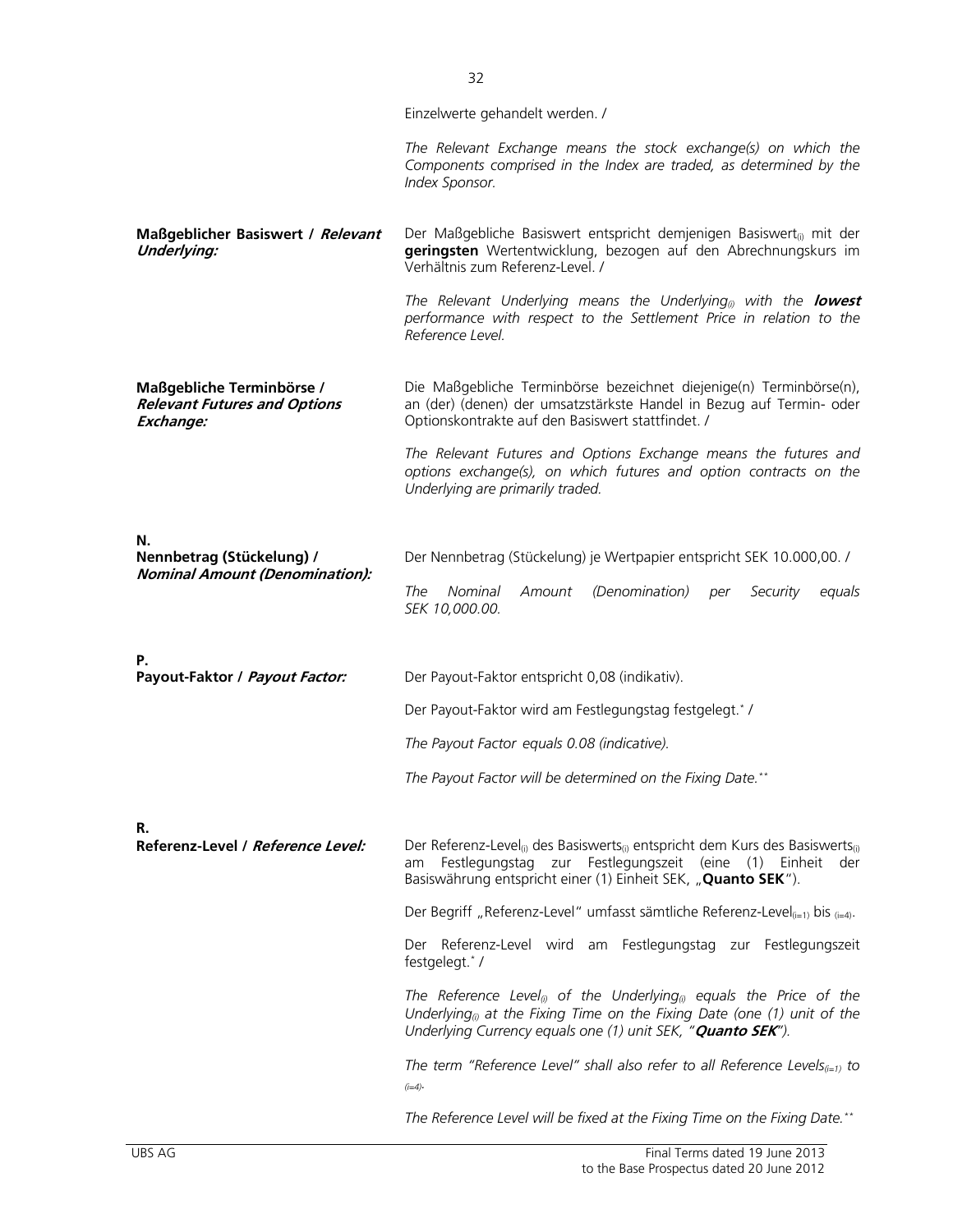| V.                                                                 |                                                                                                                                                                                                                                                             |  |  |
|--------------------------------------------------------------------|-------------------------------------------------------------------------------------------------------------------------------------------------------------------------------------------------------------------------------------------------------------|--|--|
| Verfalltag / Expiration Date:                                      | Der Verfalltag entspricht dem 15. August 2018. /                                                                                                                                                                                                            |  |  |
|                                                                    | The Expiration Date means 15 August 2018.                                                                                                                                                                                                                   |  |  |
| Verlustschwelle / Loss Threshold:                                  | Die Verlustschwelle <sub>(i)</sub> des Basiswerts <sub>(i)</sub> entspricht 60 % des Referenz-<br>Levels des Basiswerts <sub>(i)</sub> (eine (1) Einheit der Basiswährung entspricht einer<br>(1) Einheit SEK, "Quanto SEK").                               |  |  |
|                                                                    | Der Begriff "Verlustschwelle" umfasst sämtliche Verlustschwellen <sub>(i=1)</sub> bis<br>$(i=4)$ .                                                                                                                                                          |  |  |
|                                                                    | Die Verlustschwelle wird am Festlegungstag zur Festlegungszeit<br>festgelegt.*/                                                                                                                                                                             |  |  |
|                                                                    | The Loss Threshold <sub>(i)</sub> of the Underlying <sub>(i)</sub> equals 60 % of the Reference<br>Level of the Underlying <sub>®</sub> (one (1) unit of the Underlying Currency equals<br>one (1) unit SEK, " <b>Quanto SEK</b> ").                        |  |  |
|                                                                    | The term "Loss Threshold" shall also refer to all Loss Thresholds <sub>(i=1)</sub> to $_{(i=4)}$ .                                                                                                                                                          |  |  |
|                                                                    | The Loss Threshold will be fixed at the Fixing Time on the Fixing Date.*                                                                                                                                                                                    |  |  |
|                                                                    |                                                                                                                                                                                                                                                             |  |  |
| W.<br>Wertpapiere / Securities:                                    | Wertpapiere bezeichnet die von der Emittentin im Umfang des<br>Gesamtnennbetrags und in der Stückelung des Nennbetrags begebenen<br>UBS Express Zertifikate.                                                                                                |  |  |
|                                                                    | Die Wertpapiere werden als nicht verurkundete und dematerialisierte,<br>zur Registrierung in Form von Bucheinträgen bei dem Clearingsystem<br>vorgesehene<br>Rechte<br>ausgegeben;<br>die<br>Ausstellung<br>effektiver<br>Wertpapiere ist ausgeschlossen. / |  |  |
|                                                                    | Securities means the UBS Express Certificates issued by the Issuer in the<br>Aggregate Nominal Amount and with the denomination of the Nominal<br>Amount.                                                                                                   |  |  |
|                                                                    | The Securities are being issued in uncertificated and dematerialised form<br>to be registered in book-entry form at the Clearing System and will not<br>be represented by definitive securities.                                                            |  |  |
| Wertpapier-Börse / Security                                        | Wertpapier-Börse bezeichnet die NASDAQ OMX Stockholm AB. /                                                                                                                                                                                                  |  |  |
| Exchange:                                                          | Security Exchange means NASDAQ OMX Stockholm AB.                                                                                                                                                                                                            |  |  |
| Wertpapier-Kenn-Nummern /<br><b>Security Identification Codes:</b> | ISIN: SE0005249315, WKN: UA4AAP, Valor: 21569131 /                                                                                                                                                                                                          |  |  |
|                                                                    | ISIN: SE0005249315, WKN: UA4AAP, Valor: 21569131                                                                                                                                                                                                            |  |  |
| Z.<br>Zahlstelle / Paying Agent:                                   | Die Zahlstelle bezeichnet die UBS Limited c/o UBS Deutschland AG,<br>Landstraße<br>Bockenheimer<br>$2 - 4$<br>60306<br>Frankfurt<br>Main.<br>am<br>Bundesrepublik Deutschland, und Skandinaviska Enskilda Banken,                                           |  |  |
|                                                                    | Stockholm (SEB), Rissneleden 110, S-106 40 Stockholm, Schweden. Der                                                                                                                                                                                         |  |  |

Begriff "Zahlstelle" umfasst sämtliche Zahlstellen, einschließlich der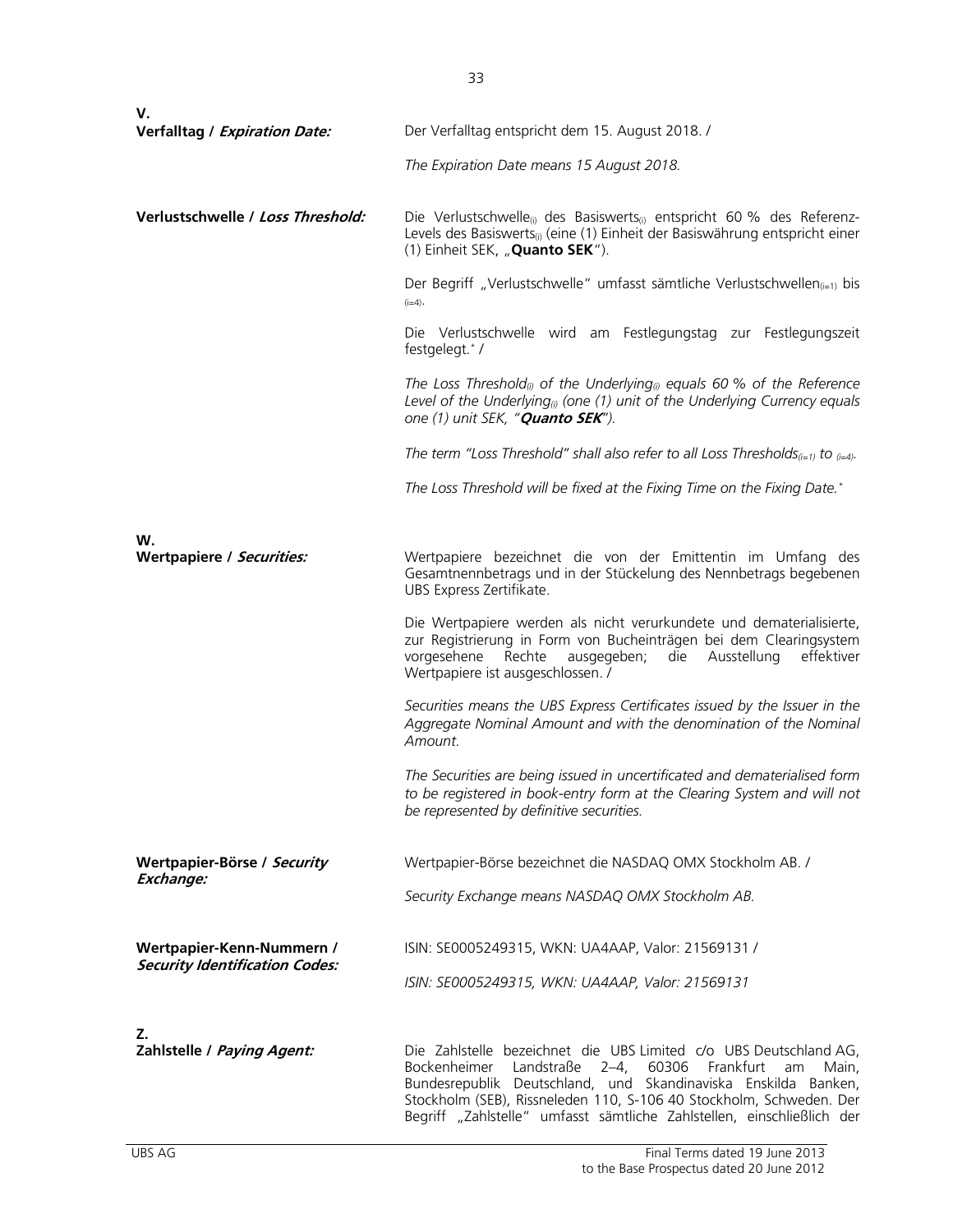|                                            | Hauptzahlstelle. /                                                                                                                                                                                                                                                                                                                                    |  |  |
|--------------------------------------------|-------------------------------------------------------------------------------------------------------------------------------------------------------------------------------------------------------------------------------------------------------------------------------------------------------------------------------------------------------|--|--|
|                                            | The Paying Agent means UBS Limited c/o UBS Deutschland AG,<br>Bockenheimer Landstrasse 2-4, 60306 Frankfurt am Main, Federal<br>Republic of Germany, and Skandinaviska Enskilda Banken, Stockholm<br>(SEB), Rissneleden 100, S-106 40 Stockholm, Sweden. The term "Paying<br>Agent" shall also refer to all Paying Agents including the Fiscal Agent. |  |  |
| Zahltag bei Ausgabe<br>Initial<br>$\prime$ | Der Zahltag bei Ausgabe bezeichnet den 29. August 2013.                                                                                                                                                                                                                                                                                               |  |  |
| <b>Payment Date:</b>                       | Bei Verkürzung oder Verlängerung der Zeichnungsfrist kann sich der<br>Zahltag bei Ausgabe entsprechend verschieben. /                                                                                                                                                                                                                                 |  |  |
|                                            | The Initial Payment Date means 29 August 2013.                                                                                                                                                                                                                                                                                                        |  |  |
|                                            | In the case of abbreviation or extension of the Subscription Period the<br>Initial Payment Date may be changed accordingly.                                                                                                                                                                                                                           |  |  |
| Zeichnungsfrist / Subscription             | 19. Juni bis 9. August 2013 (17:30 Uhr Ortszeit Stockholm).                                                                                                                                                                                                                                                                                           |  |  |
| Period:                                    | Die Emittentin behält sich vor, die Zeichnungsfrist bei entsprechender<br>Marktlage zu verkürzen oder zu verlängern. /                                                                                                                                                                                                                                |  |  |
|                                            | 19 June until 9 August 2013 (17:30 hrs local time Stockholm).                                                                                                                                                                                                                                                                                         |  |  |
|                                            | The Issuer reserves the right to earlier close or to extend the Subscription<br>Period if market conditions so require.                                                                                                                                                                                                                               |  |  |

34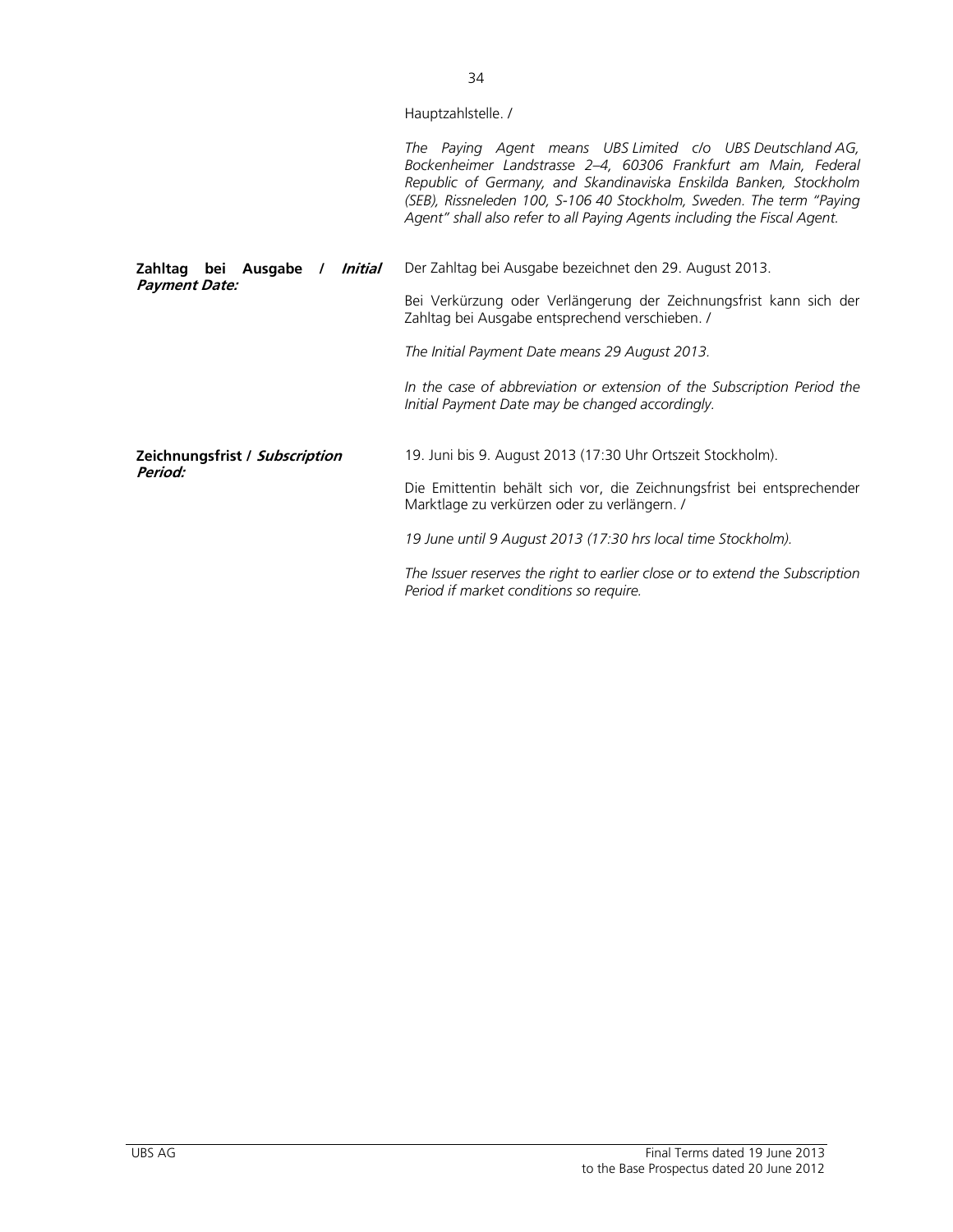**Wertpapierbedingungen Teil 2: Wertpapierbedingungen** 

## **§ 1 Wertpapierrecht**

- (1) Die Emittentin gewährt hiermit dem Wertpapiergläubiger (§ 4 (3)) von je einem (1) Wertpapier bezogen auf den Kurs der Basiswerte nach Maßgabe dieser Bedingungen das folgende Recht (das "**Wertpapierrecht**"):
	- (a) Wenn der Kurs **sämtlicher** Basiswerte<sub>(i)</sub> an einem der Beobachtungstage, der nicht zugleich dem Verfalltag entspricht, **gleich dem oder höher als der jeweilige Basispreis(i)** ist, so verfallen die Wertpapiere vorzeitig an diesem Beobachtungstag(k) (der "**Vorzeitige Verfalltag**") und der Wertpapiergläubiger hat das Recht, den Abrechnungsbetrag (wie nachfolgend definiert), gegebenenfalls kaufmännisch auf zwei Dezimalstellen gerundet, (der "Aus**zahlungsbetrag**") zu erhalten.

Der "**Abrechnungsbetrag**" wird in Übereinstimmung mit folgender Formel berechnet:

 $N + AP(k)$   $N + AP(k)$ 

wobei gilt:

"**N**" entspricht dem Nennbetrag, und

"**AP(k)**" entspricht dem Zusatzbetrag<sub>(k)</sub> (§ 1 (2)) in Bezug auf den Beobachtungstag<sub>(k)</sub>.

- (b) Sind die Wertpapiere nicht vorzeitig gemäß Absatz (a) verfallen und ist an einem der Beobachtungstage, der nicht zugleich dem Verfalltag entspricht, der Kurs **sämtlicher** Basiswerte(i) **gleich der oder höher als die jeweilige Barriere(i) und gleichzeitig** der Kurs **mindestens eines** Basiswerts(i) **kleiner als der jeweilige Basispreis(i)**, hat der Wertpapiergläubiger das Recht, den Zusatzbetrag<sub>(k)</sub> (§ 1 (2)) in Bezug auf den entsprechenden Beobachtungstag<sub>(k)</sub> zu erhalten. Die Auszahlung dieses Zusatzbetrags(k) erfolgt zwölf Bankgeschäftstage nach dem entsprechenden Beobachtungstag(k). Auf diesen Geldbetrag finden die in diesen Wertpapierbedingungen enthaltenen Bestimmungen über die Zahlung des Auszahlungsbetrags entsprechende Anwendung.
- (c) Sind die Wertpapiere nicht vorzeitig an einem der vorhergehenden Beobachtungstage gemäß Absatz (a) verfallen und ist der Abrechnungskurs **sämtlicher** Basiswerte(i) **gleich der bzw. höher als die jeweilige Barriere(i)**, hat der Wertpapiergläubiger das

**Terms and Conditions of the Securities Part 2: Special Conditions of the Securities** 

### **§ 1 Security Right**

- The Issuer hereby warrants to the Securityholder (§ 4 (3)) of each (1) Security relating to the Price of the Underlyings in accordance with these Conditions that such Securityholder shall have the following right (the "**Security Right**"):
	- (a) If the Price of **all** Underlyings<sub>(i)</sub> on any of the Observation Dates, which is not also the Expiration Date, is **equal to or higher than the respective Strike(i)**, the Securities will expire on such Observation Date $\omega$  (the "**Early Expiration Date**") and the Securityholder is entitled to receive the Settlement Amount (as defined below), commercially rounded to two decimal places (the "**Redemption Amount**").

The "**Settlement Amount**" is calculated in accordance with the following formula:

Where:

"**N**" equals the Nominal Amount, and

 "**AP(k)**" equals the Additional Amount(k)  $(§ 1 (2))$  in relation to the Observation  $Date_{(k)}$ .

- (b) If the Securities did not expire early in accordance with paragraph (a) and if on any of the Observation Dates, which is not also the Expiration Date, the Price of **all** Underlyings(i) is **equal to or higher than the respective Barrier(i) and at the same time** the Price of **at least one** Underlying<sub>(i)</sub> is **lower than the respective Strike<sub>(i)</sub>, the** Securityholder is entitled to receive the Additional Amount<sub>(k)</sub> (§ 1 (2)) in relation to the relevant Observation Date<sub>(k)</sub>. Such Additional Amount<sub>(k)</sub> shall be paid twelve Banking Days after the relevant Observation Date $(k)$ . The provisions of these Conditions relating to the payment of the Redemption Amount shall apply *mutatis mutandis* to such payment.
- (c) If the Securities did not expire early on any of the previous Observation Dates in accordance with paragraph (a) and if the Settlement Price of **all** Underlyings<sub>(i)</sub> is **equal to or higher than the respective Barrier<sub>(i)</sub>**, the Securityholder is entitled to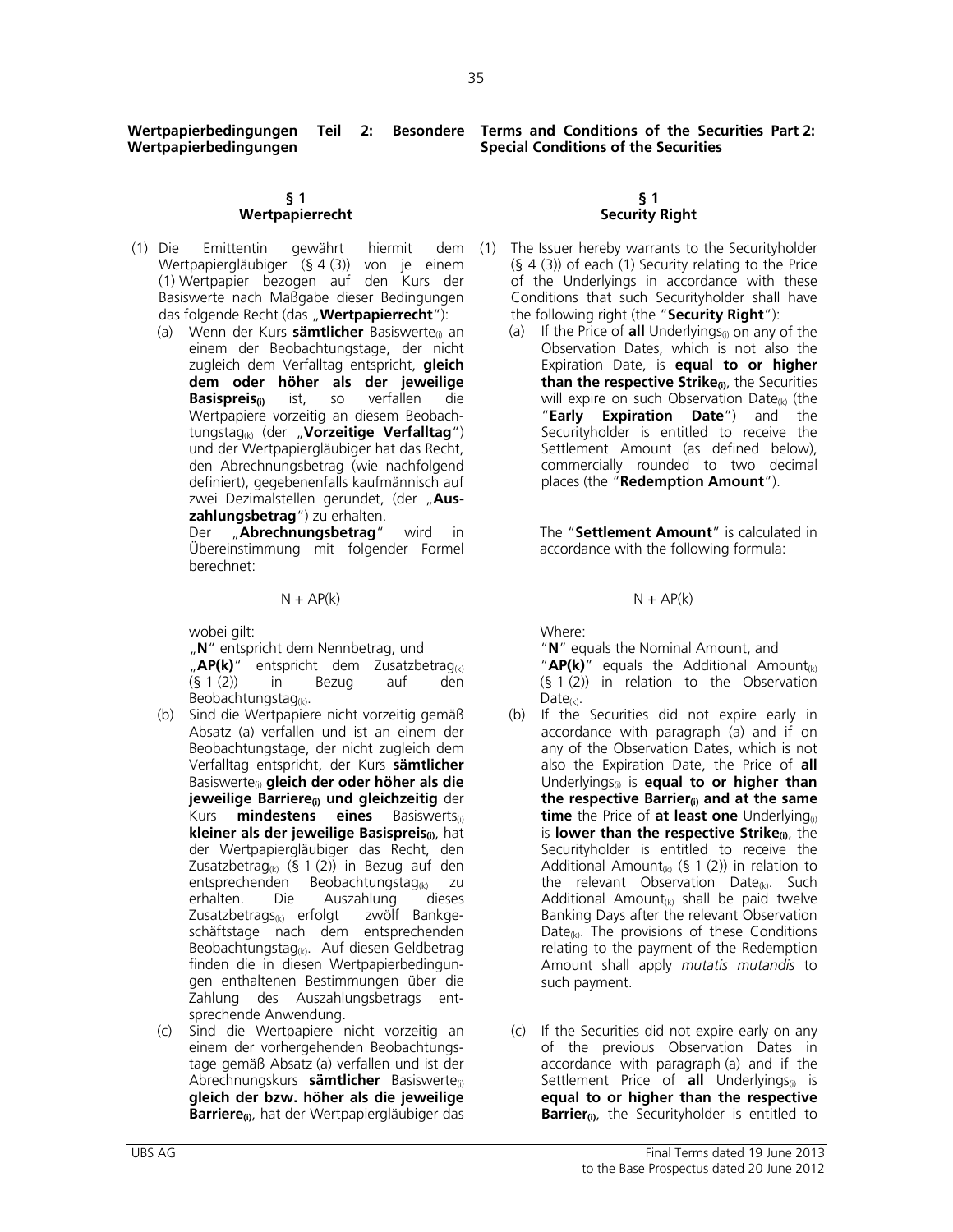Recht, den Abrechnungsbetrag (wie nachfolgend definiert), gegebenenfalls kaufmännisch auf zwei Dezimalstellen gerundet, zu erhalten (ebenfalls der "Aus**zahlungsbetrag**").

Der "**Abrechnungsbetrag**" wird in Übereinstimmung mit folgender Formel berechnet:

wobei ailt:

"**N**" entspricht dem Nennbetrag, und

"**AP(k)**" entspricht dem Zusatzbetrag<sub>(k)</sub>  $(§ 1(2))$  in Bezug auf den Beobachtungstag<sub>(k)</sub>.

(d) Sind die Wertpapiere nicht vorzeitig an einem der vorhergehenden Beobachtungstage gemäß Absatz (a) verfallen und ist der<br>Abrechnungskurs **mindestens eines** Abrechnungskurs **mindestens eines** Basiswerts<sub>(i)</sub> kleiner als die jeweilige Ver**lustschwelle(i)**, hat der Wertpapiergläubiger das Recht, den Abrechnungsbetrag (wie nachfolgend definiert), gegebenenfalls auf zwei Dezimalstellen kaufmännisch gerundet, zu erhalten (ebenfalls der "Auszahlungsbetrag"). Der "**Abrechnungsbetrag**" wird in Übereinstimmung mit folgender Formel berechnet:

```
Referenz - Level des Maßgeblichen Basiswerts
```
(2) Der "**Zusatzbetrag(k)**" in Bezug auf den entsprechenden Beobachtungstag<sub>(k)</sub> wird wie folgt berechnet:

In Bezug auf den Beobachtungstag<sub>(k=1)</sub> wird der Zusatzbetrag(k=1) gemäß folgender Formel berechnet und gegebenenfalls kaufmännisch auf zwei Dezimalstellen gerundet:

N x Payout Factor N x Payout Factor

wobei gilt:

"N" entspricht dem Nennbetrag, und

 "**Payout Factor**" entspricht dem Payout-Faktor (wie einleitend definiert).

**In Bezug auf die Beobachtungstage(k=2) bis (k=5)** wird der entsprechende Zusatzbetrag(k) gemäß folgender Formel berechnet und<br>gegebenenfalls kaufmännisch auf zwei kaufmännisch auf zwei Dezimalstellen gerundet:



wobei gilt:

"**N**" entspricht dem Nennbetrag,

receive the Settlement Amount (as defined below), commercially rounded to two decimal places, (also the "**Redemption Amount**").

The "**Settlement Amount**" is calculated in accordance with the following formula:

## $N + AP(k)$   $N + AP(k)$

Where:

"**N**" equals the Nominal Amount, and

"**AP(k)**" equals the Additional Amount(k) (§ 1 (2)) in relation to the Observation  $Date_{(k)}$ .

(d) If the Securities did not expire early on any of the previous Observation Dates in accordance with paragraph (a) and if the Settlement Price of **at least one** Underlying(i) is **lower than the respective**  Loss Threshold<sub>(i)</sub>, the Securityholder is entitled to receive the Settlement Amount (as defined below) commercially rounded to two decimal places (also the "**Redemption Amount**").

The "**Settlement Amount**" is calculated in accordance with the following formula:

Nennbetrag x Abrechnung skurs des Maßgeblichen Basiswerts Nenninal Amount x Settlement Price of the Relevant Underlying<br>Reference Level of the Relevant Underlying Settlement Price of the Relevant Underlying

> (2) The "**Additional Amount(k)**" in relation to the respective Observation Date $(k)$  is calculated as follows:

**In relation to the Observation Date<sub>(k=1)</sub> the** Additional Amount<sub>(k=1)</sub> will be calculated<br>according to the following formula, according to the following commercially rounded to two decimal places:

Where:

"**N**" equals the Nominal Amount, and

"**Payout Factor**" equals the Payout Factor (as introductory defined).

**In relation to the Observation Dates(k=2) to**   $(k=5)$  the Additional Amount<sub>(k)</sub> will be calculated according to the following formula, the following commercially rounded to two decimal places:

$$
Nx\left(k\times PayoutFactor-\sum_{j=1}^{k-1}\frac{AP(j)}{N}\right)
$$

 Where: "**N**" equals the Nominal Amount,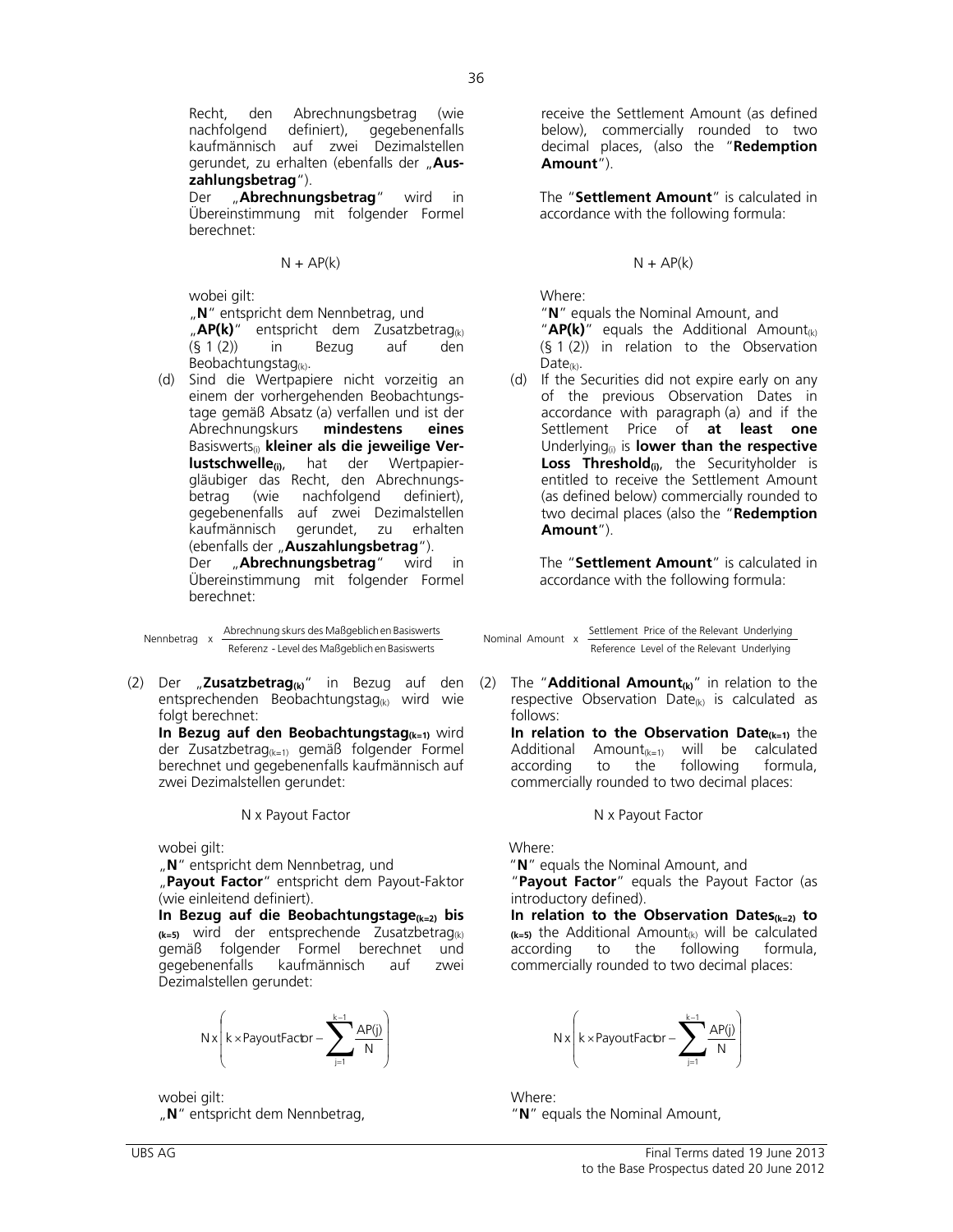"k" entspricht der Nummer des entsprechenden Beobachtungstages $_{(k)}$ ,

 "**Payout Factor**" entspricht dem Payout-Faktor (wie einleitend definiert), und

"AP(j)" entspricht jeweils dem Zusatzbetrag, der für einen dem aktuellen Beobachtungstag $_{(k)}$ vorausgegangenen Beobachtungstag gezahlt wurde.

*Zur Klarstellung:* Für jeden Beobachtungstag(k) wird maximal einmal ein Zusatzbetrag gezahlt.

(2) Sämtliche im Zusammenhang mit dem Wertpapierrecht vorzunehmenden Festlegungen und Berechnungen, insbesondere die Berechnung des Auszahlungsbetrags, erfolgen durch die Berechnungsstelle (§ 9). Die insoweit von der Berechnungsstelle Festlegungen und Berechnungen sind, außer in Fällen offensichtlichen Irrtums, abschließend und für alle Beteiligten bindend.

(*Absichtlich freigelassen*)(*Intentionally left blank*)

# **§ 3 § 3**

(*Absichtlich freigelassen*) (*Intentionally left blank*)

 "**k**" equals the number of the relevant Observation Date $(k)$ ,

 "**Payout Factor**" equals the Payout Factor (as introductory defined), and

 "**AP(j)**" equals the respective Additional Amount which was paid in relation to an Observation Date preceding the current Observation Date(k).

*For the avoidance of doubt*, for each Observation Date $(k)$  an Additional Amount, if any, shall be paid only once.

(2) Any determination and calculation in connection with the Security Right, in particular the calculation of the Redemption Amount, will be made by the Calculation Agent (§ 9). Determinations and calculations made in this respect by the Calculation Agent are final and binding for all participants except in the event of manifest error.

# **§ 2 § 2**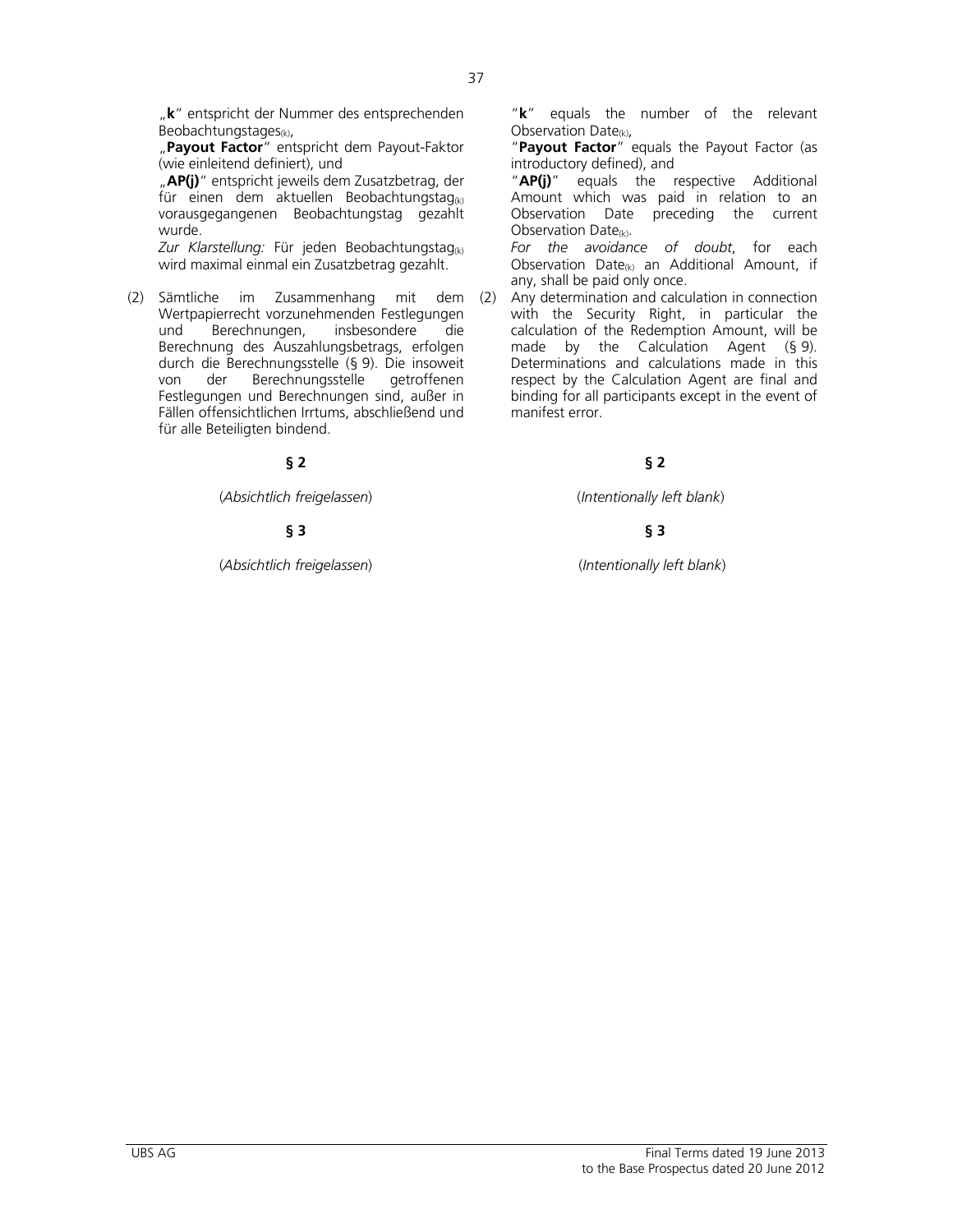**Wertpapierbedingungen Teil 3: Wertpapierbedingungen** 

## **§ 4**

# **Form der Wertpapiere; Verzinsung und Dividenden; Eigentumsrecht und Übertragbarkeit; Status**

- (1) Die Wertpapiere werden unverbrieft und dematerialisiert in Form von Bucheinträgen und registriert bei dem Clearingsystem gemäß den maßgeblichen CS-Regeln begeben. In Bezug auf die Wertpapiere werden keine effektiven Stücke wie vorläufige Globalurkunden, Dauerglobalurkunden oder Einzelurkunden ausgegeben. Die Emittentin ist berechtigt, von dem Clearingsystem auf Basis des Registers des Clearingsystems Informationen in Bezug auf die Wertpapiere zu erhalten, um ihren Verpflichtungen gemäß den Bedingungen nachzukommen.
- (2) Auf die Wertpapiere werden weder Zinsen noch Dividenden gezahlt.
- (3) "**Wertpapiergläubiger**" bezeichnet die Person, auf deren Namen ein Wertpapier bei<br>dem Clearingsystem eingetragen ist dem Clearingsystem eingetragen ist (einschließlich eines ordnungsgemäß bevollmächtigten Stellvertreters, der als solcher für das jeweilige Wertpapier eingetragen ist), oder eine andere Person, die gemäß den CS-Regeln als Wertpapiergläubiger anerkannt ist; werden die jeweiligen Wertpapiere von<br>einem ordnungsgemäß bevollmächtigten einem ordnungsgemäß bevollmächtigten Stellvertreter gehalten, gilt der Stellvertreter als Wertpapiergläubiger. Der Wertpapiergläubiger wird in jeder Hinsicht von der Emittentin, dem Emissionsbegleiter und den Wertpapierstellen (§ 9 (1)) als Berechtigter und Begünstigter bezüglich der in den Wertpapieren repräsentierten Rechte behandelt.
- (4) Das Recht an den Wertpapieren wird durch eine den maßgeblichen CS-Regeln ausgeführte Übertragung zwischen den Kontoinhabern bei dem Clearingsystem übertragen.
- (5) Die Wertpapiere begründen unmittelbare, unbesicherte und nicht nachrangige Verbindlichkeiten der Emittentin, die untereinander und mit allen sonstigen gegenwärtigen und<br>künftigen unbesicherten und nicht unbesicherten nachrangigen Verbindlichkeiten der Emittentin gleichrangig sind, ausgenommen solche Verbindlichkeiten, denen aufgrund zwingender gesetzlicher Vorschriften Vorrang zukommt.

## **§ 5 Tilgung; Vorlegungsfrist; Verjährung**

(1) Die Emittentin wird, vorbehaltlich einer Marktstörung (§ 8 (3)), die Zahlung des Auszahlungs-

**Terms and Conditions of the Securities Part 3: General Conditions of the Securities** 

## **§ 4 Form of Securities; Interest and Dividends; Title and Transfer; Status**

- The Securities are issued in uncertificated and dematerialised book-entry form, and registered at the Clearing System in accordance with the relevant CA Rules. No physical notes, such as global temporary or permanent notes or definitive notes will be issued in respect of the Securities. The Issuer shall be entitled to obtain from the Clearing System information based on the Clearing System's register regarding the Securities for the purpose of performing its obligations pursuant to the Conditions.
- (2) No interest and no dividends are payable on the Securities.
- (3) "**Securityholder**" means the person in whose name a Security is registered with the Clearing System (including a person duly authorised to act as a nominee and who is registered as such for the relevant Security) or any other person acknowledged as the holder of the Security pursuant to the CA Rules and, accordingly, where the relevant Securities are held through a duly authorised nominee, the nominee shall be the Securityholder. The Securityholder shall, for all purposes, be treated by the Issuer, the Issuing Agent and the Security Agents  $(§ 9(1))$  as the person entitled to such Securities and the person entitled to receive the benefits of the rights represented by such Securities.
- Title to the Securities will pass by transfer between accountholders at the Clearing System perfected in accordance with the relevant CA Rules.
- (5) The Securities constitute direct, unsecured and unsubordinated obligations of the Issuer, ranking *pari passu* among themselves and with all other present and future unsecured and unsubordinated obligations of the Issuer, other than obligations preferred by mandatory provisions of law.

## **§ 5 Settlement; Period of Presentation; Prescription**

The Issuer will, subject to a Market Disruption  $(§ 8 (3))$ , procure that the payment of the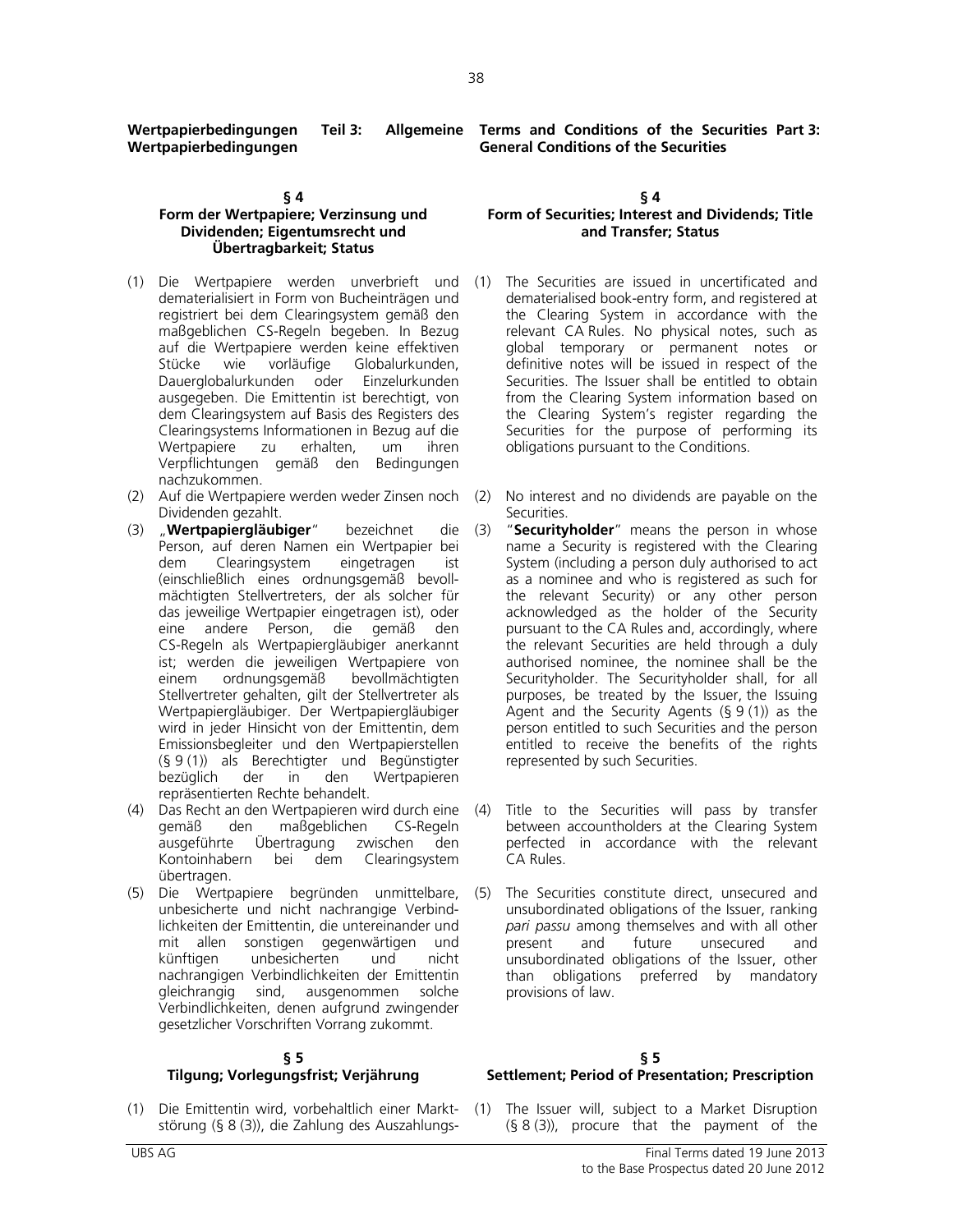betrags bzw. des Kündigungsbetrags oder des Steuer-Kündigungsbetrags (§ 7 a bzw. b) in der Auszahlungswährung am Fälligkeitstag gemäß den maßgeblichen CS-Regeln veranlassen. Zahlungen des Auszahlungsbetrags, des Kündigungsbetrags bzw. des Steuer-Kündigungsbetrags und/oder sonstige Zahlungen gemäß den Bedingungen erfolgen in Übereinstimmung mit den zu diesem Zeitpunkt geltenden maßgeblichen CS-Regeln.

- (2) Die Emittentin wird mit der vorstehend beschriebenen Leistung an das Clearingsystem von den ihr unter diesen Bedingungen der Wertpapiere obliegenden Tilgungsverpflichtungen bzw. sonstigen Zahlungs- oder Lieferverpflichtungen befreit.
- (3) Alle im Zusammenhang mit der Tilgung der Wertpapiere bzw. sonstigen Zahlungs- oder Lieferverpflichtungen unter diesen Bedingungen der Wertpapiere gegebenenfalls anfallenden Steuern, Abgaben und/oder Kosten sind von dem jeweiligen Wertpapiergläubiger zu tragen und zu zahlen. Die Emittentin und die Zahlstelle sind berechtigt, jedoch nicht verpflichtet, von den erforderlichen Leistungen unter diesen Bedingungen etwaige Steuern, Abgaben und/oder Kosten einzubehalten, die von dem Wertpapiergläubiger gemäß vorstehendem Satz zu zahlen sind.
- (4) Die Vorlegungsfrist gemäß § 801 Absatz 1 Satz 1 des deutschen Bürgerlichen Gesetzbuchs ("**BGB**") wird auf zehn Jahre verkürzt.
- (5) Die Emittentin kann zur Deckung ihrer Verpflichtungen aus den Wertpapieren einen Deckungsbestand unterhalten. Der Deckungsbestand kann dabei nach der Wahl und dem freien Ermessen der Emittentin insbesondere aus dem Basiswert bzw. aus den darin enthaltenen Einzelwerten bzw. aus Optionen auf die vorgenannten Werte bestehen. Den Wertpapiergläubigern stehen jedoch keine Rechte oder Ansprüche in Bezug auf einen etwaigen Deckungsbestand zu.

## **§ 6 a**

## **Anpassungen; Nachfolge-Index Sponsor; Nachfolge-Basiswert**

(1) Sollte der Index als Basiswert endgültig nicht mehr vom Index Sponsor verwaltet, berechnet und veröffentlicht werden, ist die Emittentin berechtigt, den Index Sponsor durch eine Person, Gesellschaft oder Institution, die für die Berechnungsstelle und die Emittentin nach billigem Ermessen (gemäß § 315 BGB bzw. § 317 BGB) akzeptabel ist (der "Nachfolge-**Index Sponsor**"), zu ersetzen. In diesem Fall gilt dieser Nachfolge-Index

Sponsor als Index Sponsor und jede in diesen Bedingungen enthaltene Bezugnahme auf den Index Sponsor als Bezugnahme auf den Nachfolge-Index Sponsor.

Redemption Amount or of the Termination Amount or of the Tax Termination Amount (§ 7 a or b), as the case may be, in the Redemption Currency occurs on the Maturity Date in accordance with the relevant CA Rules. Payments of the Redemption Amount, the Termination Amount or the Tax Termination Amount and/or any other amount payable under the Conditions, as the case may be, shall be made in accordance with the then applicable relevant CA Rules.

- (2) The Issuer shall be discharged from its redemption obligations or any other payment or delivery obligations under these Conditions of the Securities by delivery to the Clearing System in the manner described above.
- (3) All taxes, charges and/or expenses, if any, incurred in connection with the redemption of the Securities or any other payment or delivery obligations under these Conditions of the Securities shall be borne and paid by the relevant Securityholder. The Issuer and the Paying Agent, as the case may be, are entitled, but not obliged, to withhold from any required performance under these Conditions such taxes, charges and/or expenses as be paid by the Securityholder in accordance with the preceding sentence.
- (4) The period of presentation as established in § 801 section 1 sentence 1 of the German Civil Code ("**BGB**") is reduced to ten years.
- (5) The Issuer may hold a coverage portfolio to cover its obligations under the Securities. The coverage portfolio may comprise the Underlying or the Components comprised therein, as the case may be, or options on these aforementioned assets, at the Issuer's option and unrestricted discretion. However, the Securityholders are not entitled to any rights or claims with respect to any coverage portfolio.

## **§ 6 a Adjustments; Successor Index Sponsor; Successor Underlying**

If the Index used as the Underlying is ultimately not maintained, calculated and published by the Index Sponsor any longer, the Issuer shall be entitled to replace the Index Sponsor by a person, company or institution, which is acceptable to the Calculation Agent and the Issuer at their reasonable discretion (pursuant to § 315 of the BGB or, as the case may be, § 317 of the BGB) (the "**Successor Index Sponsor**".

 In such case, the Successor Index Sponsor will be deemed to be the Index Sponsor and each reference in these Conditions to the Index Sponsor shall be deemed to refer to the Successor Index Sponsor.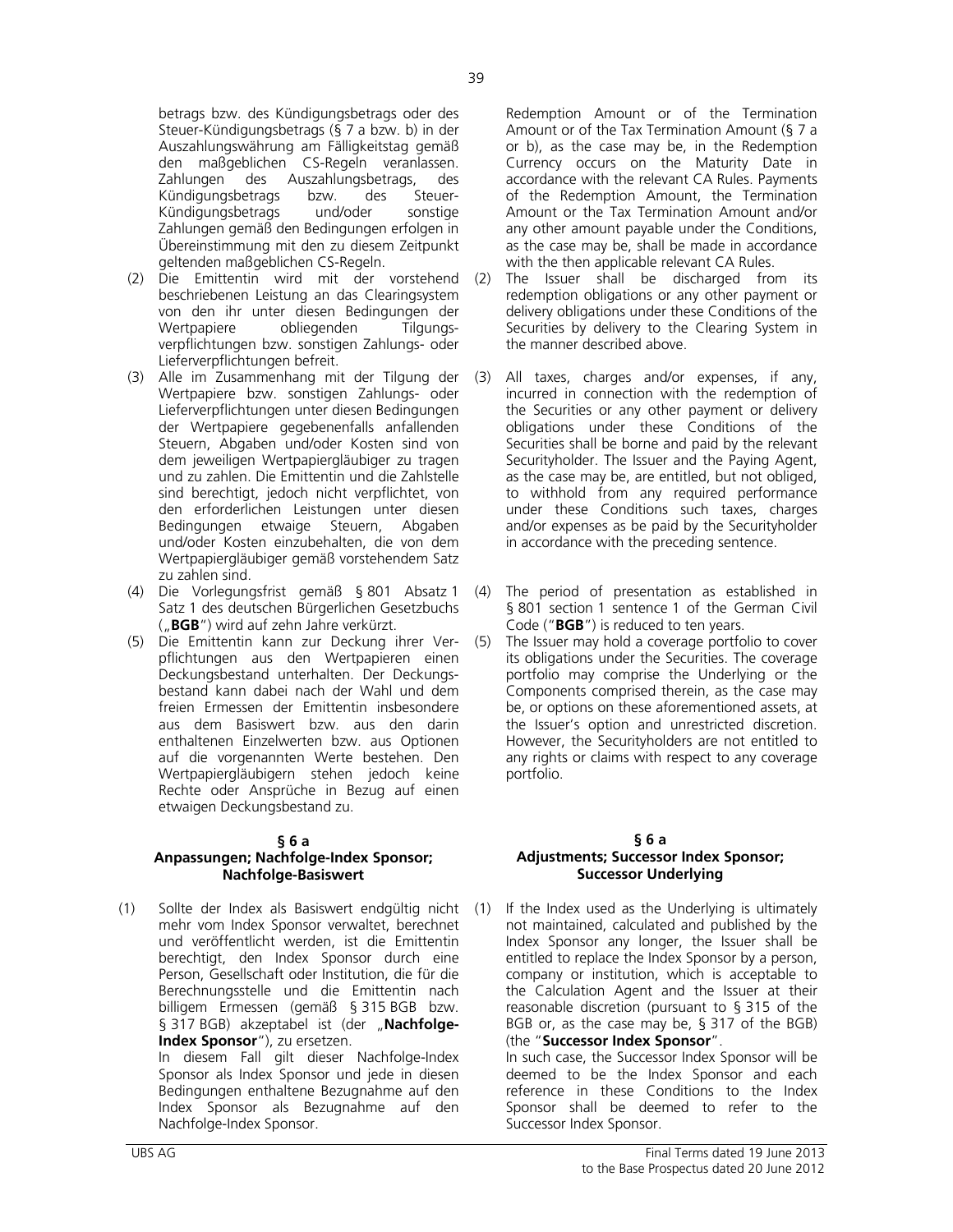(2) Veränderungen in der Berechnung (einschließlich Bereinigungen) des Index oder der Zusammensetzung oder Gewichtung der Indexbestandteile, auf deren Grundlage der Basiswert berechnet wird, führen nicht zu einer Anpassung, es sei denn, dass das maßgebende Konzept und die Berechnung des Basiswerts infolge einer Veränderung (einschließlich einer Bereinigung) nach Auffassung der Emittentin und der Berechnungsstelle nach billigem Ermessen (gemäß § 315 BGB bzw. § 317 BGB) nicht mehr vergleichbar sind mit dem bisher maßgebenden Konzept oder der maßgebenden Berechnung des Index. Dies gilt insbesondere, wenn sich aufgrund irgendeiner Änderung trotz gleich bleibender Kurse der in dem Index enthaltenen Einzelwerte und ihrer Gewichtung eine wesentliche Änderung des Werts des Index ergibt. Eine Anpassung kann auch bei Aufhebung des Index und/oder seiner Ersetzung durch einen anderen Basiswert erfolgen.

 Zum Zweck einer Anpassung ermitteln die Emittentin und die Berechnungsstelle nach billigem Ermessen (gemäß § 315 BGB bzw. § 317 BGB) einen angepassten Wert je Einheit des Index, der bei der Bestimmung des Kurses des Basiswerts zugrunde gelegt wird und in seinem wirtschaftlichen Ergebnis der bisherigen Regelung entspricht, und bestimmen unter Berücksichtigung des Zeitpunkts der Veränderung den Tag, zu dem der angepasste Wert je Einheit des Index erstmals zugrunde zu legen ist. Der angepasste Wert je Einheit des<br>Basiswerts sowie der Zeitpunkt seiner der Zeitpunkt seiner erstmaligen Anwendung werden unverzüglich gemäß § 11 dieser Bedingungen bekannt gemacht.

(3) Erlischt die Erlaubnis der Emittentin, den Index als Basiswert für die Zwecke der Wertpapiere zu verwenden oder wird der Index aufgehoben und/oder durch einen anderen Index ersetzt, legen die Emittentin und die Berechnungsstelle nach billigem Ermessen (gemäß § 315 BGB<br>bzw. § 317 BGB), gegebenenfalls unter bzw. § 317 BGB), gegebenenfalls unter entsprechender Anpassung nach dem vorstehenden Absatz, fest, welcher Index künftig zugrunde zu legen ist (der "Nachfolge-**Basiswert**"). Der Nachfolge-Basiswert sowie der Zeitpunkt seiner erstmaligen Anwendung werden unverzüglich gemäß § 11 dieser Bedingungen bekannt gemacht.

 Jede in diesen Bedingungen enthaltene Bezugnahme auf den Basiswert gilt dann, sofern es der Zusammenhang erlaubt, als Bezugnahme auf den Nachfolge-Basiswert.

(4) Wenn der durch den Index Sponsor festgelegte und veröffentlichte Kurs des Index als Basiswerts im Nachhinein berichtigt wird, und die Berichtigung (der "**Berichtigte Kurs**") von dem jeweiligen Index Sponsor nach der ursprünglichen Veröffentlichung, jedoch bis

Any changes in the calculation (including corrections) of the Index or of the composition or of the weighting of the Index components, on which the calculation of the Underlying is based, shall not lead to an adjustment unless the Issuer and the Calculation Agent, upon exercise of their reasonable discretion (pursuant to § 315 of the BGB or, as the case may be, § 317 of the BGB), determine that the underlying concept and the calculation (including corrections) of the Underlying are no longer comparable to the underlying concept or calculation of the Index applicable prior to such change. This applies especially, if due to any change the Index value changes considerably, although the prices and weightings of the components included in the Index remain unchanged. Adjustments may also be made as a result of the termination of the Index and/or its substitution by another underlying.

 For the purpose of making any adjustments, the Issuer and the Calculation Agent shall at their reasonable discretion (pursuant to § 315 of the BGB or, as the case may be, § 317 of the BGB) determine an adjusted value per unit of the Index as the basis of the determination of the Price of the Underlying, which in its result corresponds with the economic result prior to this change, and shall, taking into account the time the change occurred, determine the day, on which the adjusted value per unit of the Index shall apply for the first time. The adjusted value per unit of the Underlying as well as the date of its first application shall be published without undue delay pursuant to § 11 of these Conditions.

In the event that the authorisation of the Issuer to use the Index used as the Underlying for the purposes of the Securities is terminated or that the Index is terminated and/or replaced by another index, the Issuer and the Calculation Agent shall determine at their reasonable discretion (pursuant to § 315 of the BGB or, as the case may be, § 317 of the BGB), after having made appropriate adjustments according to the paragraph above, which index shall be applicable in the future (the "**Successor Underlying**"). The Successor Underlying and the date it is applied for the first time shall be published without undue delay in accordance with § 11 of these Conditions. Any reference in these Conditions to the

Underlying shall, to the extent appropriate, be deemed to refer to the Successor Underlying.

In the event that the price of the Index used as the Underlying as determined and published by the Index Sponsor is subsequently corrected and the correction (the "**Corrected Price**") is published by the Index Sponsor after the original publication, but until the Maturity Date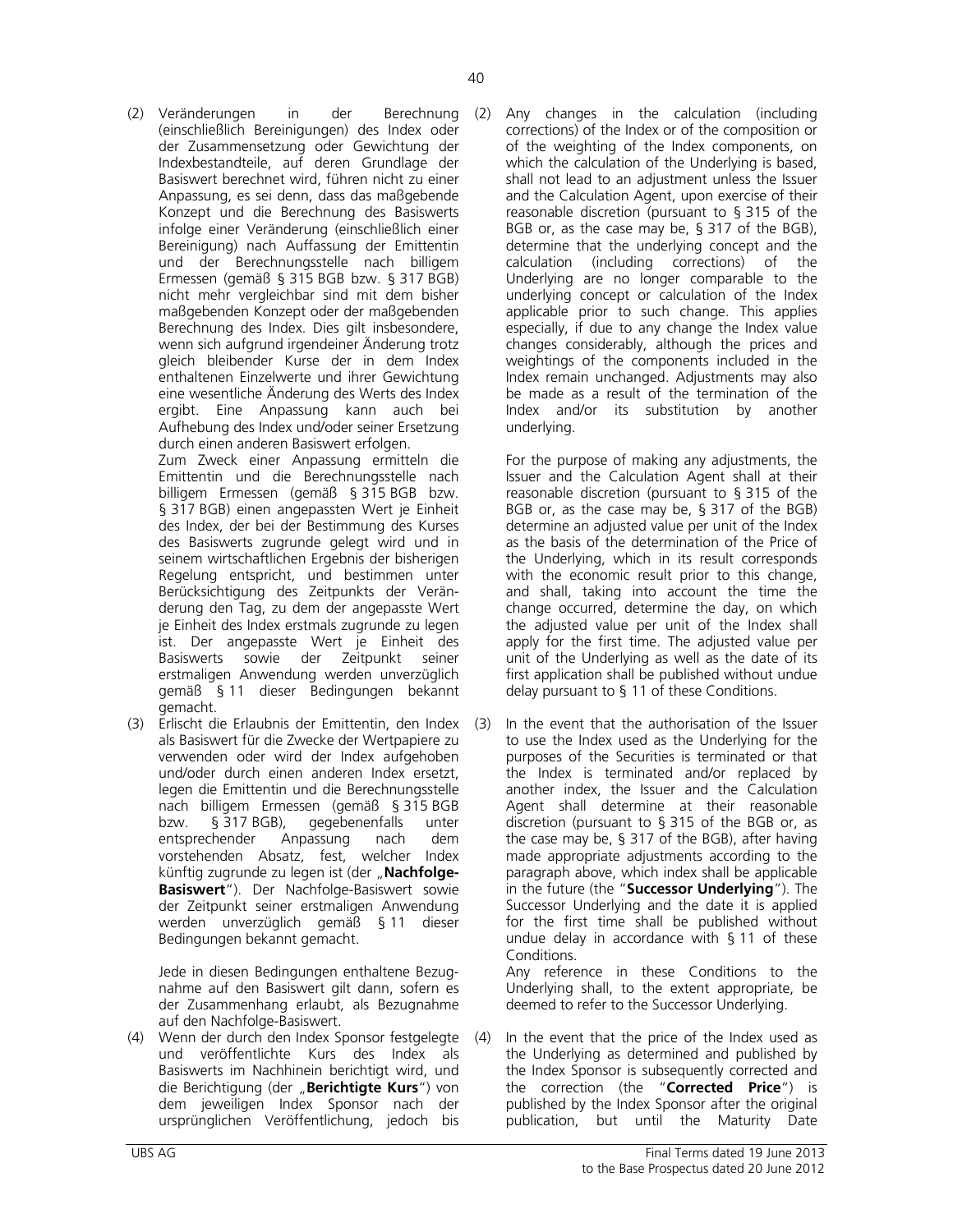zum Fälligkeitstag (ausschließlich) bekanntgegeben und veröffentlicht wird, sind die Emittentin und die Berechnungsstelle berechtigt, nach billigem Ermessen (gemäß<br>§ 315 BGB bzw. § 317 BGB), unter § 315 BGB bzw. § 317 Berücksichtigung des Berichtigten Kurses Anpassungen dieser Bedingungen vorzunehmen, um der Berichtigung Rechnung zu tragen. Die Anpassung sowie der Zeitpunkt ihrer erstmaligen Anwendung werden unverzüglich gemäß § 11 dieser Bedingungen bekannt gemacht.

- (5) Anpassungen und Festlegungen nach den vorstehenden Absätzen werden durch die Emittentin nach billigem Ermessen (gemäß § 315 BGB) bzw. von der Berechnungsstelle nach billigem Ermessen (gemäß § 317 BGB), vorgenommen und von der Emittentin nach § 11 dieser Bedingungen bekannt gemacht. Anpassungen und Festlegungen sind (sofern nicht ein offensichtlicher Fehler vorliegt) für alle Beteiligten endgültig und bindend.
- (6) Das Recht der Emittentin zur Kündigung gemäß § 7 a bzw. b dieser Bedingungen bleibt hiervon unberührt.

## **§ 6 b**

# **Anpassungen aufgrund der Europäischen Wirtschafts- und Währungsunion**

- (1) Nimmt ein Land, unabhängig davon, ob ab 1999 oder später, an der dritten Stufe der Europäischen Wirtschafts- und Währungsunion teil, sind die Emittentin und die Berechnungsstelle berechtigt, nach billigem Ermessen (gemäß § 315 BGB bzw. § 317 BGB) folgende Anpassungen dieser Bedingungen vorzunehmen:
	- (i) Ist die Auszahlungswährung unter diesen Bedingungen eine von Euro abweichende nationale Währungseinheit eines Landes, das an der dritten Stufe der Europäischen Wirtschafts- und Währungsunion beteiligt ist, unabhängig davon, ob ab 1999 oder später, dann gilt die Auszahlungswährung als ein Betrag in Euro, der aus der ursprünglichen Auszahlungswährung zum rechtlich festgesetzten Wechselkurs und unter Anwendung der rechtlich festgesetzten Rundungsregeln in Euro umgetauscht wurde.

Nach der Anpassung erfolgen sämtliche Zahlungen hinsichtlich der Wertpapiere in Euro, als ob in ihnen der Euro als Auszahlungswährung genannt wäre.

(ii) Ist in diesen Bedingungen ein Währungsumrechnungskurs angegeben oder gibt eine Bedingung eine Währung eines Landes an, das an der dritten Stufe der Europäischen Wirtschafts- und Währungsunion beteiligt ist, unabhängig davon, ob ab 1999 oder später, gelten der

(exclusive), the Issuer and the Calculation Agent shall be entitled to effect, under consideration of the Corrected Price, adjustments to these Conditions at their reasonable discretion (pursuant to § 315 of the BGB or, as the case may be, § 317 of the BGB), to account for the correction. The adjustment and the date it is applied for the first time shall be published without undue delay in accordance with § 11 of these Conditions.

- (5) The adjustments and determinations of the Issuer pursuant to the paragraphs above shall be effected by the Issuer at its reasonable discretion (pursuant to § 315 of the BGB) or, as the case may be, by the Calculation Agent (pursuant to § 317 of the BGB) and shall be published by the Issuer in accordance with § 11 of these Conditions. Any adjustment and determination shall be final, conclusive and binding on all parties, except where there is a manifest error.
- (6) The Issuer's right of termination in accordance with § 7 a bzw. b of these Conditions remains unaffected.

### **§ 6 b Adjustments due to the European Economic and Monetary Union**

- (1) Where a country participates in the third stage of the European Economic and Monetary Union, whether as from 1999 or after such date, the Issuer and the Calculation Agent at their reasonable discretion (pursuant to § 315 of the BGB or, as the case may be, § 317 of the BGB), shall be entitled to effect the following adjustments to these Conditions:
	- (i) Where the Redemption Currency under these Conditions is the national currency unit other than Euro of a country which is participating in the third stage of the European Economic and Monetary Union, whether as from 1999 or after such date, such Redemption Currency shall be deemed to be an amount of Euro converted from the original Redemption Currency into Euro at the statutory applicable exchange rate and subject to such statutory applicable rounding provisions.

After the adjustment, all payments in respect of the Securities will be made solely in Euro as though references in the Securities to the Redemption Currency were to Euro.

(ii) Where these Conditions contain a currency conversion rate or any of these Conditions are expressed in a currency of a country which is participating in the third stage of the European Economic and Monetary Union, whether as from 1999 or after such date, such currency conversion rate and/or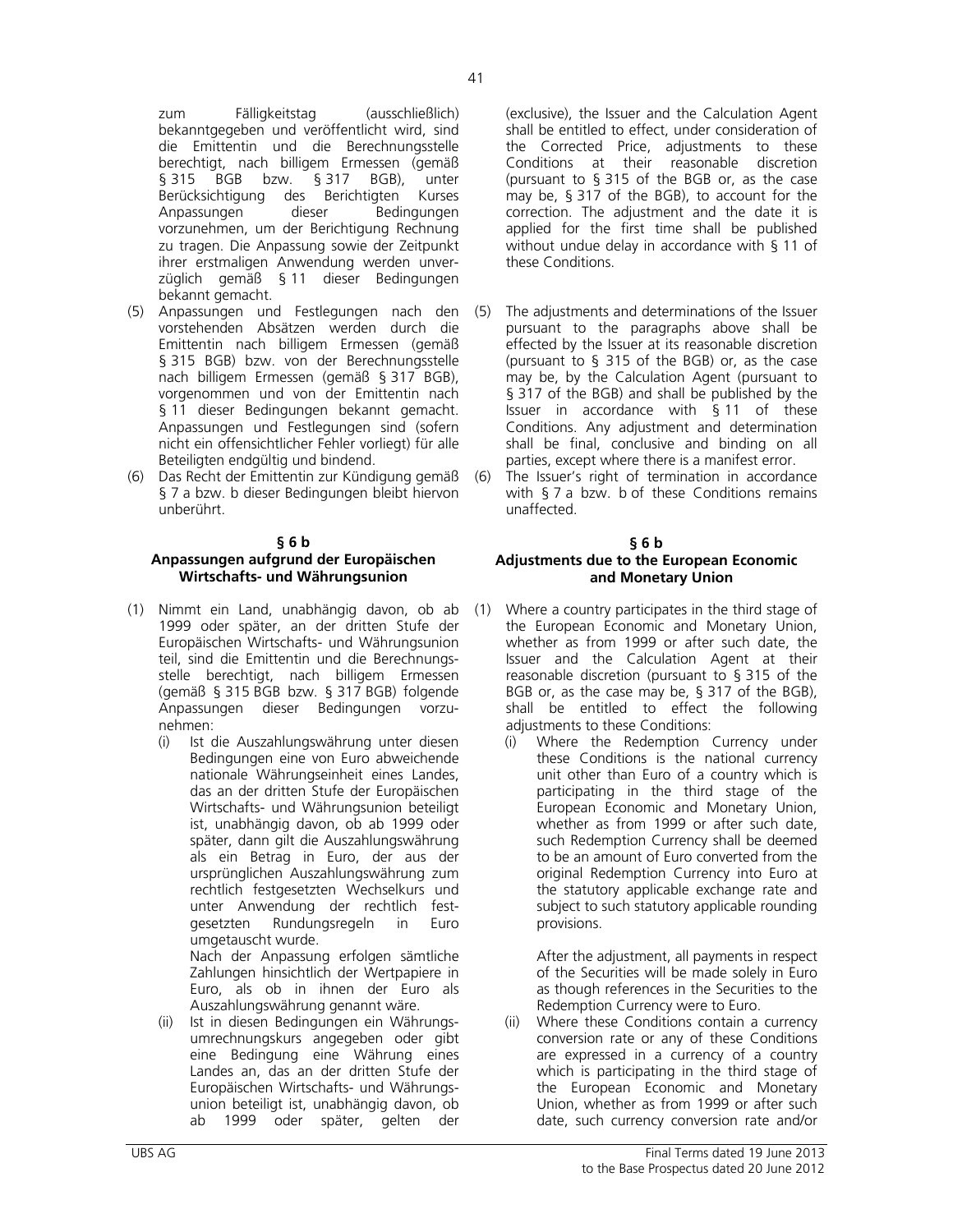angegebene Währungsumrechnungskurs und/oder sonstige Währungsangaben in diesen Bedingungen als Angabe in Euro, oder, soweit ein Währungsumrechnungskurs angegeben ist, als Kurs für den Umtausch in oder aus Euro unter Zugrundelegung des rechtlich festgesetzten Wechselkurses.

- (iii) Die Emittentin und die Berechnungsstelle können weitere Änderungen an diesen Bedingungen vornehmen, um diese ihrer Auffassung nach den dann gültigen Gepflogenheiten anzupassen, die für Instrumente mit Währungsangaben in Euro gelten.
- (iv) Die Emittentin und die Berechnungsstelle können ferner solche Anpassungen dieser Bedingungen vornehmen, die sie nach billigem Ermessen (gemäß § 315 BGB bzw. § 317 BGB) für angebracht halten, um den Auswirkungen der dritten Stufe der Europäischen Wirtschafts- und Währungsunion gemäß dem Vertrag zur Gründung der Europäischen Gemeinschaft auf diese Bedingungen Rechnung zu tragen.
- (2) Die Emittentin und die Wertpapierstellen (§ 9) haften weder gegenüber den Wertpapiergläubigern noch gegenüber sonstigen Personen für Provisionen, Kosten, Verluste oder Ausgaben, die aus oder in Verbindung mit der Überweisung von Euro oder einer damit zusammenhängenden Währungsumrechnung oder Rundung von Beträgen entstehen.
- (3) Anpassungen und Festlegungen nach den vorstehenden Absätzen werden durch die Emittentin nach billigem Ermessen (gemäß § 315 BGB) bzw. von der Berechnungsstelle nach billigem Ermessen (gemäß § 317 BGB), vorgenommen und von der Emittentin nach § 11 dieser Bedingungen bekannt gemacht. Anpassungen und Festlegungen sind (sofern nicht ein offensichtlicher Fehler vorliegt) für alle Beteiligten endgültig und bindend.

## **§ 7 a**

## **Kündigung; Rechtsänderung; Hedging-Störung; Gestiegene Hedging-Kosten**

- (1) Die Emittentin ist bei Vorliegen eines der nachstehenden Kündigungsereignisse, berechtigt, sämtliche, aber nicht einzelne Wertpapiere durch eine Bekanntmachung gemäß § 11 dieser Bedingungen (i) unter Angabe des Kalendertags, zu dem die Kündigung wirksam wird (der "**Kündigungstag**"), und (ii) unter Wahrung einer Kündigungsfrist von mindestens einem Kalendermonat vor dem jeweiligen Kündigungstag, zu kündigen und vorzeitig zu tilgen (die "**Kündigung**").
- (2) Ein "**Kündigungsereignis**" bezeichnet jedes (2) A "**Termination Event**" means any of the

any other terms of these Conditions shall be deemed to be expressed in or, in the case of a currency conversion rate, converted for or, as the case may be, into, Euro at the statutory applicable exchange rate.

- (iii) The Issuer and the Calculation Agent are entitled to effect adjustments to these Conditions as they may decide to conform them to conventions then applicable to instruments expressed in Euro.
- (iv) The Issuer and the Calculation Agent at their reasonable discretion (pursuant to § 315 of the BGB or, as the case may be, § 317 of the BGB) shall be entitled to effect such adjustments to these Conditions as they may determine to be appropriate to account for the effect of the third stage of the European Economic and Monetary Union pursuant to the Treaty establishing the European Community on these Conditions.
- (2) The Issuer and the Security Agents (§ 9) shall not be liable to any Securityholder or other person for any commissions, costs, losses or expenses in relation to, or resulting from the transfer of Euro or any currency conversion or rounding effected in connection therewith.
- (3) The adjustments and determinations of the Issuer pursuant to the paragraphs above shall be effected by the Issuer at its reasonable discretion (pursuant to § 315 of the BGB) or, as the case may be, by the Calculation Agent (pursuant to § 317 of the BGB) and shall be published by the Issuer in accordance with § 11 of these Conditions. Any adjustment and determination shall be final, conclusive and binding on all parties, except where there is a manifest error.

## **§ 7 a Termination; Change in Law; Hedging Disruption; Increased Cost of Hedging**

(1) The Issuer shall in the case of the occurrence of one of the following Termination Events, be entitled to terminate and redeem all but not some of the Securities by giving notice in accordance with § 11 of these Conditions (i) specifying the calendar day, on which the Termination becomes effective (the "**Termination Date**"), and (ii) subject to a notice period of at least one calendar month prior to the relevant Termination Date (the "**Termination**").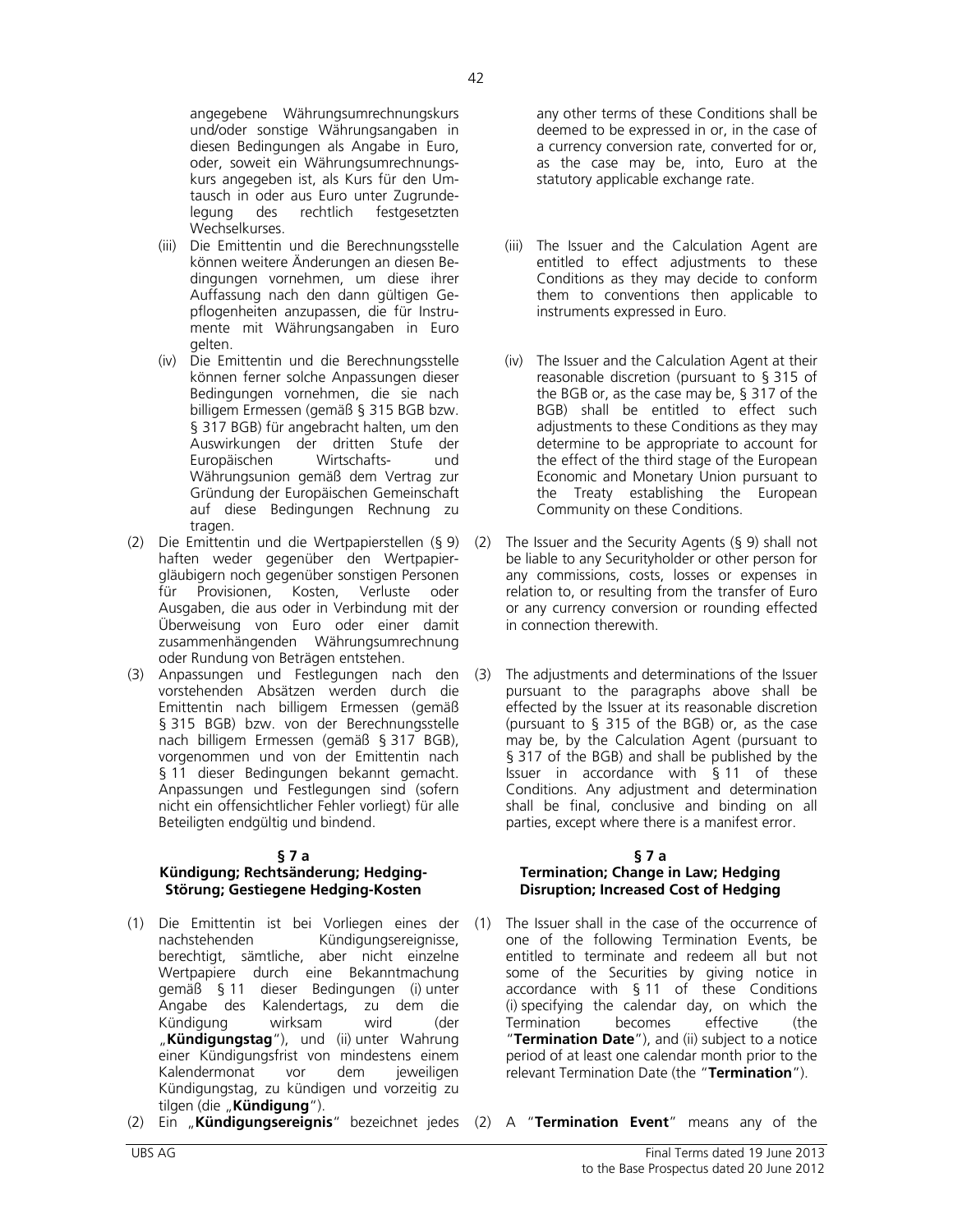der folgenden Ereignisse: following events:

- (i) Die Ermittlung und/oder Veröffentlichung des Kurses des Index wird endgültig eingestellt, oder der Emittentin oder der Berechnungsstelle wird eine entsprechende Absicht bekannt.
- (ii) Die Emittentin und die Berechnungsstelle sind nach Ausübung billigen Ermessens (gemäß § 315 BGB bzw. § 317 BGB) der Ansicht, dass eine Anpassung dieser Bedingungen, aus welchen Gründen auch immer, nicht möglich ist, oder dass eine Anpassung dieser Bedingungen kein wirtschaftlich vernünftiges Ergebnis erreichen würde.
- (iii) Die Emittentin und die Berechnungsstelle sind nach Ausübung billigen Ermessens (gemäß § 315 BGB bzw. § 317 BGB) der Ansicht, dass eine sonstige erhebliche Änderung der Marktbedingungen an der Maßgeblichen Börse eingetreten ist.
- (iv) Die Emittentin und die Berechnungsstelle sind nach Ausübung billigen Ermessens (gemäß § 315 BGB bzw. § 317 BGB) der Ansicht, dass eine Rechtsänderung und/oder Hedging-Störung und/oder Gestiegenen Hedging-Kosten vorliegen.

**Rechtsänderung**" bedeutet, dass<br>(A) aufgrund des Inkrafttretens von (A) aufgrund des Inkrafttretens von Änderungen der Gesetze oder Verordnungen (einschließlich aber nicht beschränkt auf Steuergesetze) oder (B) der Änderung der Auslegung von gerichtlichen oder behördlichen Entscheidungen, die für die entsprechenden Gesetze oder Verordnungen relevant sind (einschließlich der Aussagen der Steuerbehörden), die Emittentin nach Treu und Glauben feststellt, dass (X) das Halten, der Erwerb oder die Veräußerung von Transaktionen bzw. Vermögenswerten in Bezug auf den Basiswert rechtswidrig geworden ist oder (Y) die Kosten, die mit den Verpflichtungen unter den Wertpapieren verbunden sind, wesentlich gestiegen sind (einschließlich aber nicht beschränkt auf Erhöhungen der Steuerverpflichtungen, der Senkung von steuerlichen Vorteilen oder anderen negativen Auswirkungen auf die steuerrechtliche Behandlung), falls solche Änderungen an oder nach dem Ausgabetag wirksam werden;

 "**Hedging-Störung**" bedeutet, dass die Emittentin nicht in der Lage ist unter Anwendung wirtschaftlich vernünftiger Bemühungen, (A) Transaktionen abzuschließen, fortzuführen oder abzuwickeln bzw. Vermögenswerte zu erwerben, auszutauschen, zu halten oder zu veräußern, welche die Emittentin zur Absicherung von Preisrisiken im

- (i) The determination and/or publication of the price of the Index is discontinued permanently, or the Issuer or the Calculation Agent obtains knowledge about the intention to do so.
- (ii) It is, in the opinion of the Issuer and the Calculation Agent at their reasonable discretion (pursuant to § 315 of the BGB or, as the case may be, § 317 of the BGB), not possible, for whatever reason, to make adjustments to these Conditions or if an adjustment to these Conditions would not achieve a commercially reasonable result.
- (iii) In the opinion of the Issuer and the Calculation Agent at their reasonable discretion (pursuant to § 315 of the BGB or, as the case may be, § 317 of the BGB), another material change in the market conditions occurred in relation to the Relevant Exchange.
- (iv) In the opinion of the Issuer and the Calculation Agent at their reasonable discretion (pursuant to § 315 of the BGB or, as the case may be, § 317 of the BGB), a Change in Law and/or a Hedging Disruption and/or an Increased Cost of Hedging occurred.

# Dabei gilt **In this context:**

 "**Change in Law**" means that, on or after the Issue Date of the Securities (A) due to the adoption of or any change in any applicable law or regulation (including, without limitation, any tax law), or (B) due to the promulgation of or any change in the interpretation by any court, tribunal or regulatory authority with competent jurisdiction of any applicable law or regulation (including any action taken by a taxing authority), the Issuer determines in good faith that (X) it has become illegal to hold, acquire or dispose of any transaction(s) or asset(s) in relation to the Underlying, or (Y) it will incur a materially increased cost in performing its obligations under the Securities (including, without limitation, due to any increase in tax liability, decrease in tax benefit or other adverse effect on its tax position);

 "**Hedging Disruption**" means that the Issuer is unable, after using commercially reasonable efforts, to (A) acquire, establish, re-establish, substitute, maintain, unwind or dispose of any transaction(s) or asset(s) it deems necessary to hedge price risks of issuing and performing its obligations with respect to the Securities, or (B) realise, recover or remit the proceeds of any such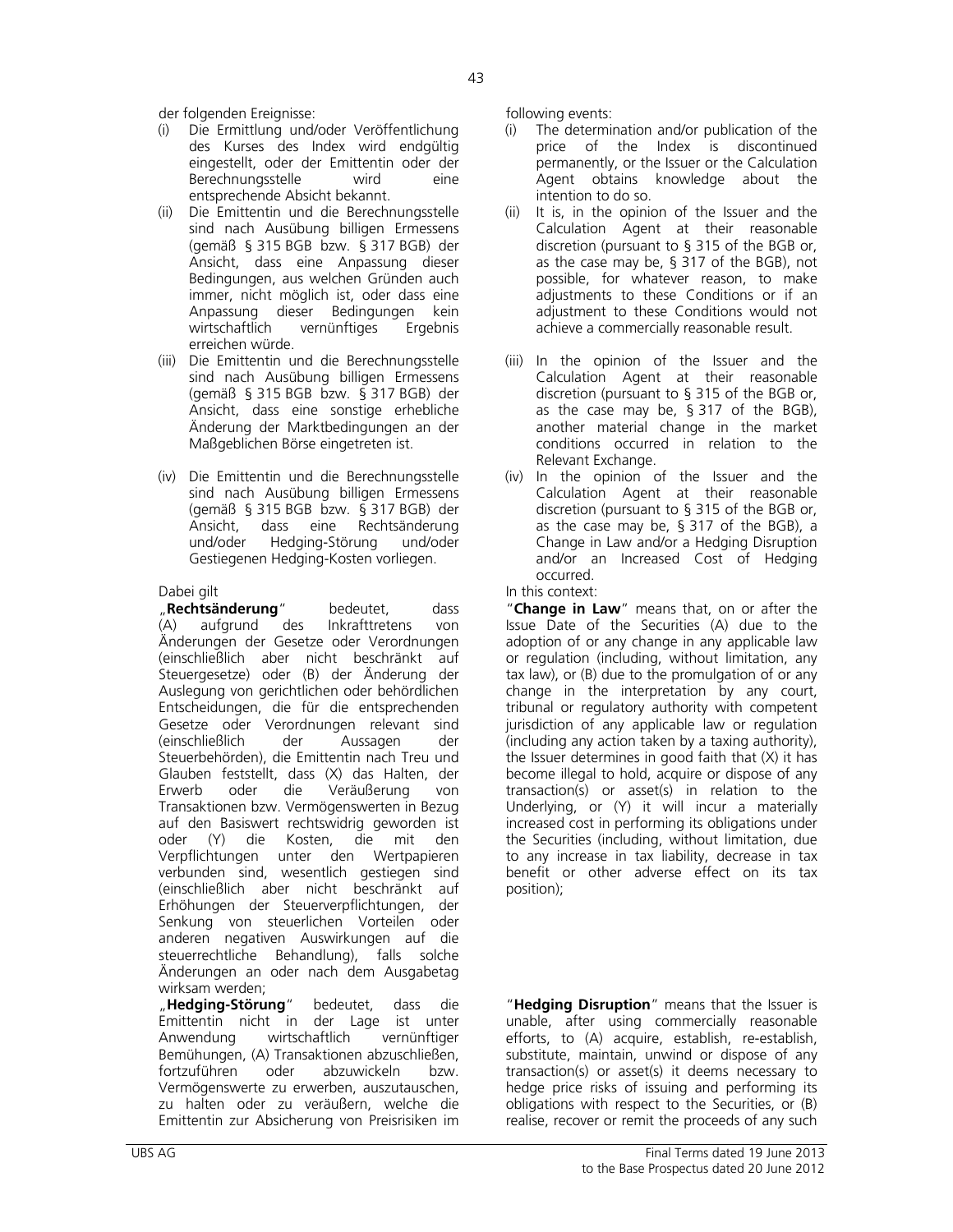Hinblick auf ihre Verpflichtungen aus den entsprechenden Wertpapieren für notwendig erachtet oder sie (B) nicht in der Lage ist, die Erlöse aus den Transaktionen bzw. Vermögenswerten zu realisieren, zurückzugewinnen oder weiterzuleiten; und "Gestiegene Hedging-Kosten" bedeutet, dass die Emittentin im Vergleich zum Ausgabetag einen wesentlich höheren Betrag an Steuern, Abgaben, Aufwendungen und Gebühren (außer Maklergebühren) entrichten muss, um (A) Transaktionen abzuschließen, fortzuführen oder abzuwickeln bzw. Vermögenswerte zu erwerben, auszutauschen, zu halten oder zu veräußern, welche die Emittentin zur Absicherung von Preisrisiken im Hinblick auf ihre Verpflichtungen aus den Wertpapieren für notwendig erachtet oder (B) Erlöse aus den Transaktionen bzw. Vermögenswerten zu realisieren, zurückzugewinnen oder weiterzuleiten, unter der Voraussetzung, dass Beträge, die sich nur erhöht haben, weil die Kreditwürdigkeit der Emittentin zurückgegangen ist, nicht als Gestiegene Hedging-Kosten angesehen werden.

(3) Im Fall der Kündigung zahlt die Emittentin an jeden Wertpapiergläubiger bezüglich jedes von ihm gehaltenen Wertpapiers einen Geldbetrag in der Auszahlungswährung, der von der Berechnungsstelle gemäß § 317 BGB nach billigem Ermessen, gegebenenfalls unter Berücksichtigung des dann maßgeblichen Kurses des Basiswerts, als angemessener Marktpreis eines Wertpapiers bei Kündigung festgelegt wird (der "**Kündigungsbetrag**").

## **§ 7 b Steuern; Steuer-Kündigung**

- (1) Alle von der Emittentin nach Bedingungen zahlbaren Beträge sind ohne Einbehalt oder Abzug an der Quelle von oder aufgrund von gegenwärtigen oder zukünftigen Steuern, Abgaben, Umlagen oder anderen behördlichen Abgaben irgendwelcher Art, die von oder in Jersey, dem Vereinigten Königreich oder von oder in den Ländern, in denen die Wertpapiere öffentlich angeboten werden, oder einer ihrer Gebietskörperschaften oder Behörden mit Steuerhoheit erhoben werden ("**Steuern**") zu zahlen, es sei denn, ein solcher Einbehalt oder Abzug dieser Steuern ist gesetzlich vorgeschrieben. In diesem Fall zahlt die Emittentin, vorbehaltlich der nachfolgenden Regelungen, diejenigen zusätzlichen Beträge, die erforderlich sind, damit die Wertpapiergläubiger die Beträge erhalten, die sie ohne solche Steuern erhalten hätten.
- (2) Die Emittentin ist jedoch nicht verpflichtet, solche zusätzlichen Beträge zu zahlen:

transaction(s) or asset(s); and

 "**Increased Cost of Hedging**" means that the Issuer would incur a materially increased (as compared with circumstances existing on the Issue Date) amount of tax, duty, expense or fee (other than brokerage commissions) to (A) acquire, establish, re-establish, substitute, maintain, unwind or dispose of any transaction(s) or asset(s) it deems necessary to hedge the price risk of issuing and performing its obligations with respect to the Securities, or (B) realise, recover or remit the proceeds of any such transaction(s) or asset(s), provided that any such materially increased amount that is incurred solely due to the deterioration of the creditworthiness of the Issuer shall not be deemed an Increased Cost of Hedging.

In the case of Termination the Issuer shall pay to each Securityholder an amount in the Redemption Currency with respect to each Security it holds, which is determined by the Calculation Agent at its reasonable discretion pursuant to § 317 of the BGB and, if applicable, considering the then prevailing Price of the Underlying, as the fair market price of a Security at the occurrence of Termination (the "**Termination Amount**").

## **§ 7 b Taxes; Termination for Tax Reasons**

- diesen (1) All amounts payable by the Issuer under these Conditions are payable without any withholding or deduction at source of any present or future taxes, duties, assessments or other government charges of any nature imposed by or in Jersey, the United Kingdom or by or in those countries, in which the Securities are publicly offered, or by any political subdivision or any authority thereof having power to tax ("**Taxes**"), unless such withholding or deduction of such Taxes is required by law. In this latter case, the Issuer will, subject to the following provisions, pay such additional amounts as are necessary in order that the amounts received by the Securityholders equal the amounts they would have received in the absence of any such Taxes.
	- (2) However, the Issuer will be not obliged to pay any such additional amounts:
- wenn ein Wertpapiergläubiger solchen if a Securityholder is subject to such Taxes on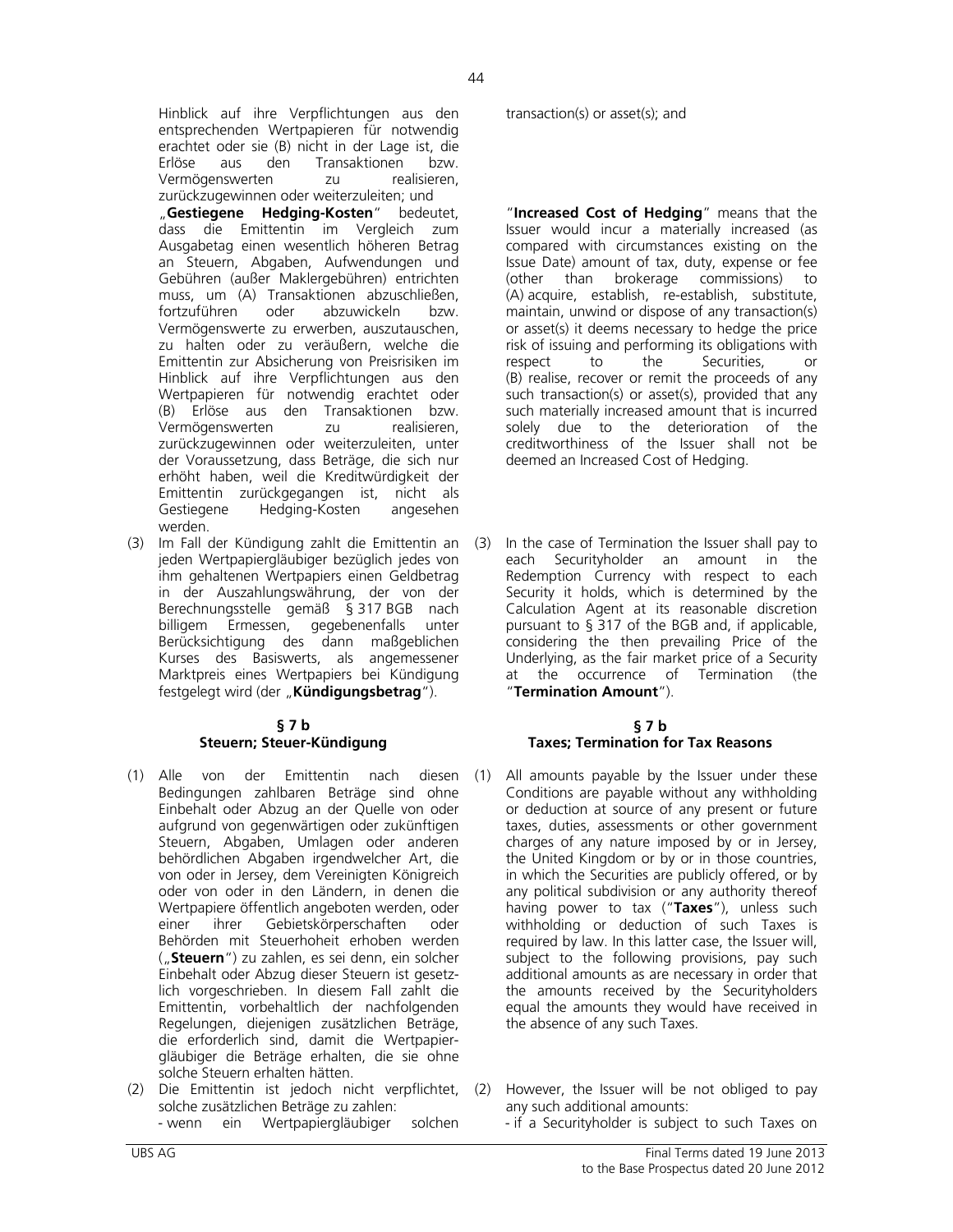Steuern auf die Wertpapiere wegen irgendeiner anderen Verbindung zu der Schweiz, Jersey, dem Vereinigten Königreich oder den Ländern, in denen die Wertpapiere öffentlich angeboten werden, als dem bloßen Eigentum oder dem Besitz der Wertpapiere unterliegt;

- falls der Einbehalt oder Abzug der Steuern in Beziehung steht zu (i) einer Richtlinie oder Verordnung der Europäischen Union bezüglich der Besteuerung von Zinserträgen oder (ii) einer zwischenstaatlichen Vereinbarung über deren Besteuerung, an der die Schweiz, Jersey, das Vereinigte Königreich oder die Länder, in denen die Wertpapiere öffentlich angeboten werden, oder die Europäische Union beteiligt ist, oder (iii) einer gesetzlichen Vorschrift, die der Umsetzung dieser Richtlinie, Verordnung oder Vereinbarung dient, dieser entspricht oder zur Anpassung an diese Richtlinie, Verordnung oder Vereinbarung eingeführt wurde,

- wenn der Einbehalt oder Abzug der Steuern von dem Wertpapiergläubiger dadurch hätten vermieden werden können, dass er die Zahlungen auf die Wertpapiere, über eine andere Zahlstelle in einem EU-Mitgliedstaat zur Zahlung abgefordert hätte; oder

- die aufgrund einer Rechtsänderung zu zahlen sind, welche später als 30 Tage nach Fälligkeit der betreffenden Zahlung von Kapital, oder, wenn dies später erfolgt, ordnungsgemäßer Bereitstellung aller fälligen Beträge gemäß § 1 dieser Bedingungen wirksam wird.

Weder die Emittentin noch irgendeine Zahlstelle oder sonstige Person sind zur Zahlung zusätzlicher Beträge in Bezug auf jegliche Einbehalte oder Abzüge verpflichtet, die (i) von oder in Bezug auf jegliche Wertpapiere gemäß den Abschnitten 1471 bis 1474 des U.S. Internal Revenue Code von 1986 in der jeweils geltenden Fassung (dem "Code") sowie den darunter erlassenen Verordnungen ("FATCA"), gemäß den Gesetzen der Schweiz, der Bundesrepublik Deutschland, von Jersey, des Vereinigten Königreichs oder der Länder, in denen die Wertpapiere öffentlich angeboten werden, zur Umsetzung von FATCA oder gemäß jeglichem Vertrag zwischen der Emittentin und den Vereinigten Staaten oder einer Behörde der Vereinigten Staaten in Bezug auf FATCA oder (ii) von oder in Bezug auf jegliche "dividendenäquivalente" Zahlung gemäß den Abschnitten 871 oder 881 des Code gemacht werden.

(3) Die Emittentin ist jederzeit berechtigt, sämtliche Wertpapiere, jedoch nicht nur teilweise, mit einer Frist von nicht weniger als 30 Tagen und nicht mehr als 45 Tagen durch Mitteilung gemäß § 11 dieser Bedingungen und unter Angabe des Kalendertags, zu dem die Kündigung wirksam wird (der "**Steuer-Kündigungstag**"), zur Rückzahlung zu einem Geldbetrag je Wertpapier in der Auszahlungsthe Securities due to any other relationship with Switzerland, Jersey, the United Kingdom or those countries, in which the Securities are publicly offered, than the mere ownership or possession of the Securities;

- where such withholding or deduction of any such Taxes relates to (i) any European Union Directive or regulation concerning the taxation of interest income, or (ii) any international treaty or understanding relating to such taxation and to which Switzerland, Jersey, the United Kingdom, or those countries, in which the Securities are publicly offered, or the European Union is a party, or (iii) any provision of law implementing, or complying with, or introduced to conform with, such Directive, regulation, treaty or understanding;

- if the Securityholders may have avoided the withholding or deduction of any such Taxes by claiming payments on the Securities via another paying agent in a EU member state; or

- that are payable as a result of any change in law that becomes effective more than 30 days after the relevant payment of principal becomes due or is duly provided for pursuant to § 1 of these Conditions, whichever occurs later.

None of the Issuer, any paying agent or any other person shall be required to pay any additional amounts with respect to any withholding or deduction (i) imposed on or in respect of any Securities pursuant to sections 1471 to 1474 of the U.S. Internal Revenue Code of 1986, as amended (the "**Code**") and the regulations promulgated thereunder ("**FATCA**"), the laws of Switzerland, Germany, Jersey, the United Kingdom, or those countries, in which the Securities are publicly offered, implementing FATCA, or any agreement between the Issuer and the United States or any authority thereof entered into for FATCA purposes, or (ii) imposed on or with respect to any "dividend equivalent" payment made pursuant to section 871 or 881 of the Code.

(3) The Issuer is entitled at any time to redeem all, but not only some, of the Securities on giving no less than 30 and no more than 45 days notice pursuant to § 11 of these Conditions, specifying the calendar day, on which the Termination becomes effective (the "**Tax Termination Date**"), at an amount in the Redemption Currency with respect to each Security, which is determined by the Calculation Agent at its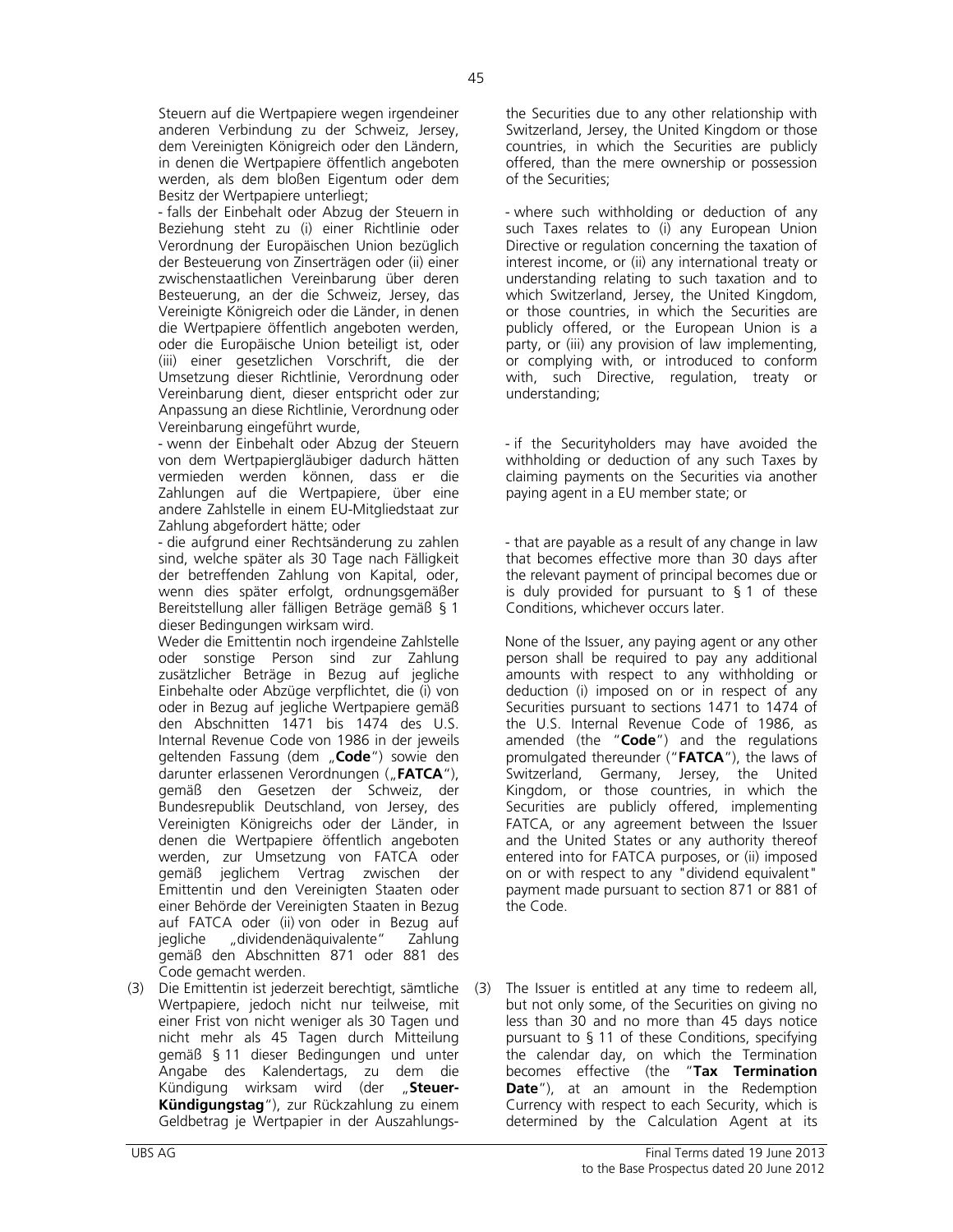währung, der von der Berechnungsstelle, gemäß § 317 BGB nach billigem Ermessen, gegebenenfalls unter Berücksichtigung des dann maßgeblichen Kurses des Basiswerts und der durch die Kündigung bei der Emittentin angefallenen Kosten, als angemessener Marktpreis eines Wertpapiers bei Kündigung festgelegt wird (der "Steuer-Kündigungs**betrag**"), zu kündigen, falls:

- die Emittentin bei der nächsten Zahlung nach diesen Bedingungen verpflichtet ist oder verpflichtet sein wird, als Ergebnis einer Änderung oder Ergänzung in den Gesetzen oder Vorschriften in der Schweiz, Jersey, dem Vereinigten Königreich, oder in den Ländern, in denen die Wertpapiere öffentlich angeboten werden, oder irgendeiner ihrer Gebietskörperschaften oder Behörden mit Steuerhoheit oder einer Änderung in der Anwendung oder Auslegung solcher Gesetze oder Vorschriften, die am oder nach dem Ausgabetag dieser Wertpapiere in Kraft tritt bzw. angewendet wird, zusätzliche Beträge nach diesem § 7 b dieser Bedingungen zu zahlen; und

- die Emittentin das Erfordernis, solche zusätzlichen Beträge zahlen zu müssen, nicht durch nach eigenem Ermessen zumutbare Maßnahmen (nicht aber eine Ersetzung der Emittentin gemäß § 10 dieser Bedingungen) vermeiden kann.

Eine solche Kündigung darf nicht früher als 90 Tage vor dem Datum erfolgen, an dem die Emittentin erstmals zusätzliche Beträge nach diesem § 7 b zu zahlen hätte.

# **§ 8 Marktstörungen**

- (1) Sind die Emittentin und die Berechnungsstelle nach Ausübung billigen Ermessens (gemäß § 315 BGB bzw. § 317 BGB) der Ansicht, dass an dem Bewertungstag bzw. an einem der Beobachtungstage oder dem Festlegungstag eine Marktstörung (§ 8 (3)) vorliegt, dann wird der Bewertungstag bzw. der jeweilige Beobachtungstag oder der Festlegungstag für den jeweils betroffenen Basiswert $_{\text{ii}}$  auf den unmittelbar darauf folgenden Basiswert-Berechnungstag, an dem keine Marktstörung mehr vorliegt, verschoben. Die Emittentin wird sich bemühen, den Beteiligten unverzüglich gemäß § 11 dieser Bedingungen mitzuteilen, dass eine Marktstörung eingetreten ist. Eine Pflicht zur Mitteilung besteht jedoch nicht.
- (2) Wenn der Bewertungstag bzw. ein Beobachtungstag aufgrund der Bestimmungen des § 8 (1) um acht Basiswert-Berechnungstage verschoben worden ist und auch an diesem Tag die Marktstörung fortbesteht, dann gilt dieser Tag als der maßgebliche Bewertungstag bzw. Beobachtungstag für den jeweils betroffenen Basiswert<sub>(i)</sub>.

reasonable discretion pursuant to § 317 of the BGB and, if applicable, considering the then prevailing Price of the Underlying and the expenses of the Issuer caused by the Termination, as the fair market price of a Security at the occurrence of Termination (the "**Tax Termination Amount**") if:

- the Issuer, on the occasion of the next payment is or will be required under these Conditions to pay additional amounts under this  $\S$  7 b of these Conditions on account of any change or amendment to the laws or regulations of Switzerland, Jersey, the United Kingdom, or those countries, in which the Securities are publicly offered, or any political subdivision or authority thereof with power to tax or any change in application or interpretation of such laws or regulations which change becomes effective or applicable on or after the Issue Date of these Securities; and

- the Issuer cannot avoid the requirement to pay such additional amounts by any steps reasonably available to the Issuer at its own discretion (but not by any substitution of the Issuer pursuant to § 10 of these Conditions).

Any such notice of redemption must not be given any earlier than 90 days prior to the date on which the Issuer would initially be required to pay additional amounts pursuant to this § 7 b.

# **§ 8 Market Disruptions**

- If, in the opinion of the Issuer and the Calculation Agent at their reasonable discretion (pursuant to § 315 of the BGB or, as the case may be, § 317 of the BGB), a Market Disruption (§ 8 (3)) prevails on the Valuation Date or on one of the Observation Dates or on the Fixing Date, as the case may be, the Valuation Date or the relevant Observation Date or the Fixing Date, as the case may be, in relation to the affected Underlying $_{(i)}$ shall be postponed to the next succeeding Underlying Calculation Date, on which no Market Disruption prevails. The Issuer shall endeavour to notify the parties pursuant to § 11 of these Conditions without delay of the occurrence of a Market Disruption. However, there is no notification obligation.
- (2) If the Valuation Date or an Observation Date, as the case may be, has been postponed, due to the provisions of § 8 (1), by eight Underlying Calculation Dates, and if the Market Disruption continues to prevail on this day, this day shall be deemed to be the relevant Valuation Date or Observation Date, as the case may be, in relation to the affected Underlying $_{(i)}$ .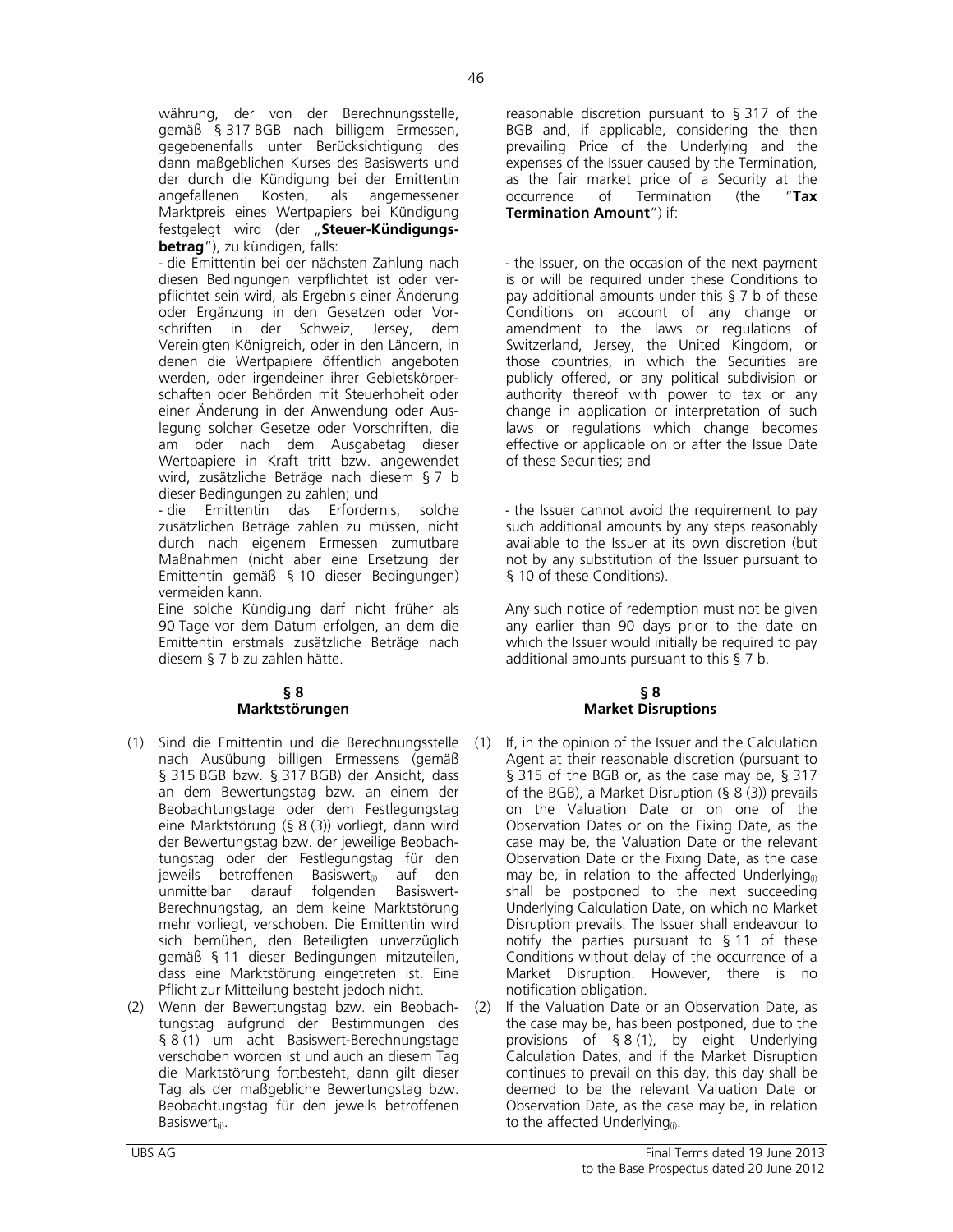Eine weitere Verschiebung findet nicht statt. No further postponement shall take place.

 Die Emittentin und die Berechnungsstelle werden dann nach Ausübung billigen Ermessens (gemäß § 315 BGB bzw. § 317 BGB) sowie unter Berücksichtigung (i)-der dann<br>herrschenden Marktgegebenheiten und Marktgegebenheiten und (ii) sämtlicher sonstigen Konditionen bzw. Faktoren, die die Emittentin und die Berechnungsstelle angemessenerweise für bedeutsam halten, auf Grundlage der zuletzt erhältlichen Kurse des betroffenen Basiswerts<sub>(i)</sub> und der von dem Index Sponsor abgegebenen Schätzungen einen Kurs des betroffenen Basiswerts<sub>(i)</sub> in Bezug auf den verschobenen Bewertungstag bzw. Beobachtungstag schätzen. (Zur Klarstellung: Dieser Kurs kann auch Null (0) betragen.)

 Sind die Emittentin und die Berechnungsstelle nach Ausübung billigen Ermessens (gemäß § 315 BGB bzw. § 317 BGB) der Ansicht, dass eine Schätzung des Kurses des betroffenen Basiswerts<sub>(i)</sub> aus welchen Gründen auch immer nicht möglich ist, dann werden die Emittentin und die Berechnungsstelle nach Ausübung billigen Ermessens (gemäß § 315 BGB bzw. § 317 BGB) sowie unter Berücksichtigung (i) der dann herrschenden Marktgegebenheiten, (ii) sämtlicher sonstigen Konditionen bzw. Faktoren, die die Emittentin und die Berechnungsstelle angemessenerweise für bedeutsam halten und (iii) gegebenenfalls unter Berücksichtigung der durch die Marktstörung bei der Emittentin angefallenen Kosten, bestimmen, ob, und gegebenenfalls in welcher Höhe, die Emittentin einen Geldbetrag in der Auszahlungswährung zahlen wird. Auf diesen Geldbetrag finden die in diesen Bedingungen enthaltenen Bestimmungen über den Auszahlungsbetrag entsprechende Anwendung.

- (3) Eine "**Marktstörung**" bedeutet in Bezug auf (3) einen Index als Basiswert bzw. auf sämtliche seiner Einzelwerte:
	- (a) die Suspendierung oder das Ausbleiben der Bekanntgabe des Kurses des Basiswerts an einem für die Berechnung eines Auszahlungsbetrags, eines Kündigungsbetrags Kündigungsbetrags maßgeblichen Basiswert-Berechnungstag, oder
	- (b) die Begrenzung, Suspendierung bzw. Unterbrechung oder, vorbehaltlich von Absatz (4), eine nach Auffassung der Emittentin und der Berechnungsstelle wesentliche Einschränkung des Handels
		- (i) an der Maßgeblichen Börse oder an der/den Börse(n) bzw. in dem Markt/den Märkten, an/in der/dem/denen die Einzelwerte notiert oder gehandelt werden, allgemein (sei es wegen Kursbewegungen, die die Grenzen des von der Maßgeblichen Börse oder der/den Börse(n) bzw. dem

 The Issuer and the Calculation Agent will then, at their reasonable discretion (pursuant to § 315 of the BGB or, as the case may be, § 317 of the BGB) and taking into account (i) the market conditions then prevailing and (ii) such other conditions or factors as the Issuer and the Calculation Agent reasonably consider to be relevant, estimate the Price of the affected Underlying $_{(i)}$  in relation to the postponed Valuation Date or Observation Date, as the case may be, (which for the avoidance of doubt could be zero (0)) on the basis of the last announced Prices of the affected Underlying $_{(i)}$  and of any estimate given by the Index Sponsor.

 If, in the opinion of the Issuer and the Calculation Agent at their reasonable discretion (pursuant to § 315 of the BGB or, as the case may be, § 317 of the BGB), an estimate of the Price of the affected Underlying $_{(i)}$  is, for whatsoever reason, not possible, the Issuer and the Calculation Agent will, at their reasonable discretion (pursuant to § 315 of the BGB or, as the case may be, § 317 of the BGB) and taking into account (i) the market conditions then prevailing, (ii) such other conditions or factors as the Issuer and the Calculation Agent reasonably consider to be relevant and (iii) the expenses of the Issuer, if any, caused by the Market Disruption, determine whether and in which amount, if applicable, the Issuer will make payment of an amount in the Redemption Currency. The provisions of these Conditions relating to the Redemption Amount shall apply *mutatis mutandis* to such payment.

- (3) A "**Market Disruption**" shall mean in relation to an index used as the Underlying or, as the case may be, in relation to each of its Components:
	- (a) a suspension or a failure of the announcement of the Price of the Underlying on any Underlying Calculation Date relevant for determining the Redemption Amount, the Termination Amount or the Tax Termination Amount, as the case may be, or
	- (b) a limitation, suspension or disruption of or, subject to para. (4), a restriction imposed on trading, the latter of which the Issuer and the Calculation Agent consider significant,
		- on the Relevant Exchange or on the stock exchange(s) or in the market(s) on/in which the Components are quoted or traded, in general (whether by movements in price exceeding limits permitted by the Relevant Exchange or the stock exchange(s) or the market(s) on/in which the Components are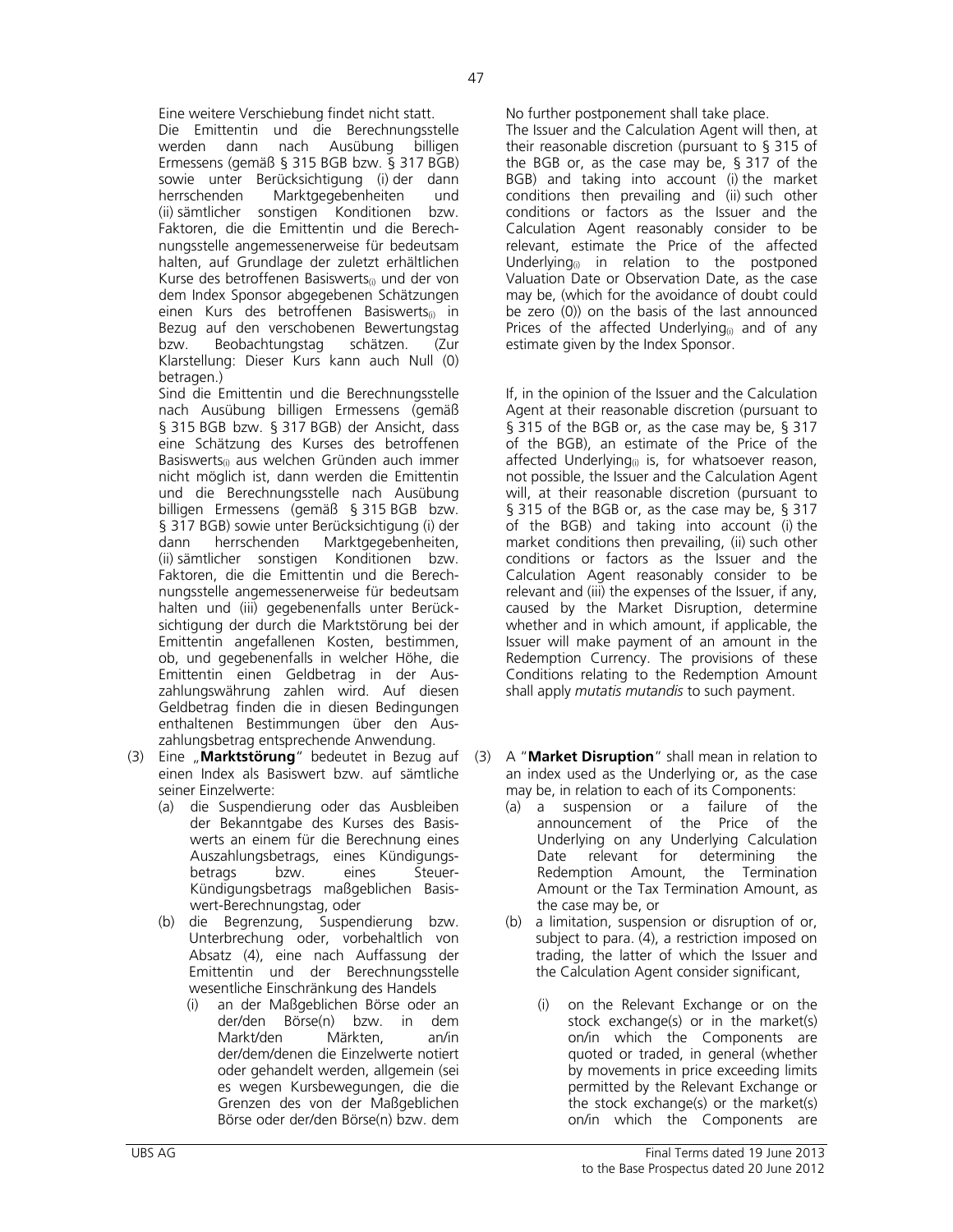Markt/den Märkten, an/in der/dem/denen die Einzelwerte notiert oder gehandelt werden, Erlaubten überschreiten, oder aus sonstigen Gründen), oder

- (ii) an der Maßgeblichen Börse oder an der/den Börse(n) bzw. in dem Markt/den Märkten, an/in der/dem/denen die Einzelwerte notiert oder gehandelt werden, in dem Index bzw. in den Einzelwerten des Index an der Maßgeblichen Börse oder an der/den Börse(n) bzw. in dem Markt/den Märkten an/in der/dem/denen die Einzelwerte notiert oder gehandelt werden, sofern eine wesentliche Anzahl oder ein wesentlicher Anteil unter Berücksichtigung der Marktkapitalisierung betroffen ist (als wesentliche Anzahl bzw. wesentlicher Anteil gilt eine solche oder ein solcher von mehr als 20 %), (sei es wegen Kursbewegungen, die die Grenzen des von der Maßgeblichen Börse oder der/den Börse(n) bzw. dem Markt/den Märkten, an/in der/dem/denen die Einzelwerte notiert oder gehandelt werden, Erlaubten überschreiten, oder aus sonstigen Gründen), oder
- (iii) an der Maßgeblichen Terminbörse, falls dort Optionskontrakte auf den Index bzw. auf die Einzelwerte gehandelt werden, oder
- (iv) aufgrund einer Anordnung einer Behörde oder der Maßgeblichen Börse (sei es wegen Kursbewegungen, die die Grenzen des von der Maßgeblichen Börse Erlaubten überschreiten, oder aus sonstigen Gründen), bzw. aufgrund eines Moratoriums für Bankgeschäfte in dem Land, in dem die Maßgebliche Börse ansässig ist, oder aufgrund sonstiger Umstände.
- (c) Der maßgebliche Kurs ist ein Grenzpreis (*limit price*), was bedeutet, dass der für einen Tag ermittelte Kurs für den betroffenen Basiswert<sub>(i)</sub> den Kurs an dem unmittelbar vorangehenden Tag um den nach den Vorschriften der Maßgeblichen Börse oder der Börse(n) bzw. des Markts/der Märkte, an/in der/dem/denen die Einzelwerte notiert oder gehandelt werden, zulässigen maximalen Umfang überschritten bzw. unterschritten hat.
- (d) Der Eintritt eines sonstigen Ereignisses, das nach Ansicht der Emittentin und der Berechnungsstelle nach Ausübung billigen Ermessens (gemäß § 315 BGB bzw. § 317 BGB) die allgemeine Möglichkeit von Marktteilnehmern beeinträchtigt oder

quoted or traded, or otherwise), or

- (ii) on the Relevant Exchange or on the stock exchange(s) or in the market(s) on/in which the Components are quoted or traded, in the Index or, as the case may be, in the Components of the Index on the Relevant Exchange or on the stock exchange(s) or in the market(s) on/in which the Components are quoted or traded, provided that a major number or a major part in terms of market capitalisation is concerned (a number or part in excess of 20 % shall be deemed to be material), (whether by movements in price exceeding limits permitted by the Relevant Exchange or the stock exchange(s) or the market(s) on/in which the Components are quoted or traded, or otherwise), or
- (iii) on the Relevant Futures and Options Exchange, if Option Contracts on the Index or, as the case may be, on the Components are traded there, or
- (iv) due to a directive of an authority or of the Relevant Exchange (whether by movements in price exceeding limits permitted by the Relevant Exchange or otherwise) or due to a moratorium, which is declared in respect of banking activities in the country, in which the Relevant Exchange is located, or due to any other reasons whatsoever.
- (c) The relevant price is a "limit price", which means that the price for the affected Underlying $_{(i)}$  for a day has increased or decreased from the immediately preceding day's price by the maximum amount permitted under applicable rules of the Relevant Exchange or the stock exchange(s) or the market(s) on/in which the Components are quoted or traded.
- (d) The occurrence of any other event that, in the opinion of the Issuer and the Calculation Agent at their reasonable discretion (pursuant to § 315 of the BGB or, as the case may be, § 317 of the BGB), disrupts or impairs the ability of market participants in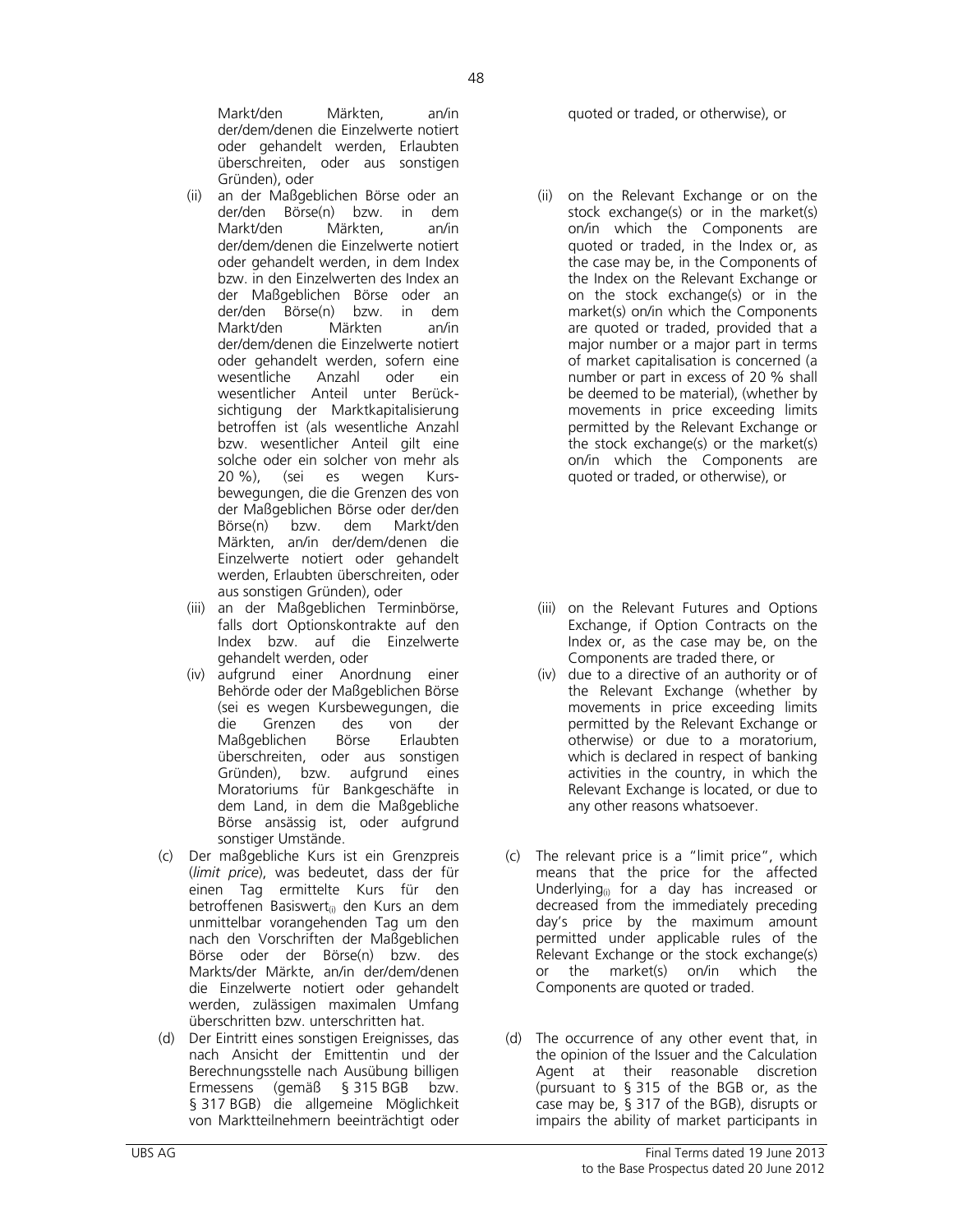behindert, Transaktionen in dem betroffenen Basiswert<sub>(i)</sub> bzw. dem jeweils betroffenen Einzelwert durchzuführen oder diesbezügliche Marktbewertungen zu erhalten.

- (4) Eine Verkürzung der regulären Handelszeiten oder eine Beschränkung der Stunden oder Anzahl der Tage, an denen ein Handel stattfindet, gilt nicht als Marktstörung, sofern die Einschränkung auf einer Änderung der regulären Handelszeiten der Maßgeblichen Börse beruht, die mindestens eine (1) Stunde vor (i) entweder dem tatsächlichen regulären Ende der Handelszeiten an der Maßgeblichen Börse oder (ii) dem Termin für die Abgabe von Handelsaufträgen zur Bearbeitung an dem betreffenden Tag an der Maßgeblichen Börse, je nachdem welcher Zeitpunkt früher ist, angekündigt worden ist. Eine im Laufe eines Tages auferlegte Beschränkung im Handel aufgrund von Preisbewegungen, die bestimmte vorgegebene Grenzen überschreiten, gilt nur dann als Marktstörung, wenn diese Beschränkung bis zum Ende der Handelszeit an dem betreffenden Tag fortdauert.
- (5) Das Bestehen einer Marktstörung vor dem Bewertungstag bzw. einem Beobachtungstag bleibt für die Feststellung des Erreichens, Überschreitens oder Unterschreitens einer nach diesen Bedingungen maßgeblichen Schwelle oder Grenze unberücksichtigt.

## **§ 9 Berechnungsstelle; Zahlstelle**

- (1) Die Berechnungsstelle und die Zahlstelle (die (1)<br>"**Wertpapierstellen**") übernehmen diese "**Wertpapierstellen**") übernehmen diese Funktion jeweils in Übereinstimmung mit diesen Bedingungen. Jede der Wertpapierstellen haftet dafür, dass sie im Zusammenhang mit den Wertpapieren Handlungen bzw. Berechnungen vornimmt, nicht vornimmt oder nicht richtig vornimmt oder sonstige Maßnahmen trifft oder unterlässt nur, wenn und soweit sie jeweils die Sorgfalt eines ordentlichen Kaufmanns verletzt hat.
- (2) Jede der Wertpapierstellen handelt (2)<br>ausschließlich als Erfüllungsgehilfin der als Erfüllungsgehilfin der Emittentin und hat keinerlei Pflichten gegenüber dem Wertpapiergläubiger. Die Wertpapierstellen sind jeweils von den Beschränkungen des § 181 BGB befreit.
- (3) Die Emittentin ist berechtigt, jederzeit jede oder alle der Wertpapierstellen durch eine andere Gesellschaft zu ersetzen, eine oder mehrere zusätzliche Wertpapierstellen zu bestellen und deren Bestellung zu widerrufen. Ersetzung, Bestellung und Widerruf werden gemäß § 11 dieser Bedingungen bekannt gemacht.
- (4) Jede der Wertpapierstellen ist berechtigt, durch schriftliche Anzeige gegenüber der Emittentin<br>jederzeit ihr Amt niederzulegen. Die jederzeit ihr Amt niederzulegen. Die

general to effect transactions in, or obtain market values for the affected Underlying $_{(i)}$ or, as the case may be, the affected Component.

- Any closing prior to the scheduled trading time or any restriction of the hours or the number of days during which trading takes place is not deemed to be a Market Disruption, if the restriction is based on a change in regular trading hours on the Relevant Exchange announced in advance at least one (1) hour prior to the earlier of (i) the actual closing time for the regular trading hours on the Relevant Exchange or (ii) the submission deadline for orders entered into the Relevant Exchange for execution on the relevant day. A restriction of trading which is levied during the course of any day due to price developments exceeding certain prescribed limits shall only be deemed to be a Market Disruption if such restriction continues until the end of trading hours on the relevant day.
- (5) The existence of a Market Disruption prior to the Valuation Date or an Observation Date, as the case may be, shall be disregarded when determining reaching, exceeding or falling short of any threshold or limit, relevant under these Conditions.

## **§ 9 Calculation Agent; Paying Agent**

- The Calculation Agent and the Paying Agent (the "**Security Agents**") shall assume such role in accordance with these Conditions. Each of the Security Agents shall be liable for making, failing to make or incorrectly making any measure or calculations, as the case may be, or for taking or failing to take any other measures only if and insofar as they fail to exercise the due diligence of a prudent businessman.
- Each of the Security Agents acts exclusively as vicarious agent of the Issuer and has no obligations to the Securityholder. Each of the Security Agents is exempt from the restrictions under § 181 of the BGB.
- The Issuer is entitled at any time to replace any or all of the Security Agents by another company, to appoint one or several additional Security Agents, and to revoke their appointments. Such replacement, appointment and revocation shall be notified in accordance with § 11 of these Conditions.
- (4) Each of the Security Agents is entitled to resign at any time from its function upon prior written notice to the Issuer. Such resignation shall only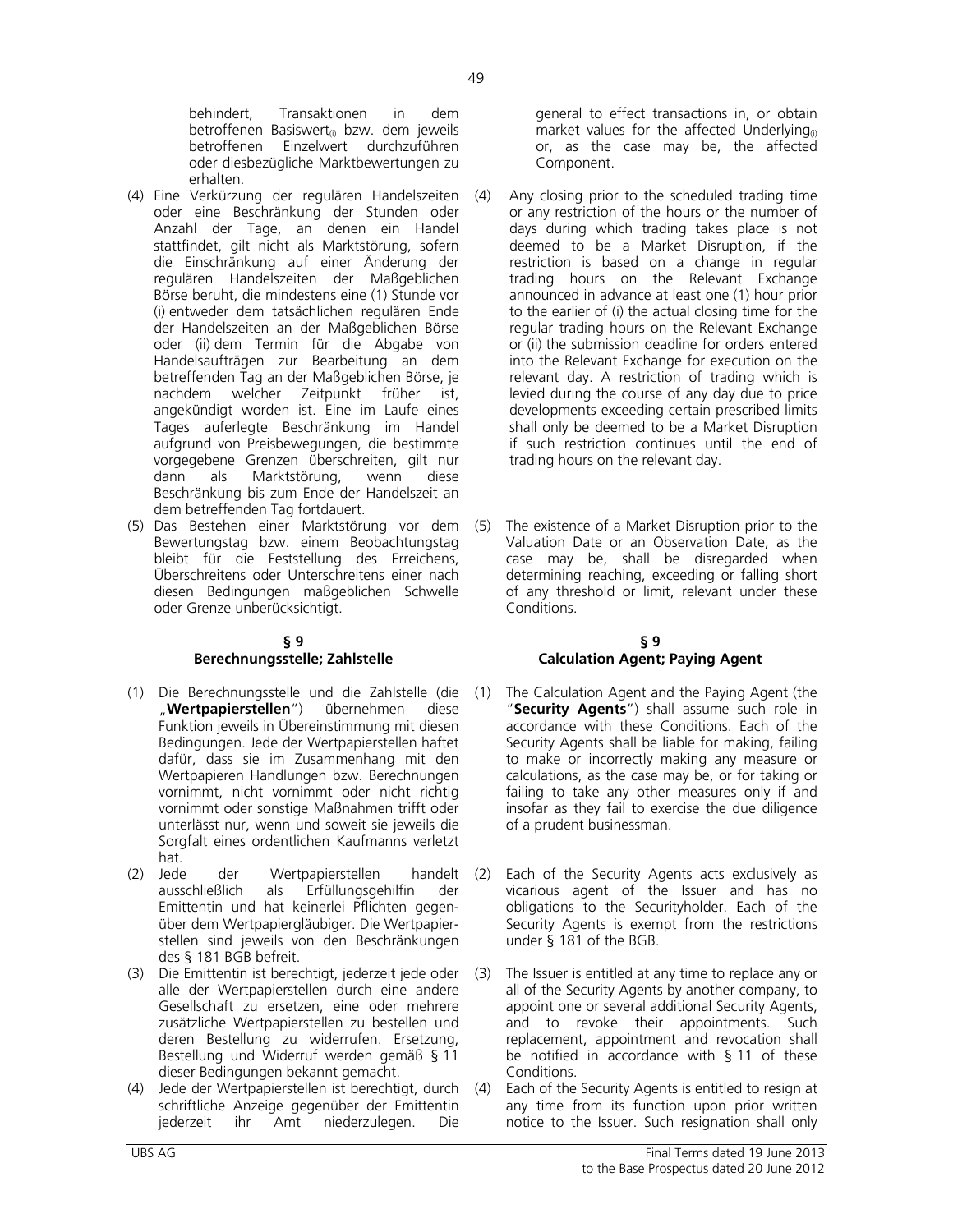Niederlegung wird nur wirksam mit der Bestellung einer anderen Gesellschaft als Berechnungsstelle bzw. als Zahlstelle durch die Emittentin. Niederlegung und Bestellung werden gemäß § 11 dieser Bedingungen bekannt gemacht.

# **§ 10 Ersetzung der Emittentin**

- (1) Die Emittentin ist jederzeit berechtigt, ohne Zustimmung der Wertpapiergläubiger eine andere Gesellschaft der UBS Gruppe als Emittentin (die "**Neue Emittentin**") hinsichtlich aller Verpflichtungen aus oder in Verbindung mit den Wertpapieren an die Stelle der Emittentin zu setzen, sofern
	- (i) die Neue Emittentin alle Verpflichtungen der Emittentin aus oder in Verbindung mit den Wertpapieren übernimmt,<br>die Neue Emittentin alle
	- (ii) die Neue Emittentin alle etwa notwendigen Genehmigungen von den zuständigen Behörden erhalten hat, wonach die Neue Emittentin alle sich aus oder in Verbindung mit den Wertpapieren ergebenden Verpflichtungen erfüllen kann und Zahlungen ohne Einbehalt oder Abzug von irgendwelchen Steuern, Abgaben oder Gebühren an die Zahlstelle transferieren darf,
	- (iii) die Emittentin unbedingt und unwiderruflich die Verpflichtungen der Neuen Emittentin garantiert, und
	- (iv) das Clearingsystem der Ersetzung zugestimmt hat, wobei die Zustimmung<br>nicht mit einer unangemessenen mit einer unangemessenen Begründung verweigert oder zurückgehalten werden darf.
- (2) Im Falle einer solchen Ersetzung der Emittentin gilt jede in diesen Bedingungen enthaltene Bezugnahme auf die Emittentin fortan als auf die Neue Emittentin bezogen.
- (3) Die Ersetzung der Emittentin ist für die Wertpapiergläubiger endgültig und bindend und wird den Wertpapiergläubigern unverzüglich gemäß § 11 dieser Bedingungen bekannt gemacht.

## **§ 11 Bekanntmachungen**

- (1) Bekanntmachungen, die die Wertpapiere betreffen, werden auf den Internetseiten der Emittentin unter www.ubs.com/keyinvest oder einer Nachfolgeseite veröffentlicht. Jede Mitteilung wird am Tag ihrer Veröffentlichung wirksam (oder im Fall von mehreren Veröffentlichungen am Tag der ersten solchen Veröffentlichung).
- (2) Soweit rechtlich zulässig ist die Emittentin berechtigt, Bekanntmachungen ausschließlich durch Mitteilung an das Clearingsystem zur

become effective if another company is appointed by the Issuer as Calculation Agent or as Paying Agent, as the case may be. Resignation and appointment are notified in accordance with § 11 of these Conditions.

## **§ 10 Substitution of the Issuer**

- The Issuer is entitled at any time, without the consent of the Securityholders, to substitute another company within the UBS Group as issuer (the "**New Issuer**") with respect to all obligations under or in connection with the Securities, if
	- (i) the New Issuer assumes all obligations of the Issuer under or in connection with the Securities,
	- (ii) the New Issuer has obtained all necessary authorisations, if any, by the competent authorities, under which the New Issuer may perform all obligations arising under or in connection with the Securities and transfer payments to the Paying Agent without withholding or deduction of any taxes, charges or expenses,
	- (iii) the Issuer unconditionally and irrevocably guarantees the obligations of the New Issuer, and
	- (iv) the Clearing System has given its consent to the substitution which consent shall not be unreasonably withheld or delayed.
- In the case of such a substitution of the Issuer, any reference in these Conditions to the Issuer shall forthwith be deemed to refer to the New Issuer.
- The substitution of the Issuer shall be final, binding and conclusive on the Securityholders and will be published to the Securityholders without undue delay in accordance with § 11 of these Conditions.

## **§ 11 Publications**

(1) Publications concerning the Securities will be published on the internet pages of the Issuer at www.ubs.com/keyinvest or a successor address.

 Any such notice shall be effective as of the publishing date (or, in the case of several publications as of the date of the first such publication).

(2) The Issuer shall, to the extent legally possible, be entitled to effect publications by way of notification to the Clearing System for the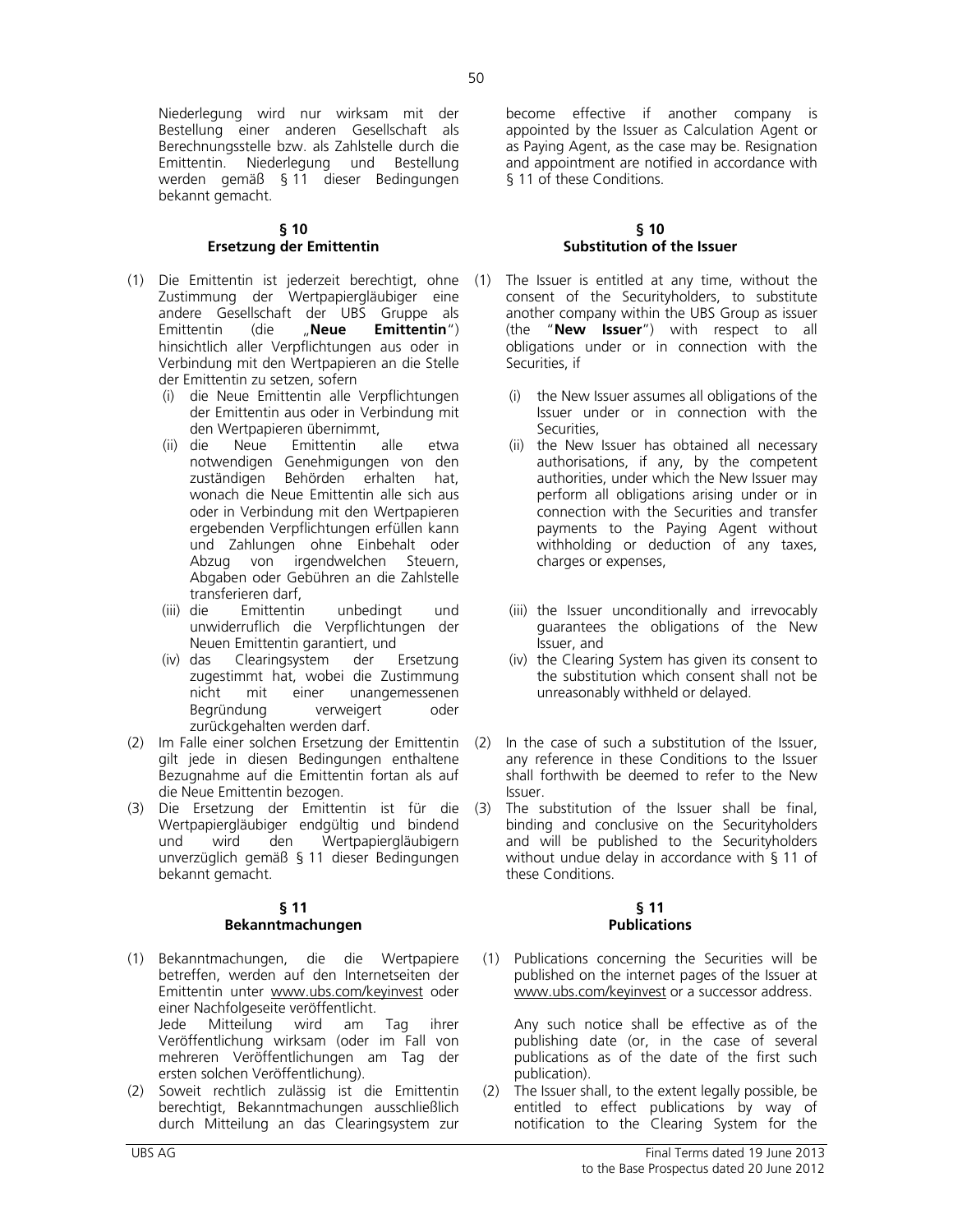Weiterleitung an die Wertpapiergläubiger (wie in den anwendbaren Vorschriften der Regelwerke des maßgeblichen Clearingsystems vorgesehen) zu bewirken, vorausgesetzt, dass in den Fällen, in denen die Wertpapiere an einer Wertpapier-Börse notiert sind, die anwendbaren Regeln dieser Wertpapier-Börse diese Form der Mitteilung zulassen. Bekanntmachungen durch Mitteilung an das Clearingsystem gelten am siebten Tag nach dem Tag der Mitteilung an das Clearingsystem als bewirkt.

## **§ 12**

# **Begebung weiterer Wertpapiere; Ankauf; Einziehung; Entwertung**

- (1) Die Emittentin ist berechtigt, ohne Zustimmung der Wertpapiergläubiger, jederzeit weitere Wertpapiere mit gleicher Ausstattung in der Weise zu begeben, dass sie mit diesen Wertpapieren eine einheitliche Serie bilden, wobei in diesem Fall der Begriff "Wertpapier" entsprechend auszulegen ist.
- (2) Die Emittentin ist berechtigt, ohne Zustimmung der Wertpapiergläubiger, jederzeit Wertpapiere zu jedem beliebigen Preis zu kaufen. Die von der Emittentin erworbenen Wertpapiere können nach Wahl der Emittentin von ihr gehalten, erneut begeben, weiterverkauft oder entwertet werden.
- (3) Die Emittentin ist berechtigt, ohne Zustimmung der Wertpapiergläubiger, jederzeit ausstehende Wertpapiere einzuziehen und damit ihre Anzahl zu reduzieren.
- (4) Aufstockung bzw. Reduzierung der Wertpapiere werden unverzüglich gemäß § 11 dieser Bedingungen bekannt gemacht.<br>Sämtliche vollständig zurücko
- (5) Sämtliche vollständig zurückgezahlten Wertpapiere sind unverzüglich zu entwerten und können nicht wiederbegeben oder wiederverkauft werden.

## **§ 13 Sprache**

 Diese Bedingungen sind in deutscher Sprache abgefasst. Eine Übersetzung in die englische Sprache ist beigefügt. Der deutsche Text ist bindend und maßgeblich. Die Übersetzung in die englische Sprache ist unverbindlich.

## **§ 14**

# **Anwendbares Recht; Anwendbares Recht in Bezug auf das Clearingsystem; Erfüllungsort; Gerichtsstand; Zustellungsbevollmächtigte; Korrekturen; Teilunwirksamkeit**

(1) Form und Inhalt der Wertpapiere sowie alle Rechte und Pflichten aus den in diesen Bedingungen geregelten Angelegenheiten bestimmen sich vorbehaltlich von § 14 (2), in

purpose of notifying the Securityholders (as set forth in the applicable rules and regulations of the Clearing System), provided that in cases, in which the Securities are listed on a Security Exchange, the regulations of such Security Exchange permit this type of notice. Any such notice shall be deemed as having been effect as of the seventh day after the date of the notification to the Clearing System.

## **§ 12 Issue of further Securities; Purchase; Call; Cancellation**

- The Issuer is entitled at any time to issue, without the consent of the Securityholders, further securities having the same terms and conditions as the Securities so that the same shall be consolidated and form a single series with such Securities, and references to "Security" shall be construed accordingly.
- The Issuer is entitled at any time to purchase, without the consent of the Securityholders, Securities at any price. Such Securities may be held, reissued, resold or cancelled, all at the option of the Issuer.
- The Issuer is entitled at any time to call, without the consent of the Securityholders, outstanding Securities and to reduce their number.
- (4) Increase or reduction of Securities shall be notified without undue delay in accordance with § 11 of these Conditions.
- (5) All Securities redeemed in full shall be cancelled forthwith and may not be reissued or resold.

# **§ 13 Language**

 These Conditions are written in the German language and provided with an English language translation. The German text shall be controlling and binding. The English language translation is provided for convenience only.

## **§ 14**

## **Governing Law; Governing Law with respect to the Clearing System; Place of Performance; Place of Jurisdiction; Agent of Process; Corrections; Severability**

The form and content of the Securities as well as all rights and duties arising from the matters provided for in these Conditions shall, subject to § 14 (2) in every respect be governed by, and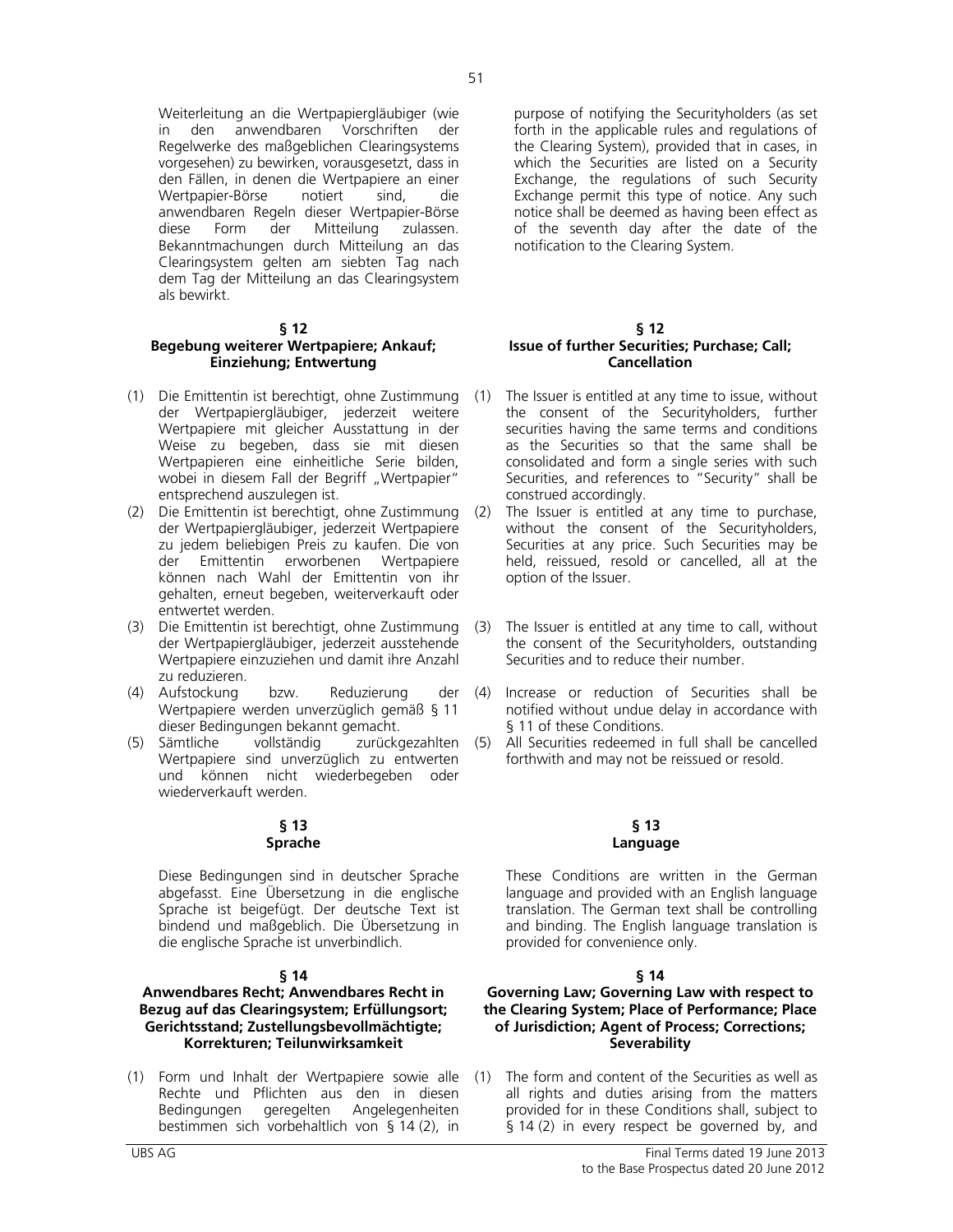jeder Hinsicht nach, und werden in Übereinstimmung ausgelegt mit, dem Recht der Bundesrepublik Deutschland.

- (2) Die Rechtswirkungen, die aus der Registrierung der Wertpapiere bei dem Clearingsystem<br>folgen, unterliegen dem Recht des folgen, unterliegen dem Recht des Schwedischen Königreichs gemäß § 4 (1), (3) und (4) dieser Bedingungen.
- (3) Der Gerichtsstand für alle Gerichtsverfahren, die sich aus oder im Zusammenhang mit den Wertpapieren ergeben, ist das Landgericht Frankfurt am Main; dementsprechend können alle Gerichtsverfahren vor diesem Gericht eingeleitet werden. Die Emittentin erkennt die Zuständigkeit des Landgerichts Frankfurt am Main unwiderruflich an und verzichtet auf die Einrede der mangelnden Zuständigkeit oder des *forum non conveniens* gegen Gerichtsverfahren vor diesem Gericht. Diese Anerkennung erfolgt zugunsten jedes Wertpapiergläubigers und beeinträchtigt nicht das Recht eines solchen Wertpapiergläubigers, ein Gerichtsverfahren vor einem anderen zuständigen Gericht einzuleiten, und die Einleitung eines Gerichtsverfahrens an einem oder mehreren Gerichtsständen schließt die (gleichzeitige oder nicht gleichzeitige) Einleitung eines Gerichtsverfahrens an einem anderen Gerichtsstand nicht aus.
- (4) Die UBS AG, handelnd durch ihre Niederlassung London, in ihrer Funktion als Emittentin ernennt hiermit die UBS Deutschland AG, Bockenheimer Landstraße 2-4, 60306 Frankfurt am Main, Bundesrepublik Deutschland, als<br>Bevollmächtigte, an die innerhalb der Bevollmächtigte, an die innerhalb der Bundesrepublik Deutschland im Rahmen jedes Verfahrens aus oder im Zusammenhang mit den Wertpapieren die Zustellung bewirkt werden kann (die "**Zustellungsbevollmächtigte**"). Falls, aus welchem Grund auch immer, die Zustellungsbevollmächtigte diese Funktion nicht mehr ausübt oder keine Anschrift innerhalb der Bundesrepublik Deutschland mehr hat, verpflichtet sich die UBS AG, handelnd durch ihre Niederlassung London, eine Ersatz-Zustellungsbevollmächtigte in der Bundesrepublik Deutschland zu ernennen. Hiervon unberührt bleibt die Möglichkeit, die Zustellung in jeder anderen gesetzlich zulässigen Weise zu bewirken.
- (5) Die Emittentin ist berechtigt, an diesen Bedingungen, jeweils ohne die Zustimmung der Wertpapiergläubiger, in der Weise, die die Emittentin für notwendig hält, Änderungen oder Ergänzungen vorzunehmen, sofern die Änderungen oder Ergänzungen
	- (i) formaler, geringfügiger oder technischer Natur ist; oder
	- (ii) zur Behebung eines offensichtlichen oder erwiesenen Fehlers erfolgt; oder
	- (iii) zur Behebung einer Mehrdeutigkeit oder zur Berichtigung oder Ergänzung fehlerhafter Bestimmungen dieser

shall be construed in accordance with, the laws of the Federal Republic of Germany.

- (2) The legal effects of registration of the Securities with the Clearing System will be governed by the laws of the Kingdom of Sweden pursuant to  $\S$  4 (1), (3) and (4) of these Conditions.
- (3) The District Court (*Landgericht*) of Frankfurt am Main shall have jurisdiction to settle any proceedings that may arise out of or in connection with any Securities and accordingly any proceedings may be brought in such court. The Issuer irrevocably submits to the jurisdiction of the District Court (*Landgericht*) of Frankfurt am Main and waives any objection to proceedings in such court on the ground of venue or on the ground that the proceedings have been brought in an inconvenient forum. These submissions are made for the benefit of Securityholder and shall not affect the right of any Securityholders to take proceedings in any other court of competent jurisdiction nor shall the taking of proceedings in one or more jurisdictions preclude the taking of proceedings in any other jurisdiction (whether concurrently or not).
- UBS AG, acting through its London Branch, in its role as Issuer hereby appoints UBS Deutschland AG, Bockenheimer Landstrasse 2-4, 60306 Frankfurt am Main, Federal Republic of Germany, as its agent in the Federal Republic of Germany to receive service of process in any proceedings under or in connection with the Securities in the Federal Republic of Germany (the "**Agent of Process**"). If, for any reason, such Agent of Process ceases to act as such or no longer has an address in the Federal Republic of Germany, UBS AG, acting through its London Branch, agrees to appoint a substitute agent of process in the Federal Republic of Germany. Nothing herein shall affect the right to serve the process in any other manner permitted by law.
- (5) The Issuer is entitled to modify or amend, as the case may be, these Conditions in each case without the consent of the Securityholders in such manner as the Issuer deems necessary, if the modification or amendment
	- (i) is of a formal, minor or technical nature; or
	- (ii) is made to cure a manifest or proven error; or
	- (iii) is made to cure any ambiguity; or is made to correct or supplement any defective provisions of these Conditions; or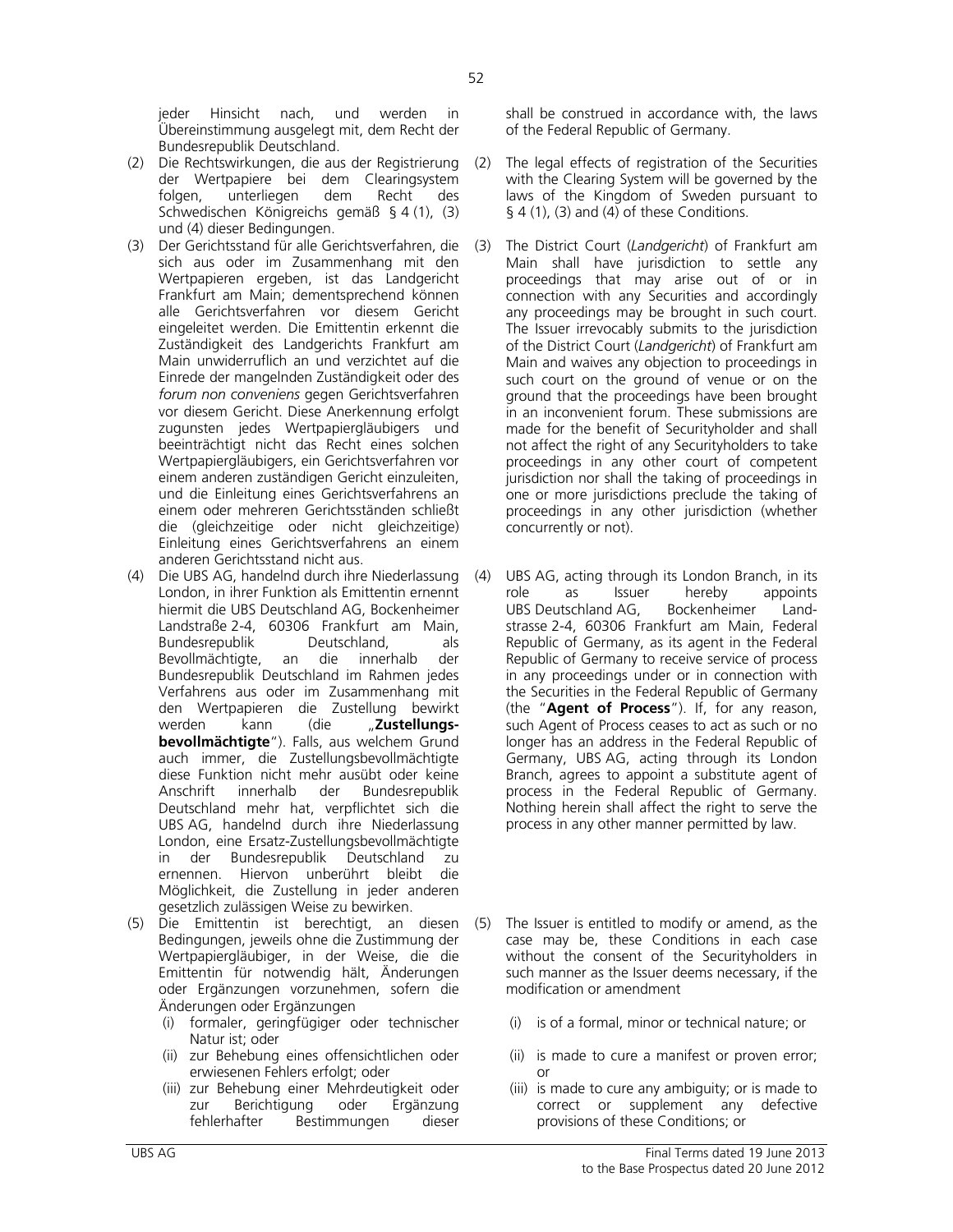Bedingungen erfolgt; oder

- (iv) zur Berichtigung eines Fehlers oder einer Auslassung erfolgt, wenn ohne eine solche Berichtigung die Bedingungen nicht die beabsichtigten Bedingungen, zu denen die Wertpapiere verkauft wurden und zu denen sie seitdem gehandelt werden, darstellen würden; oder
- (v) keine wesentlichen nachteiligen Auswirkungen auf die Interessen der Wertpapiergläubiger in Bezug auf die Wertpapiere hat.

 Eine solche Änderung bzw. Ergänzung wird gemäß ihren Bestimmungen wirksam, ist für die Wertpapiergläubiger bindend und wird den Wertpapiergläubigern gemäß § 11 dieser Bedingungen bekannt gemacht (wobei jedoch eine versäumte Übermittlung einer solchen Mitteilung oder deren Nichterhalt die Wirksamkeit der betreffenden Änderung bzw. Ergänzung nicht beeinträchtigt).

(6) Sollte eine Bestimmung dieser Bedingungen ganz oder teilweise unwirksam sein oder werden, so bleiben die übrigen Bestimmungen wirksam. Die unwirksame Bestimmung ist durch eine wirksame Bestimmung zu ersetzen, die den wirtschaftlichen Zwecken der unwirksamen Bestimmung so weit wie rechtlich möglich entspricht. Entsprechendes gilt für etwaige Lücken in den Bedingungen.

- (iv) is made to correct an error or omission such that, in the absence of such correction, the Conditions would not otherwise represent the intended terms of the Securities on which the Securities were sold and have since traded; or
- (v) will not materially and adversely affect the interests of the Securityholders.

 Any modification or amendment of these Terms and Conditions shall take effect in accordance with its terms and be binding on the Securityholders, and shall be notified to the Securityholders in accordance with § 11 of these Conditions (but failure to give such notice, or non-receipt thereof, shall not affect the validity of such modification or amendment).

(6) If any of the provisions of these Conditions is or becomes invalid in whole or in part, the remaining provisions shall remain valid. The invalid provision shall be replaced by a valid provision, which, to the extent legally possible, serves the economic purposes of the invalid provision. The same applies to gaps, if any, in these Conditions.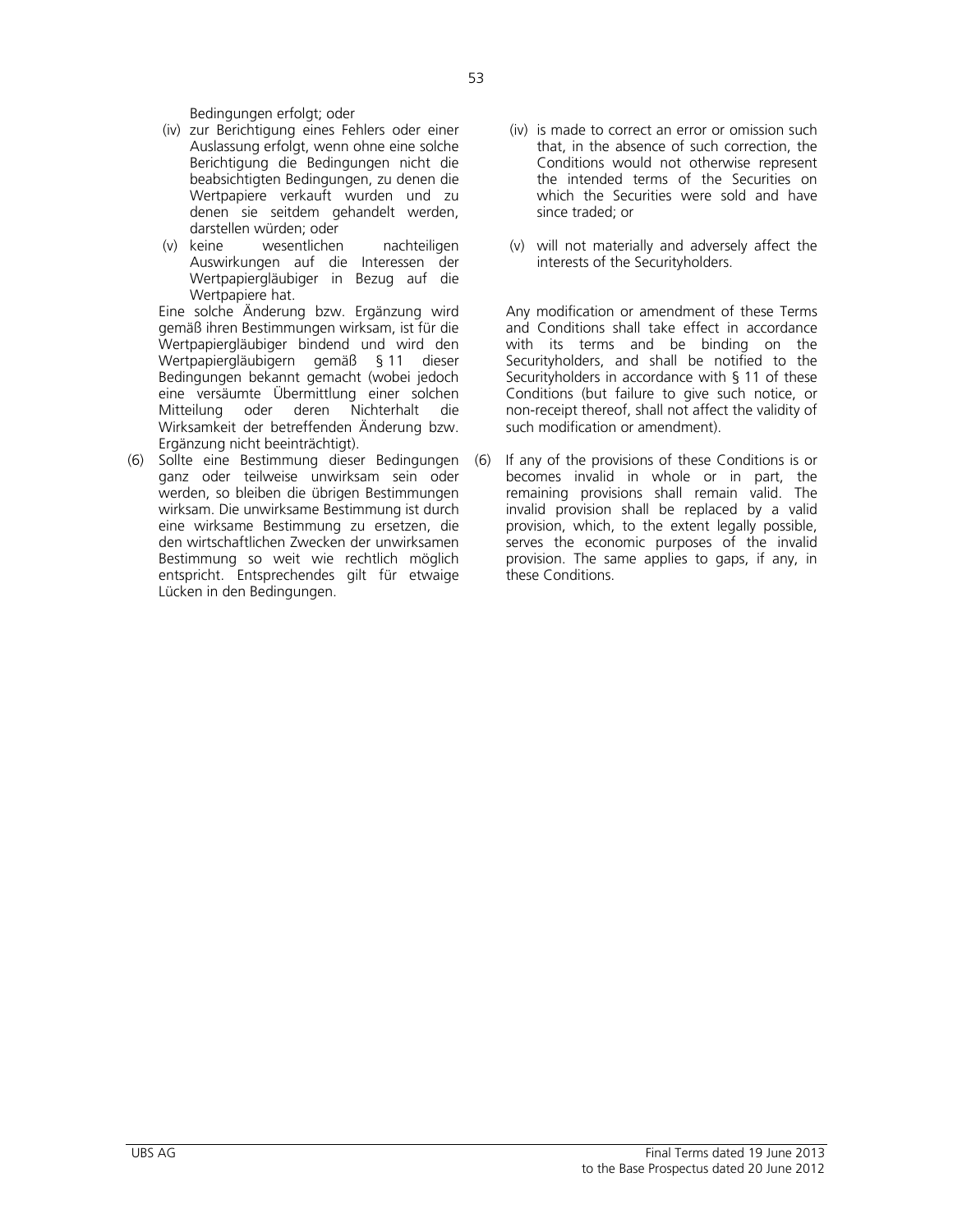# **INFORMATION ABOUT THE UNDERLYINGS**

The following information about the Underlyings comprises extracts or summaries of information publicly available on the internet page of the Index Sponsor. The Issuer confirms that such information has been accurately reproduced. As far as the Issuer is aware and is able to ascertain from information published by that third party, no facts have been omitted which would render the reproduced information inaccurate or misleading.

## **I. Description of the OMX Stockholm 30 Index (Bloomberg: OMX)**

The OMX Stockholm 30 Index ("**OMXS30TM**"), consists of the 30 most-traded stocks on NASDAQ OMX Stockholm AB.

OMXS30™ is a market weighted price index. The constituent stocks' share of the OMXS30™ is determined by the actual market capitalization of each company. The base date for the index is 30 September 1986, with a base value of 125.

The composition of OMXS30™ is revised twice a year.

Further information and information about the past performance of the index and its volatility can be obtained under www.nasdaqomxnordic.com.

## **Index Disclaimer**

The Product(s) is not sponsored, endorsed, sold or promoted by The NASDAQ OMX Group, Inc. or its affiliates (NASDAQ OMX, with its affiliates, are referred to as the "**Corporations**"). The Corporations have not passed on the legality or suitability of, or the accuracy or adequacy of descriptions and disclosures relating to, the Product(s). The Corporations make no representation or warranty, express or implied to the owners of the Product(s) or any member of the public regarding the advisability of investing in securities generally or in the Product(s) particularly, or the ability of the OMXS30 Index to track general stock market performance. The Corporations' only relationship to UBS AG ("**Licensee**") is in the licensing of the Nasdaq®, OMX®, OMXS30TM and OMXS30 Index<sup>™</sup> registered trademarks and trade names, and certain trade names of the Corporations and the use of the OMXS30 Index which is determined, composed and calculated by NASDAQ OMX without regard to Licensee or the Product(s). NASDAQ OMX has no obligation to take the needs of the Licensee or the owners of the Product(s) into consideration in determining, composing or calculating the OMXS30 Index. The Corporations are not responsible for and have not participated in the determination of the timing of, prices at, or quantities of the Product(s) to be issued or in the determination or calculation of the equation by which the Product(s) is to be converted into cash. The Corporations have no liability in connection with the administration, marketing or trading of the Product(s).

**THE CORPORATIONS DO NOT GUARANTEE THE ACCURACY AND/OR UNINTERRUPTED CALCULATION OF THE OMXS30 INDEX OR ANY DATA INCLUDED THEREIN. THE CORPORATIONS MAKE NO WARRANTY, EXPRESS OR IMPLIED, AS TO RESULTS TO BE OBTAINED BY LICENSEE, OWNERS OF THE PRODUCT(S), OR ANY OTHER PERSON OR ENTITY FROM THE USE OF THE OMXS30 INDEX OR ANY DATA INCLUDED THEREIN. THE CORPORATIONS MAKE NO EXPRESS OR IMPLIED WARRANTIES, AND EXPRESSLY DISCLAIM ALL WARRANTIES OF MERCHANTABILITY OR FITNESS FOR A PARTICULAR PURPOSE OR USE WITH RESPECT TO THE OMXS30 INDEX OR ANY DATA INCLUDED THEREIN. WITHOUT LIMITING ANY OF THE FOREGOING, IN NO EVENT SHALL THE CORPORATIONS HAVE ANY LIABILITY FOR ANY LOST PROFITS OR SPECIAL, INCIDENTAL, PUNITIVE, INDIRECT, OR CONSEQUENTIAL DAMAGES, EVEN IF NOTIFIED OF THE POSSIBILITY OF SUCH DAMAGES.**

# **II. Description of the Hang Seng China Enterprises Index (Bloomberg: HSCEI)**

The Hang Seng China Enterprises Index ("**H-shares Index**") was launched on 8 August 1994 to track the performance of China enterprises listed in Hong Kong in the form of H shares.

The universe of the H-shares Index comprises all H-share companies that have their primary listing on the Main Board of the Hong Kong Stock Exchange (SEHK).

The H-shares Index adopts a freefloat-adjusted market capitalization weighted methodology with a 10 % cap on each constituent weighting. The 40 stocks that have the highest combined market capitalization ranking will be selected as constituents for the index.

The H-shares Index is reviewed quarterly.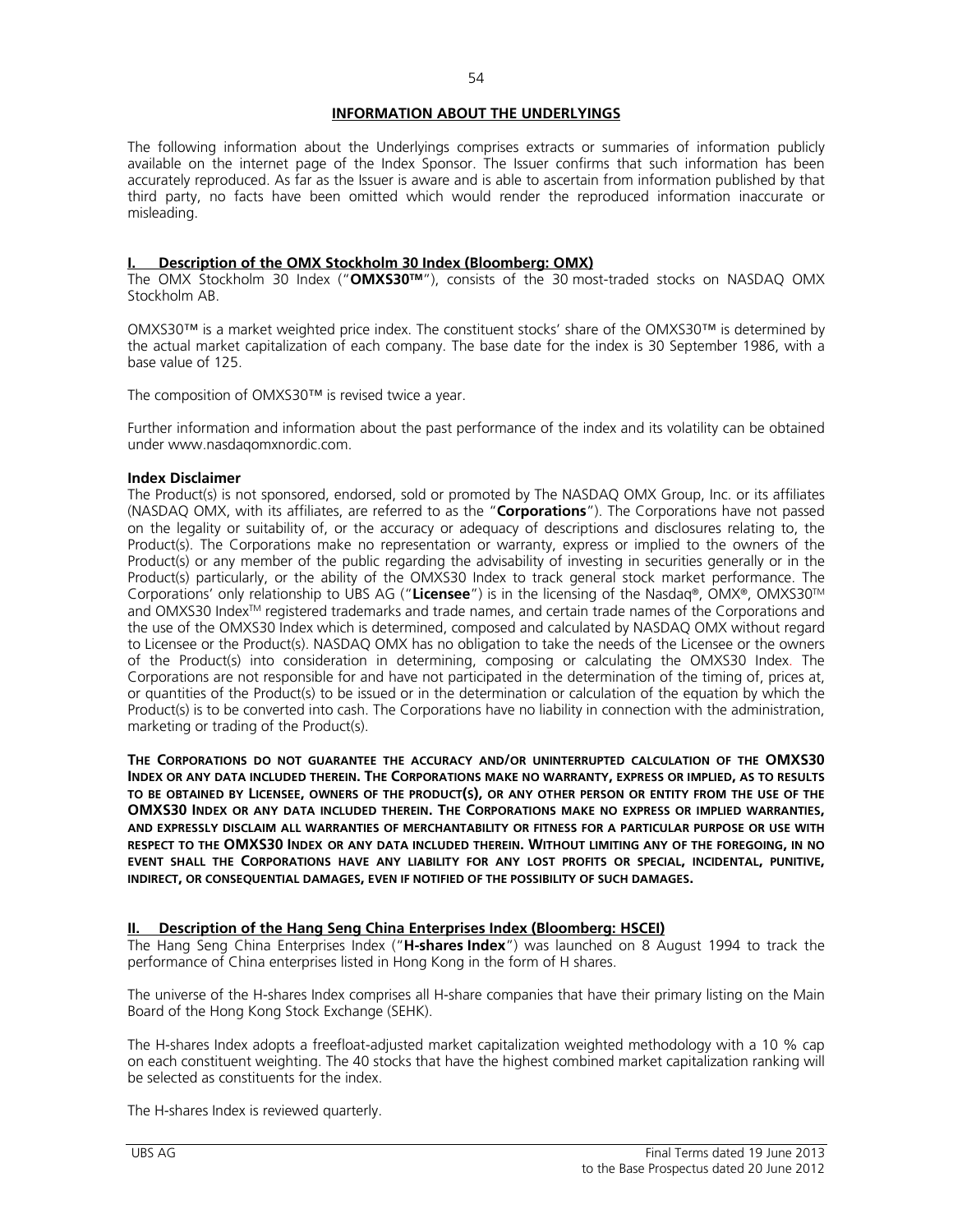Further information as well as information about the past performance and the volatility of the index can be obtained from the internet page www.hsi.com.hk.

# **Index Disclaimer**

The Hang Seng China Enterprises Index (the "**Index(es)**") is/are published and compiled by Hang Seng Indexes Company Limited pursuant to a licence from Hang Seng Data Services Limited. The mark(s) and name(s) Hang Seng China Enterprises Index are proprietary to Hang Seng Data Services Limited. Hang Seng Indexes Company Limited and Hang Seng Data Services Limited have agreed to the use of, and reference to, the Index(es) by UBS AG in connection with UBS Express Certificates (the "**Product**"), **BUT NEITHER HANG SENG INDEXES COMPANY LIMITED NOR HANG SENG DATA SERVICES LIMITED WARRANTS OR REPRESENTS OR GUARANTEES TO ANY BROKER OR HOLDER OF THE PRODUCT OR ANY OTHER PERSON (i) THE ACCURACY OR COMPLETENESS OF ANY OF THE INDEX(ES) AND ITS COMPUTATION OR ANY INFORMATION RELATED THERETO; OR (ii) THE FITNESS OR SUITABILITY FOR ANY PURPOSE OF ANY OF THE INDEX(ES) OR ANY COMPONENT OR DATA COMPRISED IN IT; OR (iii) THE RESULTS WHICH MAY BE OBTAINED BY ANY PERSON FROM THE USE OF ANY OF THE INDEX(ES) OR ANY COMPONENT OR DATA COMPRISED IN IT FOR ANY PURPOSE, AND NO WARRANTY OR REPRESENTATION OR GUARANTEE OF ANY KIND WHATSOEVER RELATING TO ANY OF THE INDEX(ES) IS GIVEN OR MAY BE IMPLIED.** The process and basis of computation and compilation of any of the Index(es) and any of the related formula or formulae, constituent stocks and factors may at any time be changed or altered by Hang Seng Indexes Company Limited without notice. **TO THE EXTENT PERMITTED BY APPLICABLE LAW, NO RESPONSIBILITY OR LIABILITY IS ACCEPTED BY HANG SENG INDEXES COMPANY LIMITED OR HANG SENG DATA SERVICES LIMITED (i) IN RESPECT OF THE USE OF AND/OR REFERENCE TO ANY OF THE INDEX(ES) BY UBS AG IN CONNECTION WITH THE PRODUCT; OR (ii) FOR ANY INACCURACIES, OMISSIONS, MISTAKES OR ERRORS OF HANG SENG INDEXES COMPANY LIMITED IN THE COMPUTATION OF ANY OF THE INDEX(ES); OR (iii) FOR ANY INACCURACIES, OMISSIONS, MISTAKES, ERRORS OR INCOMPLETENESS OF ANY INFORMATION USED IN CONNECTION WITH THE COMPUTATION OF ANY OF THE INDEX(ES) WHICH IS SUPPLIED BY ANY OTHER PERSON; OR (iv) FOR ANY ECONOMIC OR OTHER LOSS WHICH MAY BE DIRECTLY OR INDIRECTLY SUSTAINED BY ANY BROKER OR HOLDER OF THE PRODUCT OR ANY OTHER PERSON DEALING WITH THE PRODUCT AS A RESULT OF ANY OF THE AFORESAID, AND NO CLAIMS, ACTIONS OR LEGAL PROCEEDINGS MAY BE BROUGHT AGAINST HANG SENG INDEXES COMPANY LIMITED AND/OR HANG SENG DATA SERVICES LIMITED** in connection with the Product in any manner whatsoever by any broker, holder or other person dealing with the Product. Any broker, holder or other person dealing with the Product does so therefore in full knowledge of this disclaimer and can place no reliance whatsoever on Hang Seng Indexes Company Limited and Hang Seng Data Services Limited. For the avoidance of doubt, this disclaimer does not create any contractual or quasi-contractual relationship between any broker, holder or other person and Hang Seng Indexes Company Limited and/or Hang Seng Data Services Limited and must not be construed to have created such relationship.

# **III. Description of the RDX® - Russian Depositary Index (USD) (Bloomberg: RDXUSD)**

RDX is a free float weighted price index made up of Russian ADRs/GDRs traded at London Stock Exchange (Main Market, IOB). The index is calculated in EUR and USD and disseminated in real-time. The start level of RDX was set to 1,000 points as of 8 October 1997.

| <b>Name</b>                    | <b>ISIN</b>  | <b>Bloomberg</b> | <b>Reuters</b> | <b>Calculation time</b><br>CFT |
|--------------------------------|--------------|------------------|----------------|--------------------------------|
| Russian Depositary Index (EUR) | AT0000802079 | <b>RDX</b>       | .RDXEUR        | $9.15 - 17.00$                 |
| Russian Depositary Index (USD) | AT0000634076 | <b>RDXUSD</b>    | .RDXUSD        | $9.15 - 17.00$                 |

Further information as well as information about the past performance and the volatility of the index can be obtained from the internet page www.wienerborse.at.

## **Disclaimer**

The **RDX® (Russian Depositary Index)** was developed and is real-time calculated and published by Wiener Börse AG. The abbreviation of the index is protected by copyright law as trademarks. The RDX index description, rules and composition are available online on www.indices.cc - the index portal of Wiener Börse AG.

Wiener Börse does not guarantee the accuracy and/or the completeness of the RDX index or any data included therein and Wiener Börse shall have no liability for any errors, omissions, or interruptions therein.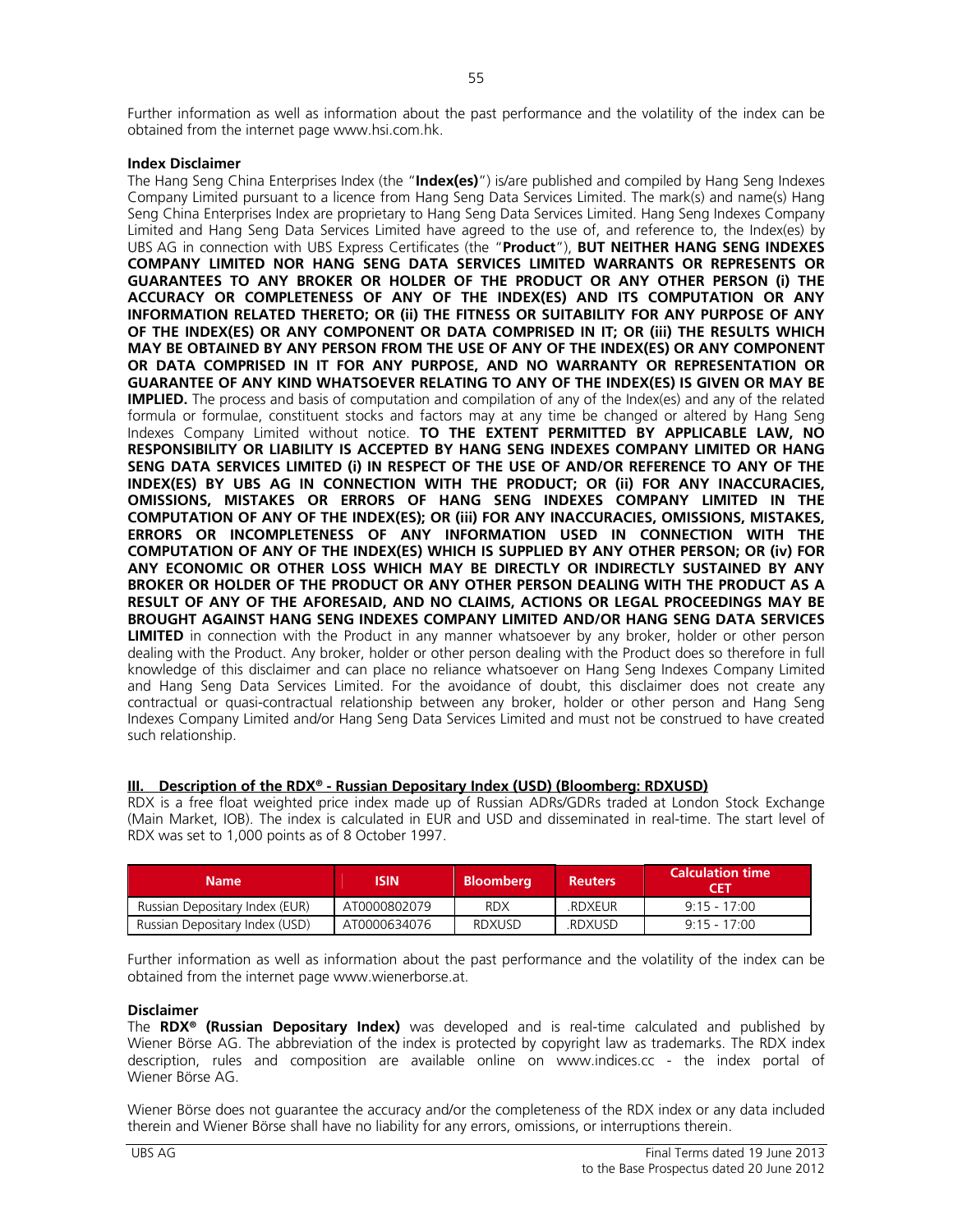A non-exclusive authorization to use the RDX Index in conjunction with financial products was granted upon the conclusion of a license agreement between Issuer and Wiener Börse AG. The only relationship to the Licensee is the licensing of certain trademarks and trade names of RDX Index which is determined, composed and calculated by Wiener Börse without regard to the Licensee or the Product(s). Wiener Börse reserves the rights to change the methods of index calculation or publication, to cease the calculation or publication of the RDX Index or to change the RDX trademarks or cease the use thereof.

The issued Product(s) is/are not in any way sponsored, endorsed, sold or promoted by the Wiener Börse. Wiener Börse makes no warranty or representation whatsoever, express or implied, as to results to be obtained by Licensee, owners of the product(s), or any other person or entity from the use of the RDX Index or any data included therein. Without limiting any of the foregoing, in no event shall Wiener Börse have any liability for any special, punitive, indirect, or consequential damages (including lost profits), even if notified of the possibility of such damages.

# **IV. Description of the S&P 500® Index (Bloomberg: SPX)**

The S&P 500® Index ("**S&P 500®**") includes a representative sample of 500 leading companies in leading industries of the U.S. economy. Although the S&P 500® focuses on the large-cap segment of the market, with approximately 75 % coverage of U.S. equities, it is also an ideal proxy for the total market. The S&P 500<sup>®</sup> is a capitalization-weighted index, designed to measure performance of the broad U.S. domestic economy through changes in the aggregate market value of 500 stocks representing all major industries, and which are listed on the New York Stock Exchange, but also on other stock exchanges in the U.S.

The S&P 500® is part of a series of U.S. Indices that can be used as building blocks for portfolio construction. With more than \$1 trillion in indexed assets, the S&P U.S. Indices have earned a reputation for being not only leading market indicators, but also investable portfolios designed for cost efficient replication, or the creation of index-linked products.

The S&P 500® is maintained by the S&P Index Committee, whose members include Standard and Poor's economists and index analysts. Committee oversight gives investors the benefit of Standard and Poor's depth of experience, research and analytic capabilities. The Committee establishes Index Committee Policy used to maintain the indices in an independent and objective manner.

The history of the S&P 500® dates back to 1923, when Standard and Poor's Corporation introduced an Index covering 233 companies. The Index, as it is known today, was introduced in 1957 when it was expanded to include 500 companies.

Further information as well as information about the past performance and the volatility of the S&P 500® can be obtained from the internet page www.standardandpoors.com.

# **DISCLAIMER**

The "S&P 500 Index" (the "Index") is a product of S&P Dow Jones Indices LLC ("SPDJI"), and has been licensed for use by UBS AG. Standard & Poor's® and S&P® are registered trademarks of Standard & Poor's Financial Services LLC ("S&P"); Dow Jones® is a registered trademark of Dow Jones Trademark Holdings LLC ("Dow Jones"); the trademarks are trademarks of the Licensor; and these trademarks have been licensed for use by SPDJI and sublicensed for certain purposes by the Licensee. Licensee's Product(s) are not sponsored, endorsed, sold or promoted by SPDJI, Dow Jones, S&P, any of their respective affiliates (collectively, "S&P Dow Jones Indices"). S&P Dow Jones Indices makes no representation or warranty, express or implied, to the owners of the Licensee's Product(s) or any member of the public regarding the advisability of investing in securities generally or in Licensee's Product(s) particularly or the ability of the Index to track general market performance. S&P Dow Jones Indices' only relationship to the Licensee with respect to the Index is the licensing of the Index and certain trademarks, service marks and/or trade names of S&P Dow Jones Indices and/or its licensors. The Index is determined, composed and calculated by S&P Dow Jones Indices without regard to the Licensee or the Licensee's Product(s). S&P Dow Jones Indices have no obligation to take the needs of the Licensee or the owners of the Licensee's Product(s) into consideration in determining, composing or calculating the Index. S&P Dow Jones Indices are not responsible for and have not participated in the determination of the prices, and amount of the Licensee's Product(s) or the timing of the issuance or sale of the Licensee's Product(s) or in the determination or calculation of the equation by which the Licensee's Product(s) is to be converted into cash, surrendered or redeemed, as the case may be. S&P Dow Jones Indices have no obligation or liability in connection with the administration, marketing or trading of the Licensee's Product(s). There is no assurance that investment products based on the Index will accurately track index performance or provide positive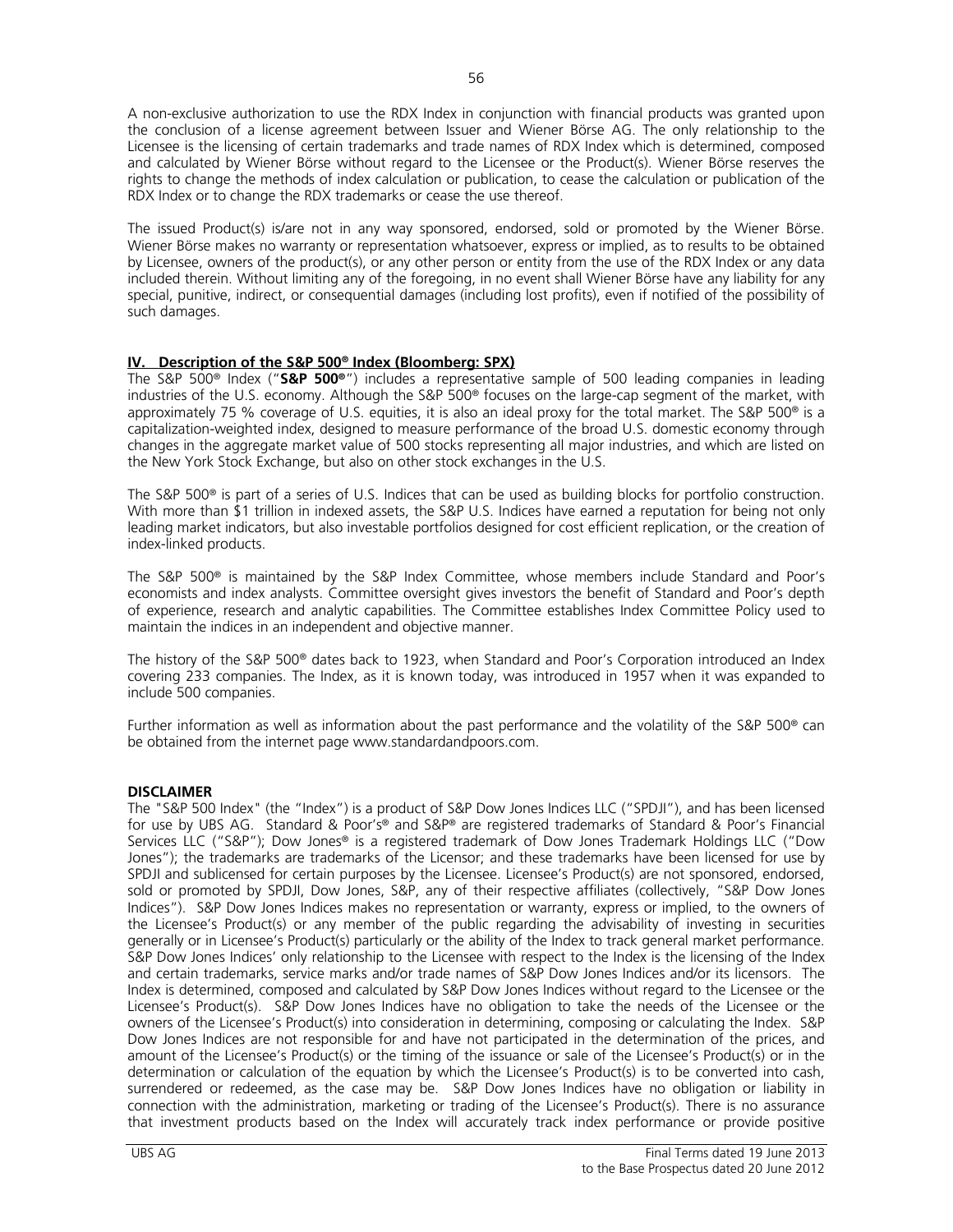investment returns. S&P Dow Jones Indices LLC is not an investment advisor. Inclusion of a security within an index is not a recommendation by S&P Dow Jones Indices to buy, sell, or hold such security, nor is it considered to be investment advice.

S&P DOW JONES INDICES DOES NOT GUARANTEE THE ADEQUACY, ACCURACY, TIMELINESS AND/OR THE COMPLETENESS OF THE INDEX OR ANY DATA RELATED THERETO OR ANY COMMUNICATION, INCLUDING BUT NOT LIMITED TO, ORAL OR WRITTEN COMMUNICATION (INCLUDING ELECTRONIC COMMUNICATIONS) WITH RESPECT THERETO. S&P DOW JONES INDICES SHALL NOT BE SUBJECT TO ANY DAMAGES OR LIABILITY FOR ANY ERRORS, OMISSIONS, OR DELAYS THEREIN. S&P DOW JONES INDICES MAKE NO EXPRESS OR IMPLIED WARRANTIES, AND EXPRESSLY DISCLAIMS ALL WARRANTIES, OF MERCHANTABILITY OR FITNESS FOR A PARTICULAR PURPOSE OR USE OR AS TO RESULTS TO BE OBTAINED BY THE LICENSEE, OWNERS OF THE LICENSEE'S PRODUCT(S), OR ANY OTHER PERSON OR ENTITY FROM THE USE OF THE INDEX OR WITH RESPECT TO ANY DATA RELATED THERETO. WITHOUT LIMITING ANY OF THE FOREGOING, IN NO EVENT WHATSOEVER SHALL S&P DOW JONES INDICES BE LIABLE FOR ANY INDIRECT, SPECIAL, INCIDENTAL, PUNITIVE, OR CONSEQUENTIAL DAMAGES INCLUDING BUT NOT LIMITED TO, LOSS OF PROFITS, TRADING LOSSES, LOST TIME OR GOODWILL, EVEN IF THEY HAVE BEEN ADVISED OF THE POSSIBLITY OF SUCH DAMAGES, WHETHER IN CONTRACT, TORT, STRICT LIABILITY, OR OTHERWISE. THERE ARE NO THIRD PARTY BENEFICIARIES OF ANY AGREEMENTS OR ARRANGEMENTS BETWEEN S&P DOW JONES INDICES AND THE LICENSEE, OTHER THAN THE LICENSORS OF S&P DOW JONES INDICES.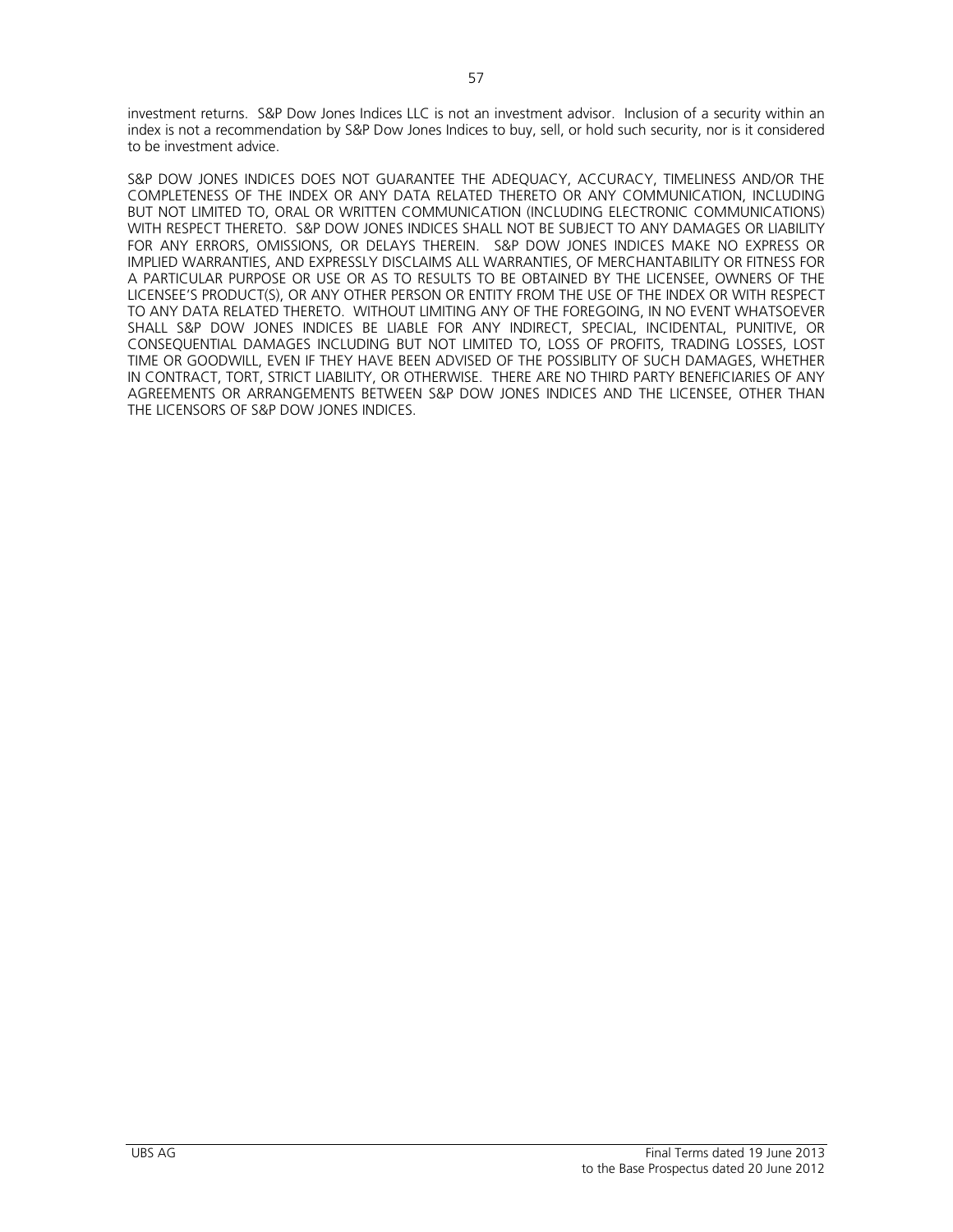# **ISSUE, SALE AND OFFERING**

## **I. Issue and Sale**

It has been agreed that, on or after the respective Issue Date of the Securities (as defined in the section "Key Terms and Definitions of the Securities") the Manager (as defined in the section "Key Terms and Definitions of the Securities") shall underwrite the Securities by means of an underwriting agreement and shall place them for sale. The Securities will be offered on a continuous basis by the Issuer to the relevant Manager(s) and may be resold by the relevant Manager(s).

# **Selling Restrictions**

## General

The Manager has represented and agreed (and each additional Manager will be required to represent and agree) that it will comply with all applicable securities laws and regulations in force in any jurisdiction in which it purchases, offers, sells or delivers Securities or possesses or distributes the Prospectus and will obtain any consent, approval or permission required by it for the purchase, offer, sale or delivery by it of Securities under the laws and regulations in force in any jurisdiction to which it is subject or in which it makes such purchases, offers, sales or deliveries and neither the Issuer nor any Manager shall have any responsibility therefor. Neither the Issuer nor the Manager has represented that Securities may at any time lawfully be sold in compliance with any applicable registration or other requirements in any jurisdiction, or pursuant to any exemption available thereunder, or has assumed any responsibility for facilitating such sale. The relevant Manager will be required to comply with such other additional restrictions as the relevant Issuer and the relevant Manager shall agree and as shall be set out in the applicable Final Terms.

## United States of America

The Securities (or any rights thereunder) have not been registered and will not be registered under the United States Securities Act of 1933, as amended, (the "**Securities Act**"); trading in these Securities has not and will not be approved by the United States Commodity Futures Trading Commission pursuant to the United States Commodity Exchange Act, as amended. The Securities (or any rights thereunder) will be offered only outside of the United States and only to persons that are not U.S. persons as defined in Regulation S of the Securities Act.

## European Economic Area

In relation to each Member State of the European Economic Area which has implemented the Prospectus Directive (each, a "**Relevant Member State**"), each Manager has represented and agreed, and each further Manager appointed under the Base Prospectus will be required to represent and agree, that with effect from and including the date on which the Prospectus Directive is implemented in that Relevant Member State (the "**Relevant Implementation Date**") it has not made and will not make an offer of Securities which are the subject of the offering contemplated by this Prospectus as completed by the final terms in relation thereto to the public in that Relevant Member State except that it may, with effect from and including the Relevant Implementation Date, make an offer of such Securities to the public in that Relevant Member State:

- (a) if the final terms in relation to the Securities specify that an offer of those Securities may be made other than pursuant to Article 3 (2) of the Prospectus Directive in that Relevant Member State (a "**Non-exempt Offer**"), following the date of publication of a prospectus in relation to such Securities which has been approved by the competent authority in that Relevant Member State or, where appropriate, approved in another Relevant Member State and notified to the competent authority in that Relevant Member State, provided that any such prospectus has subsequently been completed by the final terms contemplating such Non-exempt Offer, in accordance with the Prospectus Directive, in the period beginning and ending on the dates specified in such prospectus or final terms, as applicable, and the Issuer has consented in writing to its use for the purpose of that Non-exempt Offer;
- (b) at any time to any legal entity which is a qualified investor as defined in the Prospectus Directive;
- (c) at any time to fewer than 100 or, if the Relevant Member State has implemented the relevant provision of the 2010 PD Amending Directive, 150 natural or legal persons (other than qualified investors as defined in the Prospectus Directive), subject to obtaining the prior consent of the relevant Manager or Managers nominated by the Issuer for any such offer; or
- (d) at any time in any other circumstances falling within Article 3 (2) of the Prospectus Directive,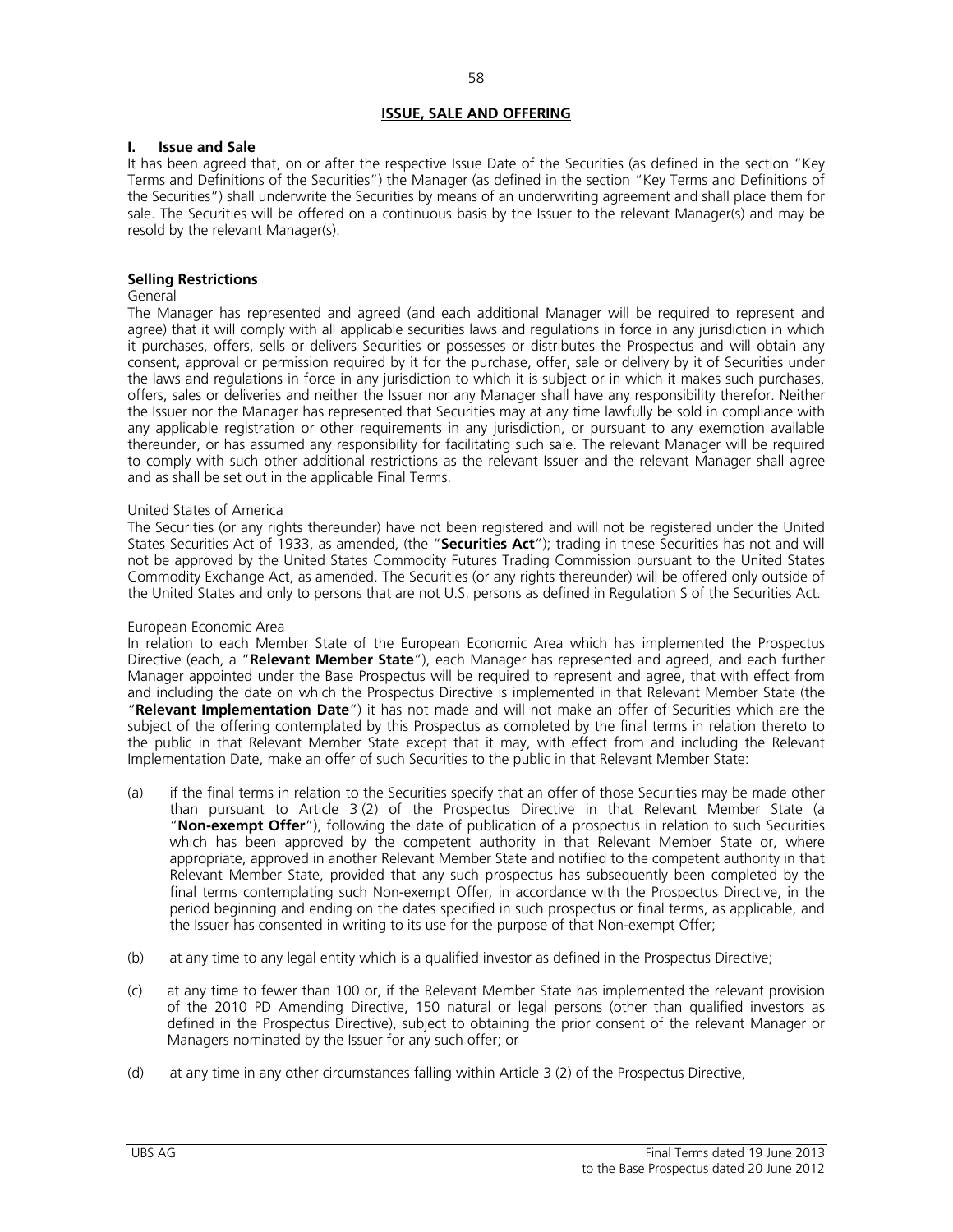provided that no such offer of Securities referred to in (b) to (d) above shall require the Issuer or any Manager to publish a prospectus pursuant to Article 3 of the Prospectus Directive or supplement a prospectus pursuant to Article 16 of the Prospectus Directive.

For the purposes of this provision, the expression "offer of Securities to the public" in relation to any Securities in any Relevant Member State means the communication in any form and by any means of sufficient information on the terms of the offer and the Securities to be offered so as to enable an investor to decide to purchase or subscribe the Securities, as the same may be varied in that Member State by any measure implementing the Prospectus Directive in that Member State, the expression "Prospectus Directive" means Directive 2003/71/EC (and amendments thereto, including the 2010 PD Amending Directive, to the extent implemented in the Relevant Member State), and includes any relevant implementing measure in the Relevant Member State and the expression "2010 PD Amending Directive" means Directive 2010/73/EU.

# **II. Offering for Sale and Issue Price**

It has been agreed that, on or after the respective Issue Date of the Securities (as defined in the section "Key Terms and Definitions of the Securities"), the Manager(s) (as defined in the section "Key Terms and Definitions of the Securities") may purchase Securities and shall place the Securities for sale under terms subject to change. The Issue Price was fixed at the Start of public offer of the Securities. After closing of the Subscription Period the selling price will then be adjusted on a continual basis to reflect the prevailing market situation.

The Manager shall be responsible for coordinating the entire Securities offering.

# **III. Subscription and Delivery of the Securities**

The Securities may be subscribed from the Manager(s) during normal banking hours within the Subscription Period (as defined in the section "Key Terms and Definitions of the Securities"). The Issue Price per Security is payable on the Initial Payment Date (as defined in the section "Key Terms and Definitions of the Securities").

The Issuer reserves the right to earlier close or to extend the Subscription Period if market conditions so require.

After the Initial Payment Date, the appropriate number of Securities shall be credited to the investor's account in accordance with the rules of the corresponding Clearing System (as defined in the section "Key Terms and Definitions of the Securities"). If the Subscription Period is shortened or extended, the Initial Payment Date may also be brought forward or postponed.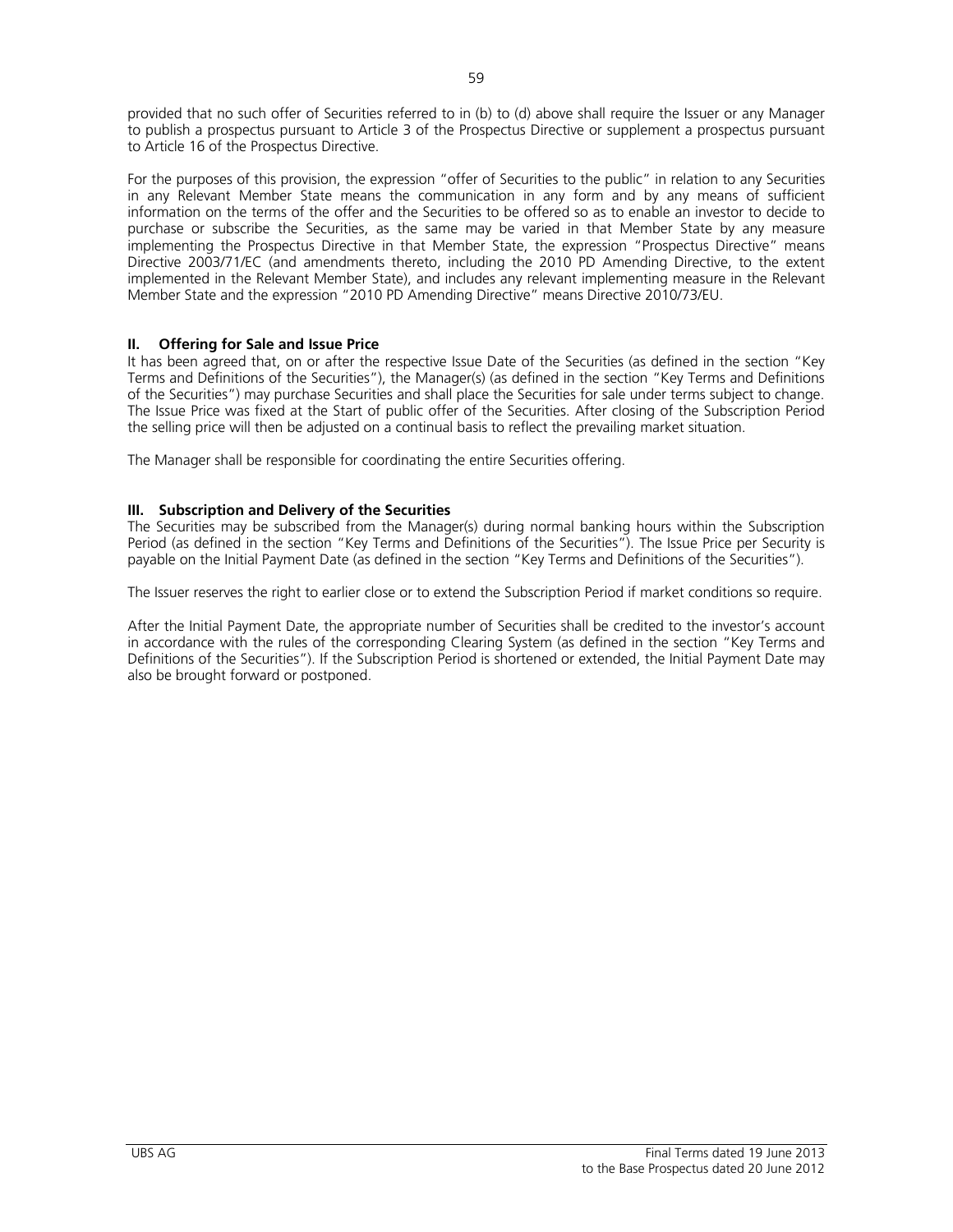# **GENERAL INFORMATION**

## **I. General Note on the Base Prospectus**

The Base Prospectus should be read and construed with any supplement hereto and with any other documents incorporated by reference and with the relevant Final Terms.

The Manager(s) (excluding the Issuer) have not independently verified the information contained herein. Accordingly, no representation, warranty or undertaking, express or implied, is made and no responsibility or liability is accepted by the Managers as to the accuracy or completeness of the information contained in this Prospectus or any other information provided by the Issuer in connection with the Base Prospectus.

No person has been authorised by the Issuer to issue any statement which is not consistent with or not contained in this document, any other document entered into in relation to the Base Prospectus or any information supplied by the Issuer or any information as in the public domain and, if issued, such statement may not be relied upon as having been authorised by the Issuer or the Managers.

# **II. Form, Governing Law and Status**

The Securities are cleared through Euroclear Sweden AB as the Clearing System and issued in uncertificated and dematerialised book-entry form, and registered at Euroclear Sweden AB in accordance with the relevant CA Rules. No physical notes, such as global temporary or permanent notes or definitive securities will be issued in respect of the Securities. The Securities are governed by German law, except for § 4 (1), (3) and (4) of the Conditions of the Securities which shall be governed by the laws of the Kingdom of Sweden.

The Securities constitute direct, unsecured and unsubordinated obligations of the Issuer, ranking *pari passu* among themselves and with all other present and future unsecured and unsubordinated obligations of the Issuer, other than obligations preferred by mandatory provisions of law.

## **III. Listing of the Securities**

The Manager intends to apply for listing of the Securities on the Security Exchange.

# **IV. Authorisation**

The Issuer does not need to obtain (individual) authorisation from its Management Board to issue the Securities. There exists a general resolution for the issue of the Securities.

# **V. EEA-Passport**

For certain EEA States, the Issuer reserves the right to apply to the Federal Financial Services Supervisory Authority (*Bundesanstalt für Finanzdienstleistungsaufsicht* – "**BaFin**") for a certificate of the approval of the Base Prospectus pursuant to Section 18 WpPG, in order to be able to publicly offer the Securities also in those countries and/or have them admitted to trading at an organised market (within the meaning of Directive 93/22/EEC) (the "**EEA Passport**"). A special permit allowing for the Securities to be offered or the prospectus to be distributed in a jurisdiction outside of those countries for which an EEA Passport is possible and a permit required has not been obtained.

# **VI. Use of Proceeds**

The net proceeds from the sale of the Securities will be used for funding purposes of the UBS Group. The Issuer shall not employ the net proceeds within Switzerland. The net proceeds from the issue shall be employed by the Issuer for general business purposes. A separate ("special purpose") fund will not be established.

If, in the normal course of business, the Issuer trades in the Underlyings or in related options and futures contracts, or hedges the financial risks associated with the Securities by means of hedging transactions in the Underlyings or in related options or futures contracts, the Securityholders have no rights to or interests in the Underlyings or in related options or futures contracts.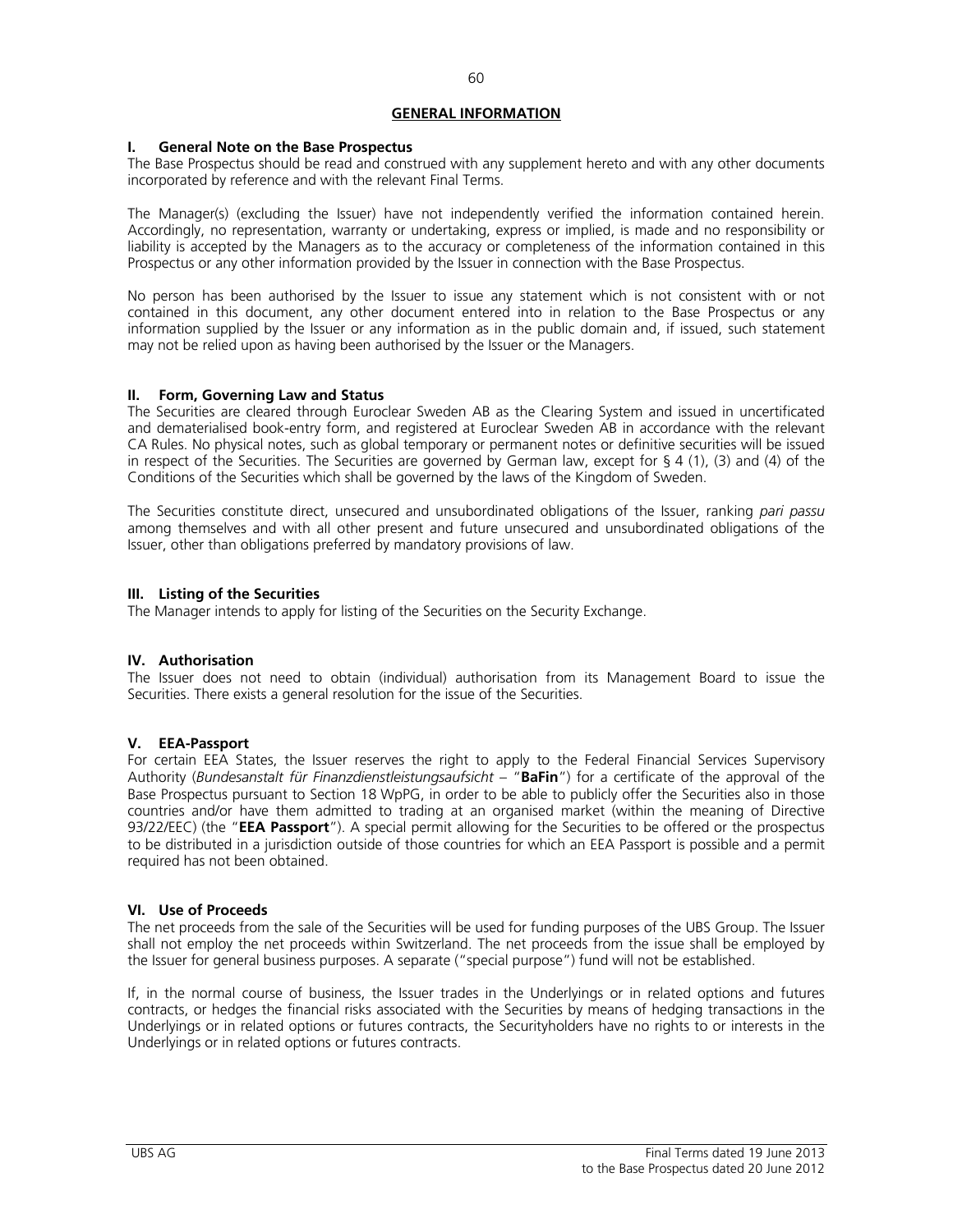So long as any of the Securities are outstanding copies of the following documents will be available, during usual business hours on any weekday (Saturdays and public holidays excepted), at the office of the Issuer:

- (a) the Articles of Association of UBS AG;
- (b) a copy of the Base Prospectus (together with any supplement including any Final Terms thereto);
- (c) a copy of the Annual Report of UBS AG as at 31 December 2012;
- (d) a copy of the Annual Report of UBS AG as at 31 December 2011; and
- (e) copies of the quarterly reports of UBS AG.

Copies of the documents referred to under (a) through (e) above shall, as long as any of the Securities are outstanding, also be maintained in printed format, for free distribution, at the registered offices of the Issuer as well as at UBS Deutschland AG, Bockenheimer Landstrasse 2-4, 60306 Frankfurt am Main, Federal Republic of Germany. In addition, any annual and quarterly reports of UBS AG are published on the UBS website, at www.ubs.com/investors or a successor address.